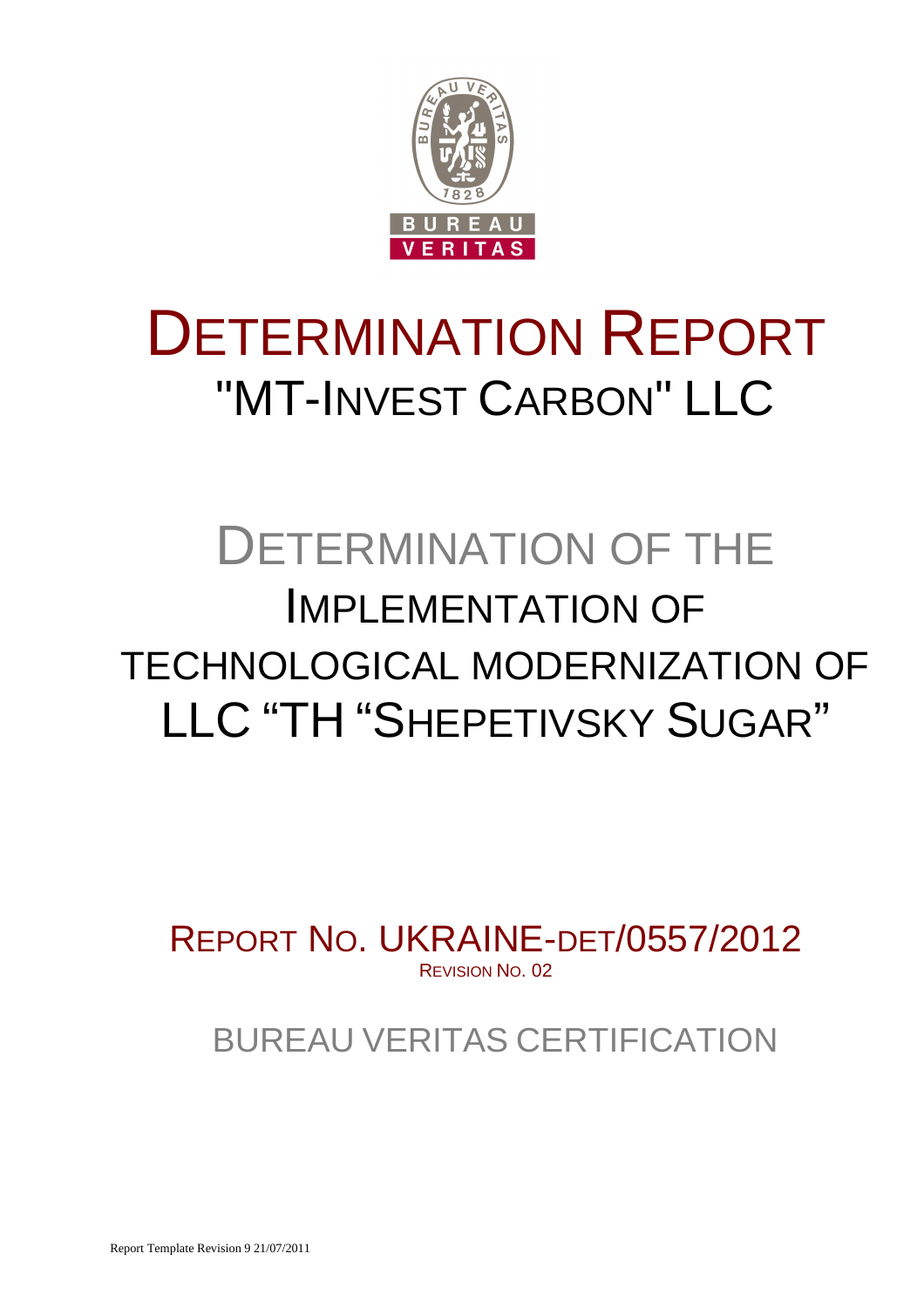

| Date of first issue:<br>21/09/2012                                                                                                                                                                                                                                                                                                                                                                                                                                                                                                                                                                          | Organizational unit:<br><b>Bureau Veritas Certification</b><br><b>Holding SAS</b>                                                                                                                                                                                                                                                                                                                                                                                                                                                                                                                                                               |  |  |  |
|-------------------------------------------------------------------------------------------------------------------------------------------------------------------------------------------------------------------------------------------------------------------------------------------------------------------------------------------------------------------------------------------------------------------------------------------------------------------------------------------------------------------------------------------------------------------------------------------------------------|-------------------------------------------------------------------------------------------------------------------------------------------------------------------------------------------------------------------------------------------------------------------------------------------------------------------------------------------------------------------------------------------------------------------------------------------------------------------------------------------------------------------------------------------------------------------------------------------------------------------------------------------------|--|--|--|
| Client:<br>"MT-Invest Carbon" LLC                                                                                                                                                                                                                                                                                                                                                                                                                                                                                                                                                                           | Client ref.:<br>laroslav Falendysh                                                                                                                                                                                                                                                                                                                                                                                                                                                                                                                                                                                                              |  |  |  |
| Summary:<br>Bureau Veritas Certification has made the determination of the "Implementation of technological modernization<br>of LLC "TH "Shepetivsky Sugar" project of "MT-Invest Carbon" LLC located in Shepetivka town of Khmelnitsk<br>region, Ukraine, on the basis of UNFCCC criteria for the JI, as well as criteria given to provide for consistent<br>project operations, monitoring and reporting. UNFCCC criteria refer to Article 6 of the Kyoto Protocol, the JI<br>rules and modalities and the subsequent decisions by the JI Supervisory Committee, as well as the host<br>country criteria. |                                                                                                                                                                                                                                                                                                                                                                                                                                                                                                                                                                                                                                                 |  |  |  |
|                                                                                                                                                                                                                                                                                                                                                                                                                                                                                                                                                                                                             | The determination scope is defined as an independent and objective review of the project design document,<br>the project's baseline study, monitoring plan and other relevant documents, and consisted of the following<br>three phases: i) desk review of the project design and the baseline and monitoring plan; ii) follow-up interviews<br>with project stakeholders; iii) resolution of outstanding issues and the issuance of the final determination report<br>and opinion. The overall determination, from Contract Review to Determination Report & Opinion, was<br>conducted using Bureau Veritas Certification internal procedures. |  |  |  |
| design document.                                                                                                                                                                                                                                                                                                                                                                                                                                                                                                                                                                                            | The first output of the determination process is a list of Clarification and Corrective Action Requests (CL and<br>CAR), presented in Appendix A. Taking into account this output, the project proponent revised its project                                                                                                                                                                                                                                                                                                                                                                                                                    |  |  |  |
| In summary, it is Bureau Veritas Certification's opinion that the project correctly applies Guidance on criteria for<br>baseline setting and monitoring and meets the relevant UNFCCC requirements for the JI and the relevant host<br>country criteria.                                                                                                                                                                                                                                                                                                                                                    |                                                                                                                                                                                                                                                                                                                                                                                                                                                                                                                                                                                                                                                 |  |  |  |
| Report No.:<br>Subject Group:<br>UKRAINE-det/0557/2012<br>JI                                                                                                                                                                                                                                                                                                                                                                                                                                                                                                                                                | <b>Indexing terms</b>                                                                                                                                                                                                                                                                                                                                                                                                                                                                                                                                                                                                                           |  |  |  |
| Project title:<br>Implementation of technological modernization<br>of LLC "TH "Shepetivsky Sugar"                                                                                                                                                                                                                                                                                                                                                                                                                                                                                                           |                                                                                                                                                                                                                                                                                                                                                                                                                                                                                                                                                                                                                                                 |  |  |  |
| Work carried out by:<br>Kateryna Zinevych – Team leader, lead verifier<br>Volodymyr Kulish - Team member, verifier                                                                                                                                                                                                                                                                                                                                                                                                                                                                                          | No distribution without permission from the<br>Client or responsible organizational unit                                                                                                                                                                                                                                                                                                                                                                                                                                                                                                                                                        |  |  |  |
| Work reviewed by:<br>Ivan Sokolov <sub>Burga</sub> rnal Tigshrucat Baviewer                                                                                                                                                                                                                                                                                                                                                                                                                                                                                                                                 | Limited distribution                                                                                                                                                                                                                                                                                                                                                                                                                                                                                                                                                                                                                            |  |  |  |
| <b>Holding SAS</b><br>Work approved by:<br>Ivan Sokolov - Operational Manager                                                                                                                                                                                                                                                                                                                                                                                                                                                                                                                               | Unrestricted distribution                                                                                                                                                                                                                                                                                                                                                                                                                                                                                                                                                                                                                       |  |  |  |
| Date of this revision:<br>Rev. No.:<br>30/10/2012<br>02<br>72                                                                                                                                                                                                                                                                                                                                                                                                                                                                                                                                               | Number of pages.                                                                                                                                                                                                                                                                                                                                                                                                                                                                                                                                                                                                                                |  |  |  |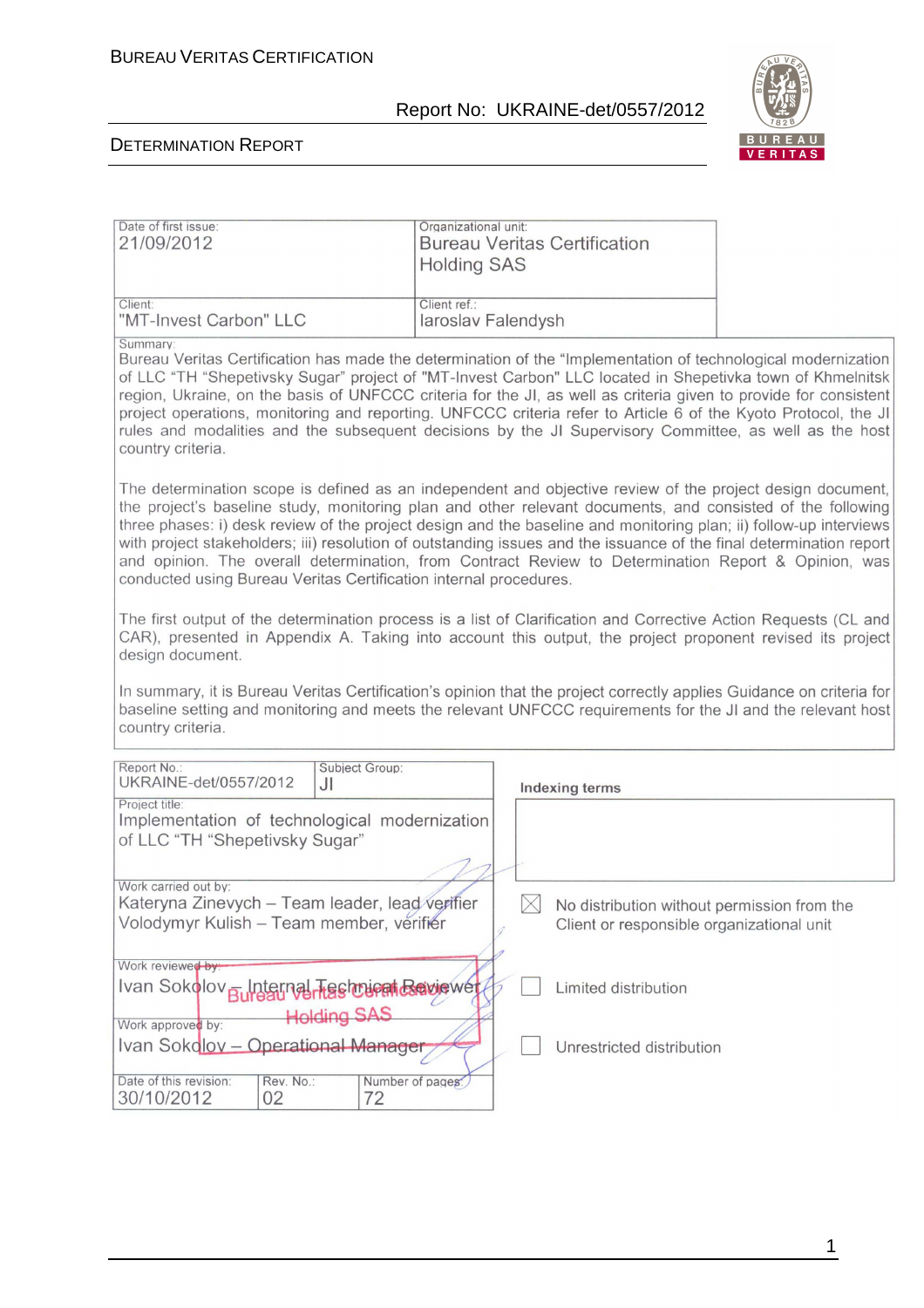DETERMINATION REPORT

## 2.1 Review of Documents 4 2.2 Follow-up Interviews 5

1 INTRODUCTION ......................................................................................... 3 1.1 Objective 3 1.2 Scope 3 1.3 Determination team 3

2 METHODOLOGY ........................................................................................ 4

| 2.3  | <b>Resolution of Clarification and Corrective Action Requests</b>                           | 5               |
|------|---------------------------------------------------------------------------------------------|-----------------|
| 3    |                                                                                             |                 |
| 4    |                                                                                             |                 |
| 4.1  | Project approvals by Parties involved (19-20)                                               | 8               |
| 4.2  | Authorization of project participants by Parties involved (21)                              | 9               |
| 4.3  | Baseline setting (22-26)                                                                    | 9               |
| 4.4  | Additionality (27-31)                                                                       | 11              |
| 4.5  | Project boundary (32-33)                                                                    | 12 <sup>2</sup> |
| 4.6  | Crediting period (34)                                                                       | 12 <sup>2</sup> |
| 4.7  | Monitoring plan (35-39)                                                                     | 13              |
| 4.8  | Leakage (40-41)                                                                             | 19              |
| 4.9  | Estimation of emission reductions or enhancements of net removals<br>(42-47)                | 19              |
| 4.10 | Environmental impacts (48)                                                                  | 24              |
| 4.11 | Stakeholder consultation (49)                                                               | 25              |
| 4.12 | Determination regarding small scale projects (50-57)                                        | 25              |
| 4.13 | Determination regarding land use, land-use change and forestry<br>(LULUCF) projects (58-64) | 25              |
| 4.14 | Determination regarding programmes of activities (65-73)                                    | 25              |

| $5^{\circ}$ | SUMMARY AND REPORT OF HOW DUE ACCOUNT WAS<br>TAKEN OF COMMENTS RECEIVED PURSUANT TO |  |
|-------------|-------------------------------------------------------------------------------------|--|
|             |                                                                                     |  |
|             |                                                                                     |  |
|             |                                                                                     |  |

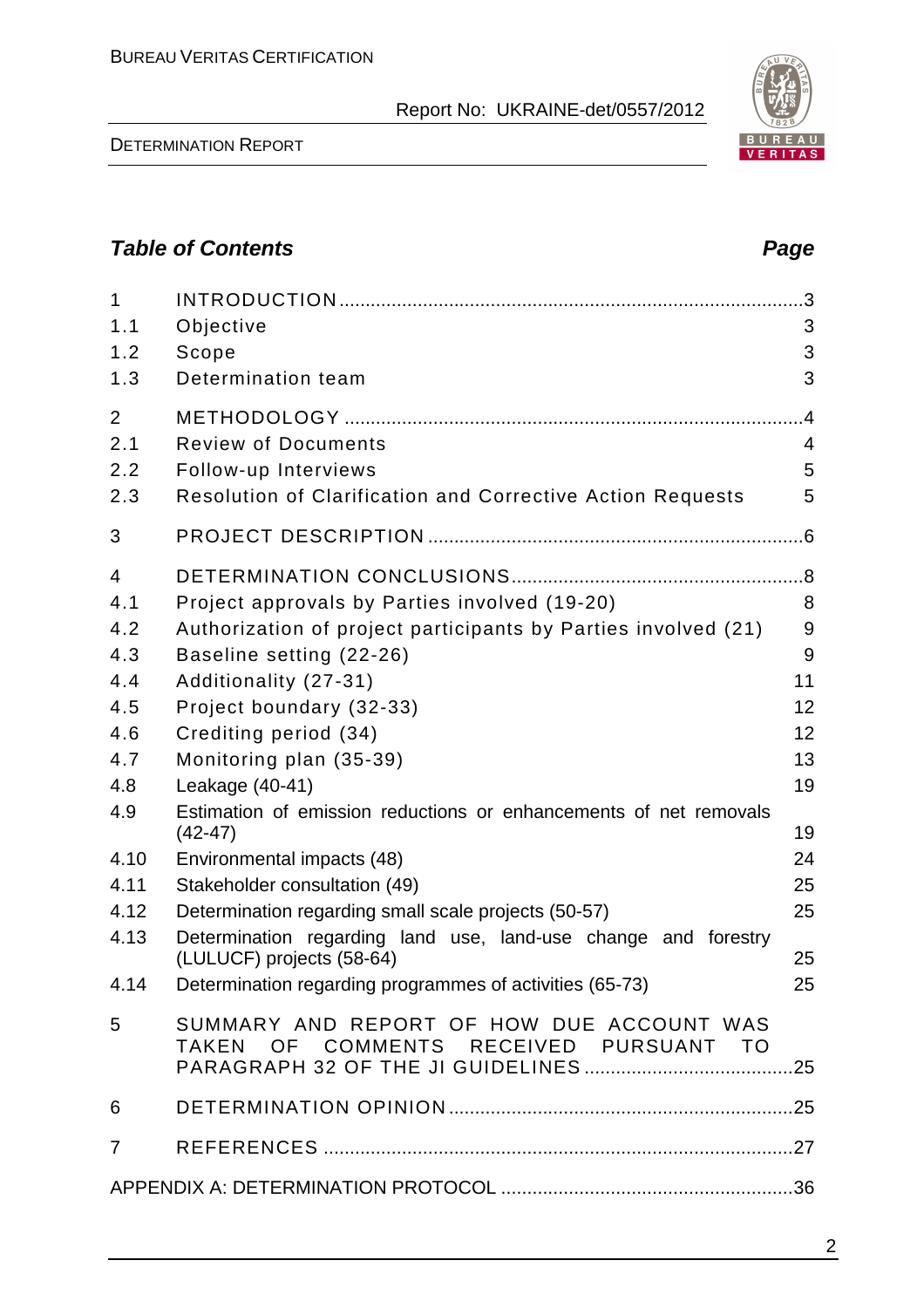



## **1 INTRODUCTION**

«MT-Invest Carbon» LLC has commissioned Bureau Veritas Certification to determine its JI project "Implementation of technological modernization of LLC "TH "Shepetivsky Sugar" (hereafter called "the project") in Shepetivka town, Khmelnitsk region, Ukraine.

This report summarizes the findings of the determination of the project, performed on the basis of UNFCCC criteria, as well as criteria given to provide for consistent project operations, monitoring and reporting.

## **1.1 Objective**

The determination serves as project design verification and is a requirement of all projects. The determination is an independent third party assessment of the project design. In particular, the project's baseline, the monitoring plan (MP), and the project's compliance with relevant UNFCCC and host country criteria are determined in order to confirm that the project design, as documented, is sound and reasonable, and meets the stated requirements and identified criteria. Determination is a requirement for all JI projects and is seen as necessary to provide assurance to stakeholders of the quality of the project and its intended generation of emission reduction units (ERUs).

UNFCCC criteria refer to Article 6 of the Kyoto Protocol, the JI rules and modalities and the subsequent decisions by the JI Supervisory Committee, as well as the host country criteria.

## **1.2 Scope**

The determination scope is defined as an independent and objective review of the project design document, the project's baseline study and monitoring plan and other relevant documents. The information in these documents is reviewed against Kyoto Protocol requirements, UNFCCC rules and associated interpretations.

The determination is not meant to provide any consulting towards the Client. However, stated requests for clarifications and/or corrective actions may provide input for improvement of the project design.

## **1.3 Determination team**

The determination team consists of the following personnel:

Kateryna Zinevyh

Team Leader, Bureau Veritas Certification Climate Change Lead Verifier

Volodymyr Kulish

Team Member, Bureau Veritas Certification Climate Change Verifier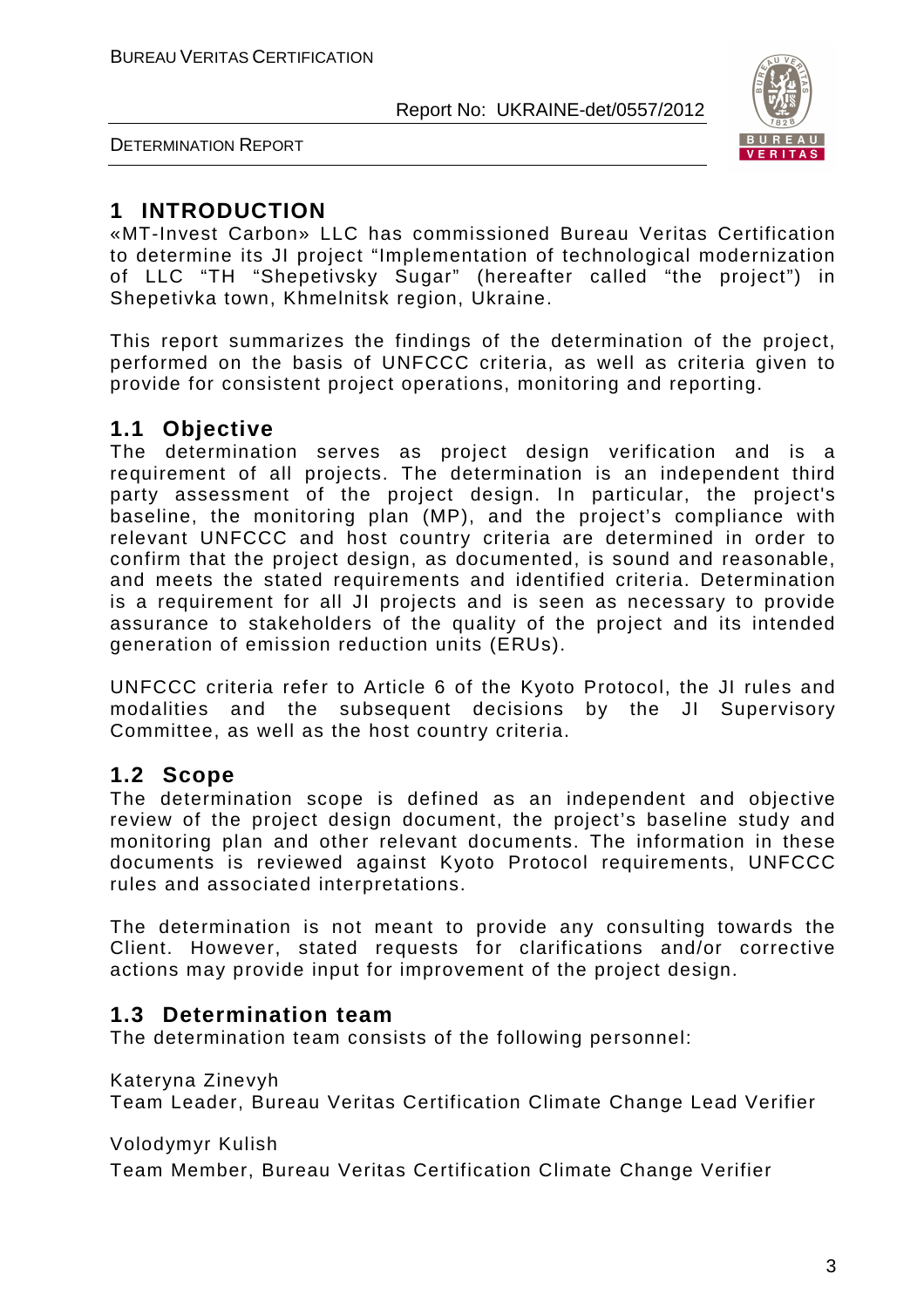

DETERMINATION REPORT

This determination report was reviewed by:

Ivan Sokolov Bureau Veritas Certification Internal Technical Reviewer

## **2 METHODOLOGY**

The overall determination, from Contract Review to Determination Report & Opinion, was conducted using Bureau Veritas Certification internal procedures.

In order to ensure transparency, a determination protocol was customized for the project, according to the version 01 of the Joint Implementation Determination and Verification Manual, issued by the Joint Implementation Supervisory Committee at its 19 meeting on 04/12/2009. The protocol shows, in a transparent manner, criteria (requirements), means of determination and the results from determining the identified criteria. The determination protocol serves the following purposes:

- It organizes, details and clarifies the requirements a JI project is expected to meet;
- It ensures a transparent determination process where the determiner will document how a particular requirement has been determined and the result of the determination.

The completed determination protocol is enclosed in Appendix A to this report.

## **2.1 Review of Documents**

The Project Design Document (PDD) submitted by «MT-Invest Carbon» LLC and additional background documents related to the project design and baseline, i.e. country Law, Guidelines for users of the joint implementation project design document form, Approved CDM methodology and/or Guidance on criteria for baseline setting and monitoring, Kyoto Protocol, Clarifications on Determination Requirements to be Checked by an Accredited Independent Entity were reviewed.

To address Bureau Veritas Certification corrective action and clarification requests, «MT-Invest Carbon» LLC revised the PDD and resubmitted it as version 2.0.

The determination findings presented in this report relate to the project as described in the PDD versions 1.0 dated 20/07/2012, 2.0 dated 21/09/2012 and 3.0 dated 29/10/2012.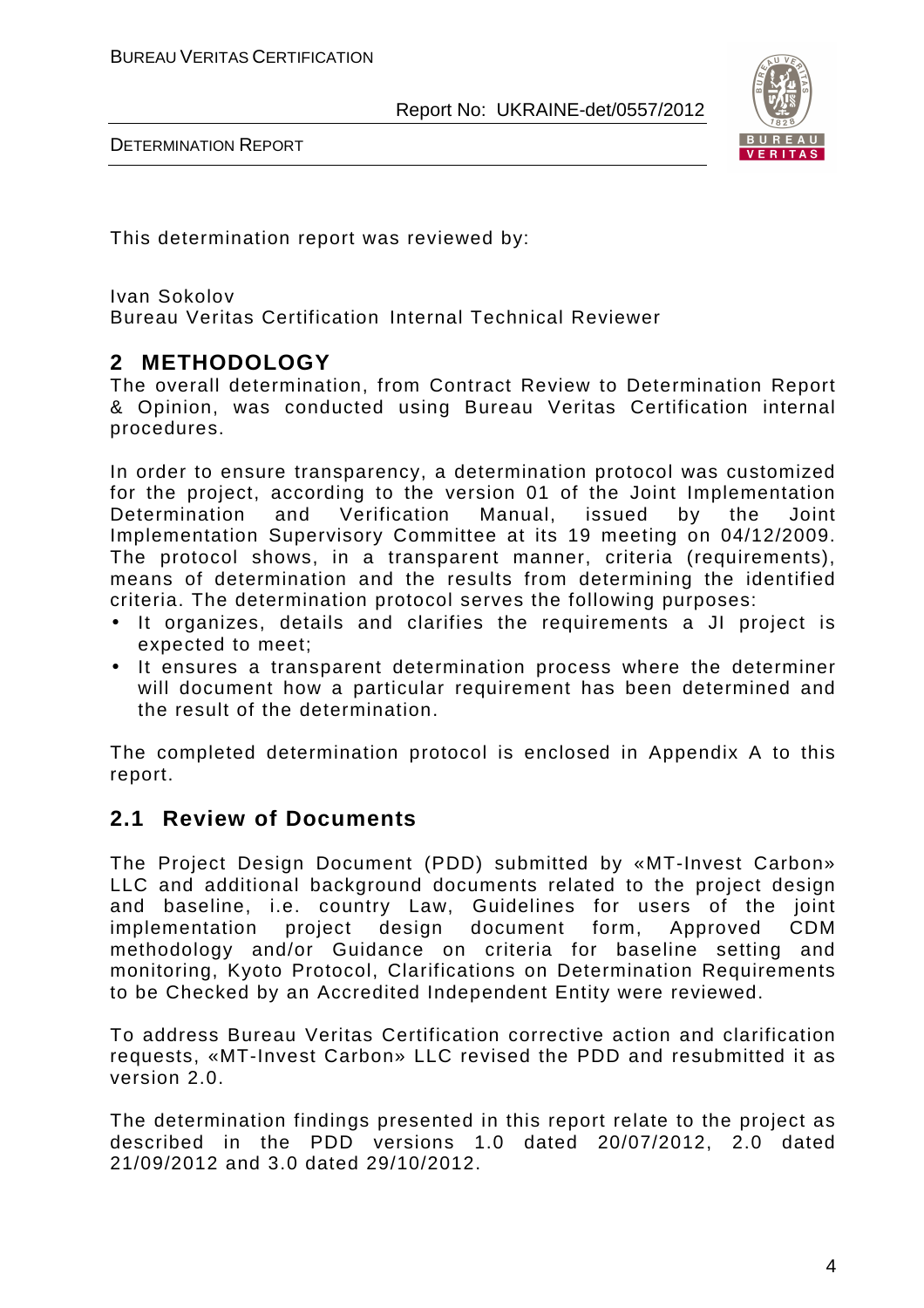

DETERMINATION REPORT

## **2.2 Follow-up Interviews**

On 27/07/2012 Bureau Veritas Certification performed on-site interviews with project stakeholders to confirm selected information and to resolve issues identified in the document review. Representatives of LLC "TH "Shepetivsky Sugar" and «MT-Invest Carbon» LLCwere interviewed (see References). The main topics of the interviews are summarized in Table 1.

#### **Table 1 Interview topics**

| Interviewed         | <b>Interview topics</b>                                                 |  |  |  |
|---------------------|-------------------------------------------------------------------------|--|--|--|
| organization        |                                                                         |  |  |  |
| LLC "TH             | Implementation schedule                                                 |  |  |  |
| "Shepetivsky Sugar" | Project management organization                                         |  |  |  |
|                     | Evidence and records on reconstruction and new<br>≻                     |  |  |  |
|                     | equipment and its operation                                             |  |  |  |
|                     | $\triangleright$ Environmental impact assessment                        |  |  |  |
|                     | $\triangleright$ Responsibilities and authorities on project monitoring |  |  |  |
|                     | Monitoring equipment                                                    |  |  |  |
|                     | $\triangleright$ Quality control and quality assurance procedures       |  |  |  |
|                     | $\triangleright$ Negative environmental impact                          |  |  |  |
|                     | Local stakeholders and community comments                               |  |  |  |
| "MT-Invest Carbon"  | Applicability of methodology                                            |  |  |  |
| <b>LLC</b>          | <b>Baseline and Project scenarios</b><br>➤                              |  |  |  |
|                     | Barrier analysis                                                        |  |  |  |
|                     | Additionality justification                                             |  |  |  |
|                     | Common practice analysis                                                |  |  |  |
|                     | Monitoring plan                                                         |  |  |  |
|                     | Conformity of PDD to JI requirements                                    |  |  |  |

## **2.3 Resolution of Clarification and Corrective Action Requests**

The objective of this phase of the determination is to raise the requests for corrective actions and clarification and any other outstanding issues that needed to be clarified for Bureau Veritas Certification positive conclusion on the project design.

If the determination team, in assessing the PDD and supporting documents, identifies issues that need to be corrected, clarified or improved with regard to JI project requirements, it will raise these issues and inform the project participants of these issues in the form of:

(a) Corrective action request (CAR), requesting the project participants to correct a mistake in the published PDD that is not in accordance with the (technical) process used for the project or relevant JI project requirement or that shows any other logical flaw;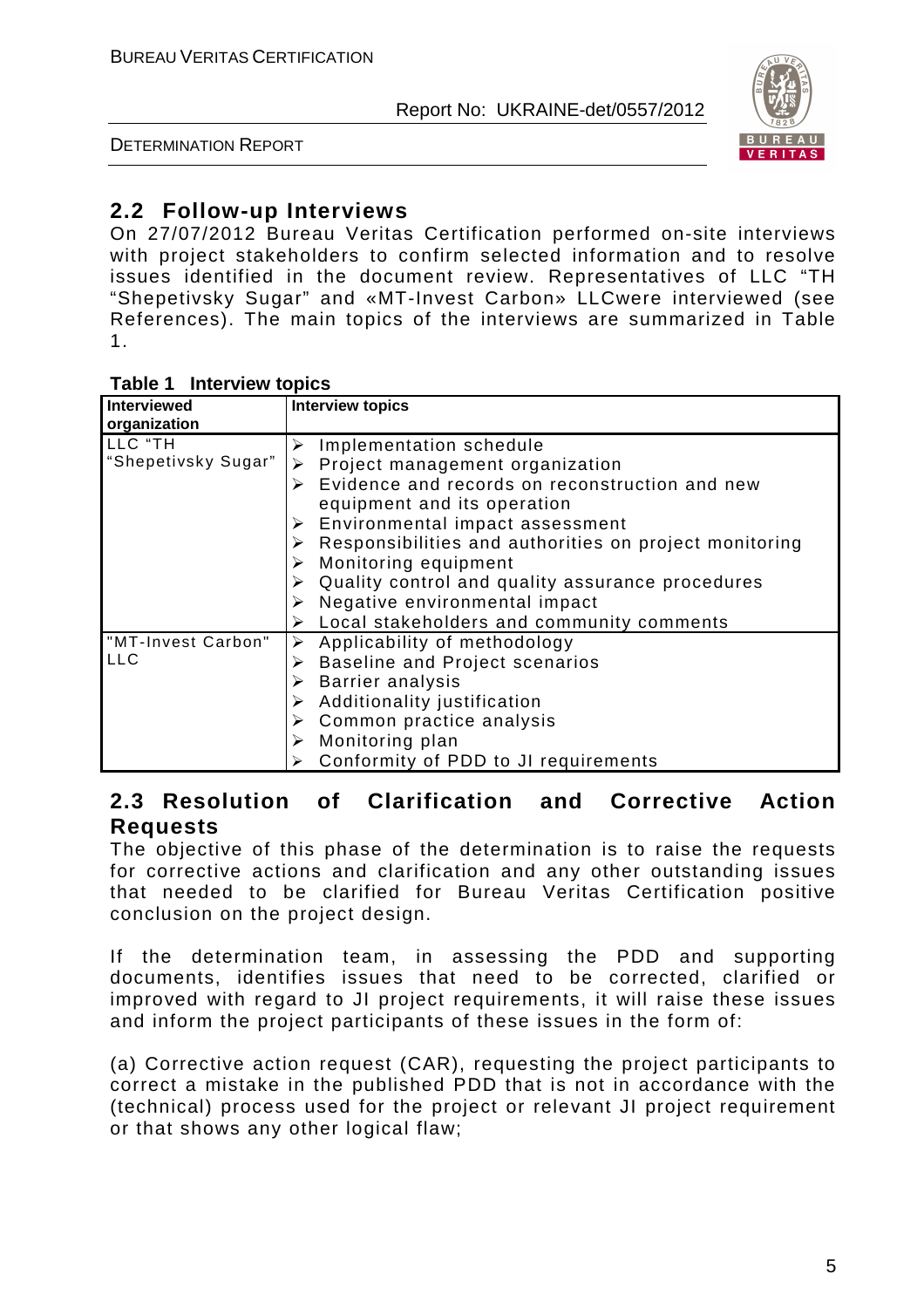

DETERMINATION REPORT

(b) Clarification request (CL), requesting the project participants to provide additional information for the determination team to assess compliance with the JI project requirement in question;

(c) Forward action request (FAR), informing the project participants of an issue, relating to project implementation but not project design, that needs to be reviewed during the first verification of the project.

The determination team will make an objective assessment as to whether the actions taken by the project participants, if any, satisfactorily resolve the issues raised, if any, and should conclude its findings of the determination.

To guarantee the transparency of the determination process, the concerns raised are documented in more detail in the determination protocol in Appendix A.

## **3 PROJECT DESCRIPTION**

The project is aimed at achieving greenhouse gases emission reductions through decreasing specific natural gas and electricity consumption during sugar production, and advancing waste management practices at LLC "TH "Shepetivsky Sugar". As a result of the project implementation energy consumption of the enterprise is reduced, which is related to greenhouse gases emissions, and the quantity of the beetroot pulp decreases, which would be moved to landfill, where as a result of anaerobic fermentation of the organic matter contained in the beetroot pulp methane would be released, which is a greenhouse gas.

The project is implemented at LLC "TH "Shepetivsky Sugar" which is located in Khmelnitsk region of Ukraine. The project activity includes to parts:

- 1. Implementation of the energy efficiency measures to reduce consumption of electricity and natural gas;
- 2. Advancement of the waste utilization practices.

Reductions in specific consumption of natural gas and electricity are achieved as a result of replacement of filtering equipment, installation of frequency converters, introduction of new burners for gas-fired boilers, replacement of centrifuges and partial automatization of the process.

Beetroot pulp is a side product of sugar production and is a desugarizated chips of sugar-beet. This product has valuable fodder qualities and can be used for feeding cattle, which actively consumes beetroot pulp of any type: fresh, good soured, ensilage or dry. Technological process of the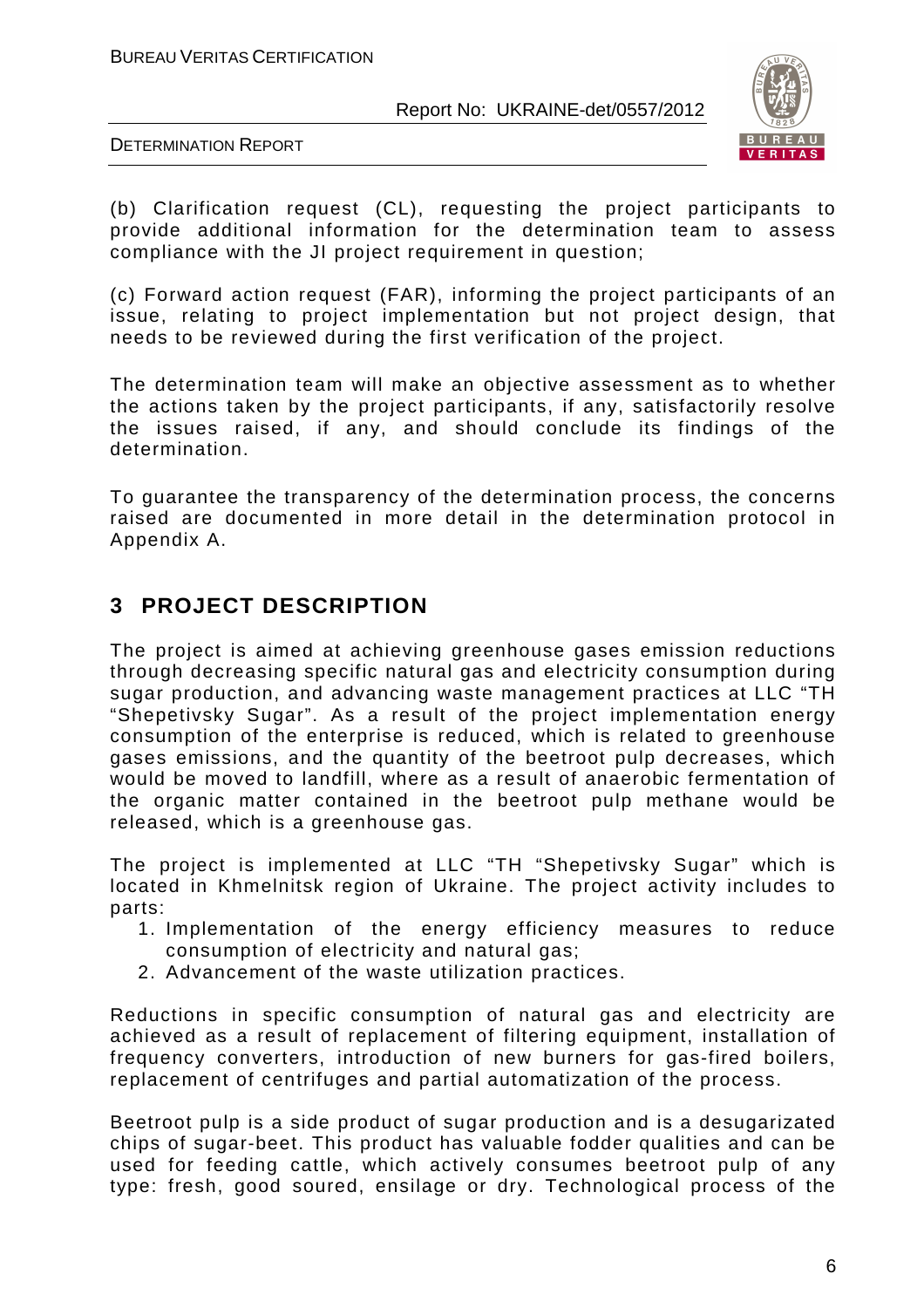

DETERMINATION REPORT

sugar plant leads to occurrence of fresh beetroot pulp with humidity 91% and more. High content of organic matter and water makes it an excellent environment for intensive growth of microorganisms, which is the reason for its fast spoilage (during 24 hours after it is produced), which is why it cannot be used for forage and has to be moved to landfill as an organic waste. Reducing water content of beetroot pulp to 80% already makes it siloable (siloing is beetroot pulp conservation through creating conditions for lactate fermentation). Storage time of ensilage if kept with no contact with oxygen extends to a year or more. By additional pressing out of the beetroot pulp, the enterprises widen their options for its useful utilization, which increases demand for it that finally leads to reduction of the spoiled beetroot pulp. The proposed project activity includes advanced squeezing of the beetroot pulp by introducing additional presses.

#### **Situation before the project**

Before implementation of the project the enterprise operated equipment with higher energy demand per unit of the produced sugar. It was operational and could be used further provided that regular maintenance activities are undertaken.

Before the beginning of the project necessary equipment for additional pressing of the beetroot pulp was not available, which was the reason why it quickly became spoiled and this valuable fodder resource turned to organic waste, which first were stored in the pulp pits (during three month), and then was moved to landfills. When pulp pits were emptied some about 3-5% of the spoiled beetroot pulp would remain, containing big quantity of microorganisms, which quickly contaminated the fresh beetroot pulp and accelerated its spoiling. Because of such practice the beetroot pulp could not be used for cattle feeding and was removed to landfills.

#### **Baseline scenario**

Baseline scenario is continuation of current practice: specific consumption of natural gas and electricity would remain at pre-project levels, and beetroot pulp would be stored as it was produced in pulp pits, with no additional efforts undertaken to reduce its water content. When pulp pit would be full, beetroot pulp would be removed to landfill. This scenario envisages decay of the organic matter with release of the landfill gas, which contains greenhouse gas methane. Baseline scenario requires no changes in the technological process of the plant, and therefore no big capital investments would have to be made, except for operational expenses, and does not faces any barriers.

#### **Project scenario (technical summary)**

In the project scenario replacement and modernisation of equipment takes place (replacement and upgrading of pumping equipment, replacement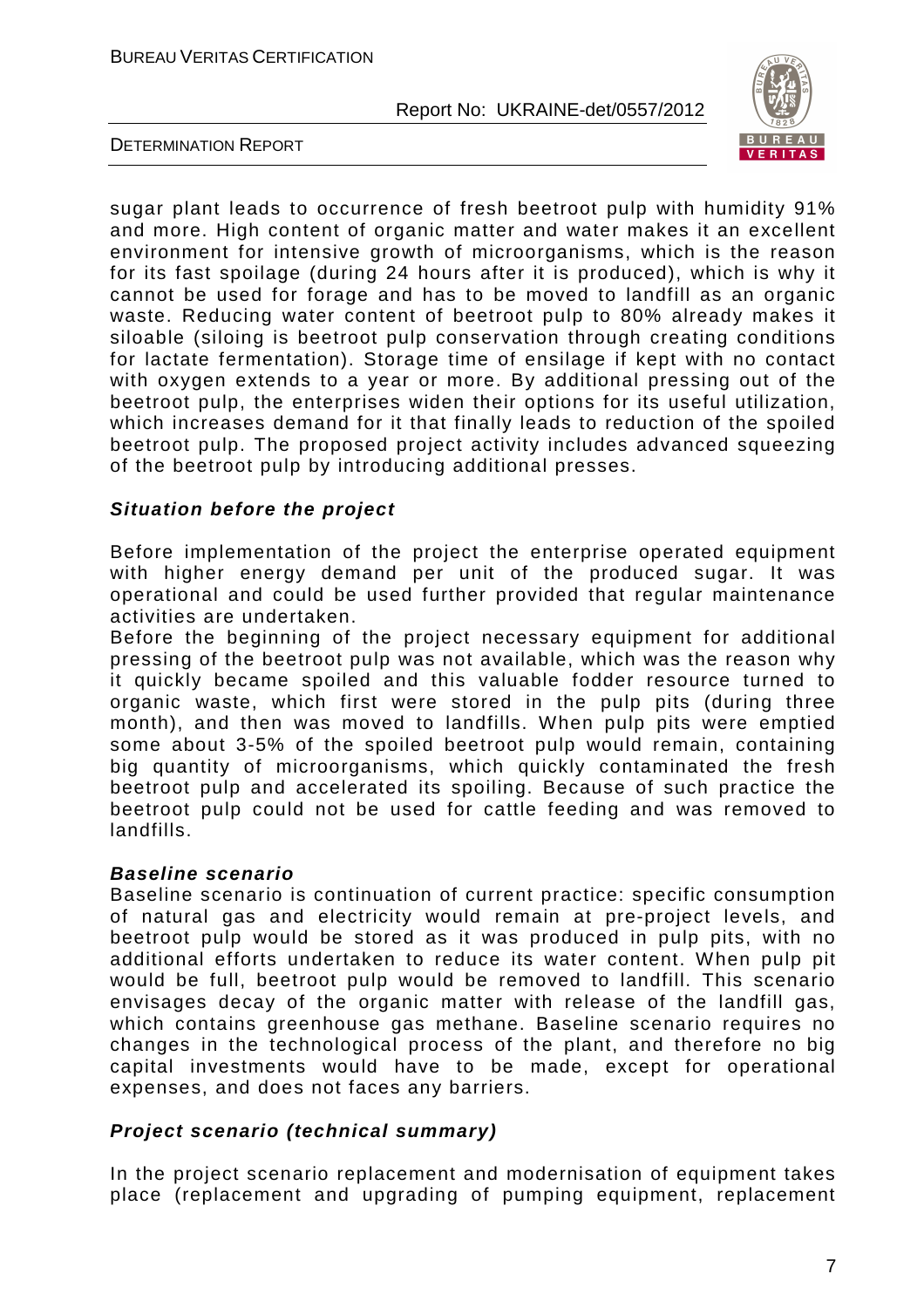

DETERMINATION REPORT

burners, transformers, filtration stations, etc.), which leads to decrease in consumption of natural gas and electricity. Also, equipment to reduce water content of the beetroot pulp is introduced, this allows its useful utilization for cattle feeding, therefore it is not removed to landfill and methane is not released into the atmosphere.

#### **History of the project**

The project was initiated by LLC "TH "Shepetivsky Sugar" in the middle of 2003. It was started with the creation of the Working Group on Technical Modernization and Advancement of Waste Utilization Practices at LLC "TH "Shepetivsky Sugar" in November 2003.

Main activities were implemented during 2005-2011, that in 2005 started generating greenhouse gases emission reductions, quantity of which will gradually increase as components of the project activity are commissioned. Emissions reductions will be sold as ERUs in the international market of emissions reductions, and the funds obtained will improve the financial performance of the project to a level that justifies the means that were used for its implementation. From the very beginning, JI mechanism was one of the prominent factors of the project and financial benefits under this mechanism plays an important role in making the decision on the start of the operation and considered to be one of the reasons for beginning of the project realization.

The identified areas of concern as to the project description, project participants response and BVC's conclusion are described in Appendix A (refer to CAR 01-CAR 09).

## **4 DETERMINATION CONCLUSIONS**

In the following sections, the conclusions of the determination are stated.

The findings from the desk review of the original project design documents and the findings from interviews during the follow up visit are described in the Determination Protocol in Appendix A.

The Clarification and Corrective Action Requests are stated, where applicable, in the following sections and are further documented in the Determination Protocol in Appendix A. The determination of the Project resulted in 23 Corrective Action Requests and 07 Clarification Requests.

The number between brackets at the end of each section corresponds to the DVM paragraph

## **4.1 Project approvals by Parties involved (19-20)**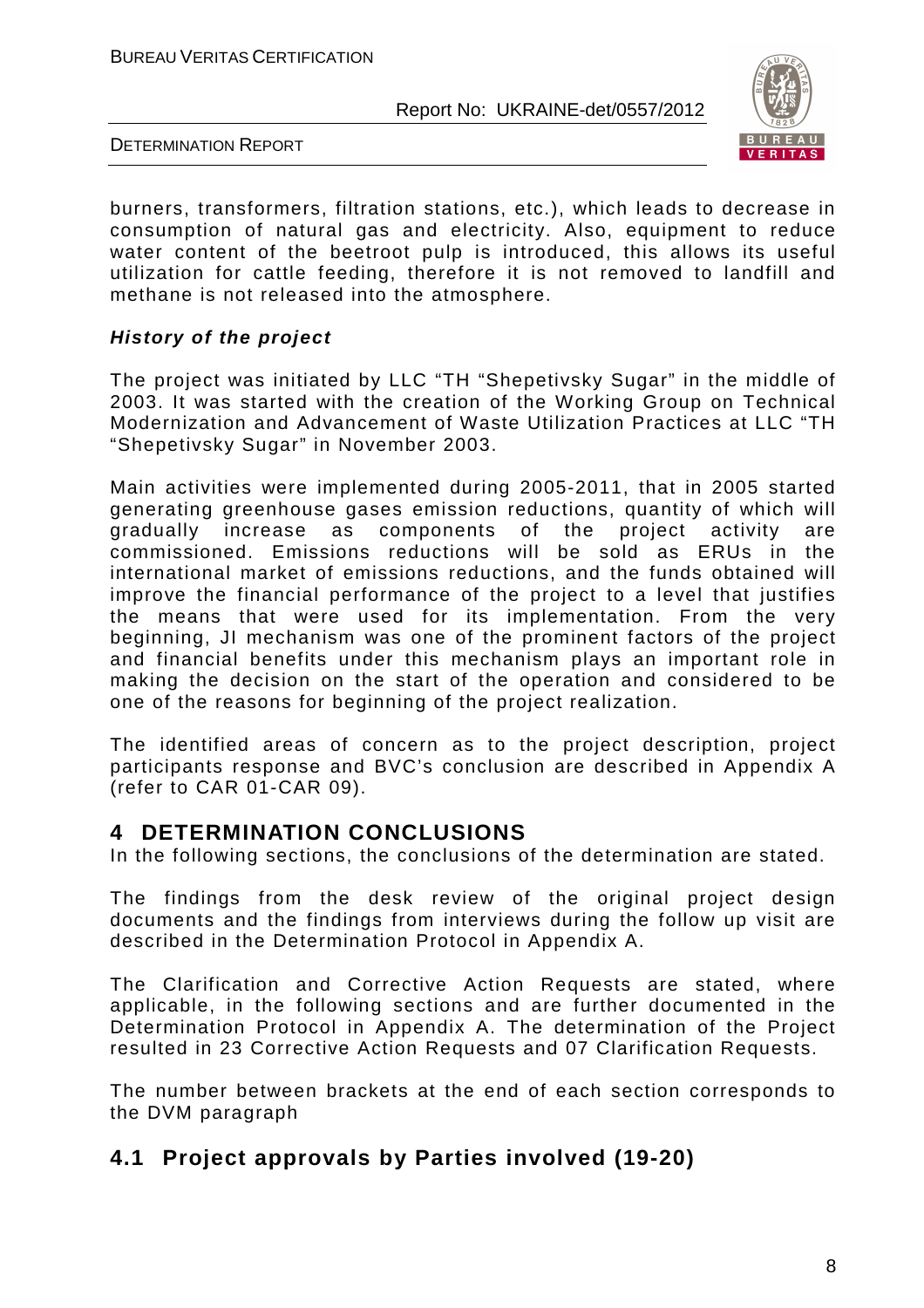

DETERMINATION REPORT

After receiving JI Project Determination Report from the Accredited Independent Entity the project documentation will be submitted to the State Environmental Investment Agency of Ukraine for receiving a Letter of Approval.

The identified areas of concern as to the project approvals by Parties involved, project participants' response and BVC's conclusion are described in Appendix A (refer to CAR 10 and CAR 11).

The project has no approvals by the Parties involved, therefore CAR 10 and 11 remain pending. These CARs will be closed after providing the written approvals.

## **4.2 Authorization of project participants by Parties involved (21)**

The participation of each project participant will be authorized by the Letter of Approval from appropriate party explicitly stating the name of the legal entity.

The project has no approvals by the Parties involved, therefore CAR 10 and 11 remain pending. These CARs will be closed after providing the written approvals.

## **4.3 Baseline setting (22-26)**

The PDD explicitly indicates that JI specific approach was the selected approach for identifying the baseline.

The PDD provides a detailed theoretical description in a complete and transparent manner, as well as justification, that the baseline is established:

(a) By listing and describing the following plausible future scenarios on the basis of conservative assumptions and selecting the most plausible one:

For the subproject "Implementation of the energy efficiency measures to reduce consumption of electricity and natural gas":

- a. Continuation of the current situation which does not require any investment;
- b. Continuation of the current situation which requires expenses in order to maintain working condition of the equipment;
- c. Partial realization of energy efficiency program, financed by the project owner;
- d. Implementation of the project activity, financed by the third party;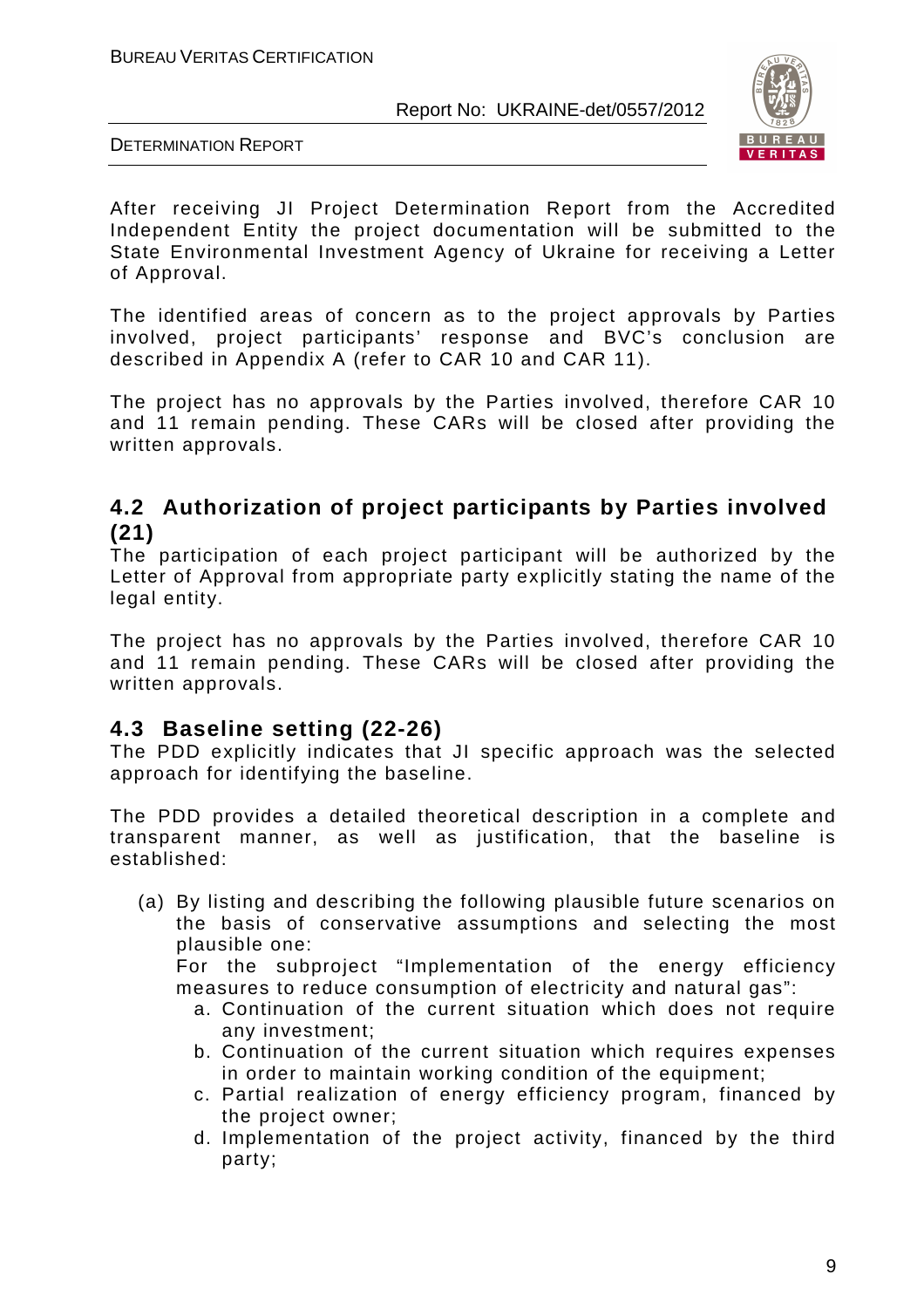

DETERMINATION REPORT

e. Implementation of the project activity not being registered as a JI project.

For the subproject "Advancement of the waste utilization practices":

- a. Continuation of the current situation which does not require any investment;
- b. Utilization of beetroot pulp to produce biogas;
- c. Processing of beetroot pulp for utilization for cattle feeding;
- d. Production of beetroot pectin, pectin gum or food fibers from beetroot pulp*.*
- (b) Taking into account relevant national and/or sectoral policies and circumstances, such as sectoral reform initiatives, local fuel availability, power sector expansion plans, and the economic situation in the project sector. In this context, the following key factors that affect a baseline are taken into account:
	- a. Complex production process
	- b. Prices fluctuation on electricity and natural gas in Ukraine
	- c. Long pay-off period
	- d. The implementation of the proposed project requires sufficient investment and personnel
	- e. Ukraine has one of the lowest tariffs in Europe. Due to this it is hard to invest funds in the reconstruction and repair of equipment
	- f. In a transparent manner with regard to the choice of approaches, assumptions, methodologies, parameters, data sources and key factors. All parameters and data are either monitored by the project participants or are taken from sources that provide a verifiable reference for each parameter. Project participants use approaches suggested by the Guidance and the methodological Tools approved by the CDM Executive Board
	- g. In such a way that emission reduction units (ERUs) cannot be earned for decreases in activity levels outside the project activity or due to force majeure. According to the proposed approach emission reductions will be earned only when project activity will generate refined oil products, so no emission reductions can be earned due to any changes outside the project activity
	- h. Taking account of uncertainties and using conservative assumptions. A number of steps have been taken in order to account for uncertainties and safeguard conservativeness:
		- a. If possible, the same approach for calculating the level of baseline and project emissions as specified in the National inventories of anthropogenic emissions by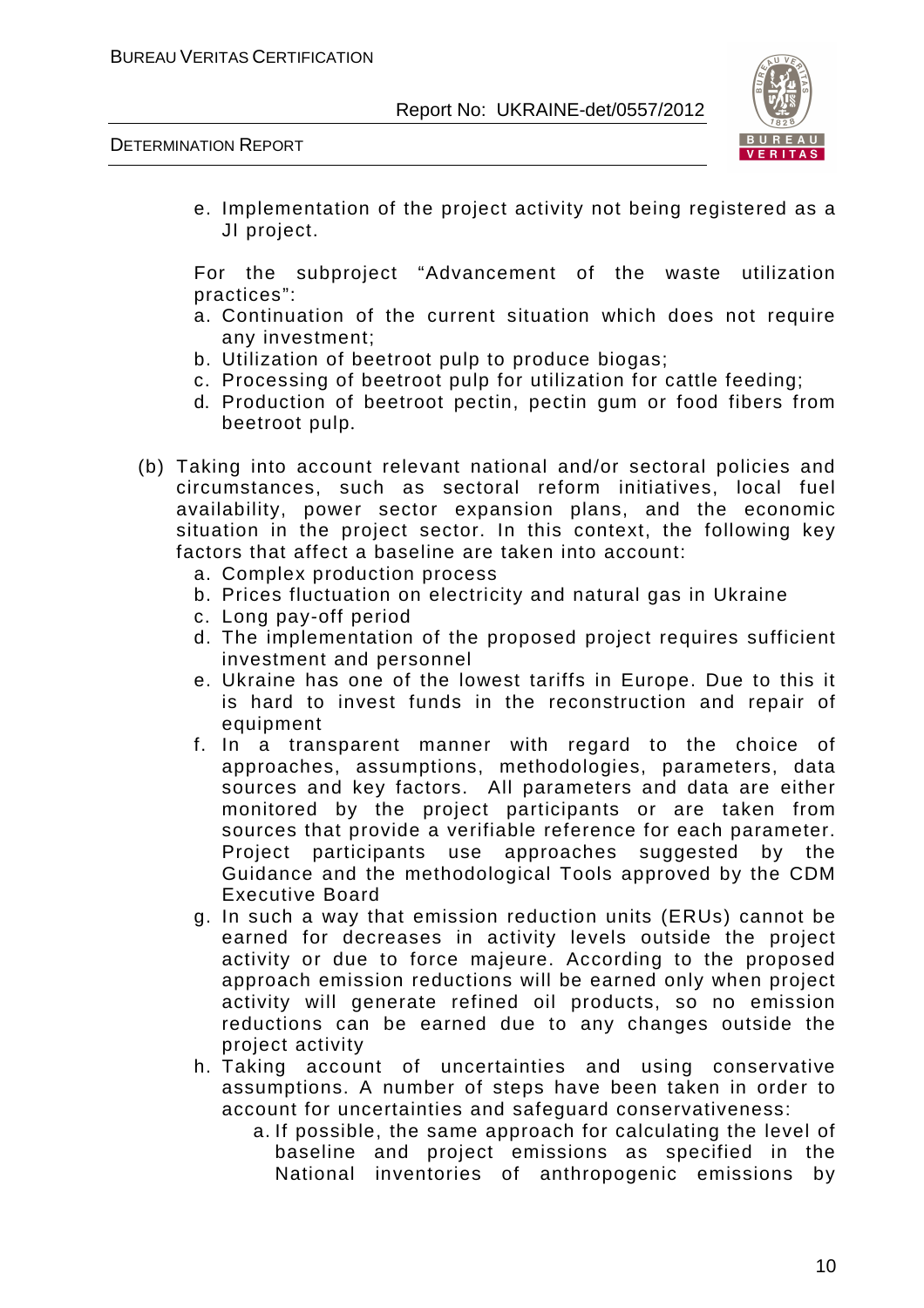



sources and removals by sinks of greenhouse gases in the Ukraine are used;

- b. Lower range of parameters is used for calculation of baseline emissions and higher range of parameters is used for calculation of project activity emissions;
- c. To reduce uncertainty and ensure conservativeness of emission calculations default values were used to the extent possible.

Detailed description of baseline emissions calculation, employed calculation formulae and emission factors are provided in the Annex 2 "Baseline information" of the PDD.

In order to establish the baseline scenario project participants have chosen the use of JI specific approach and "Combined tool to identify the baseline scenario and demonstrate additionality" (version 04.0.0).

All explanations, descriptions and analyses pertaining to the baseline in the PDD are made in accordance with the identified JI specific approach and the baseline is identified appropriately.

The identified areas of concern as to the baseline setting, project participants response and BVC's conclusion are described in Appendix A (refer to CAR 12).

## **4.4 Additionality (27-31)**

The barrier and common practice analyses were used for the demonstration of additionality. All explanations, descriptions and analyses are made in accordance with the selected tool or method.

The additionality was justified by:

- 1. Identification of alternatives to the project activity;
- 2. The identified financial and other barriers may hinder the planned project activity implementation without it being registered as JI project;
- 3. Common practice analysis that complements the barrier analysis

Additionality is demonstrated appropriately as a result of the analysis using the approach chosen.

The identified areas of concern as to the additionality, project participants response and BVC's conclusion are described in Appendix A (refer to CAR 13).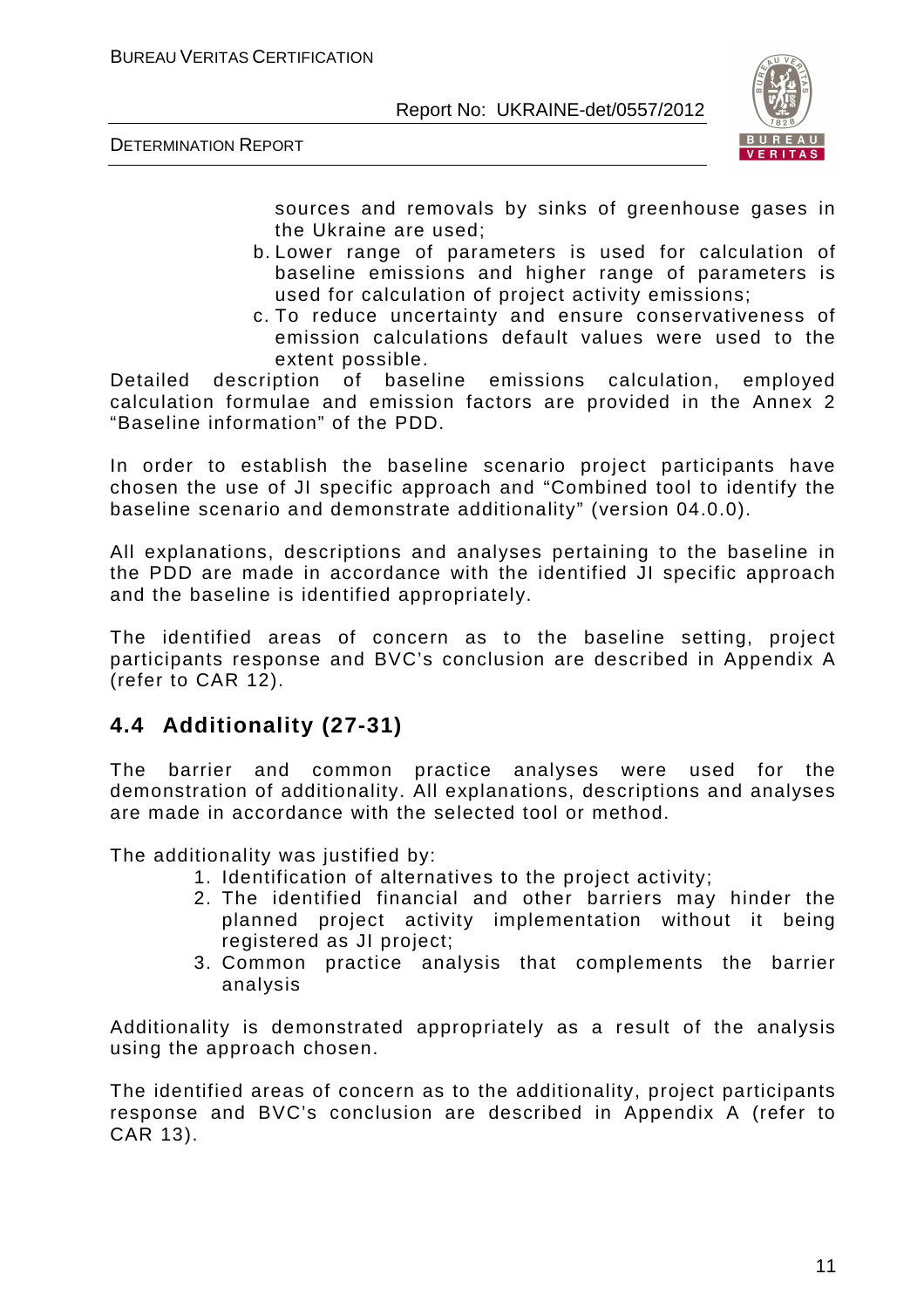

DETERMINATION REPORT

## **4.5 Project boundary (32-33)**

The project boundary defined in the PDD encompasses all anthropogenic emissions by sources of greenhouse gases (GHGs) that are:

- (i) Under the control of the project participants:
	- $CO<sub>2</sub>$  emissions due to natural gas combustion;
	- $\bullet$  CO<sub>2</sub> emissions due to electricity consumption;
	- CH<sub>4</sub> emissions due to organic waste decay at landfill (beetroot pulp).
- (ii) Reasonably attributable to the project:
	- $CO<sub>2</sub>$  emissions due to natural gas combustion;
	- $\bullet$  CO<sub>2</sub> emissions due to electricity consumption;
	- $CH_4$  emissions due to organic waste decay at landfill (beetroot pulp).

The delineation of the project boundary and the gases and sources included are appropriately described and justified in the PDD.

The AIE determined the project boundary by:

a) Detailed analysis of the documentation (the list of all reviewed documentation is provided in the Category 2 Documents below).

b) Interviews and observations during the site visit to the LLC "TH "Shepetivsky Sugar" dated 27/07/2012 (The list of persons interviewed is provided in the Persons Interviewed Table below).

Based on the above assessment, the AIE hereby confirms that the identified boundary and the selected sources and gases are justified for the project activity.

The identified areas of concern as to the project boundary, project participants response and BVC's conclusion are described in Appendix A (refer to CAR 14).

## **4.6 Crediting period (34)**

The PDD states the starting date of the project as the date on which the real action of the project began, and the starting date is 27/06/2003, which is after the beginning of 2000.

The PDD states the expected operational lifetime of the project in years and months, which is 25 years and 300 months.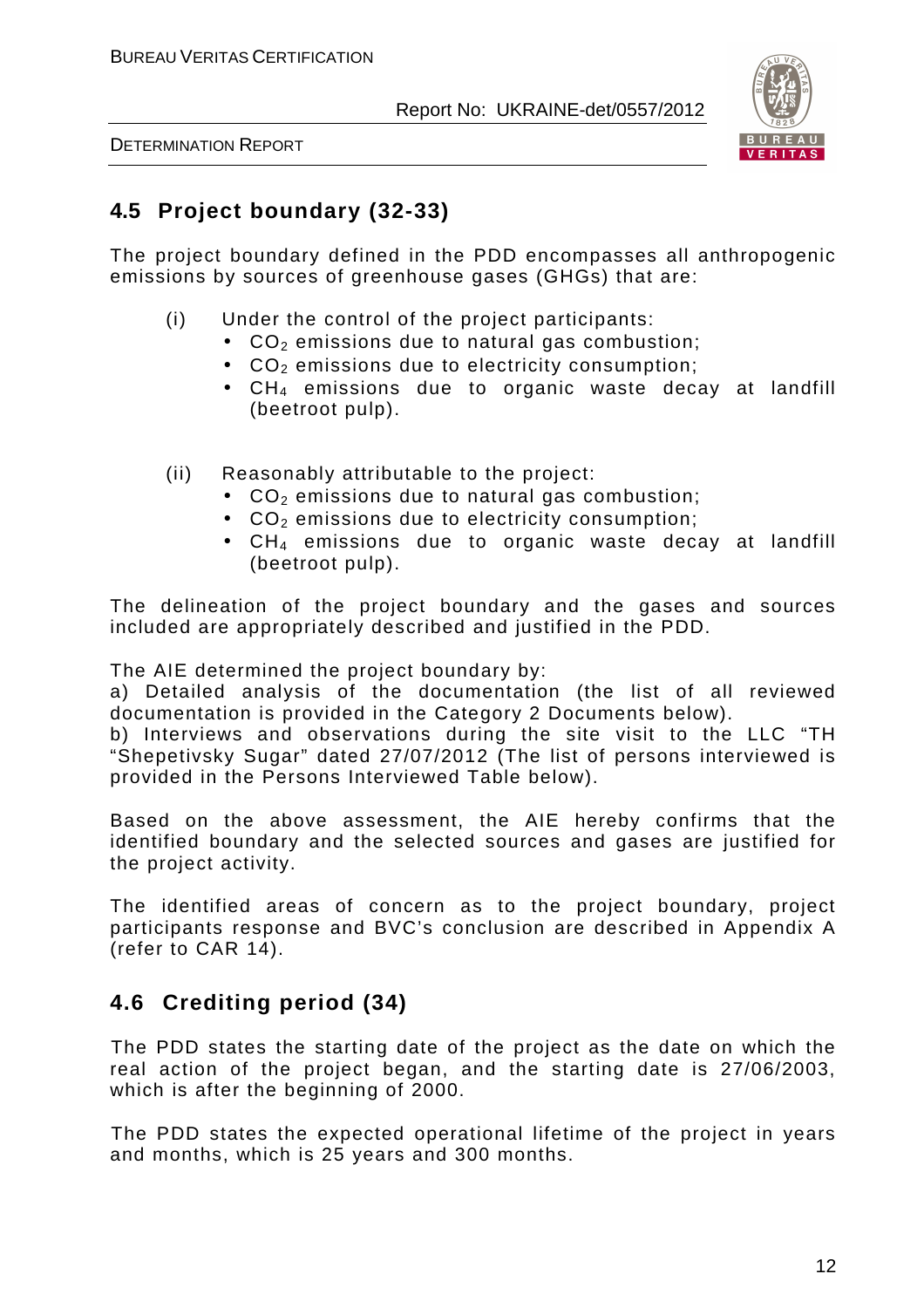

DETERMINATION REPORT

The PDD states the length of the crediting period in years and months, which is 25 years, and its starting date as 01/01/2005, which is on the date the first emission reductions or enhancements of net removals are generated by the project.

The PDD states that the crediting period for the issuance of ERUs starts only after the beginning of 2008 and does not extend beyond the operational lifetime of the project.

The PDD states that the extension of its crediting period beyond 2012 is subject to the host Party approval, and the estimates of emission reductions or enhancements of net removals are presented separately for those until 2012 and those after 2012 in all relevant sections of the PDD.

The identified areas of concern as to the crediting period, project participants response and BVC's conclusion are described in Appendix A (refer to CL01 – CL 05, CAR 14 – CAR 15).

## **4.7 Monitoring plan (35-39)**

The PDD, in its monitoring plan section, explicitly indicates that JI specific approach was the selected.

The monitoring plan describes all relevant factors and key characteristics that will be monitored, and the period in which they will be monitored, in particular also all decisive factors for the control and reporting of project performance.

The monitoring plan specifies the indicators, constants and variables that are reliable (i.e. provide consistent and accurate values), valid (i.e. are clearly connected with the effect to be measured), and that provide a transparent picture of the emission reductions to be monitored.

The monitoring plan draws on the list of standard variables indicated in appendix B of "Guidance on criteria for baseline setting and monitoring" developed by the JISC.

The monitoring plan explicitly and clearly distinguishes:

(i) Data and parameters that are not monitored throughout the crediting period, but are determined only once (and thus remain fixed throughout the crediting period), and that are available already at the stage of determination, such as  $SEC_{NG, BL}$ ,  $SEC_{EE, BL}$ .

(ii) Data and parameters that are not monitored throughout the crediting period, but are determined only once (and thus remain fixed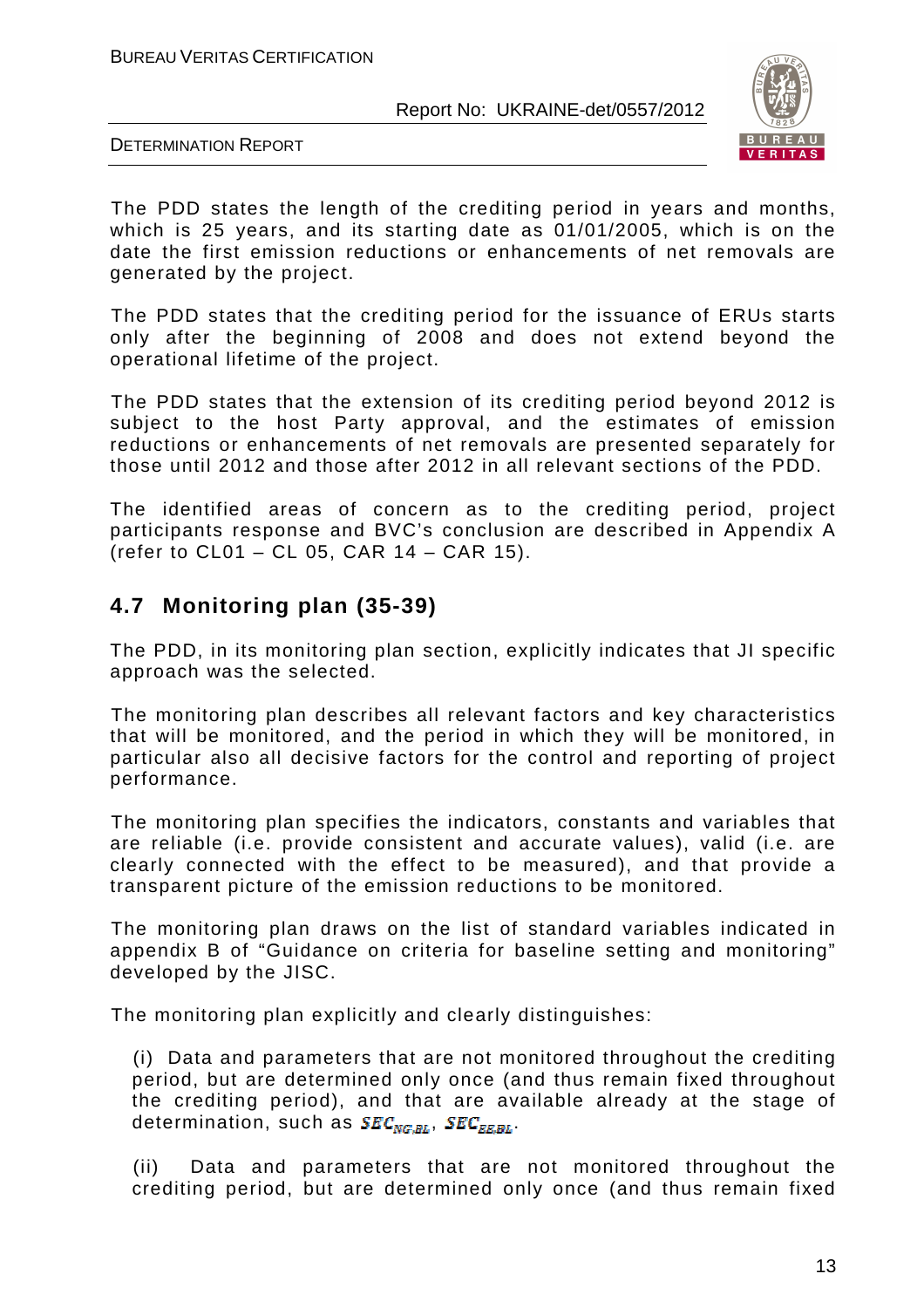

DETERMINATION REPORT

throughout the crediting period), but that are not already available at the stage of determination, such are not applicable.

(iii) Data and parameters that are monitored throughout the crediting period, such as baseline emissions.

The monitoring plan describes the methods employed for data monitoring (including its frequency) and recording according to the type indicated in the key parameters tables in the Section B of the PDD.

The monitoring plan elaborates all algorithms and formulae used for the estimation/calculation of baseline emissions and project emissions or direct monitoring of emission reductions from the project, leakage, as appropriate.

#### **Project emissions:**

Calculation formula for identifying the amount of emissions after the project implementation:

$$
PE_y = PE_{NG,y} + PE_{EE,y} + PE_{CH_A,y}
$$

, (Equation 1)

where:

 $PE_{NG,y}$  project CO<sub>2</sub> emissions due to natural gas combustion in the period y,  $tCO<sub>2</sub>$ ;

 $PE_{EE,y}$  project CO<sub>2</sub> emissions due to electricity consumption in the period y,  $tCO<sub>2</sub>$ ;<br> $PE<sub>CH<sub>4</sub></sub>$ , proi

 project methane emissions due to organic waste decay at landfill for the period from the beginning of the project till the end of the period y,  $tCO<sub>2</sub>e$ 

y period of time for which methane emissions are calculated.

$$
PE_{NG,\gamma} = \frac{FC_{NG,PJ,\gamma} \times NCV_{NG,\gamma} \times EF_{NG}}{10^6}
$$
 (Equation 2)

| where:<br>$FC_{NG,PI, V}$ |                                                               |
|---------------------------|---------------------------------------------------------------|
|                           | project natural gas consumption, th. $m^3$ ;                  |
| $NCV_{NG, \gamma}$        | net calorific value of natural gas, $GJ/th. m3$ ;             |
| $EF_{NG}$                 | emission factor for natural gas combustion, $kgCO2/TJ$ (2006) |
|                           | $\text{IPCC}$ );                                              |
|                           | period of time for which methane emissions are calculated;    |
| y<br>10 <sup>6</sup>      | dimensionless conversion factor, necessary for maintaining    |
|                           | formula dimensions correspondence.                            |

 $PE_{EE,v} = EC_{PL,v} \times EF_{arid,v}$ 

(Equation 3)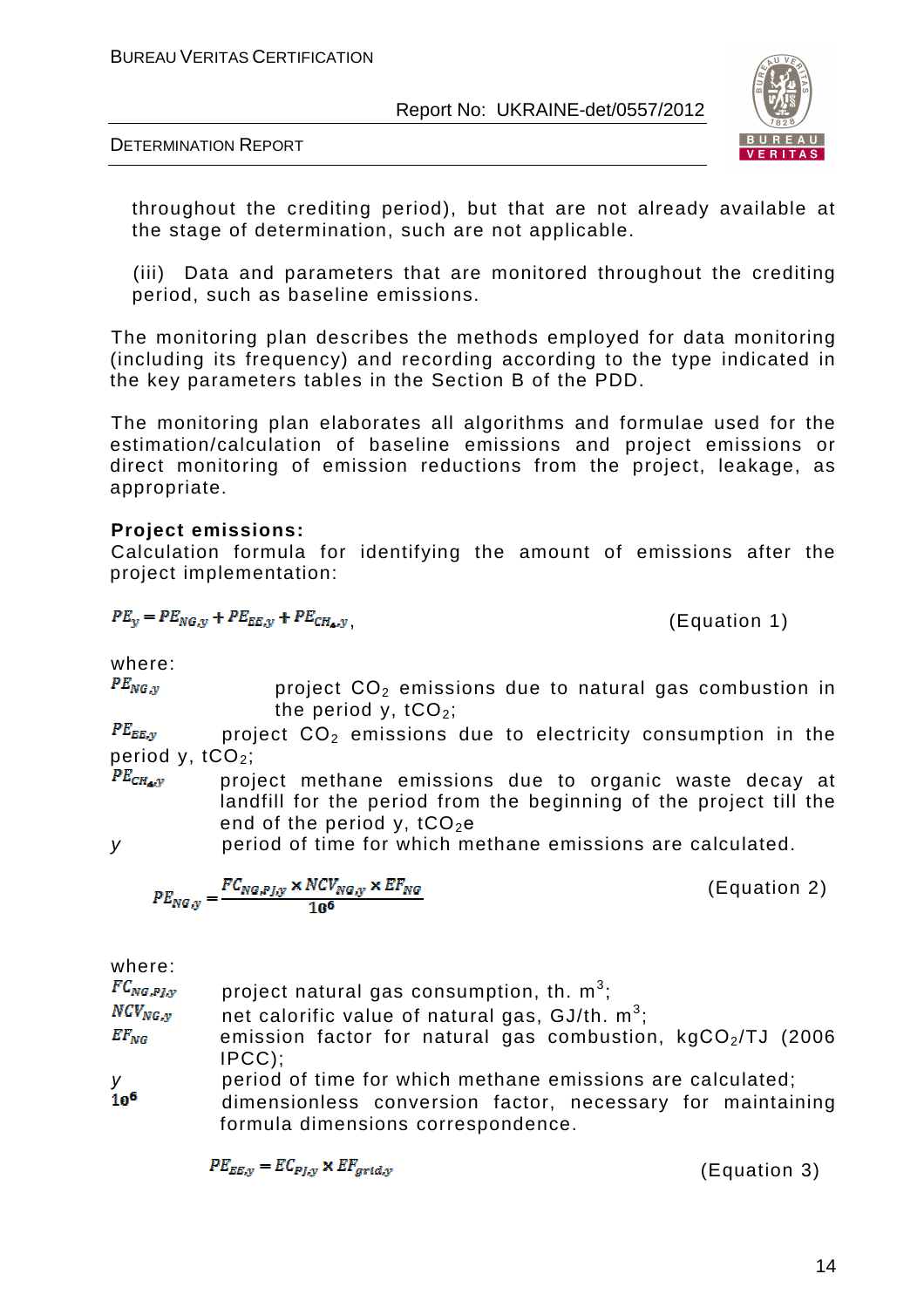

DETERMINATION REPORT

#### where:

 $EC_{PJ,x}$  project electricity consumption, th. kWh;

- $E_{grid,y}$  emission factor for grid electricity consumption (Factor of specific indirect emissions of carbon dioxide for consumption of electricity by 2nd-class consumers),  $kgCO<sub>2</sub>/kWh$ ;
- y period of time for which methane emissions are calculated.

Project methane emissions due to organic waste decay at landfill are calculated in the following way:

$$
PE_{CH4,y} = \varphi \cdot (1 - f) \cdot GWP_{CH4} \cdot (1 - 0X) \cdot 16 /_{12} \cdot F \cdot DOC_f \cdot MCF \cdot \sum_{x=1}^{y} P_x \cdot DOC \cdot e^{-k \cdot (y-x)} \cdot (1 - e^{-k})
$$
\n
$$
(Equation 4)
$$

where:

| $PE_{CH_2, y}$     | project methane emissions due to organic waste decay at<br>landfill for the period from the beginning of the project till the<br>end of the period y, $tCO2e$ ; |
|--------------------|-----------------------------------------------------------------------------------------------------------------------------------------------------------------|
| Px                 | amount of sugar production organic waste, that was not sold<br>and was transported to the disposal site in the period $x$ , t;                                  |
| φ                  | correction factor to account for uncertainties, dimensionless.<br>(Study on validation of landfill gas formation models);                                       |
| f                  | share of methane being captured and utilized at the disposal<br>site, fraction;                                                                                 |
| GWP <sub>CH4</sub> | global warming potential for methane, $tCO_2e/tCH_4$ (In<br>accordance with UNFCCC decision and Kyoto Protocol);                                                |
| 0X                 | oxidation factor, which characterizes the fraction of methane<br>oxidizing in the material that covers wastes, fraction (2006)<br>$IPCC$ );                     |
| F.                 | volume of methane in the landfill gas, fraction (2006 IPCC);                                                                                                    |
| DOC <sub>f</sub>   | fraction of carbon of organic origin, which can be decomposed,<br>fraction $(2006$ IPCC);                                                                       |
| <b>MCF</b>         | methane conversion factor, fraction (2006 IPCC);                                                                                                                |
| <b>DOC</b>         | Weight fraction of organic origin carbon in the beetroot pulp, t<br>$C/$ t beetroot pulp (2006 IPCC);                                                           |
| $\mathsf{k}$       | Decomposition factor of wastes (beetroot pulp), fraction (2006                                                                                                  |
| $ PCC$ );          |                                                                                                                                                                 |
| $\boldsymbol{X}$   | period during the crediting period: $x \in (1, y)$ ;                                                                                                            |
| У                  | period of time for which methane emissions are calculated.                                                                                                      |

#### **Baseline emissions:**

The baseline emissions are calculated as follows:

$$
BE_y = BE_{NG,y} + BE_{EE,y} + BE_{CH_{\clubsuit},y}, \tag{Equation 5}
$$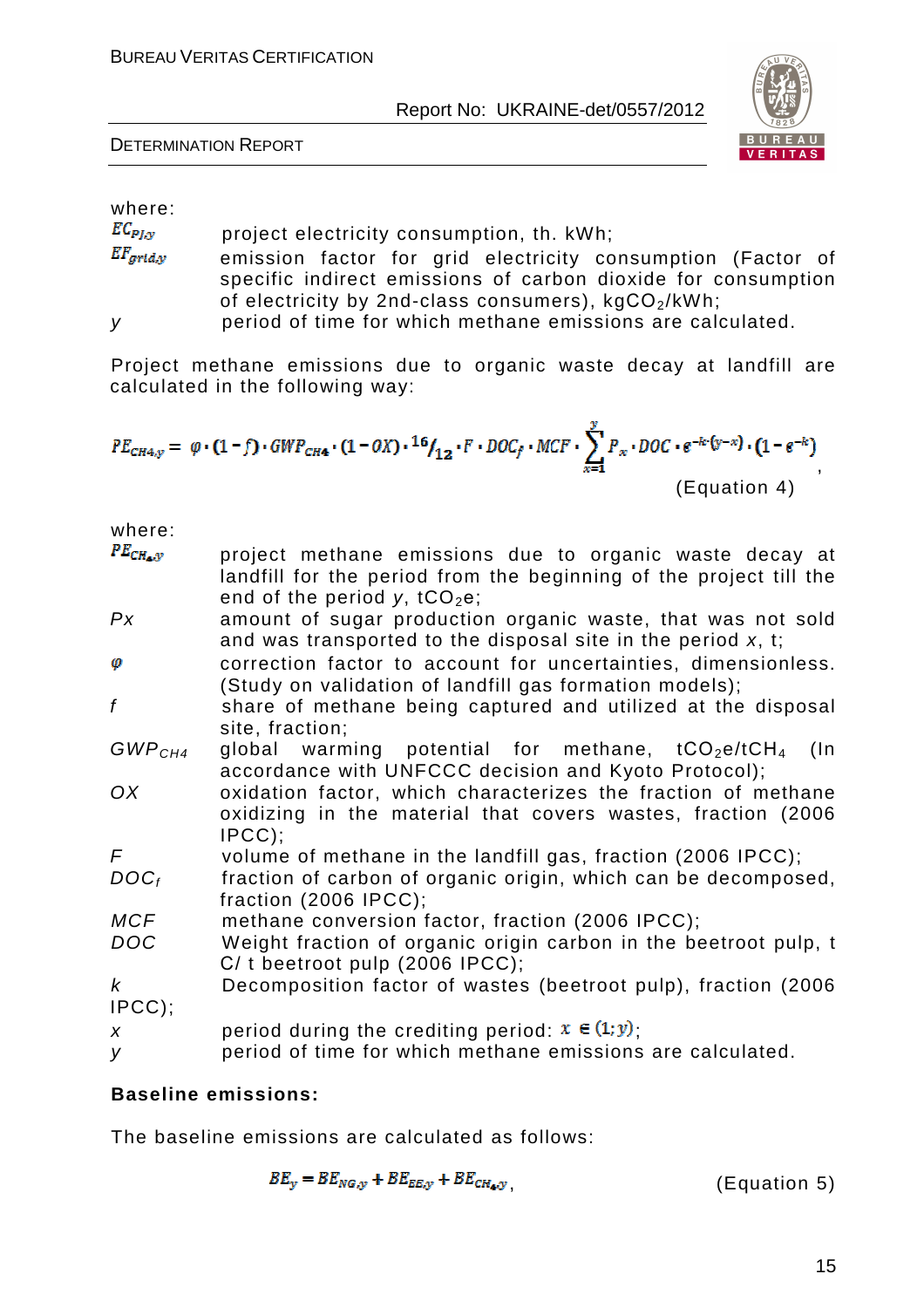#### DETERMINATION REPORT



| where: |  |
|--------|--|

- $B E_{NG,y}$  baseline CO<sub>2</sub> emissions due to natural gas combustion in the period  $y$ , tCO<sub>2</sub>;
- $BE_{EE,y}$  baseline CO<sub>2</sub> emissions due to electricity consumption in the period  $y$ , tCO<sub>2</sub>;
- $BE_{CH_4,\mathcal{Y}}$  baseline methane emissions due to organic waste decay at landfill for the period from the beginning of the project till the end of the period  $v$ , tCO<sub>2</sub>e.

y period of time for which emissions are calculated.

 $BE_{NG,y} = \frac{FC_{NG,BL,y} \times NCV_{NG,y} \times EF_{NG}}{10^6}$  (Equation 6)

where:

| $FC_{NG,BL,y}$            | baseline natural gas consumption, th. $m3$ (here and further in<br>relation to natural gas - at standard conditions of temperature<br>and pressure $20^{\circ}$ C and 101 325 Pa); |
|---------------------------|------------------------------------------------------------------------------------------------------------------------------------------------------------------------------------|
| $NCV_{NG,y}$<br>$EF_{NG}$ | net calorific value of natural gas, $GJ/th. m3$ ;<br>emission factor for natural gas combustion, kg $CO2/TJ$ (IPCC                                                                 |
| У<br>10 <sup>6</sup>      | $2006$ ;<br>period of time for which emissions are calculated;<br>dimensionless conversion factor, necessary for maintaining                                                       |
|                           | formula dimensions correspondence.                                                                                                                                                 |

Baseline natural gas consumption is a calculated value, which depends on specific baseline natural gas consumption and actual (project) sugar production, therefore:

$$
FC_{NG,BL,y} = SEC_{NG,BL} \times P_{sugar,Pj,y}
$$

where:

| $SEC_{NG, BL}$   | specific baseline natural gas consumption, th. $m^3/t$ sugar; |
|------------------|---------------------------------------------------------------|
| $P_{sugar,PI,y}$ | sugar production, t;                                          |
| V                | period of time for which methane emissions are calculated.    |

$$
BE_{EE,y} = EC_{BL,y} \times EF_{grid,y}
$$

(Equation 8)

(Equation 7)

where:

 $EC_{BL, y}$  baseline electricity consumption, th. kWh;

 $E_{grid,y}$  emission factor for electricity consumption (emission factor for electricity consumed by the project activity in period y equal to the indirect specific carbon dioxide emissions from electricity consumption by the 2nd class electricity consumers), kgСО2/kWh;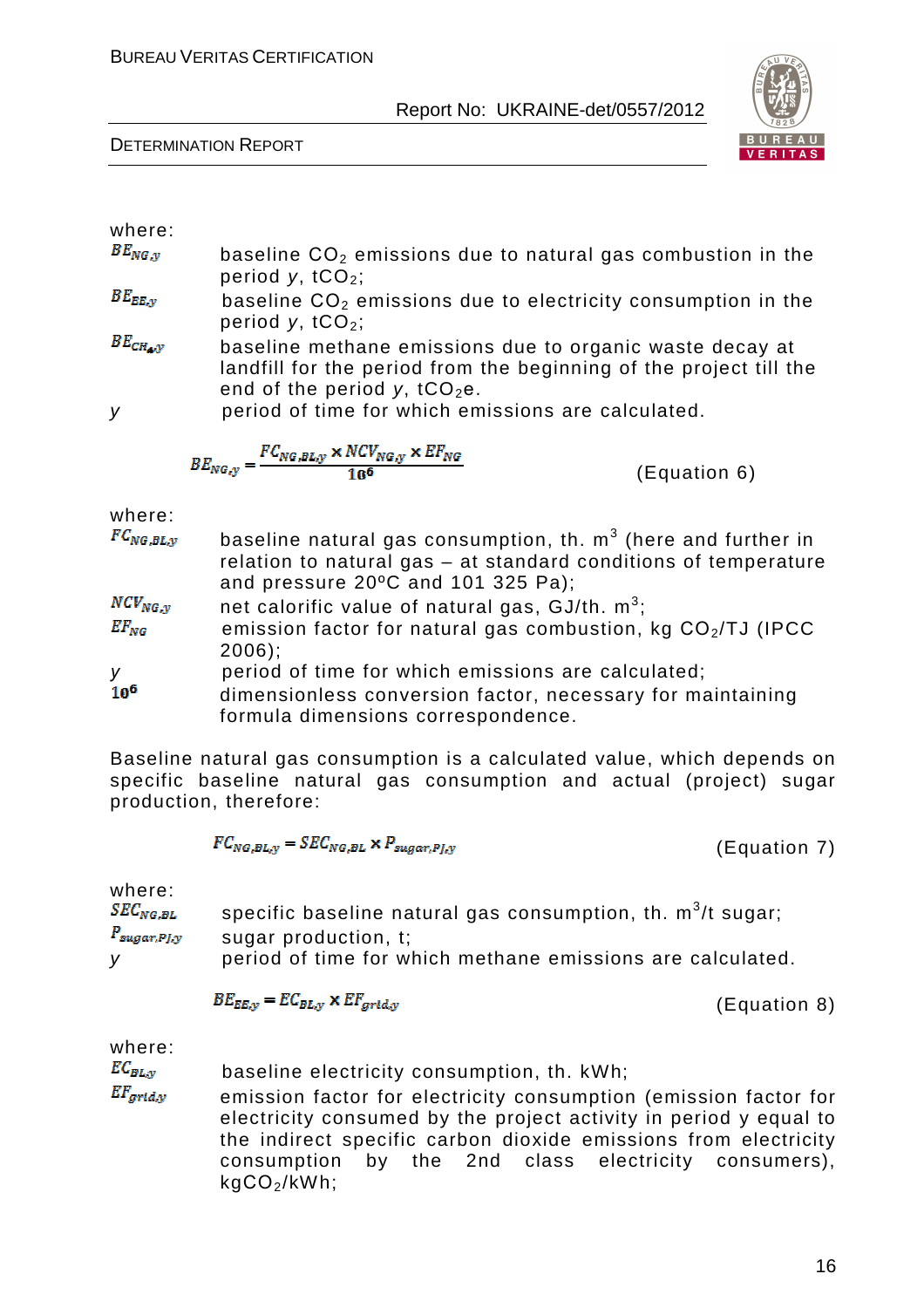

DETERMINATION REPORT

y period of time for which methane emissions are calculated. Baseline electricity consumption is a calculated value, which depends on specific baseline electricity consumption and actual (project) sugar production, therefore:

$$
EC_{BL, y} = SEC_{EE, BL} \times P_{sugar, Pj, y}
$$

(Equation 9)

where:

 $SEC_{EE,BL}$  specific baseline electricity consumption, th. kWh/t sugar;  $P_{sugar, PJ,y}$  project sugar production, t;

y period of time for which methane emissions are calculated. Baseline methane emissions due to organic waste decay at landfill are calculated in the following way:

$$
BE_{CH4,y} = \varphi \cdot (1-f) \cdot GWP_{CH4} \cdot (1-OX) \cdot 16 /_{12} \cdot F \cdot DOC_f \cdot MCF \cdot \sum_{x=1}^{y} W_x \cdot DOC \cdot e^{-k \cdot (y-x)} \cdot (1-e^{-k})
$$

```
 (Equation 10)
```

| $BE_{CH_{45}Y}$                      | baseline methane emissions due to organic waste decay at<br>landfill for the period from the beginning of the project till the<br>end of the period y, $tCO2e$ |
|--------------------------------------|----------------------------------------------------------------------------------------------------------------------------------------------------------------|
| $W_{x}$                              | amount of sugar production organic waste, that would be<br>transported to the disposal site in the period $x$ , t;                                             |
| φ                                    | correction factor to account for uncertainties, dimensionless.<br>(Study on validation of landfill gas formation models)                                       |
| $\boldsymbol{f}$                     | share of methane being captured and utilized at the disposal<br>site, fraction;                                                                                |
| GWP <sub>CH4</sub>                   | global warming potential for methane, $tCO_2e/tCH_4$<br>(In<br>accordance with UNFCCC decision and Kyoto Protocol);                                            |
| OX                                   | oxidation factor, which characterizes the fraction of methane<br>oxidizing in the material that covers wastes, fraction (2006)<br>$IPCC$ );                    |
| F                                    | volume of methane in the landfill gas, fraction (2006 IPCC);                                                                                                   |
| $DOC_f$                              | fraction of carbon of organic origin, which can be decomposed,<br>fraction $(2006$ IPCC);                                                                      |
| <b>MCF</b>                           | methane conversion factor, fraction (2006 IPCC);                                                                                                               |
| <b>DOC</b>                           | Weight fraction of organic origin carbon in the beetroot pulp, t<br>$C/$ t beetroot pulp (2006 IPCC);                                                          |
| $\boldsymbol{k}$<br>$\text{IPCC}$ ); | Decomposition factor of wastes (beetroot pulp), fraction (2006)                                                                                                |
| X                                    | period during the crediting period: $x \in (1, y)$ ;                                                                                                           |
| y                                    | period of time for which methane emissions are calculated.                                                                                                     |
|                                      |                                                                                                                                                                |

#### **Leakage**

Leakages in the period y are calculated in the following way: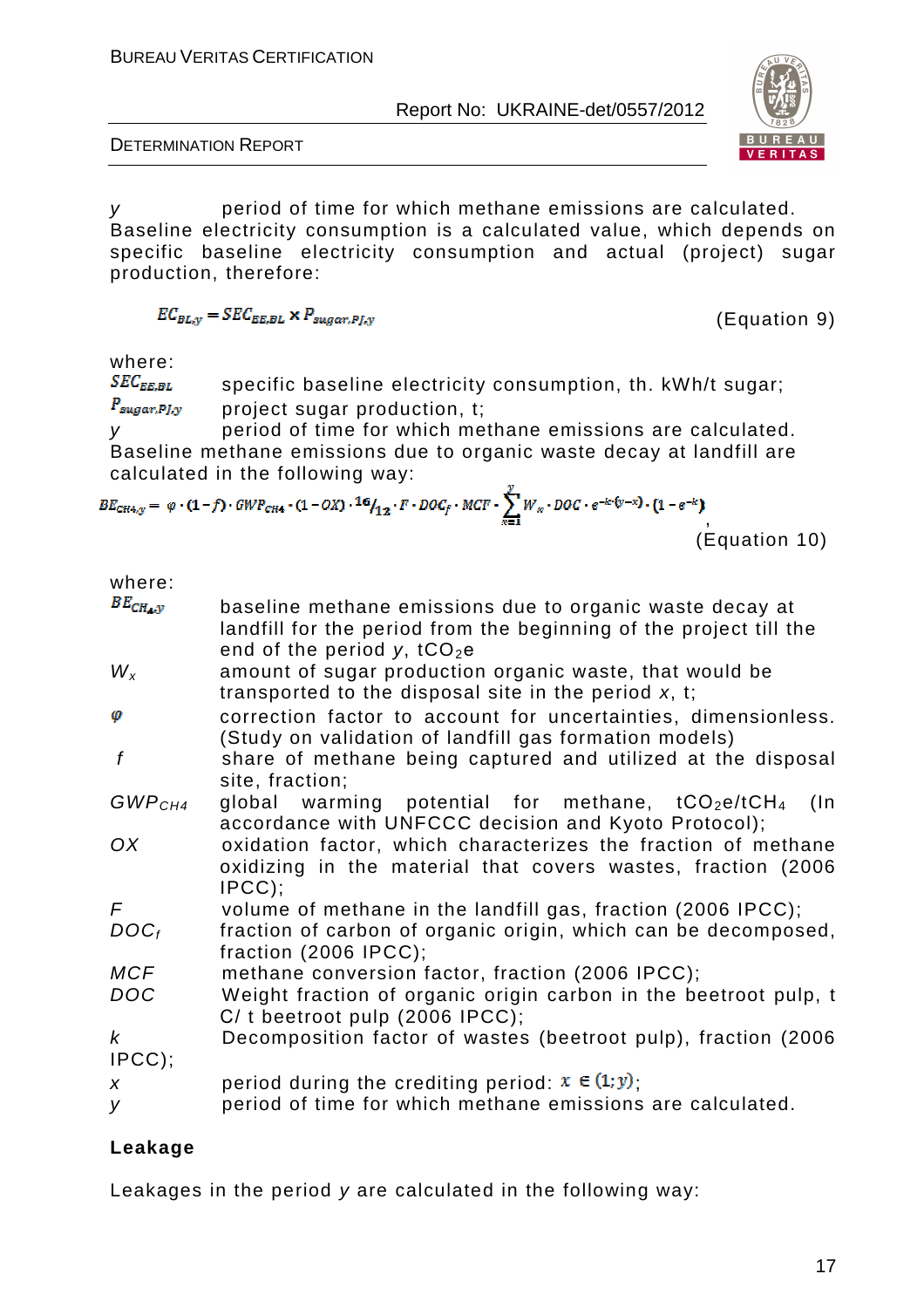#### DETERMINATION REPORT



, (Equation 11)

$$
LE_y = 0
$$

where

 $LE<sub>y</sub>$ 

Leakages due to the project in the period у, tСО2e.

#### **Emission Reductions:**

Annual emission reductions are calculated as follows:

$$
ER_y = BE_y - LE_y - PE_y
$$
 (Equation 12)

 $ER_{y}$ 

 emission reductions following the project implementation in the period  $y$ , tCO<sub>2</sub>e;

 $BE_{\gamma}$ baseline emissions of the project in the period y,  $tCO_2e$ ;

 $LE$ <sub>*y</sub></sub></sub>*  leakage as a result of implementation of the project in the period  $y, tCO<sub>2</sub>e;$ 

 $PE$ <sub>y</sub> project emissions in the period  $y$ ,  $tCO<sub>2</sub>e$ ;

The monitoring plan presents the quality assurance and control procedures for the monitoring process. This includes, as appropriate, information on calibration and on how records on data and/or method validity and accuracy are kept and made available on request.

The monitoring plan clearly identifies the responsibilities and the authority regarding the monitoring activities.

On the whole, the monitoring plan reflects good monitoring practices appropriate to the project type.

The monitoring plan provides, in tabular form, a complete compilation of the data that need to be collected for its application, including data that are measured or sampled and data that are collected from other sources (e.g. official statistics, expert judgment, proprietary data, IPCC, commercial and scientific literature etc.) but not including data that are calculated with equations.

The monitoring plan indicates that the data monitored and required for verification are to be kept for two years after the last transfer of ERUs for the project.

The identified areas of concern as to the monitoring plan project participants response and BVC's conclusion are described in Appendix A (refer to CAR 11 – CAR 17).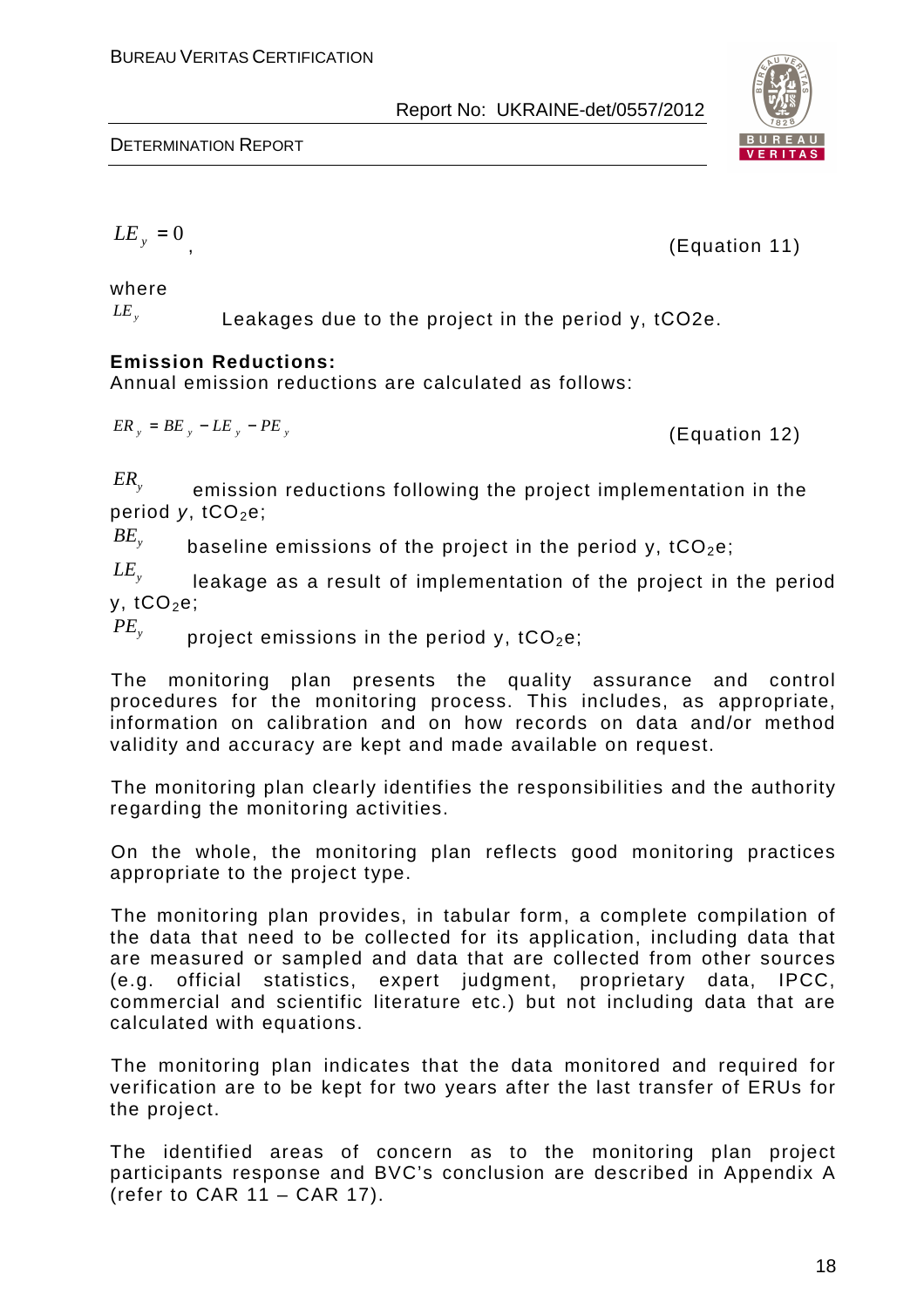

DETERMINATION REPORT

## **4.8 Leakage (40-41)**

The PDD appropriately describes an assessment of the potential indirect  $CO<sub>2</sub>$ ,  $CH<sub>4</sub>$ , N<sub>2</sub>O leakage in the process of fuel production and transportation and appropriately explains that sources can be neglected.

There are no outstanding issues concerning the leakage.

## **4.9 Estimation of emission reductions or enhancements of net removals (42-47)**

The PDD indicates assessment of emissions in the baseline scenario and in the project scenario as the approach chosen to estimate the emission reductions or enhancement of net removals generated by the project.

The PDD provides the ex ante estimates of:

(a) Emissions or net removals for the project scenario (within the project boundary), which are:

Estimated project emissions before the first crediting period:

|                                                                                   | 2005 | 2006    | 2007    | <b>Total</b> |
|-----------------------------------------------------------------------------------|------|---------|---------|--------------|
| Project emissions due to natural<br>gas combustion, t CO <sub>2</sub> eq          | 0    | 17 549  | 21 7 63 | 39 312       |
| Project emissions due<br>to '<br>electricity consumption, t CO <sub>2</sub> eq    | 6408 | 7 1 3 0 | 8 9 8 0 | 22 518       |
| Project methane emissions due<br>to organic waste decay at<br>landfill, $tCO2$ eq | l 0  | 0       |         | 0            |
| Project emissions before the<br>first crediting period, t CO <sub>2</sub> eq      | 6408 | 24679   | 30743   | 61830        |

Estimated project emissions during the first crediting period:

|                                                                                                  | 2008      | 2009                   | 2010    | 2011    | 2012           | Total  |
|--------------------------------------------------------------------------------------------------|-----------|------------------------|---------|---------|----------------|--------|
| Project emissions due to natural<br>gas combustion, $t CO2$ eq                                   | 16<br>404 | 12 <sup>2</sup><br>103 | 18 378  | 14 130  | 15<br>254      | 76 269 |
| Project emissions<br>due<br>to<br>electricity consumption, $t CO2$ eq                            | 8928      | 6 0 6 9                | 10 0 32 | 8 2 2 2 | 8 3 1 9        | 41 570 |
| Project methane emissions due<br>organic waste decay at 0<br>to<br>landfill, $t \text{ CO}_2$ eq |           | 0                      |         | 0       | $\overline{0}$ |        |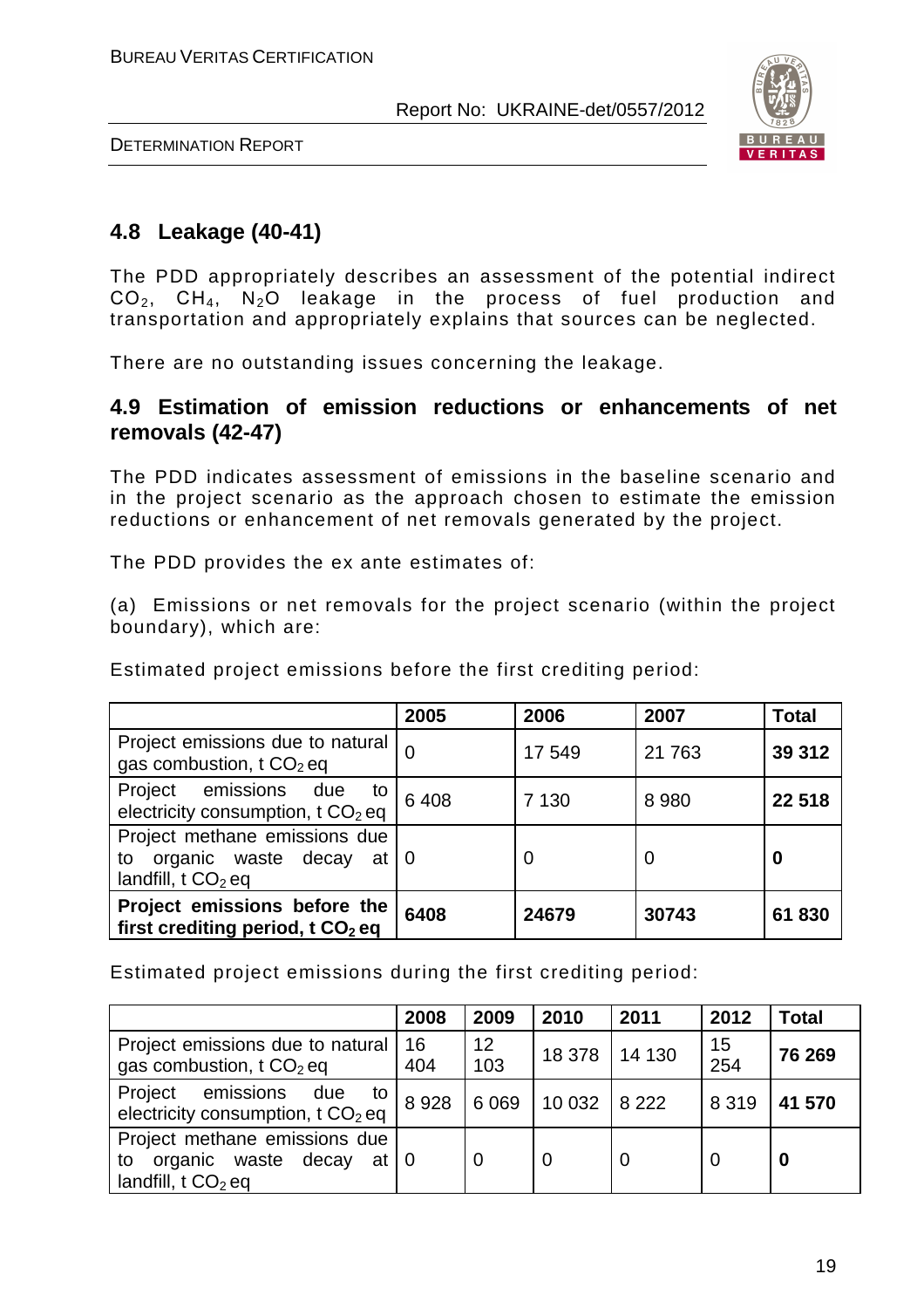



| Project emissions during the $ 25332 18172 28410 22352$<br>first crediting period, $t \text{ CO}_2$ eq |  |  |  |  |  | 23573 117839 |
|--------------------------------------------------------------------------------------------------------|--|--|--|--|--|--------------|
|--------------------------------------------------------------------------------------------------------|--|--|--|--|--|--------------|

Estimated project emissions after the end of the first crediting period  $(2013 - 2029)$ :

| Year                                              | Project emissions due to organic<br>waste decay at landfill, t CO <sub>2</sub> eq |
|---------------------------------------------------|-----------------------------------------------------------------------------------|
| 2013                                              | 23 573                                                                            |
| 2014                                              | 23 573                                                                            |
| 2015                                              | 23 573                                                                            |
| 2016                                              | 23 573                                                                            |
| 2017                                              | 23 573                                                                            |
| 2018                                              | 23 573                                                                            |
| 2019                                              | 23 573                                                                            |
| 2020                                              | 23 573                                                                            |
| 2021                                              | 23 573                                                                            |
| 2022                                              | 23 573                                                                            |
| 2023                                              | 23 573                                                                            |
| 2024                                              | 23 573                                                                            |
| 2025                                              | 23 573                                                                            |
| 2026                                              | 23 573                                                                            |
| 2027                                              | 23 573                                                                            |
| 2028                                              | 23 573                                                                            |
| 2029                                              | 23 573                                                                            |
| <b>Estimated project emissions after the</b>      |                                                                                   |
| end of the first crediting period (2013-<br>2029) | 400 741                                                                           |

(b) Leakage, as applicable, which are:

Estimated leakages before the first crediting period:

|                                                                            | 2005 | 2006 | 2007 | <b>Total</b> |
|----------------------------------------------------------------------------|------|------|------|--------------|
| Estimated leakages before<br>  the first crediting period, t  <br>$CO2$ eq |      |      |      |              |

Estimated leakages during the first crediting period:

|                                                                        | 2008 | 2009 | 2010 | 2011 | 2012 | <b>Total</b> |
|------------------------------------------------------------------------|------|------|------|------|------|--------------|
| Estimated leakages during<br>the first crediting period, t<br>$CO2$ eq |      |      |      |      |      |              |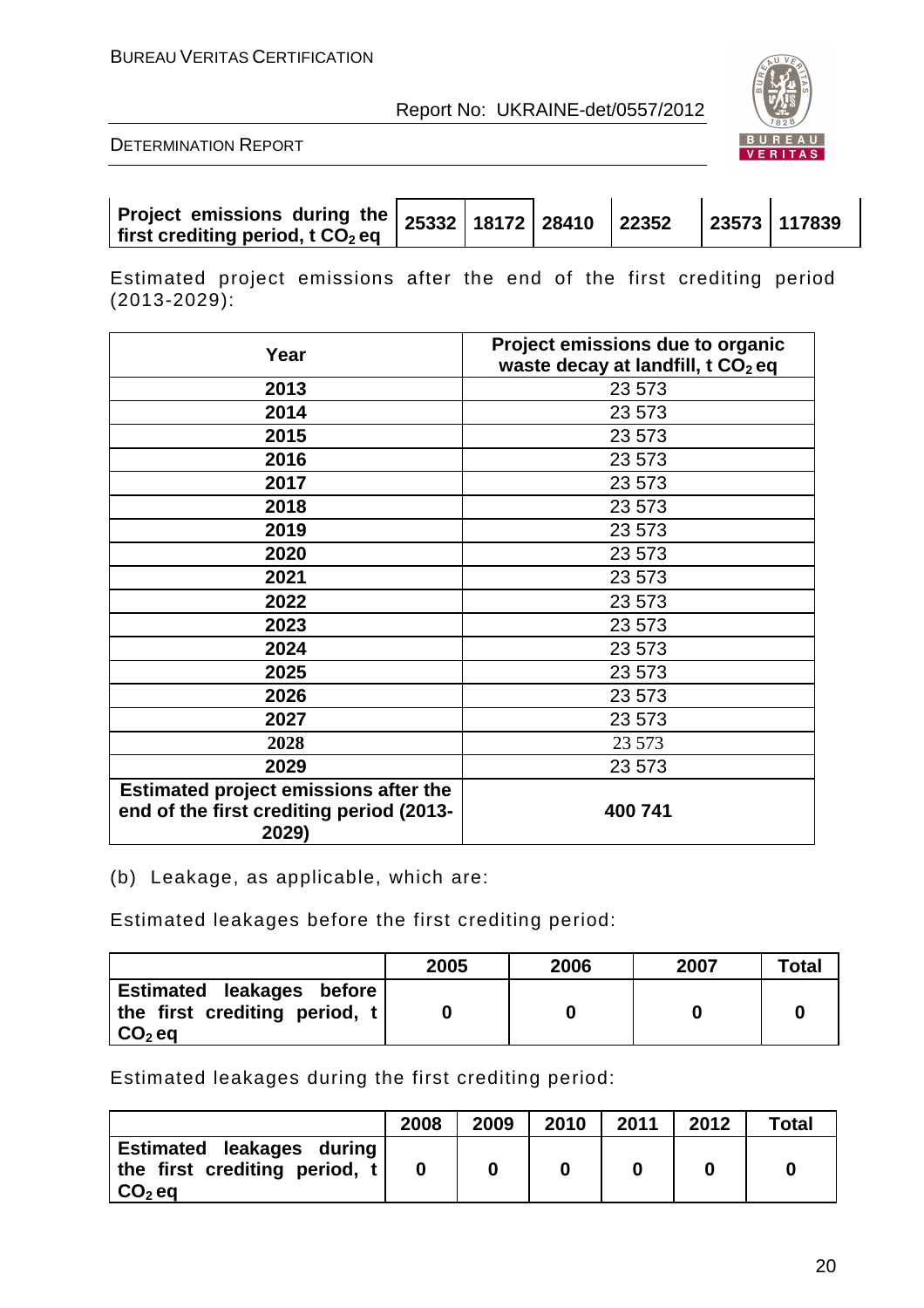

DETERMINATION REPORT

Estimated leakages after the end of the first crediting period (2013-2029):

| Year                                             | <b>Leakages</b> |
|--------------------------------------------------|-----------------|
| 2013                                             | $\mathcal{L}$   |
| 2014                                             | $\overline{0}$  |
| 2015                                             | 0               |
| 2016                                             | 0               |
| 2017                                             | 0               |
| 2018                                             | 0               |
| 2019                                             | 0               |
| 2020                                             | 0               |
| 2021                                             | $\overline{0}$  |
| 2022                                             | 0               |
| 2023                                             | 0               |
| 2024                                             | 0               |
| 2025                                             | 0               |
| 2026                                             | 0               |
| 2027                                             | 0               |
| 2028                                             | $\overline{0}$  |
| 2029                                             | 0               |
| <b>Estimated leakages after the end of</b>       | Ω               |
| the first crediting period, t CO <sub>2</sub> eq |                 |

(c) Emissions for the baseline scenario (within the project boundary), which are:

Estimated baseline emissions before the first crediting period:

|                                        | 2005     | 2006           | 2007    | <b>Total</b> |
|----------------------------------------|----------|----------------|---------|--------------|
| Baseline emissions due to              | $\Omega$ | 40 090         | 48 310  | 88 400       |
| natural gas combustion, t              |          |                |         |              |
| $CO2$ eq                               |          |                |         |              |
| Baseline emissions due to              | 11 092   | 13 922         | 16776   | 41 790       |
| electricity consumption, t $CO2$       |          |                |         |              |
| ea                                     |          |                |         |              |
| Baseline methane emissions             | $\Omega$ | $\overline{0}$ | 162 773 | 162 773      |
| due to organic waste decay at          |          |                |         |              |
| landfill, $t \text{ CO}_2$ eq          |          |                |         |              |
| <b>Estimated</b><br>baseline           | 11092    | 54012          | 227859  | 292963       |
| emissions before the first             |          |                |         |              |
| crediting period, t CO <sub>2</sub> eq |          |                |         |              |

Estimated baseline emissions during the first crediting period: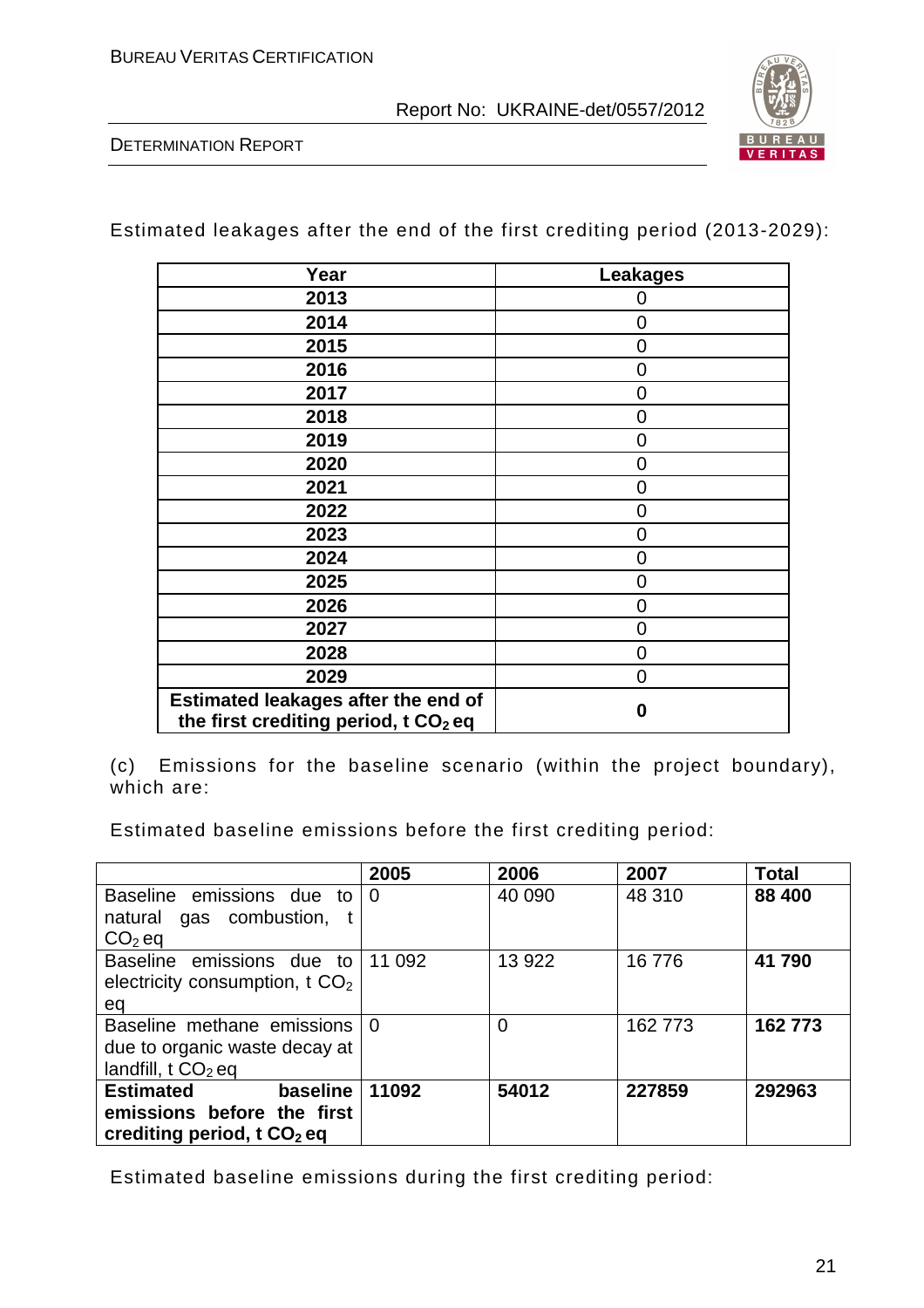

DETERMINATION REPORT

|                                 | 2008    | 2009    | 2010    | 2011    | 2012    | <b>Total</b> |
|---------------------------------|---------|---------|---------|---------|---------|--------------|
| Baseline emissions due to       | 42 414  | 35 153  | 45 696  | 43 571  | 41 708  | 208 542      |
| natural gas combustion, t       |         |         |         |         |         |              |
| $CO2$ eq                        |         |         |         |         |         |              |
| Baseline emissions due to       | 20 122  | 16 923  | 21 7 85 | 20 806  | 19 917  | 99 553       |
| electricity consumption, $tCO2$ |         |         |         |         |         |              |
| eq                              |         |         |         |         |         |              |
| Baseline methane emissions      | 196 848 | 205 649 | 231 796 | 243 106 | 255 785 | 1 133 184    |
| due to organic waste decay at   |         |         |         |         |         |              |
| landfill, $tCO2$ eq             |         |         |         |         |         |              |
| <b>Total baseline emissions</b> | 259384  | 257725  | 299277  | 307483  | 317410  | 1441279      |
| during the first crediting      |         |         |         |         |         |              |
| period, $t \, CO2$ eq           |         |         |         |         |         |              |

Estimated baseline emissions after the end of the first crediting period (2013-2029):

| Year                                              | <b>Baseline emissions due to</b><br>organic waste decay at landfill, t |
|---------------------------------------------------|------------------------------------------------------------------------|
|                                                   | $CO2$ eq                                                               |
| 2013                                              | 327 948                                                                |
| 2014                                              | 336 705                                                                |
| 2015                                              | 343 984                                                                |
| 2016                                              | 350 033                                                                |
| 2017                                              | 355 061                                                                |
| 2018                                              | 359 240                                                                |
| 2019                                              | 362712                                                                 |
| 2020                                              | 365 599                                                                |
| 2021                                              | 367 997                                                                |
| 2022                                              | 369 991                                                                |
| 2023                                              | 371 648                                                                |
| 2024                                              | 373 025                                                                |
| 2025                                              | 374 169                                                                |
| 2026                                              | 375 121                                                                |
| 2027                                              | 375 911                                                                |
| 2028                                              | 376 568                                                                |
| 2029                                              | 377 114                                                                |
| <b>Estimated baseline emissions after the</b>     |                                                                        |
| end of the first crediting period (2013-<br>2029) | 6 162 826                                                              |

(d) Emission reductions or enhancements of net removals adjusted by leakage (based on (a)-(c) above), which are: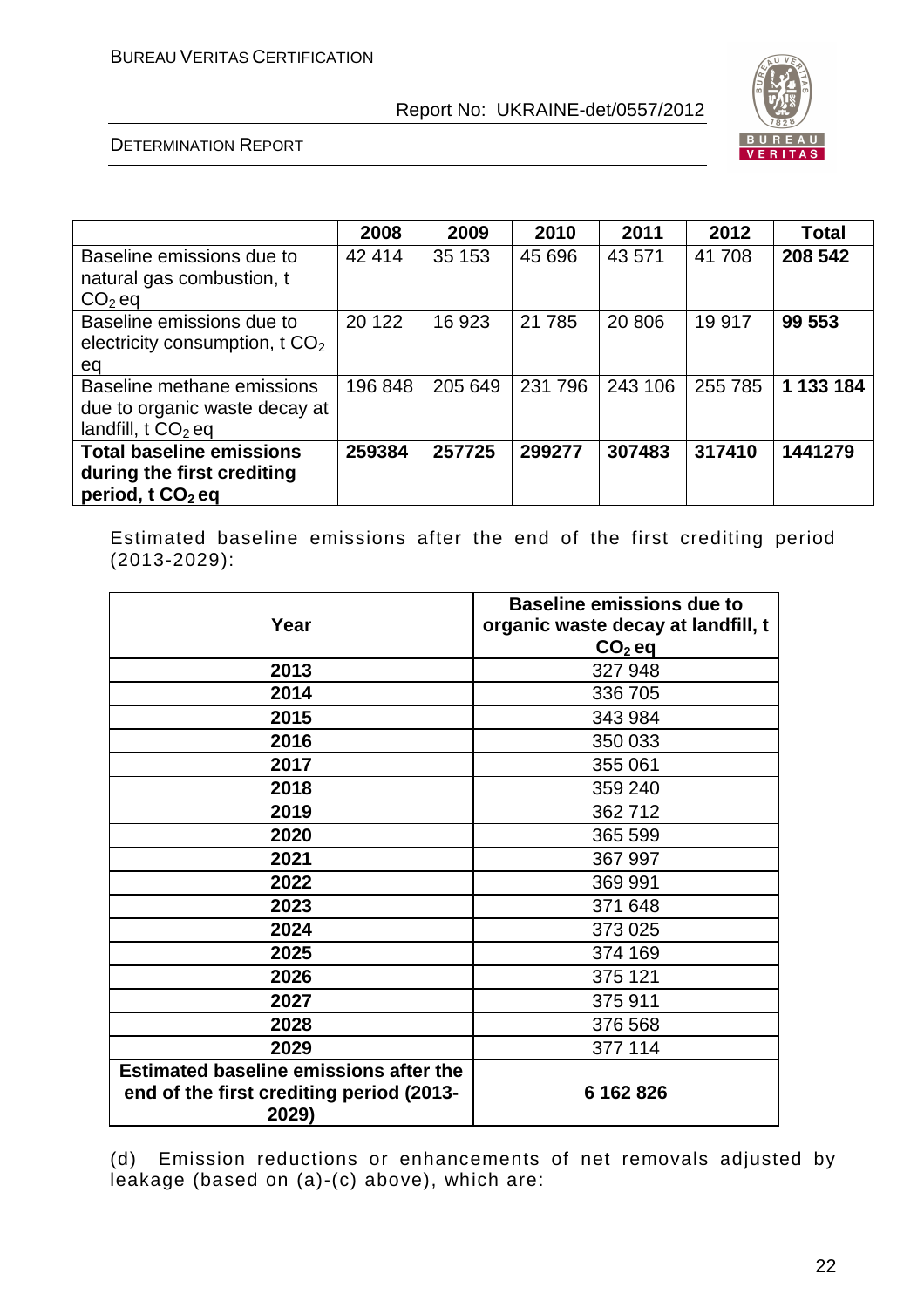

DETERMINATION REPORT

Emission reductions before the first crediting period:

|                                                                                         | 2005 | 2006   | 2007    | Всього             |
|-----------------------------------------------------------------------------------------|------|--------|---------|--------------------|
| <b>Emission reductions before the</b><br>If irst crediting period, t $\mathsf{CO}_2$ eq | 4684 | 29 333 | 197 116 | $\frac{1231133}{}$ |

Emission reductions before the first crediting period:

|                                                                                   | 2008 | 2009 | 2010                                  | 2011 | 2012    | Всього    |
|-----------------------------------------------------------------------------------|------|------|---------------------------------------|------|---------|-----------|
| <b>Emission</b><br>reductions during<br>the first crediting<br>period, t $CO2$ eq |      |      | 234 052   239 553   270 867   285 131 |      | 293 837 | 1 323 440 |

Emission reductions after the first crediting period (2013-2029):

| Year                                                                                 | <b>Emission reductions due to organic</b><br>waste decay at landfill after the first<br>crediting period, t CO <sub>2</sub> eq |
|--------------------------------------------------------------------------------------|--------------------------------------------------------------------------------------------------------------------------------|
| 2013                                                                                 | 304 375                                                                                                                        |
| 2014                                                                                 | 313 132                                                                                                                        |
| 2015                                                                                 | 320 411                                                                                                                        |
| 2016                                                                                 | 326 460                                                                                                                        |
| 2017                                                                                 | 331 488                                                                                                                        |
| 2018                                                                                 | 335 667                                                                                                                        |
| 2019                                                                                 | 339 139                                                                                                                        |
| 2020                                                                                 | 342 026                                                                                                                        |
| 2021                                                                                 | 344 424                                                                                                                        |
| 2022                                                                                 | 346 418                                                                                                                        |
| 2023                                                                                 | 348 075                                                                                                                        |
| 2024                                                                                 | 349 452                                                                                                                        |
| 2025                                                                                 | 350 596                                                                                                                        |
| 2026                                                                                 | 351 548                                                                                                                        |
| 2027                                                                                 | 352 338                                                                                                                        |
| 2028                                                                                 | 352 995                                                                                                                        |
| 2029                                                                                 | 353 541                                                                                                                        |
| <b>Estimated emission reductions after</b><br>the first crediting period (2013-2029) | 5762085                                                                                                                        |

The estimates referred to above are given:

(a) On a periodical basis;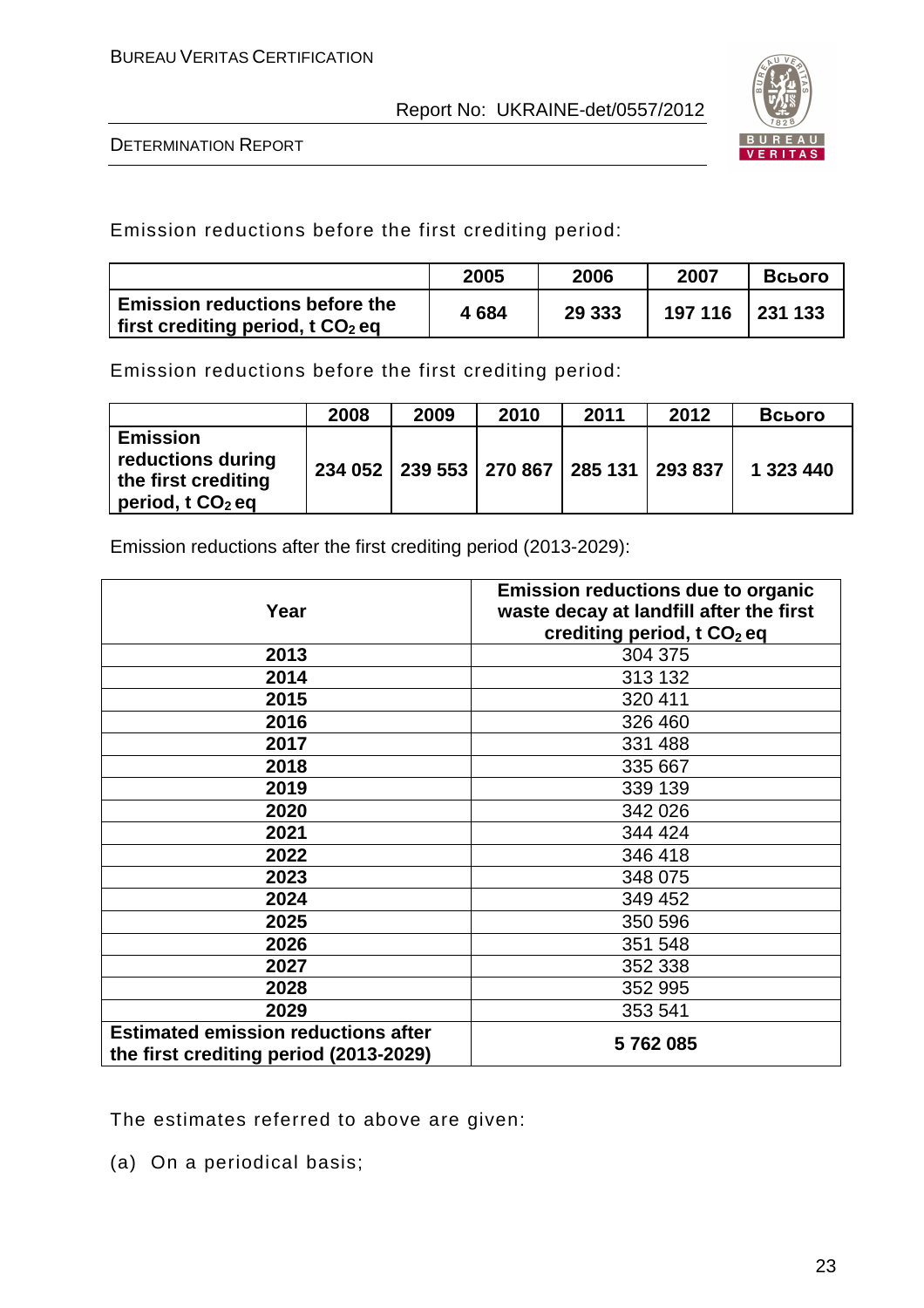



- (b) From 01/01/2008 to 31/12/2029, covering the whole crediting period;
- (c) On a source-by-source basis;
- (d) For each GHG gas, which is  $CO<sub>2</sub>$ ;

(e) In tonnes of  $CO<sub>2</sub>$  equivalent, using global warming potentials defined by decision 2/CP.3 or as subsequently revised in accordance with Article 5 of the Kyoto Protocol;

The formulas used for calculating the estimates referred above are consistent throughout the PDD.

For calculating the estimates referred to above, key factors, influencing the baseline emissions and the activity level of the project and the emissions as well as risks associated with the project were taken into account, as appropriate.

Data sources used for calculating the estimates referred to above are clearly identified, reliable and transparent.

Emission factors were selected by carefully balancing accuracy and reasonableness, and appropriately justified of the choice.

The estimation referred to above is based on conservative assumptions and the most plausible scenarios in a transparent manner.

The estimates referred to above are consistent throughout the PDD.

The annual average of estimated emission reductions over the crediting period is calculated by dividing the total estimated emission reductions over the crediting period by the total months of the crediting period, and multiplying by twelve.

The PDD includes an illustrative ex ante emissions calculation.

No outstanding issues were raised concerning the emission reductions assessment.

## **4.10 Environmental impacts (48)**

According to the legislation of Ukraine, a detailed EIA for this project is not needed.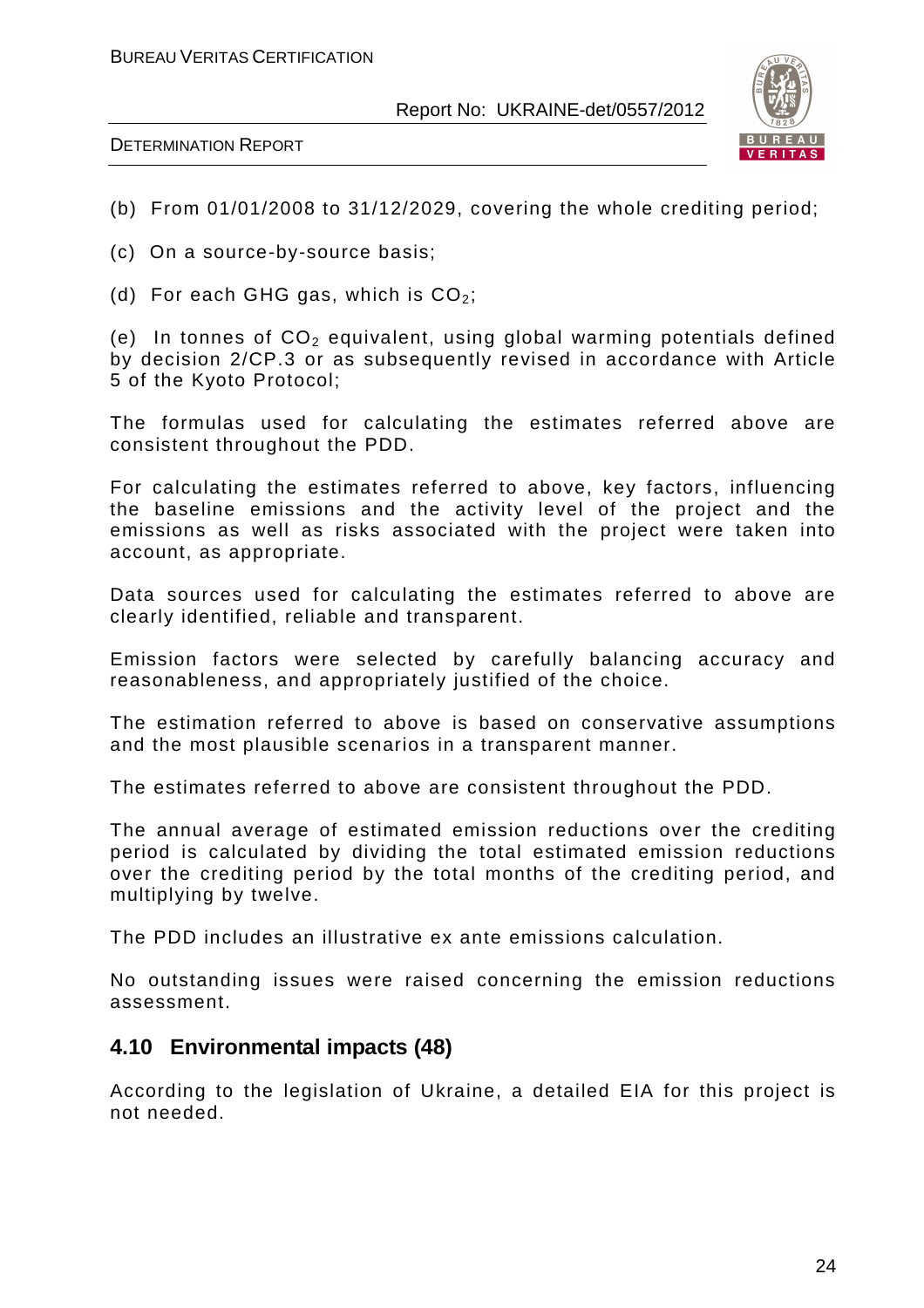

DETERMINATION REPORT

Implementation of the project activity also has a positive social impact through removing of the concentrated odour beetroot pulp storage facilities and improving working conditions at the sugar plant.

Since the project does not lead to negative impacts on the environment, transboundary impacts that occur in any other country, and are caused by implementation of this project, which is physically located entirely within Ukraine, are absent.

No outstanding issues were raised concerning the environment impact.

## **4.11 Stakeholder consultation (49)**

Stakeholder consultation was not undertaken as it is not required by the host party.

## **4.12 Determination regarding small scale projects (50-57)**

Not applicable

## **4.13 Determination regarding land use, land-use change and forestry (LULUCF) projects (58-64)**

Not applicable

## **4.14 Determination regarding programmes of activities (65-73)**

Not applicable

## **5 SUMMARY AND REPORT OF HOW DUE ACCOUNT WAS TAKEN OF COMMENTS RECEIVED PURSUANT TO PARAGRAPH 32 OF THE JI GUIDELINES**

No comments, pursuant to paragraph 32 of the JI Guidelines, were received.

## **6 DETERMINATION OPINION**

Bureau Veritas Certification has performed a determination of the "Implementation of technological modernization of LLC "TH "Shepetivsky Sugar" Project in Shepetivka town of Khmelnitsk region, Ukraine. The determination was performed on the basis of UNFCCC criteria and host country criteria and also on the criteria given to provide for consistent project operations, monitoring and reporting.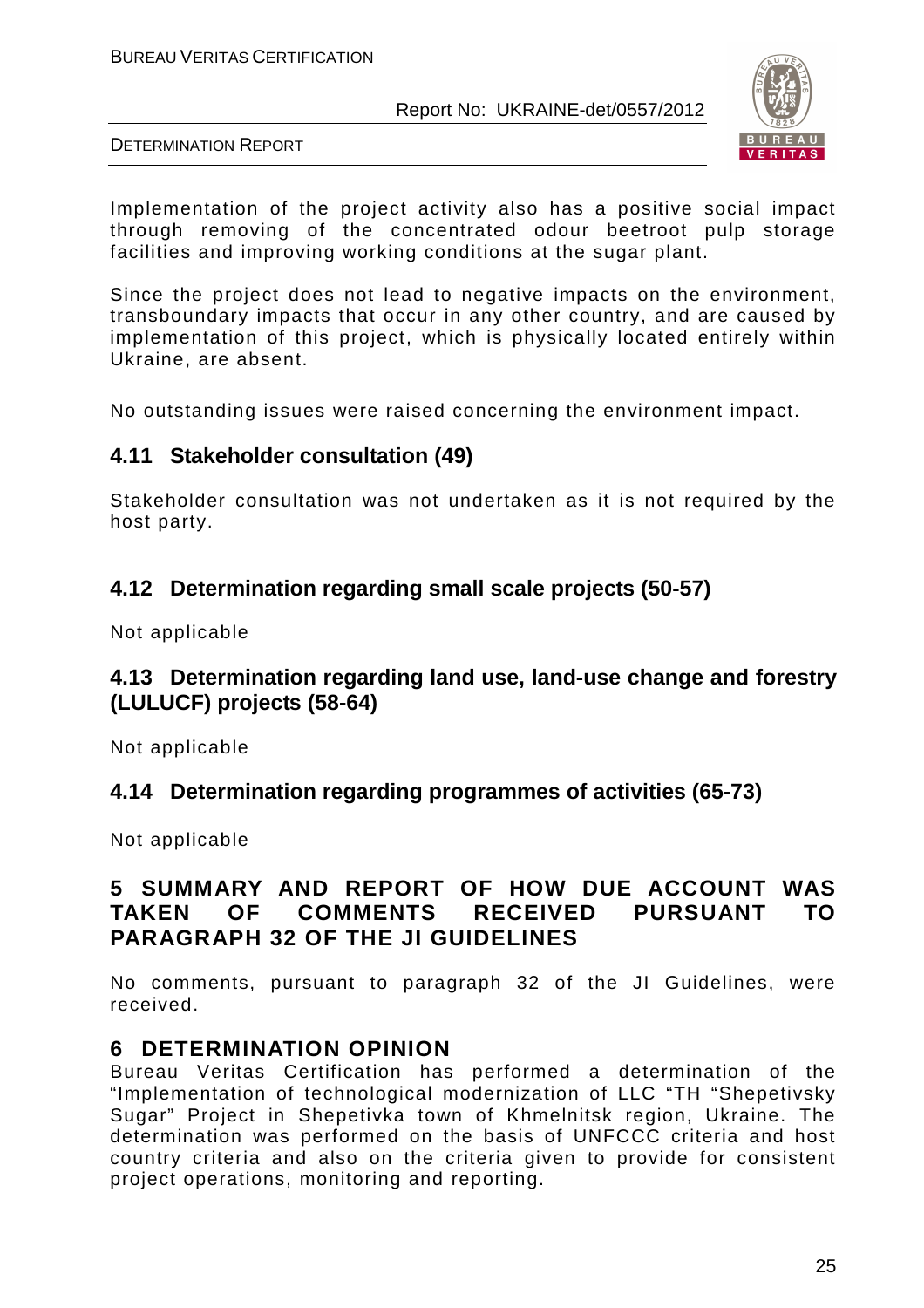

DETERMINATION REPORT

The determination consisted of the following three phases: i) a desk review of the project design and the baseline and monitoring plan; ii) follow-up interviews with project stakeholders; iii) the resolution of outstanding issues and the issuance of the final determination report and opinion.

Project participants used the latest tool for demonstration of the additionality. In line with this tool, the PDD provides barrier analysis and common practice analysis, to determine that the project activity itself is not the baseline scenario.

Emission reductions attributable to the project are hence additional to any that would occur in the absence of the project activity. Given that the project is implemented and maintained as designed, the project is likely to achieve the estimated amount of emission reductions.

The determination revealed one pending issue related to the current determination stage of the project: the issue of the written approval of the project and the authorization of the project participant by the host Party. If the written approval and the authorization by the host Party are awarded, it is our opinion that the project as described in the Project Design Document, Version 3.0 meets all the relevant UNFCCC requirements for the determination stage and the relevant host Party criteria.

The review of the project design documentation (version 3.0) and the subsequent follow-up interviews have provided Bureau Veritas Certification with sufficient evidence to determine the fulfillment of stated criteria. In our opinion, the project correctly applies and meets the relevant UNFCCC requirements for the JI and the relevant host country criteria.

The determination is based on the information made available to us and the engagement conditions detailed in this report.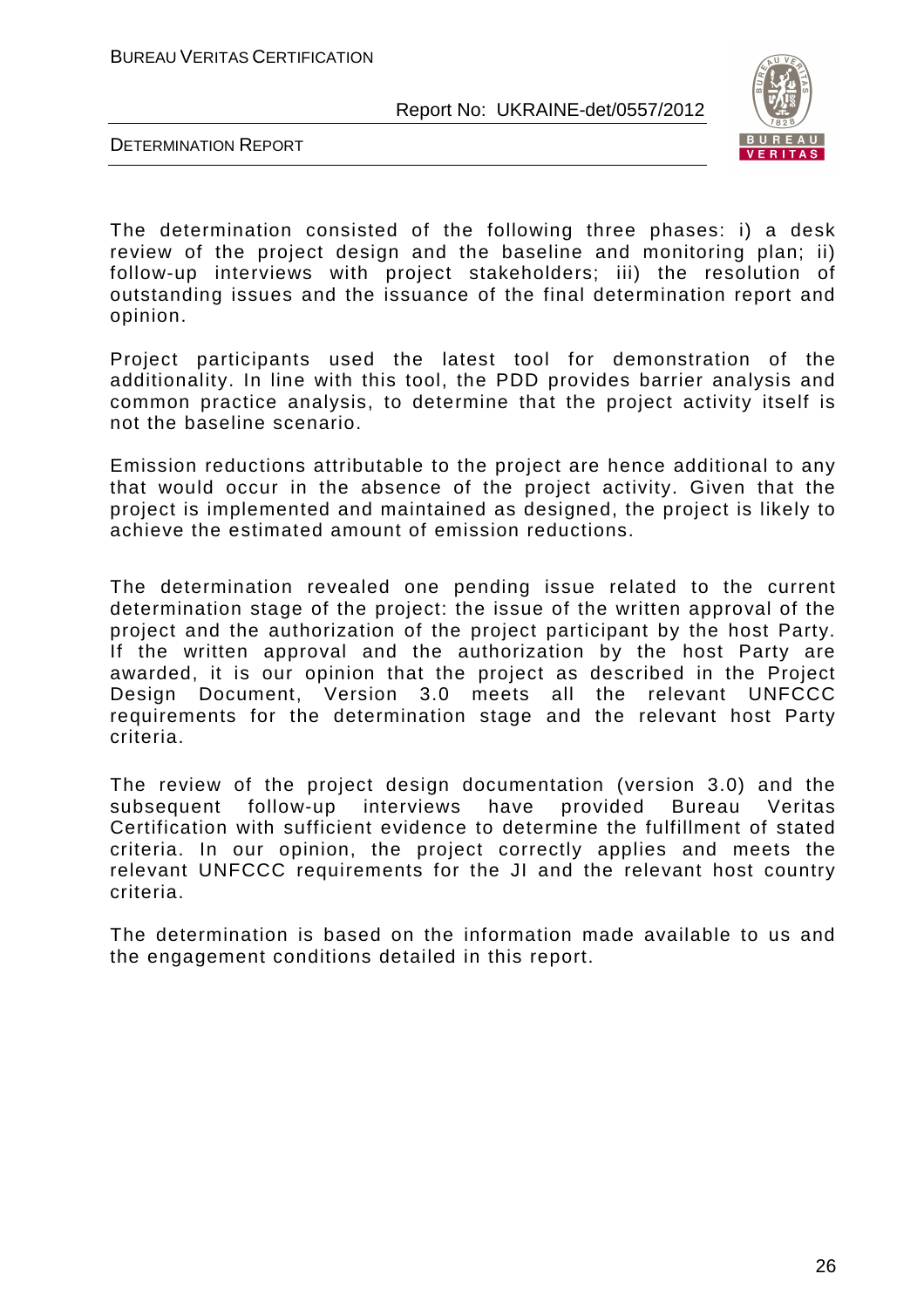DETERMINATION REPORT



## **7 REFERENCES**

#### **Category 1 Documents:**

Documents provided by «MT-Invest Carbon» LLCthat relate directly to the GHG components of the project.

- /1/ Project Design Document "Implementation of technological modernization of LLC "TH "Shepetivsky Sugar" version 1.0 dated 20/07/2012
- /2/ Project Design Document "Implementation of technological modernization of LLC "TH "Shepetivsky Sugar" version 2.0 dated 21/09/2012
- /3/ Project Design Document "Implementation of technological modernization of LLC "TH "Shepetivsky Sugar" version 3.0 dated 29/10/2012
- /4/ GHG emission reductions calculation spreadsheet "20120727\_Shepetovka\_ER.xls"
- /5/ Letter of Endorsement №2679/23/7 JI project "Implementation of technological modernization of LLC "TH "Shepetivsky Sugar" issued by the State Environmental Investment Agency dated 20/09/2012

#### **Category 2 Documents:**

Background documents related to the design and/or methodologies employed in the design or other reference documents.

- /1/ Photo–Upgraded sulfited syrup filtration station
- /2/ Photo–replaced pumps of I product high-wash syrup
- /3/ Photo–upgraded I saturation juice suspension filtration station
- /4/ Photo–replaced pumps of I product greens
- /5/ Photo–Automatic machine for II and III products glucose syrup mixture boiling
- /6/ Photo–Beet pulp deep extraction press
- /7/ Photo–Beet pulp press Babbini, fabrication # P18AH
- /8/ Photo–installed spray-niche burners
- $\frac{1}{9}$  Photo-gas meter, serial # 2239183
- /10/ Photo–gas volume meter Universal-01, serial # 7459
- /11/ Certificate on implementation of quality management system as per ISO 9001:2008, DSTU ISO 9001:2009 standards, issued by the Global Certific LLC Quality Management System Entity
- $/12/$  Certificate # 01.118.713, valid till 02/11/2013 on implementation of quality management system as per EN ISO 9001:2008 standard, issued by the Quality Management System Entity № 3053
- /13/ Attestation certificate # 07-2010 dated 29/07/2010, valid till 26/07/2014, on Shepetivka Tsukor Trade House LLC, issued by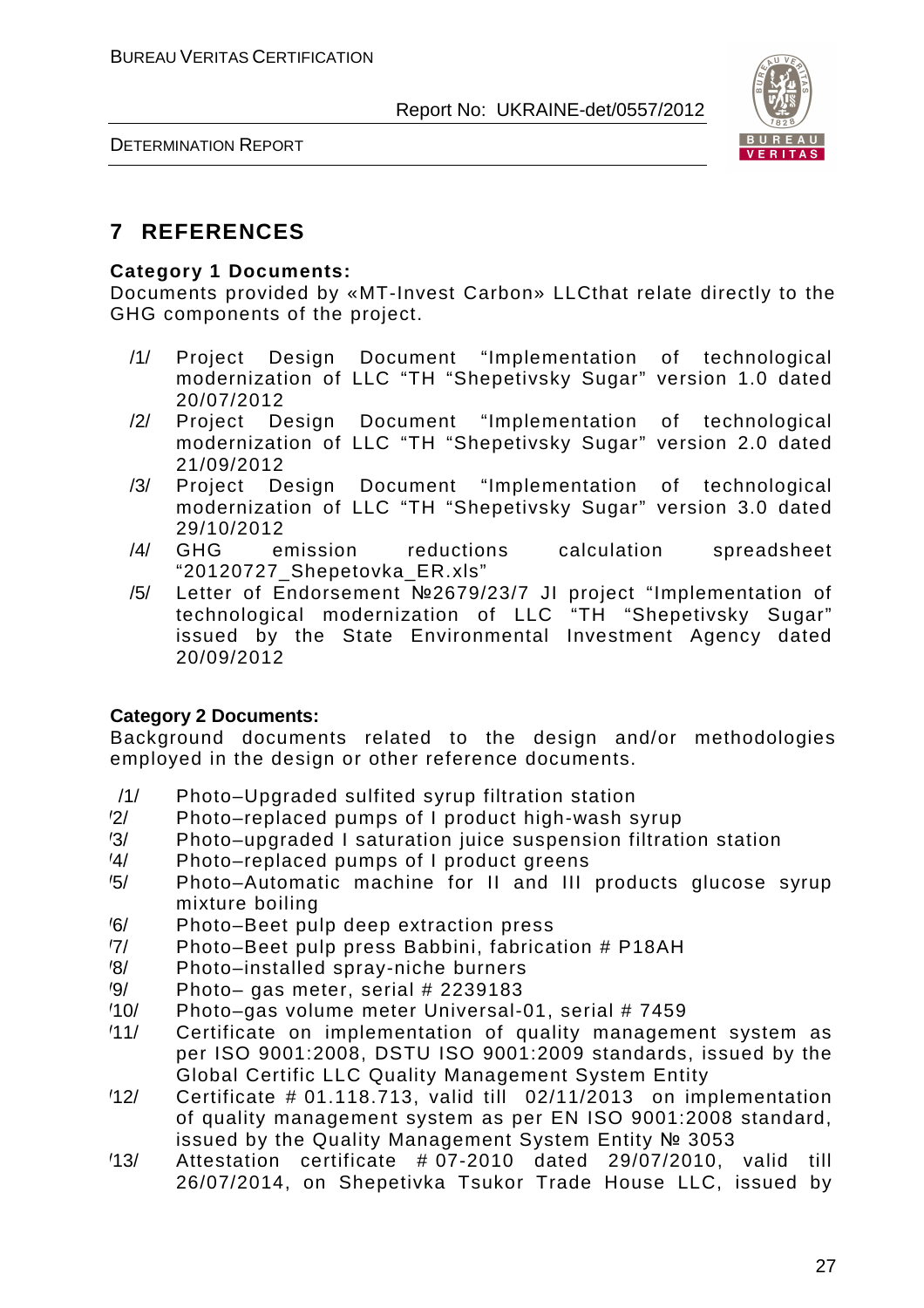

DETERMINATION REPORT

Kharchopromavtomatyka Plus Scientific, Research and Design Institute LLC

- /14/ Logbook Ж-8.2.4-04 on processed beet pulp accounting
- /15/ Passport on power meter type ET2A5E7ULTR, fabrication # 42294 (last calibration date–20/10/2010)
- /16/ Passport on power meter type ET2A5E7ULTR, fabrication # 37863 (last calibration date–27/01/2009)
- /17/ Passport on power meter type ET2A5E7ULTR, fabrication # 42295 (last calibration date–29/10/2010)
- /18/ Statement dated 18/02/2009 on replacement of power meter type САЗУ-И670, fabrication # 616123 by power meter type ET2A5E7ULTR, fabrication # 37863
- /19/ Statement dated 18/02/2009 on replacement of power meter type СР4У-И672М, fabrication # 711969 by power meter type ET2A5E7ULTR, fabrication # 37863
- /20/ Statement # 30 dated 05/10/2011 on seal preservation, oil circuit breaker ТП # 476, line # 06 10 kV
- /21/ Statement dated 18/02/2009 on replacement, check, power energy acceptance of power meters type САЗУ-И670, fabrication # 616123, type СР4У-И672М, fabrication # 711969 by power meter type ET2A5E7ULTR, fabrication # 37863
- /22/ Statement dated 25/11/2010 on replacement, check, power energy acceptance of power meter type ET3A5E7GLMT, fabrication # 8807 by power meter type ET2A5E7ULTR, fabrication # 42294, power meter type ET3A5E7GLMT, fabrication # 11796 by power meter type ET2A5E7ULTR, fabrication # 42295
- /23/ Statement dated 12/12/2008 on installation of active power meter type САЗУ-Н670Д, fabrication # 616123 (calibrated in 2008), reactive power meter type СР4У-Н673М, fabrication # 711969 (calibrated in 2007)
- /24/ Statement dated 15/06/2005 on replacement of power meters type СРЗУ-И670М, fabrication # 904899, type СРЗУИТР-09, fabrication # 020339 by power meter type Елвін, fabrication # 8807
- /25/ Statement # 30 dated 05/10/2011 on back-up self-supporting power station # TΠ-476, line # 06 10 kV
- /26/ Passport on temperature transducer ПВТ-01-1-тип 1-100-6, fabrication # 9162 (last calibration date–06/07/2011)
- /27/ Passport on gas volume meter Універсал-01, fabrication # 7459 (last calibration date–24/07/2008)
- /28/ Passport on standard orifice, fabrication # 223896 (last calibration date–08/07/2011)
- /29/ Passport on pressure sensor type Мида ДА-13П-01Ех, fabrication # 04209100 (last calibration date–07/07/2010)
- /30/ Passport on pressure difference sensor type CD2A, fabrication # 2239183 (last calibration date–22/08/2011)
- /31/ Passport on pressure difference sensor type CD1A, fabrication # 2239182 (last calibration date–22/08/2011)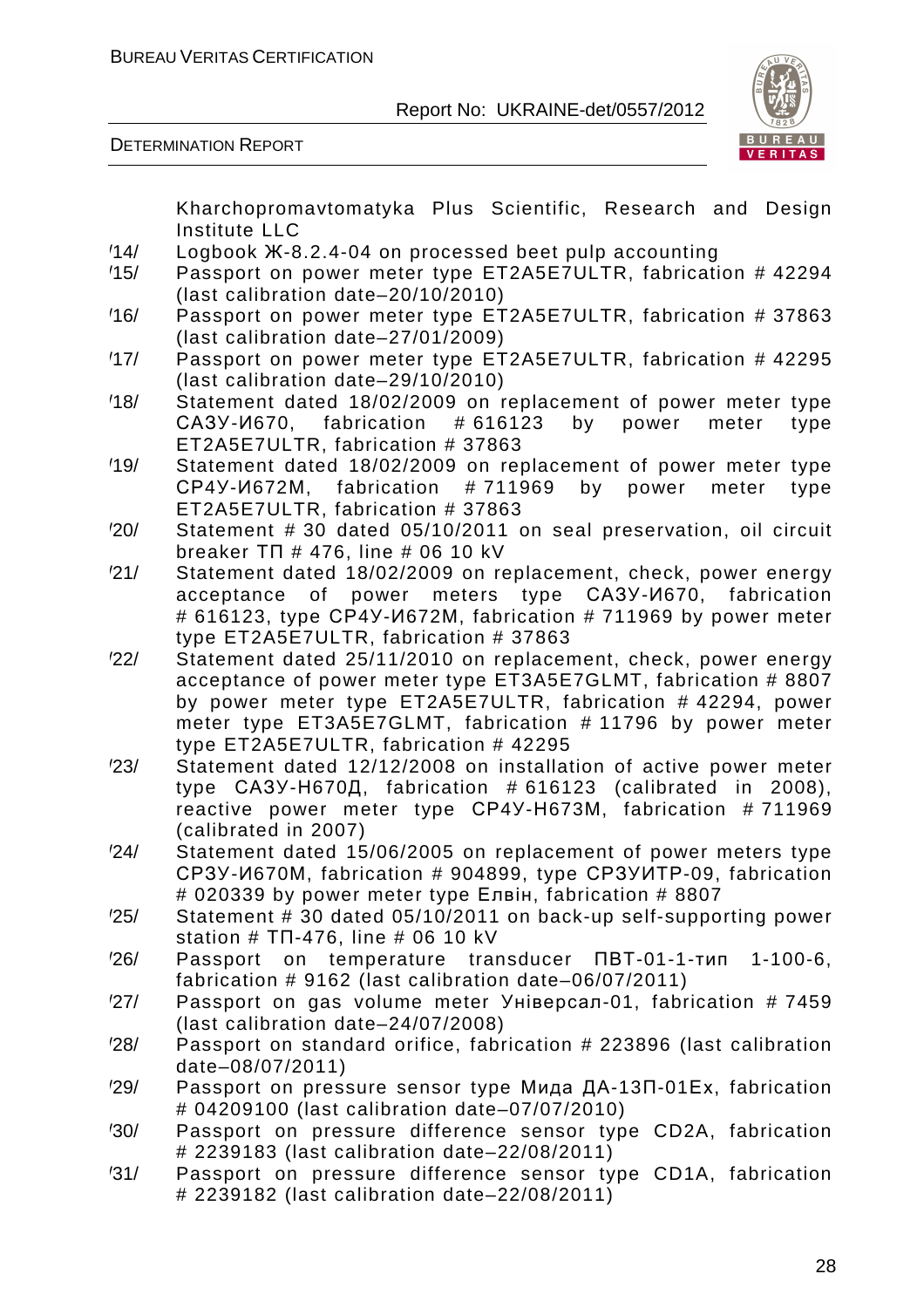

| 32/  | Accounting<br>protocol dated 25/08/2011<br>on<br>pressure<br>sensor<br># 224989                                             |
|------|-----------------------------------------------------------------------------------------------------------------------------|
| 33/  | Passport on orifice, fabrication # 223896 (last calibration date-<br>25/08/2004)                                            |
| '34/ | Accounting<br>protocol<br>dated<br>14/07/1998<br>on<br>pressure<br>sensor<br># 223895                                       |
| 35/  | Accounting<br>protocol<br>dated<br>13/07/1998<br>pressure<br>sensor<br>on<br># 223896                                       |
| '36' | Passport on resistance temperature device type TCN 1187 100N,<br>fabrication # 37 (last calibration date-11/08/2011)        |
| '37/ | Passport on resistance temperature device type TCN 1187 100N,<br>fabrication # 1278 (last calibration date-11/08/2011)      |
| 38/  | Passport on manometer type Сапфир 22 ДД, fabrication # 981453<br>(last calibration date-11/08/2011)                         |
| '39' | Passport on manometer type Сапфир 22 ДД, fabrication # 981447<br>(last calibration date-11/08/2011)                         |
| 40/  | Passport on resistance temperature device type TCN 1187 50N,<br>fabrication $# w/n$ (last calibration date-11/08/2011)      |
| 41/  | Passport on resistance temperature device type TCN 1187 50N,<br>fabrication $\# w/n$ (last calibration date-11/08/2011)     |
| 42/  | Passport on manometer type Сапфир 22 ДИ, fabrication # 961462<br>(last calibration date-11/08/2011)                         |
| 43/  | Passport on manometer type Сапфир 22 ДИ, fabrication # 981468<br>(last calibration date-11/08/2011)                         |
| 44/  | Passport on manometer type Сапфир 22 ДД, fabrication # 981449<br>(last calibration date-11/08/2011)                         |
| 45/  | Passport on manometer type Сапфир 22 ДД, fabrication # 981457<br>(last calibration date-11/08/2011)                         |
| 46/  | 2160,<br>Сапфир 22 ДИ<br>Passport on pressure<br>sensor<br>type<br>fabrication # 837435 (last calibration date-25/08/2010)  |
| 47/  | 2160,<br>Passport<br>on<br>pressure sensor<br>type<br>Сапфир 22 ДИ                                                          |
| 48/  | fabrication # 837440 (last calibration date-25/08/2010)<br>Passport on pressure sensor type Сапфир 22 ДИ<br>2160,           |
| 49/  | fabrication # 837415 (last calibration date $-25/08/2010$ )<br>2160,<br>Passport on pressure sensor<br>type<br>Сапфир 22 ДИ |
| 50/  | fabrication # 837430 (last calibration date-25/08/2010)<br>Сапфир 22 ДИ<br>Passport on pressure sensor type<br>2160,        |
| 51/  | fabrication # 911132 (last calibration date-25/08/2010)<br>Метран-100-ДИ 1111,<br>Passport on pressure sensor type          |
| 52/  | fabrication # 815428 (last calibration date-25/08/2010)<br>TCN-1288, fabrication<br>Passport on pressure transmitter type   |
| 53/  | # 289 (last calibration date-25/08/2010)<br>Passport on pressure transmitter type<br>TCN-1288, fabrication                  |
| 54/  | # 288 (last calibration date-25/08/2010)<br>Passport on pressure transmitter type<br>Сапфір-22 ДДВн 2440,                   |
| 55/  | fabrication # 948540 (last calibration date-25/08/2010)<br>Сапфір-22 ДД 2440,<br>Passport on pressure transmitter type      |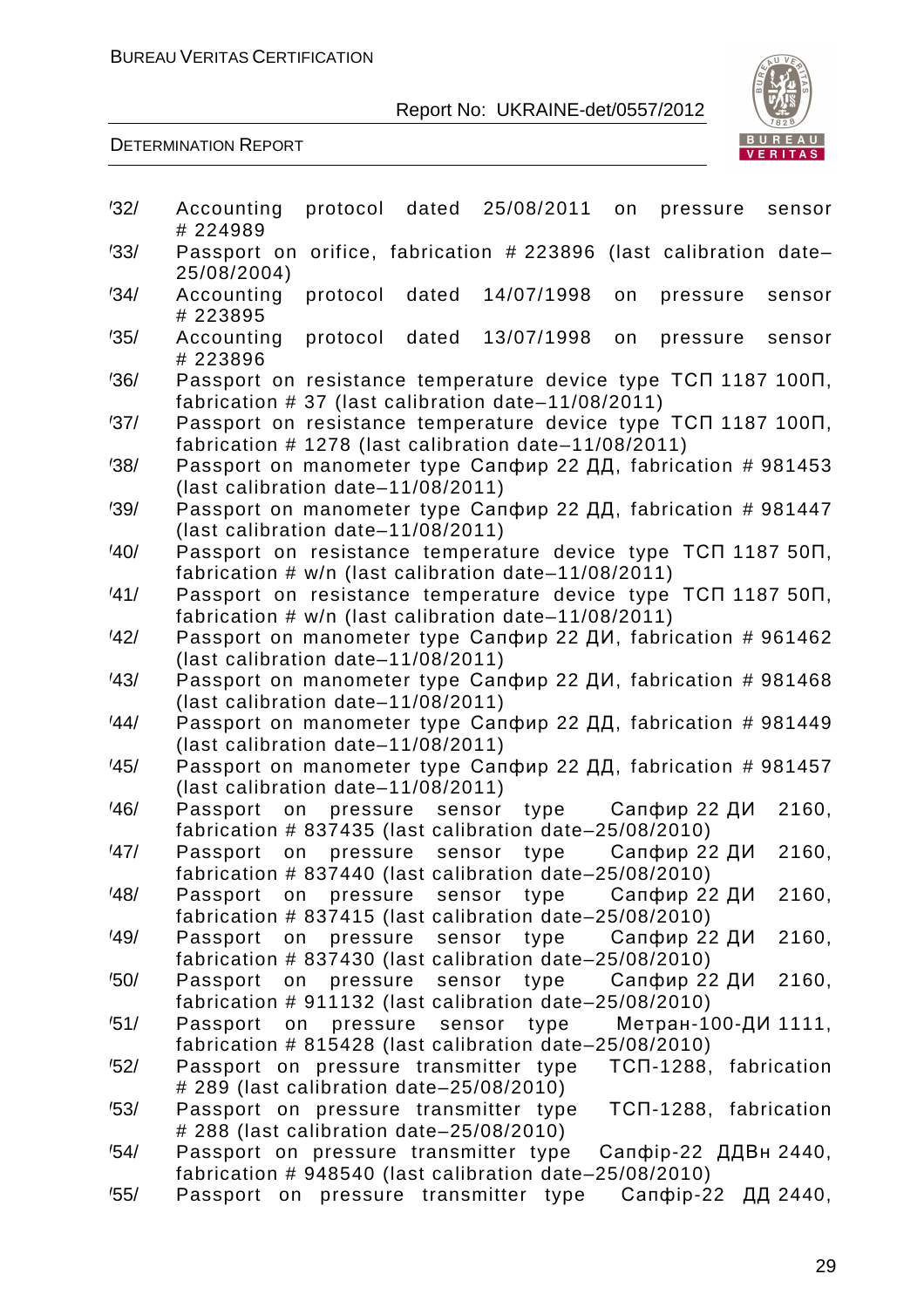

|      | fabrication # 911543 (last calibration date-25/08/2010)                                                                     |
|------|-----------------------------------------------------------------------------------------------------------------------------|
| 56/  | Passport on pressure transmitter type Canobip-22<br>ДД 2440,                                                                |
|      | fabrication # 911548 (last calibration date-25/08/2010)                                                                     |
| 57/  | Passport on pressure transmitter type Canopip-22<br>ДД 2420,                                                                |
|      | fabrication # 948441 (last calibration date-25/08/2010)                                                                     |
| 58/  | Passport on pressure transmitter type Canopip-22<br>ДД 2420,                                                                |
|      | fabrication # 948449 (last calibration date-25/08/2010)                                                                     |
| 59/  | Information note on production for 2011, Shepetivka Tsukor Trade                                                            |
|      | <b>House LLC</b>                                                                                                            |
| '60/ | Information note on production for 2010, Shepetivka Tsukor Trade<br>House PJSC                                              |
| /61/ | Information note on production for 2009, Shepetivka Tsukor Trade                                                            |
|      | House OJSC                                                                                                                  |
| 62/  | Information note on production for 2008                                                                                     |
| /63/ | Information note on production for 2007                                                                                     |
| /64/ | Information note on production for 2006                                                                                     |
| /65/ | Information note on production for 2005                                                                                     |
| /66/ | Form # 24-power engineering. Power balance, power equipment                                                                 |
|      | structure and report on power station (power generating unit)                                                               |
|      | operation for 2006                                                                                                          |
| '67/ | Form # 24-power engineering. Power balance, power equipment                                                                 |
|      | structure and report on power station (power generating unit)<br>operation for 2007                                         |
| /68/ | Form # 24-power engineering. Power balance, power equipment                                                                 |
|      | structure and report on power station (power generating unit)                                                               |
|      | operation for 2008                                                                                                          |
| '69' | Form # 24-power engineering. Power balance, power equipment                                                                 |
|      | structure and report on power station (power generating unit)                                                               |
|      | operation for 2009                                                                                                          |
| 70/  | Form # 24-power engineering. Power balance, power equipment                                                                 |
|      | structure and report on power station (power generating unit)                                                               |
| 71/  | operation for 2009                                                                                                          |
|      | Form #24-power engineering. Power balance, power equipment<br>structure and report on power station (power generating unit) |
|      | operation for 2010                                                                                                          |
| 72/  | Form #24-power engineering. Power balance, power equipment                                                                  |
|      | structure and report on power station (power generating unit)                                                               |
|      | operation for 2011                                                                                                          |
| 73/  | Form #11- MTN. Report on fuel, heat and electricity consumption                                                             |
|      | for 2007                                                                                                                    |
| 74/  | Form # 11- MTN. Report on fuel, heat and electricity consumption                                                            |
|      | for 2011                                                                                                                    |
| 75/  | Form #11- MTN. Report on fuel, heat and electricity consumption<br>for 2010                                                 |
| 76/  | Form #11- MTN. Report on fuel, heat and electricity consumption                                                             |
|      | for 2009                                                                                                                    |
| '77/ | Form #11- MTN. Report on fuel, heat and electricity consumption                                                             |
|      |                                                                                                                             |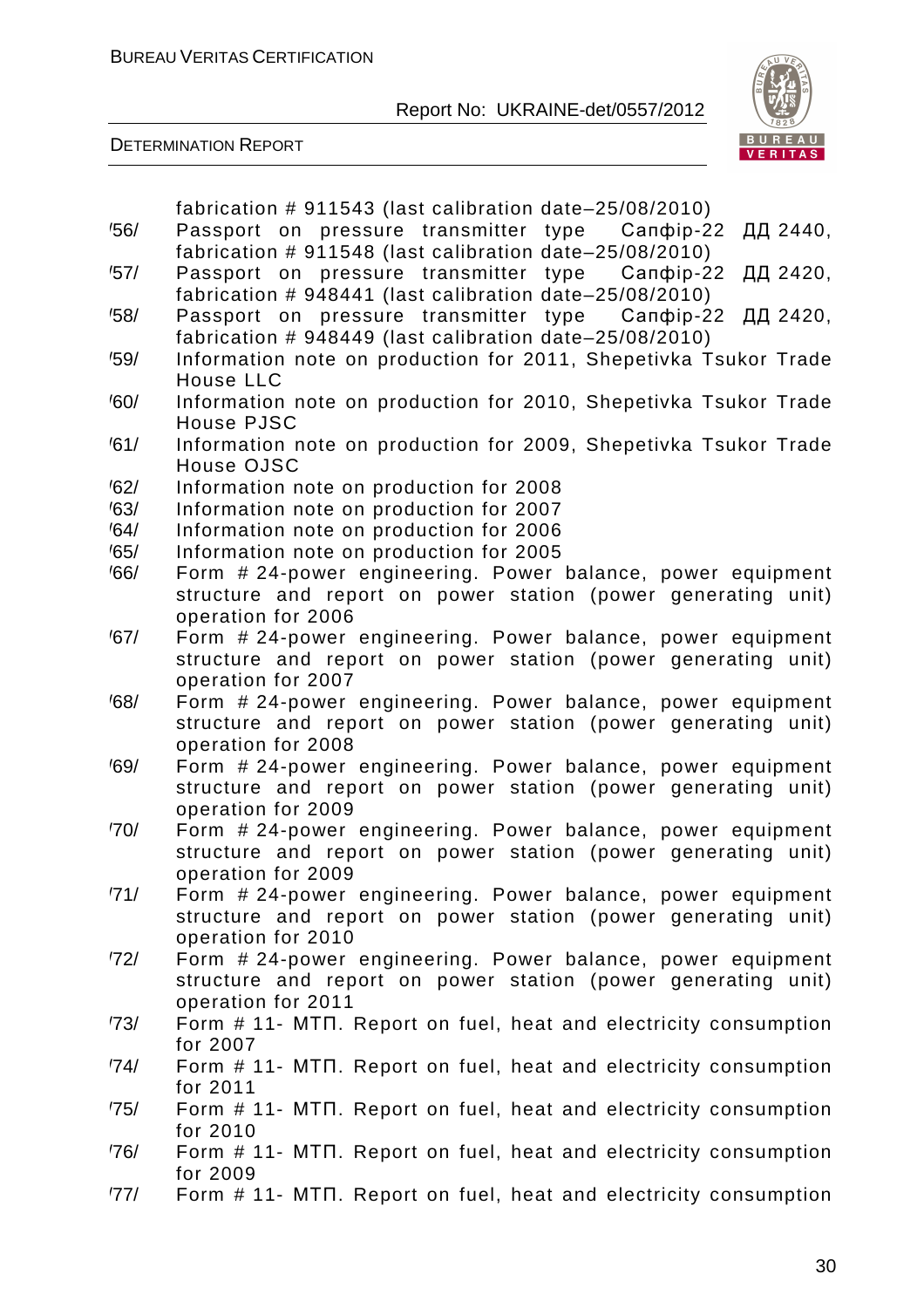

|              | for 2008                                                                                                                                                                   |
|--------------|----------------------------------------------------------------------------------------------------------------------------------------------------------------------------|
| 78/          | Form # 11- MTN. Report on fuel, heat and electricity consumption                                                                                                           |
|              | for 2006                                                                                                                                                                   |
| 79/          | Form # 11- MTN. Report on fuel, heat and electricity consumption<br>for 2005                                                                                               |
| '80'         | Order #147 dated 27/06/2003 on appointment of working team<br>responsible for enterprise technical rehabilitation and production<br>organic wastes utilization improvement |
| /81/         | Inventory voucher # 115 dated 14/04/2005 (plate-type filter)                                                                                                               |
| 182/         | Formal request # 120 dated 15/04/2005 (MBX-70 filter)                                                                                                                      |
| /83/         | Goods delivery note # PH-0000611 dated 30/03/2005 (MBX-70<br>plate-type filter)                                                                                            |
| /84/         | Formal request dated 28/04/2005 (ЭЦВ-8 deep well pump)                                                                                                                     |
| 85/          | Inventory voucher # 176 dated 28/04/2005 (ELB 6-6,3-125 pump)                                                                                                              |
| /86/         | Invoice $# 33$ dated $28/04/2005$ (ELB 6-6,3-125 pump, fabrication<br># 357)                                                                                               |
| '87/         | Acceptance-transmitting statement # 1/1 dated 28/04/2005 on ELIB<br>6 pump                                                                                                 |
| 88/          | Acceptance-transmitting statement # 119 dated 29/12/2006 (press-<br>filter $K\Phi - 1000$ )                                                                                |
| /89/         | Inventory voucher # 1262 dated 08/10/2007 (frequency transmitter)                                                                                                          |
| 90/          | Goods delivery note # 10 dated 28/09/2007 (frequency transmitter<br>160/200 kW)                                                                                            |
| 91/          | Invoice-proforma #10 dated 20/09/2007 (frequency transmitter<br>160/200 kW)                                                                                                |
| 92/          | Acceptance-transmitting statement #61 dated 31/12/2007 (deep                                                                                                               |
|              | extraction press Babbini P-18)                                                                                                                                             |
| 93/          | Acceptance-transmitting statement # 62 dated 31/12/2007 (deep<br>extraction press Babbini P-18)                                                                            |
| 94/          | Inventory voucher # 1319 dated 12/11/2007 (transporter)                                                                                                                    |
| 95/          | Goods delivery note # PH-0000001 dated 12/11/2007 (transporter)                                                                                                            |
| 96/          | Invoice-proforma # CФ-0000001 dated 09/11/2007 (transporter)                                                                                                               |
| 97/<br>/98   | Statement № 1 on acceptance of contractor's work for May 2007<br>Statement dated 26/06/2007 on acceptance of contractor's work for                                         |
|              | <b>June 2007</b>                                                                                                                                                           |
| /99/         | Inventory voucher # 111 dated 22/03/2007 (filters for syrup)                                                                                                               |
| 100/         | Invoice # 29 dated 28/02/2007 (filters for syrup)                                                                                                                          |
| 101/<br>102/ | Goods delivery note #196 dated 26/12/2006 (filters for syrup)<br>Order #90/2 dated 19/05/2011 on appointment of inventory                                                  |
|              | commission                                                                                                                                                                 |
| 103/         | Formal request # 515/2 dated 20/05/2011 (CBH 80/32 pump)                                                                                                                   |
| 104/         | Acceptance-transmitting statement # 62 dated 25/05/2011 (CBH<br>80/32 pump)                                                                                                |
| 105/         | Inventory voucher # 292 dated 11/05/2011 (CBH 80/32 pump, CBH<br>125/32 pump)                                                                                              |
| 106/         | Invoice #5 dated 11/05/2011 (CBH 80/32 pump, CBH 125/32<br>pump)                                                                                                           |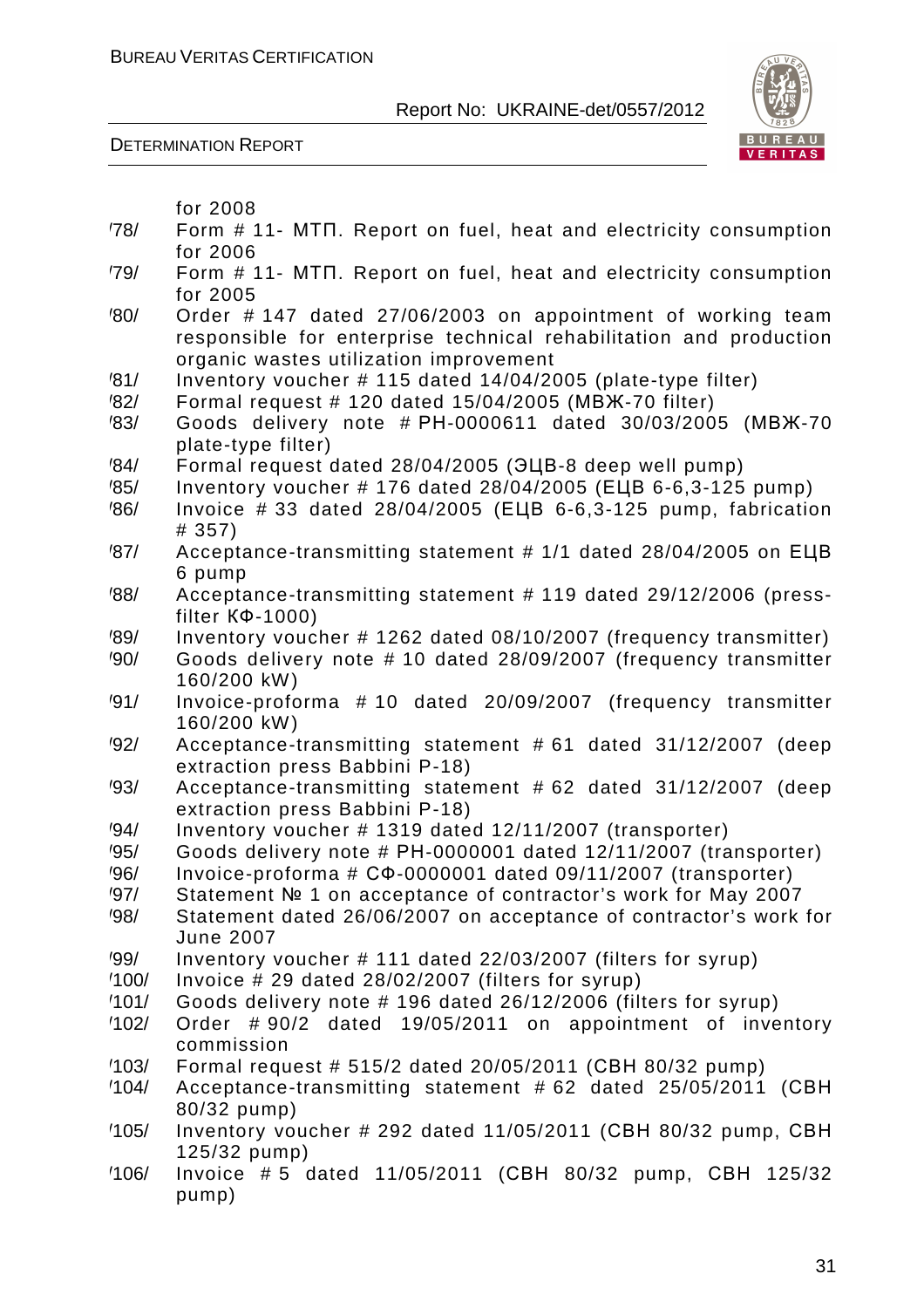

| 107/ | Order #98 dated 30/06/2011 on appointment of inventory                |
|------|-----------------------------------------------------------------------|
|      | commission                                                            |
| 108/ | Formal request # 445 dated 30/06/2011 (CBH 80/32 pump)                |
| 109/ | Acceptance-transmitting statement 30/06/2011 (CBH 80/32 pump)         |
| 110/ | Invoice $\#$ 167/2 dated 19/11/2009 on commissioning of<br>main       |
|      | production equipment                                                  |
| 111/ | Formal request # 91 dated 03/11/2009 (return water drum control       |
|      | valve)                                                                |
| 112/ | Acceptance-transmitting statement 19/11/2009 (return water drum       |
|      | control valve 200/630)                                                |
| 113/ | Inventory voucher #975 dated 30/10/2009 (return water drum            |
|      | control valve 200/630)                                                |
| 114/ | Goods delivery note # PH-00030.1 dated 30/10/2009 (return water       |
|      | drum control valve 200/630)                                           |
| 115/ | Statement # 2 dated 05/10/2009 on executed works                      |
| 116/ | Inventory voucher # 1562 dated 04/12/2008 (frequency transmitter      |
|      | 55 kW, 0,07/150A network metering valve, TRONIC cable)                |
| 117/ | Statement dated 26/03/2009 on executed works                          |
| 118/ | Statement # 1 on executed works in March 2009                         |
| 119/ | $(WBB\Pi \quad 3*2,5,$<br>Inventory voucher $#371$ dated $22/06/2009$ |
|      | transformer T-0,66-2 1500/5)                                          |
| 120/ | Invoice # 05/09 dated 22/06/2009 (ШВВП 3*2,5, transformer T-          |
|      |                                                                       |
| 121/ | $0,66-2$ 1500/5)                                                      |
|      | Statement # 1 on executed works in September 2009                     |
| 122/ | Statement # 2 on executed works in November 2009                      |
| 123/ | Statement # 1 on executed project works in August 2010                |
| 124/ | Statement # 3 on executed works in June 2010                          |
| 125/ | Inquiry dated 15/10/2010 on executed construction works cost for      |
|      | October 2010                                                          |
| 126/ | Statement # 1 dated 15/10/2010 on executed construction works in      |
|      | October 2010                                                          |
| 127/ | Inquiry dated 04/10/2010 on executed construction works cost for      |
|      | November 2010                                                         |
| 128/ | Acceptance statement dated 04/10/2010 on executed construction        |
|      | works in November 2010                                                |
| 129/ | Statement #3 on executed commissioning works in November              |
|      | 2010                                                                  |
| 130/ | Inquiry dated 03/12/2010 on executed construction works cost for      |
|      | December 2010                                                         |
| 131/ | Order #82 dated 22/06/2009 on commissioning of main production        |
|      | equipment                                                             |
| 132/ | Acceptance-transmitting statement #332/370<br>dated 22/06/2009        |
|      | (reactive energy compensation unit УК 05-0,4-250 УЗ "Деліс")          |
| 133/ | Formal request #332 dated 22/06/2009<br>(reactive energy              |
|      | compensation unit УК 05-0,4-250 УЗ "Деліс")                           |
| 134/ | Inventory voucher $#370$ dated $22/06/2009$<br>(reactive<br>energy    |
|      | compensation unit УК 05-0,4-250 УЗ "Деліс")                           |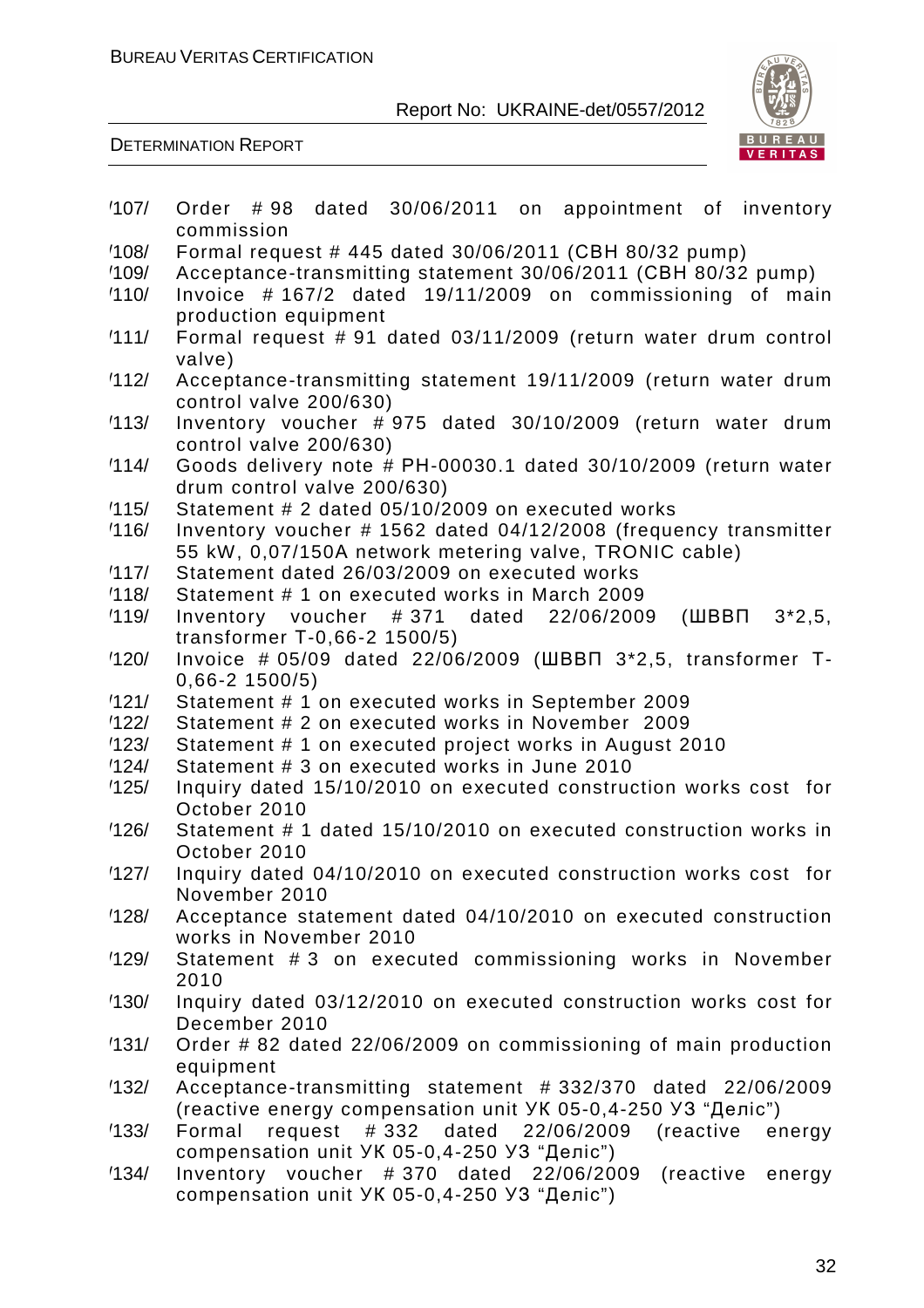

| 135/ | Invoice # 04/09 dated 22/06/2009 (reactive energy compensation                              |
|------|---------------------------------------------------------------------------------------------|
|      | unit УК 05-0,4-250 УЗ "Деліс")                                                              |
| 136/ | Inventory voucher # 1051 dated 08/08/2008 (gas burner MAFF-<br>1000n for boiler TC-25)      |
| 137/ | Goods delivery note # Л-803 dated 08/08/2008 (gas burner МДГГ-                              |
|      | 1000n for boiler TC-25)                                                                     |
| 138/ | Formal request # 480 dated 08/08/2008 (gas burner МДГГ-1000п                                |
|      | for boiler TC-25)                                                                           |
| 139/ | Acceptance-transmitting statement #480 dated 08/08/2008 (gas                                |
| 140/ | burner MAFF-1000n for boiler TC-25)                                                         |
|      | Order #115 dated 08/08/2008 on commissioning of<br>main<br>production equipment             |
| 141/ | Inventory voucher # 522 dated 02/06/2010 (CKO 200/45 pumps,                                 |
|      | CKO 150/45 pumps)                                                                           |
| 142/ | Goods delivery note # 155 dated 02/06/2010 (CKO 200/45 pumps,                               |
|      | CKO 150/45 pumps)                                                                           |
| 143/ | Order $#268/2$ dated<br>16/07/2010 on commissioning of<br>main<br>production equipment      |
| 144/ | Acceptance-transmitting statement #302 dated 16/07/2010 (CKO                                |
|      | 200/45 pumps)                                                                               |
| 145/ | Acceptance-transmitting statement #301 dated 16/07/2010 (CKO                                |
|      | 150/45 pumps)                                                                               |
| 146/ | Formal request # 302 dated 16/07/2010 (CKO 200/45 pumps)                                    |
| 147/ | Formal request # 301 dated 16/07/2010 (CKO 150/45 pumps)                                    |
| 148/ | Inventory voucher # 877 dated 16/07/2010 (ПРУД Ду 100, ПРУД                                 |
|      | Ду 150, ПРУД Ду 200 valves)                                                                 |
| 149/ | Invoice # 24 dated 16/07/2010 (ПРУД Ду 100, ПРУД Ду 150, ПРУД                               |
|      | Ду 200 valves)                                                                              |
| 150/ | Inventory voucher # 1038 dated 11/08/2010 (ПРУД Ду 100, ПРУД<br>Ду 150, ПРУД Ду 200 valves) |
| 151/ | Goods delivery note # СФ-0000044 dated 11/08/2010 (ПРУД Ду                                  |
|      | 100, ПРУД Ду 150, ПРУД Ду 200 valves)                                                       |
| 152/ | Inventory voucher # 1036 dated 10/08/2010 (control panel with                               |
|      | controller and drive remote control)                                                        |
| 153/ | Inventory voucher # 1037 dated 10/08/2010 (MAG-3100 flow meter                              |
|      | with MAG 5000 DN-50 transmitter)                                                            |
| 154/ | Goods delivery note # C $\Phi$ -0000043 dated 10/08/2010 (MAG-3100                          |
|      | flow meter with MAG 5000 DN-50 transmitter)                                                 |
| 155/ | Acceptance statement # 1 dated 07/09/2010 on commissioning                                  |
| 156/ | statement #1 dated 11/05/2010<br>on<br>Acceptance<br>executed                               |
| 157/ | construction works in May 2010<br>28/05/2010<br>executed                                    |
|      | Acceptance statement #2 dated<br>on<br>construction works in May 2010                       |
| 158/ | Acceptance statement #3 dated 29/06/2010<br>executed<br>on                                  |
|      | construction works in June 2010                                                             |
| 159/ | Order $#250/1$ dated<br>16/06/2010 on commissioning<br>of<br>main                           |
|      | production equipment                                                                        |
|      |                                                                                             |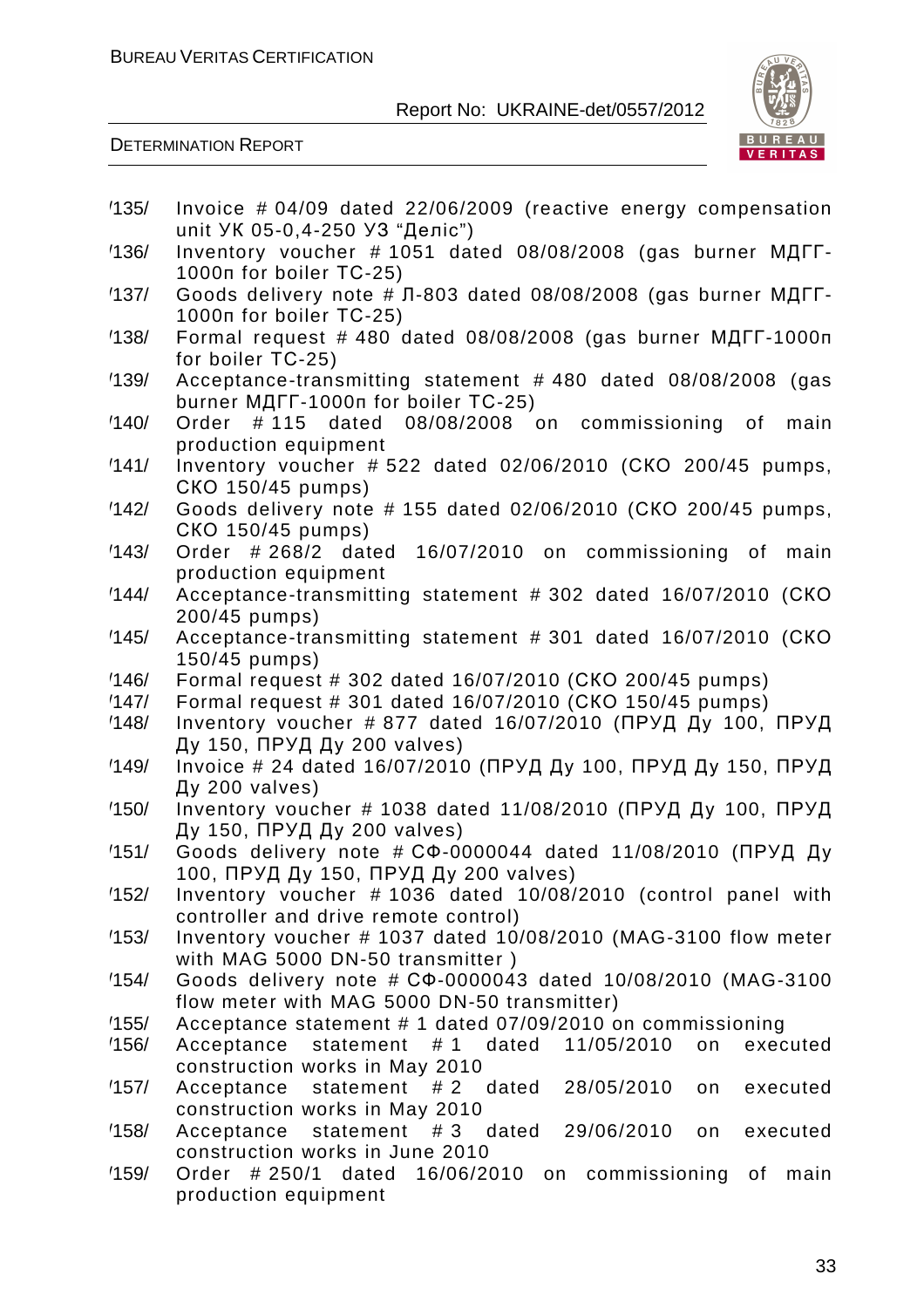

| 160/ | Acceptance-transmitting statement # 1-06 dated 16/06/2010 (MBX    |
|------|-------------------------------------------------------------------|
| 161/ | filters)<br>Formal request # 1-06 dated 16/06/2010 (MBX filters)  |
|      |                                                                   |
| 162/ | Inventory voucher $\# 266$ dated $29/03/2010$ (MBX-70 plate-type  |
|      | filter)                                                           |
| 163/ | Goods delivery note # PH-515 dated 29/03/2010 (MBX-70 plate-      |
|      | type filter)                                                      |
| 164/ | Order #98 dated 30/06/2011 on commissioning of main production    |
|      | equipment                                                         |
| 165/ | Formal request # 445 dated 30/06/2011 (CBH 80/32 pump)            |
| 166/ | Acceptance-transmitting<br># Ш0000000031<br>dated<br>statement    |
|      | 30/06/2011 (CBH 80/32 pump)                                       |
| 167/ | Order #90/2 dated 19/05/2011 on commissioning of<br>main          |
|      | production equipment                                              |
| 168/ | Formal request # 515/2 dated 10/05/2011 (CBH 80/32 pump)          |
| 169/ | # Ш0000000023<br>Acceptance-transmitting statement<br>dated       |
|      | 23/05/2011 (CBH 80/32 pump)                                       |
| 170/ | 16/07/2010 on commissioning of<br>Order $#268/2$ dated<br>main    |
|      | production equipment                                              |
| 171/ | Acceptance-transmitting statement # 303 dated 16.07.2010 (CBH     |
|      | 50/32 pumps)                                                      |
| 172/ | Inventory voucher #466 dated 28/05/2010 (CBH 50/32 pump)          |
| 173/ | Goods delivery note # MF-32 dated 20/04/2010 (CBH 50/32 pump)     |
| 174/ | Inventory voucher #983 dated 28/07/2010 (MATT-1000M<br>gas        |
|      | burner)                                                           |
| 175/ | Goods delivery note #26 dated 28/07/2010 (MATT-1000M gas          |
|      | burner)                                                           |
| 176/ | Acceptance-transmitting statement # 1 dated 27.08.2010            |
| 177/ | Acceptance-transmitting statement # 2 dated 27.08.2010            |
| 178/ | Acceptance-transmitting statement dated 16.12.2010 on executed    |
|      | works                                                             |
| 179/ | Acceptance-transmitting statement # 2023/1-2 dated 30.12.2010     |
| 180/ | Order # 22 dated 24/02/2011 on commissioning of main production   |
|      | equipment                                                         |
| 181/ | Formal request # 35 dated 24/02/2011 (sugar purifying centrifuge, |
|      | # 1300)                                                           |
| 182/ | Acceptance-transmitting statement #1/2 dated 24.02.2011 (pulp     |
|      | press, # 073366)                                                  |
| 183/ | Form MD-3. Customs office declaration on sugar purifying drum     |
|      | spare details                                                     |
| 184/ | Invoice $\#$ 23854 dated 11/05/2011 on spare details              |
| 185/ | Goods delivery note # PH-0000022 dated 05/07/2011                 |
| 186/ | Inventory voucher # 811 dated 05/07/2011                          |
| 187/ | Inventory voucher # 810 dated 05/07/2011                          |
| 188/ | Goods delivery note # PH-0000044 dated 22/09/2011                 |
| 189/ | Inventory voucher # 1145 dated 22/09/2011                         |
| 190/ | Acceptance-transmitting statement # 3 dated 01.09.2011            |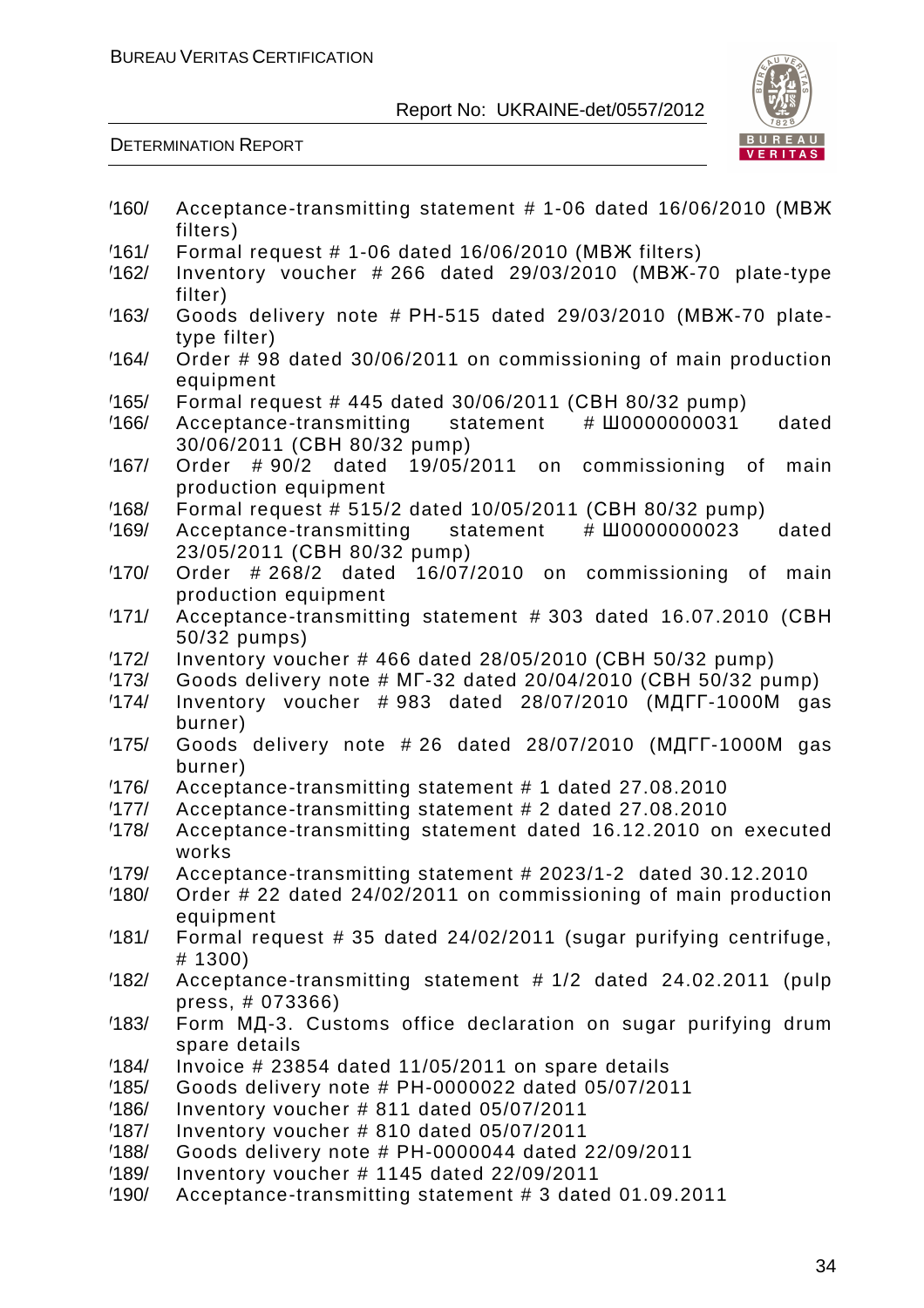



- /191/ Acceptance-transmitting statement # 2 dated 19.08.2011
- /192/ Inventory voucher # 1458 dated 16/09/2010 (sugar purifying centrifuge, # 1300)
- /193/ Form МД-2. Customs office declaration on sugar purifying centrifuge
- /194/ Invoice # 090310-LD-1 dated 09/03/2010 on System of 4 used BW1300 BUCKAU-WOLF Automatic Batch Type Sugar Centrifuges

#### **Persons interviewed:**

List persons interviewed during the determination or persons that contributed with other information that are not included in the documents listed above.

- /1/ Yevhen Bilym Director
- /2/ Oleksandr Andrushchak Chief engineer
- /3/ Tetiana Yakobchuk Chief technician
- /4/ Iryna Fedorova Deputy chief technician
- /5/ Yurii Hudzik Deputy director on health and safety

1. o0o -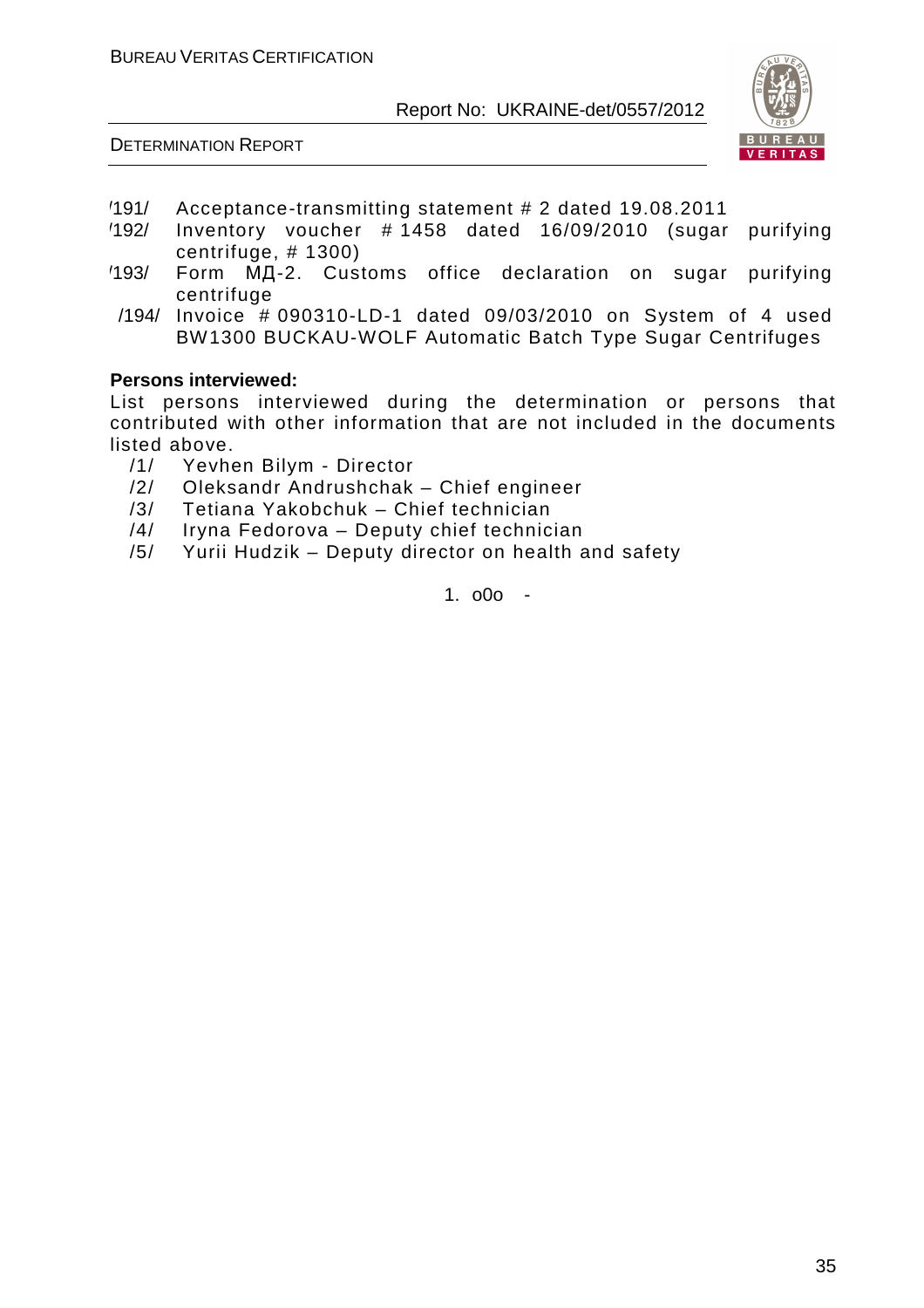

#### DETERMINATION REPORT

# APPENDIX A: DETERMINATION PROTOCOL

#### **Check list for determination, according JOINT IMPLEMENTATION DETERMINATION AND VERIFICATION MANUAL (Version 01)**

| <b>DVM</b><br>Paragraph     | <b>Check Item</b>                                                                                                                                                                                                                                                                                        | <b>Initial finding</b>                                                                                                                                                                                                                                                                                               | <b>Draft</b><br><b>Conclusion</b>               | <b>Final</b><br><b>Conclusion</b> |
|-----------------------------|----------------------------------------------------------------------------------------------------------------------------------------------------------------------------------------------------------------------------------------------------------------------------------------------------------|----------------------------------------------------------------------------------------------------------------------------------------------------------------------------------------------------------------------------------------------------------------------------------------------------------------------|-------------------------------------------------|-----------------------------------|
|                             | <b>General description of the project</b>                                                                                                                                                                                                                                                                |                                                                                                                                                                                                                                                                                                                      |                                                 |                                   |
| Title of the project        |                                                                                                                                                                                                                                                                                                          |                                                                                                                                                                                                                                                                                                                      |                                                 |                                   |
|                             | Is the title of the project presented?                                                                                                                                                                                                                                                                   | Implementation of technological modernization of LLC "TH<br>"Shepetivsky Sugar"                                                                                                                                                                                                                                      | OK.                                             | OK                                |
| $\blacksquare$              | Is the sectoral scope to which the project<br>pertains presented?                                                                                                                                                                                                                                        | 3. Energy demand.<br>13. Waste handling and disposal.                                                                                                                                                                                                                                                                | <b>OK</b>                                       | OK                                |
|                             | Is the current version number of the document<br>presented?                                                                                                                                                                                                                                              | PDD version 3.0                                                                                                                                                                                                                                                                                                      | OK                                              | OK                                |
| $\blacksquare$              | Is the date when the document was completed<br>presented?                                                                                                                                                                                                                                                | Date of completion: 29/10/2012                                                                                                                                                                                                                                                                                       | OK                                              | OK                                |
|                             | <b>Description of the project</b>                                                                                                                                                                                                                                                                        |                                                                                                                                                                                                                                                                                                                      |                                                 |                                   |
|                             | Is the purpose of the project included with a<br>concise, summarizing explanation (max. 1-2<br>pages) of the:<br>a) Situation existing prior to the starting date of<br>the project;<br>b) Baseline scenario; and<br>Project scenario (expected<br>outcome,<br>C)<br>including a technical description)? | <b>Corrective Action Request 01</b><br>Please add brief description of the baseline scenario.<br><b>Corrective Action Request 02</b><br>Please add technical summery of the project scenario.<br><b>Corrective Action Request 03</b><br>Please use in the PDD the font prescribed by the JI PDD<br>Form, version 01. | <b>CAR 01</b><br><b>CAR 02</b><br><b>CAR 03</b> | OK                                |
|                             | Is the history of the project (incl. its JI<br>component) briefly summarized?                                                                                                                                                                                                                            | <b>Corrective Action Request 04</b><br>Please specify the starting date of the project and provide<br>the justifying document to the AIE.                                                                                                                                                                            | <b>CAR 04</b>                                   | OK                                |
| <b>Project participants</b> |                                                                                                                                                                                                                                                                                                          |                                                                                                                                                                                                                                                                                                                      |                                                 |                                   |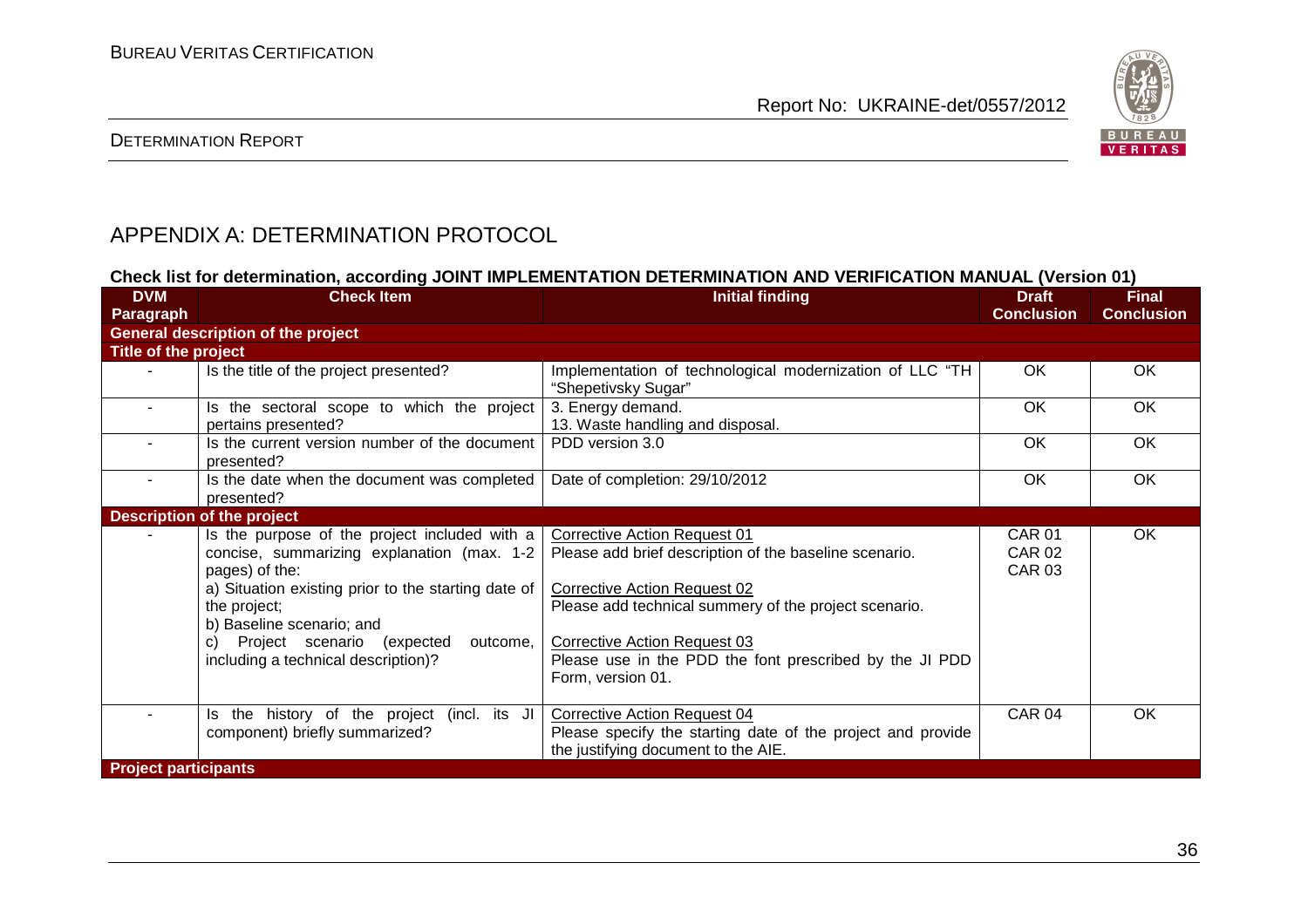

| <b>DVM</b>                     | <b>Check Item</b>                                                                                | <b>Initial finding</b>                                       | <b>Draft</b>      | <b>Final</b>      |
|--------------------------------|--------------------------------------------------------------------------------------------------|--------------------------------------------------------------|-------------------|-------------------|
| Paragraph                      |                                                                                                  |                                                              | <b>Conclusion</b> | <b>Conclusion</b> |
|                                | Are project participants and Party(ies) involved                                                 | The list of the parties involved and project participants is | <b>CAR 05</b>     | OK                |
|                                | in the project listed?                                                                           | provided in the tabular format in Section A.3 of the PDD.    |                   |                   |
|                                |                                                                                                  | Parties involved: Ukraine (Host country).                    |                   |                   |
|                                |                                                                                                  | The second Party involved will be defined later.             |                   |                   |
|                                |                                                                                                  | Corrective Action Request 05                                 |                   |                   |
|                                |                                                                                                  | The Table A.3 of the PDD has to comply with the format       |                   |                   |
|                                |                                                                                                  | envisaged by the Guidelines for Users of the JI PDD Form,    |                   |                   |
|                                |                                                                                                  | version 04.                                                  |                   |                   |
| $\blacksquare$                 | Is the data of the project participants presented                                                | Yes, the data of the project participants is presented in    | <b>OK</b>         | <b>OK</b>         |
|                                | in tabular format?                                                                               | tabular format.                                              |                   |                   |
| ٠                              | Is contact information provided in Annex 1 of                                                    | Yes, the contact information is provided in Annex 1 of the   | <b>CAR 06</b>     | OK                |
|                                | the PDD?                                                                                         | PDD.                                                         |                   |                   |
|                                |                                                                                                  | <b>Corrective Action Request 06</b>                          |                   |                   |
|                                |                                                                                                  | Old information concerning KVED types of economic            |                   |                   |
|                                |                                                                                                  | activities is presented in Annex 1. Please update the        |                   |                   |
|                                |                                                                                                  | information as per valid certificate.                        |                   |                   |
|                                | Is it indicated, if it is the case, if the Party                                                 | Yes.                                                         | OK                | OK                |
|                                | involved is a host Party?                                                                        |                                                              |                   |                   |
|                                | <b>Technical description of the project</b>                                                      |                                                              |                   |                   |
| <b>Location of the project</b> |                                                                                                  |                                                              |                   |                   |
| $\blacksquare$                 | Host Party(ies)                                                                                  | Ukraine                                                      | <b>OK</b>         | <b>OK</b>         |
| $\blacksquare$                 | Region/State/Province etc.                                                                       | Khmelnitsk region                                            | OK                | <b>OK</b>         |
| $\blacksquare$                 | City/Town/Community etc.                                                                         | Shepetivka town                                              | OK                | <b>OK</b>         |
|                                | Detail of the physical location, including                                                       | The geographic coordinates of the site are: N 50°11'00" E    | <b>CAR 07</b>     | $\overline{OK}$   |
|                                | information allowing the unique identification of                                                | 27'04'00".                                                   |                   |                   |
|                                | the project. (This section should not exceed                                                     |                                                              |                   |                   |
|                                | one page)                                                                                        | <b>Corrective Action Request 07</b>                          |                   |                   |
|                                |                                                                                                  | The Section A.4.1 has to comply with the format envisaged    |                   |                   |
|                                |                                                                                                  | by the Guidelines for Users of the JI PDD Form, version 04.  |                   |                   |
|                                | Technologies to be employed, or measures, operations or actions to be implemented by the project |                                                              |                   |                   |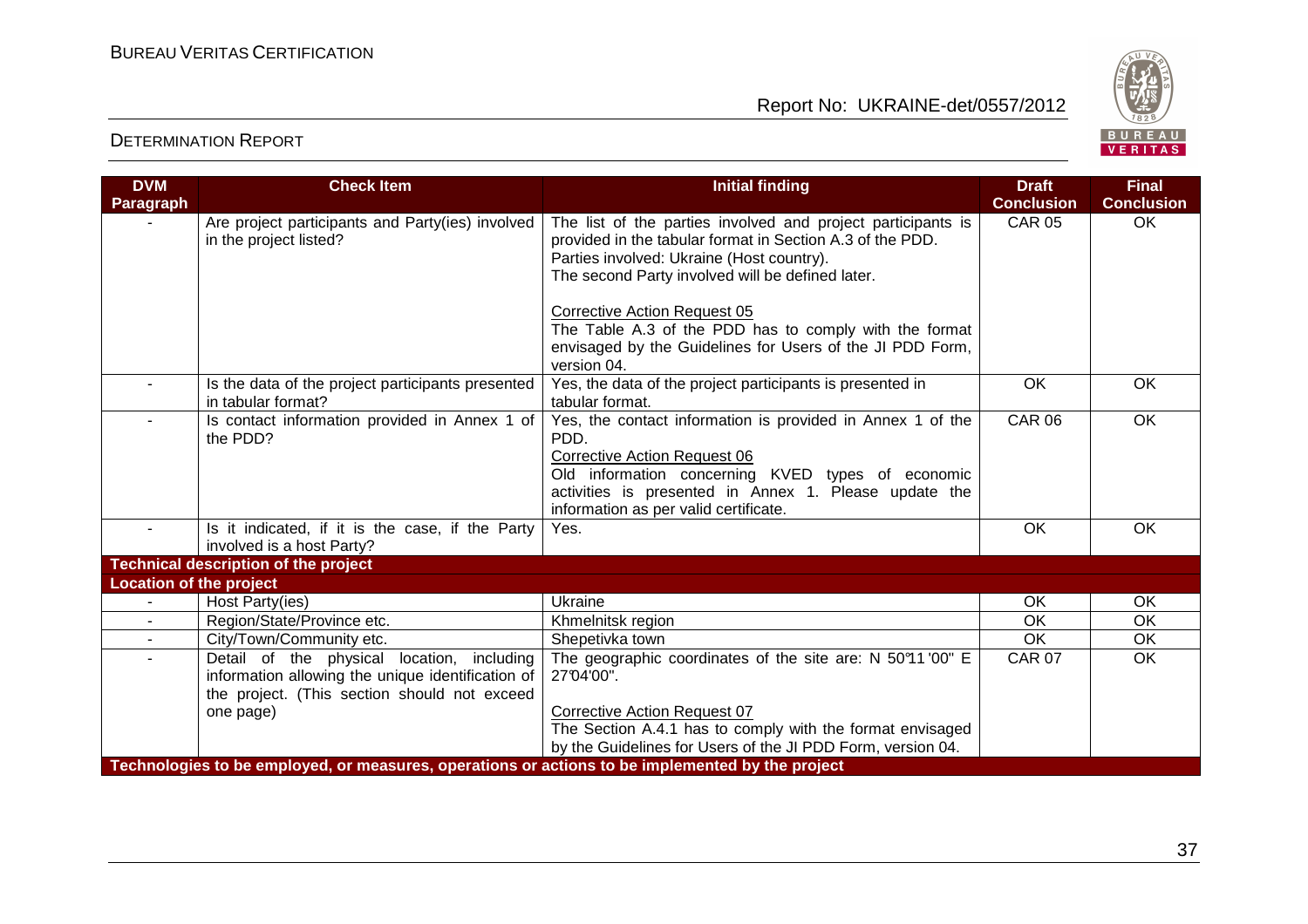

| <b>DVM</b>       | <b>Check Item</b>                                                                                                                                                                                          | <b>Initial finding</b>                                                                                                                                                                                                                                                                       | <b>Draft</b><br><b>Conclusion</b> | <b>Final</b><br><b>Conclusion</b> |
|------------------|------------------------------------------------------------------------------------------------------------------------------------------------------------------------------------------------------------|----------------------------------------------------------------------------------------------------------------------------------------------------------------------------------------------------------------------------------------------------------------------------------------------|-----------------------------------|-----------------------------------|
| <b>Paragraph</b> | Are the technology (ies) to be employed, or<br>measures, operations or actions to be<br>implemented by the project, including all<br>relevant technical data and the implementation<br>schedule described? | The summary of activities to be implemented within the<br>project boundary is listed in the section A.4.2 of the PDD.                                                                                                                                                                        | <b>OK</b>                         | OK                                |
| circumstances    |                                                                                                                                                                                                            | Brief explanation of how the anthropogenic emissions of greenhouse gases by sources are to be reduced by the proposed JI project, including<br>why the emission reductions would not occur in the absence of the proposed project, taking into account national and/or sectoral policies and |                                   |                                   |
|                  | Is it stated how anthropogenic GHG emission<br>reductions are to be achieved? (This section<br>should not exceed one page)                                                                                 | Yes, it is stated in the PDD how anthropogenic GHG<br>emission reductions are to be achieved by the proposed<br>project.                                                                                                                                                                     | OK                                | OK                                |
|                  | Is it provided the estimation of emission<br>reductions over the crediting period?                                                                                                                         | <b>Corrective Action Request 08</b><br>Please provide the reference on the relevant Excel<br>spreadsheet with calculations.                                                                                                                                                                  | <b>CAR 08</b>                     | OK                                |
| $\sim$           | Is it provided the estimated annual reduction for<br>the chosen credit period in tCO <sub>2</sub> e?                                                                                                       | Yes, the estimated annual reduction for the proposed<br>crediting period is provided in $tCO2e$ .<br>Corrective Action Request 09<br>Please provide in the Section A.4.3.1 the total amount of<br>emission reductions estimated for the crediting period.                                    | <b>CAR 09</b>                     | OK                                |
|                  | Are the data from questions above presented in<br>tabular format?                                                                                                                                          | Yes.                                                                                                                                                                                                                                                                                         | <b>OK</b>                         | OK                                |
|                  | Estimated amount of emission reductions over the crediting period                                                                                                                                          |                                                                                                                                                                                                                                                                                              |                                   |                                   |
|                  | Is the length of the crediting period Indicated?                                                                                                                                                           | Yes, the duration of the crediting period is 20 years.                                                                                                                                                                                                                                       | OK                                | OK                                |
|                  | Are estimates of total as well as annual and<br>average annual emission reductions in tonnes<br>of CO2 equivalent provided?                                                                                | Yes, the estimates of total as well as annual and average<br>annual emission reductions in tonnes of $CO2$ equivalent are<br>provided in section A.4.3.1 of the PDD.                                                                                                                         | $\overline{OK}$                   | OK                                |
|                  | <b>Project approvals by Parties</b>                                                                                                                                                                        |                                                                                                                                                                                                                                                                                              |                                   |                                   |
| 19               | Have the DFPs of all Parties listed as "Parties"<br>involved" in the PDD provided written project<br>approvals?                                                                                            | <b>Corrective Action Request 10</b><br>The names of the DFP (of the Parties involved) authorizing<br>the project have to be indicated in the Section A.5.                                                                                                                                    | <b>CAR 10</b>                     | Pending                           |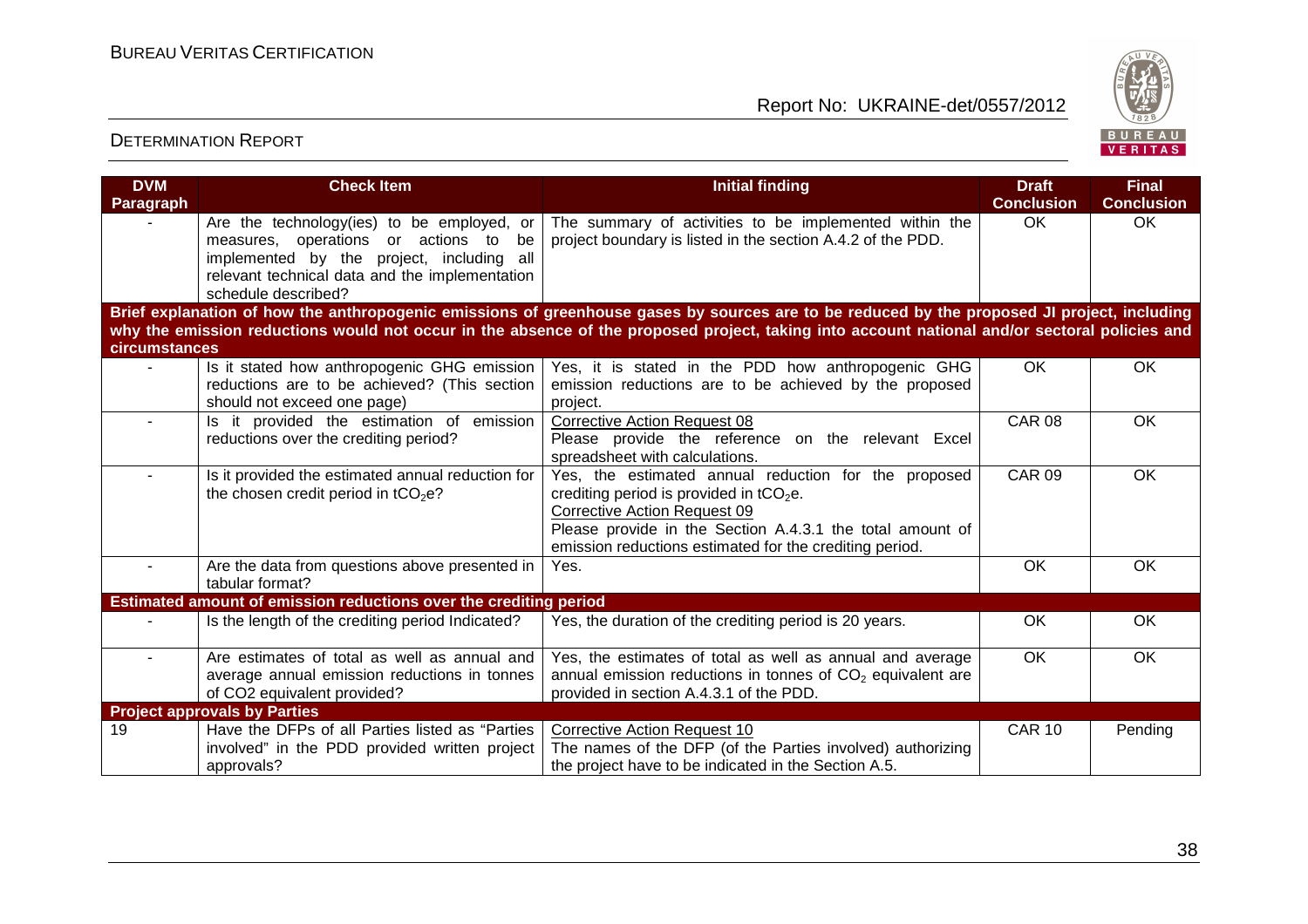

| <b>DVM</b><br>Paragraph | <b>Check Item</b>                                                                                                                                                                                                                                                                                                                                                                                           | <b>Initial finding</b>                                                                                                                                                  | <b>Draft</b><br><b>Conclusion</b> | <b>Final</b><br><b>Conclusion</b> |
|-------------------------|-------------------------------------------------------------------------------------------------------------------------------------------------------------------------------------------------------------------------------------------------------------------------------------------------------------------------------------------------------------------------------------------------------------|-------------------------------------------------------------------------------------------------------------------------------------------------------------------------|-----------------------------------|-----------------------------------|
| 19                      | Does the PDD identify at least the host Party<br>as a "Party involved"?                                                                                                                                                                                                                                                                                                                                     | Yes, Ukraine is the host Party.                                                                                                                                         | <b>OK</b>                         | OK                                |
| 19                      | Has the DFP of the host Party issued a written<br>project approval?                                                                                                                                                                                                                                                                                                                                         | <b>Corrective Action Request 11</b><br>There are no Letters of Approval from the Parties involved.                                                                      | <b>CAR 11</b>                     | Pending                           |
| 20                      | Are all the written project approvals by Parties<br>involved unconditional?                                                                                                                                                                                                                                                                                                                                 | Refer to CAR 11 above.                                                                                                                                                  | OK                                | OK                                |
|                         | Authorization of project participants by Parties involved                                                                                                                                                                                                                                                                                                                                                   |                                                                                                                                                                         |                                   |                                   |
| 21                      | Is each of the legal entities listed as project<br>participants in the PDD authorized by a Party<br>involved, which is also listed in the PDD,<br>through:<br>- A written project approval by a Party<br>involved, explicitly indicating the name of the<br>legal entity? or<br>- Any other form of project participant<br>authorization in writing, explicitly indicating the<br>name of the legal entity? | Refer to CAR 11 above.                                                                                                                                                  | OK                                | OK                                |
| <b>Baseline setting</b> |                                                                                                                                                                                                                                                                                                                                                                                                             |                                                                                                                                                                         |                                   |                                   |
| 22                      | Does the PDD explicitly indicate which of the<br>following approaches is used for identifying the<br>baseline?                                                                                                                                                                                                                                                                                              | The PDD describes the JI specific approach which is used<br>for setting the baseline.                                                                                   | <b>CAR 12</b>                     | OK                                |
|                         | - JI specific approach<br>- Approved CDM methodology approach                                                                                                                                                                                                                                                                                                                                               | <b>Corrective Action Request 12</b><br>The PDD doesn't explicitly state the approach chosen for<br>setting the baseline. Please correct.                                |                                   |                                   |
|                         | JI specific approach only                                                                                                                                                                                                                                                                                                                                                                                   |                                                                                                                                                                         |                                   |                                   |
| 23                      | Does the PDD provide a detailed theoretical<br>description in a complete and transparent<br>manner?                                                                                                                                                                                                                                                                                                         | Yes, the PDD provides a detailed theoretical description of<br>the project in a complete and transparent manner.                                                        | OK                                | OK                                |
| 23                      | Does the PDD provide justification that the<br>baseline is established:<br>(a) By listing and describing plausible future                                                                                                                                                                                                                                                                                   | The PDD provides justification that the baseline is<br>established by listing and describing plausible future<br>scenarios on the basis of conservative assumptions and | <b>OK</b>                         | OK                                |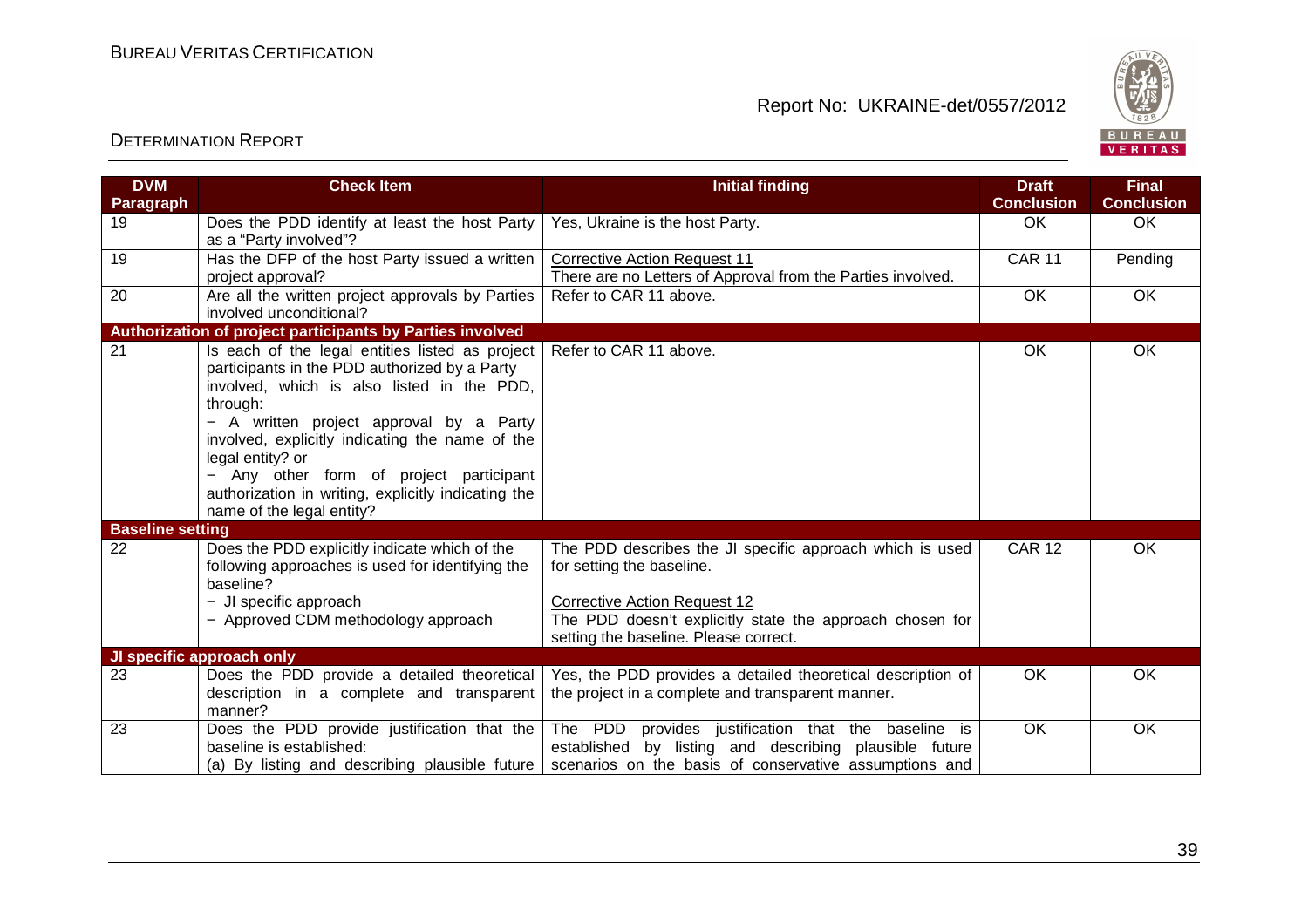

| <b>DVM</b><br>Paragraph | <b>Check Item</b>                                                                                                                                                                                                                                                                                                                                                                                                                                                                                                                                                                                                                                                                                                                                                                                                       | <b>Initial finding</b>                                                                                                                                                                                                                                                                      | <b>Draft</b><br><b>Conclusion</b> | <b>Final</b><br><b>Conclusion</b> |
|-------------------------|-------------------------------------------------------------------------------------------------------------------------------------------------------------------------------------------------------------------------------------------------------------------------------------------------------------------------------------------------------------------------------------------------------------------------------------------------------------------------------------------------------------------------------------------------------------------------------------------------------------------------------------------------------------------------------------------------------------------------------------------------------------------------------------------------------------------------|---------------------------------------------------------------------------------------------------------------------------------------------------------------------------------------------------------------------------------------------------------------------------------------------|-----------------------------------|-----------------------------------|
|                         | scenarios on the basis of conservative<br>assumptions and selecting the most plausible<br>one?<br>(b) Taking into account relevant national and/or<br>sectoral policies and circumstance?<br>- Are key factors that affect a baseline taken<br>into account?<br>(c) In a transparent manner with regard to the<br>of<br>approaches,<br>assumptions,<br>choice<br>methodologies, parameters, date sources and<br>key factors?<br>(d) Taking into account of uncertainties and<br>using conservative assumptions?<br>(e) In such a way that ERUs cannot be earned<br>for decreases in activity levels outside the<br>project or due to force majeure?<br>(f) By drawing on the list of standard variables<br>contained in appendix B to "Guidance on<br>criteria for baseline setting and monitoring", as<br>appropriate? | selecting the most plausible one.                                                                                                                                                                                                                                                           |                                   |                                   |
| 24                      | If selected elements or combinations of<br><b>CDM</b><br>methodologies<br>approved<br>or<br>methodological tools for baseline setting are<br>the selected<br>elements<br>used.<br>are<br>or<br>combinations together with the elements<br>supplementary developed by the project<br>participants in line with 23 above?                                                                                                                                                                                                                                                                                                                                                                                                                                                                                                 | "Combined tool to identify the baseline scenario and<br>demonstrate additionality" (version 04.0.0) was used for<br>baseline setting and demonstration of additionality.<br>Guidelines for objective demonstration and assessment of<br>barriers (version 01) were also taken into account. | <b>OK</b>                         | <b>OK</b>                         |
| 25                      | If a multi-project emission factor is used, does<br>the PDD provide appropriate justification?                                                                                                                                                                                                                                                                                                                                                                                                                                                                                                                                                                                                                                                                                                                          | Not applicable                                                                                                                                                                                                                                                                              | N/A                               | N/A                               |
|                         | Approved CDM methodology approach only                                                                                                                                                                                                                                                                                                                                                                                                                                                                                                                                                                                                                                                                                                                                                                                  |                                                                                                                                                                                                                                                                                             |                                   |                                   |
| 26(a)                   | Does the PDD provide the title, reference                                                                                                                                                                                                                                                                                                                                                                                                                                                                                                                                                                                                                                                                                                                                                                               | Not applicable                                                                                                                                                                                                                                                                              | N/A                               | N/A                               |
|                         | number and version of the approved CDM                                                                                                                                                                                                                                                                                                                                                                                                                                                                                                                                                                                                                                                                                                                                                                                  |                                                                                                                                                                                                                                                                                             |                                   |                                   |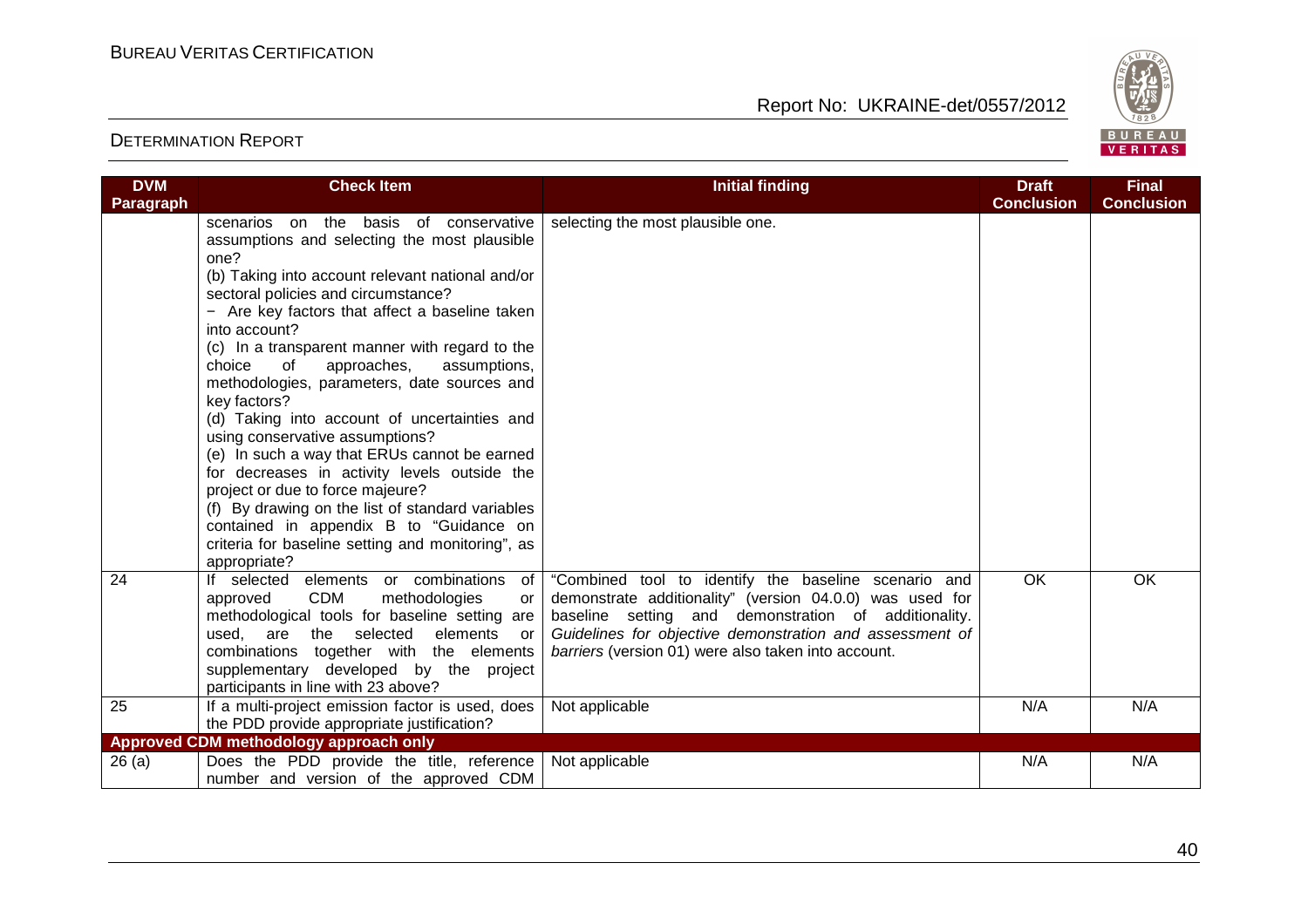

| <b>DVM</b><br>Paragraph | <b>Check Item</b>                                                                                                                                                                                                                                                                                                                                                                                                                                                                                                                                                                                                              | <b>Initial finding</b>                                                                                                                                                                                                                                                                                                                                                                                                                                         | <b>Draft</b><br><b>Conclusion</b> | <b>Final</b><br><b>Conclusion</b> |
|-------------------------|--------------------------------------------------------------------------------------------------------------------------------------------------------------------------------------------------------------------------------------------------------------------------------------------------------------------------------------------------------------------------------------------------------------------------------------------------------------------------------------------------------------------------------------------------------------------------------------------------------------------------------|----------------------------------------------------------------------------------------------------------------------------------------------------------------------------------------------------------------------------------------------------------------------------------------------------------------------------------------------------------------------------------------------------------------------------------------------------------------|-----------------------------------|-----------------------------------|
|                         | methodology used?                                                                                                                                                                                                                                                                                                                                                                                                                                                                                                                                                                                                              |                                                                                                                                                                                                                                                                                                                                                                                                                                                                |                                   |                                   |
| 26(a)                   | Is the approved CDM methodology the most<br>recent valid version when the PDD is submitted<br>for publication? If not, is the methodology still<br>within the grace period (was the methodology<br>revised to a newer version in the past two<br>months)?                                                                                                                                                                                                                                                                                                                                                                      | Not applicable                                                                                                                                                                                                                                                                                                                                                                                                                                                 | N/A                               | N/A                               |
| 26(b)                   | Does the PDD provide a description of why the<br>approved CDM methodology is applicable to<br>the project?                                                                                                                                                                                                                                                                                                                                                                                                                                                                                                                     | Not applicable                                                                                                                                                                                                                                                                                                                                                                                                                                                 | N/A                               | N/A                               |
| 26(c)                   | Are all explanations, descriptions and analyses<br>pertaining to the baseline in the PDD made in<br>accordance with the referenced<br>approved CDM methodology?                                                                                                                                                                                                                                                                                                                                                                                                                                                                | Not applicable                                                                                                                                                                                                                                                                                                                                                                                                                                                 | N/A                               | N/A                               |
| $26$ (d)                | Is the baseline identified appropriately as a<br>result?                                                                                                                                                                                                                                                                                                                                                                                                                                                                                                                                                                       | Not applicable                                                                                                                                                                                                                                                                                                                                                                                                                                                 | N/A                               | N/A                               |
| <b>Additionality</b>    |                                                                                                                                                                                                                                                                                                                                                                                                                                                                                                                                                                                                                                |                                                                                                                                                                                                                                                                                                                                                                                                                                                                |                                   |                                   |
|                         | JI specific approach only                                                                                                                                                                                                                                                                                                                                                                                                                                                                                                                                                                                                      |                                                                                                                                                                                                                                                                                                                                                                                                                                                                |                                   |                                   |
| 28                      | Does the PDD indicate which of the following<br>approaches for demonstrating additionality is<br>used?<br>Provision of traceable and transparent<br>(a)<br>information showing the baseline was identified<br>on the basis of conservative assumptions, that<br>the project scenario is not part of the identified<br>baseline scenario and that the project will lead<br>to emission reductions or enhancements of<br>removals;<br>(b) Provision of traceable and transparent<br>information that an AIE has already positively<br>determined that a comparable project (to be)<br>implemented under comparable circumstances | The Section B.1 of the PDD provides the analysis of the<br>project additionality showing that the project scenario is not<br>part of the identified baseline scenario and that the project<br>will lead to emission reductions. The analysis was performed<br>based on the "Combined tool to identify the baseline<br>scenario and demonstrate additionality" (version 04.0.0)<br>approved by the CDM Executive Board and fully applicable<br>for JI projects. | OK                                | <b>OK</b>                         |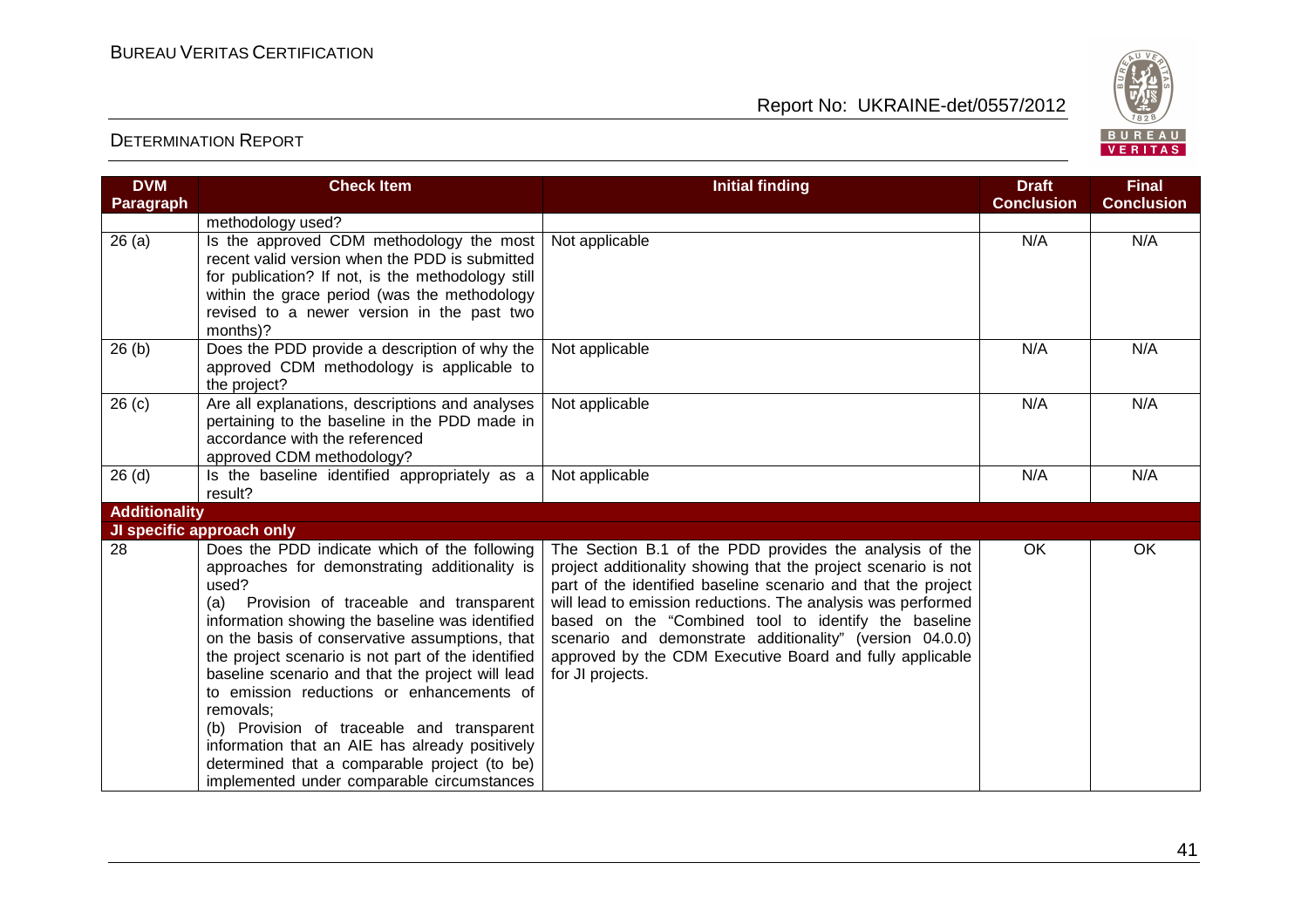

| <b>DVM</b><br><b>Paragraph</b> | <b>Check Item</b>                                                                                                                                                                                                                                                                         | <b>Initial finding</b>                                                                                                                                                           | <b>Draft</b><br><b>Conclusion</b> | <b>Final</b><br><b>Conclusion</b> |
|--------------------------------|-------------------------------------------------------------------------------------------------------------------------------------------------------------------------------------------------------------------------------------------------------------------------------------------|----------------------------------------------------------------------------------------------------------------------------------------------------------------------------------|-----------------------------------|-----------------------------------|
|                                | has additionality;<br>(c) Application of the most recent version of<br>the<br>the<br>"Tool for<br>demonstration and<br>assessment of additionality. (allowing for a two-<br>month grace period) or any other method for<br>proving additionality approved by the CDM<br>Executive Board". |                                                                                                                                                                                  |                                   |                                   |
| 29(a)                          | Does the PDD provide a justification of the<br>applicability of the approach with a clear and<br>transparent description?                                                                                                                                                                 | The barrier analysis and common practice analysis are used<br>for the demonstration of project activity additionality.                                                           | OK                                | OK                                |
| 29(b)                          | Are additionality proofs provided?                                                                                                                                                                                                                                                        | Yes, the additionality proofs are provided in the Section B.1<br>of the PDD.                                                                                                     | OK                                | OK                                |
| 29 <sub>(c)</sub>              | Is the additionality demonstrated appropriately<br>as a result?                                                                                                                                                                                                                           | <b>Corrective Action Request 13</b><br>The PDD doesn't indicate how registration of the project as<br>JI activity will aid to overcoming the barriers.                           | <b>CAR 13</b>                     | OK                                |
| 30                             | If the approach 28 (c) is chosen, are all<br>explanations, descriptions and analyses made<br>in accordance with the selected tool or<br>method?                                                                                                                                           | All explanations, descriptions and analyses were made in<br>accordance with "Combined tool to identify the baseline<br>scenario and demonstrate additionality" (Version 04.0.0). | $\overline{OK}$                   | $\overline{OK}$                   |
|                                | Approved CDM methodology approach only                                                                                                                                                                                                                                                    |                                                                                                                                                                                  |                                   |                                   |
| 31(a)                          | Does the PDD provide the title, reference<br>number and version of the approved CDM<br>methodology used?                                                                                                                                                                                  | Not applicable                                                                                                                                                                   | N/A                               | N/A                               |
| 31 <sub>(b)</sub>              | Does the PDD provide a description of why and<br>the<br>referenced<br>approved<br><b>CDM</b><br>how<br>methodology is applicable to the project?                                                                                                                                          | Not applicable                                                                                                                                                                   | N/A                               | N/A                               |
| 31 <sub>(c)</sub>              | Are all explanations, descriptions and analyses<br>with regard to additionality made in accordance<br>with the selected methodology?                                                                                                                                                      | Not applicable                                                                                                                                                                   | N/A                               | N/A                               |
| 31 <sub>(d)</sub>              | Are additionality proofs provided?                                                                                                                                                                                                                                                        | Not applicable                                                                                                                                                                   | N/A                               | N/A                               |
| 31(e)                          | Is the additionality demonstrated appropriately                                                                                                                                                                                                                                           | Not applicable                                                                                                                                                                   | N/A                               | N/A                               |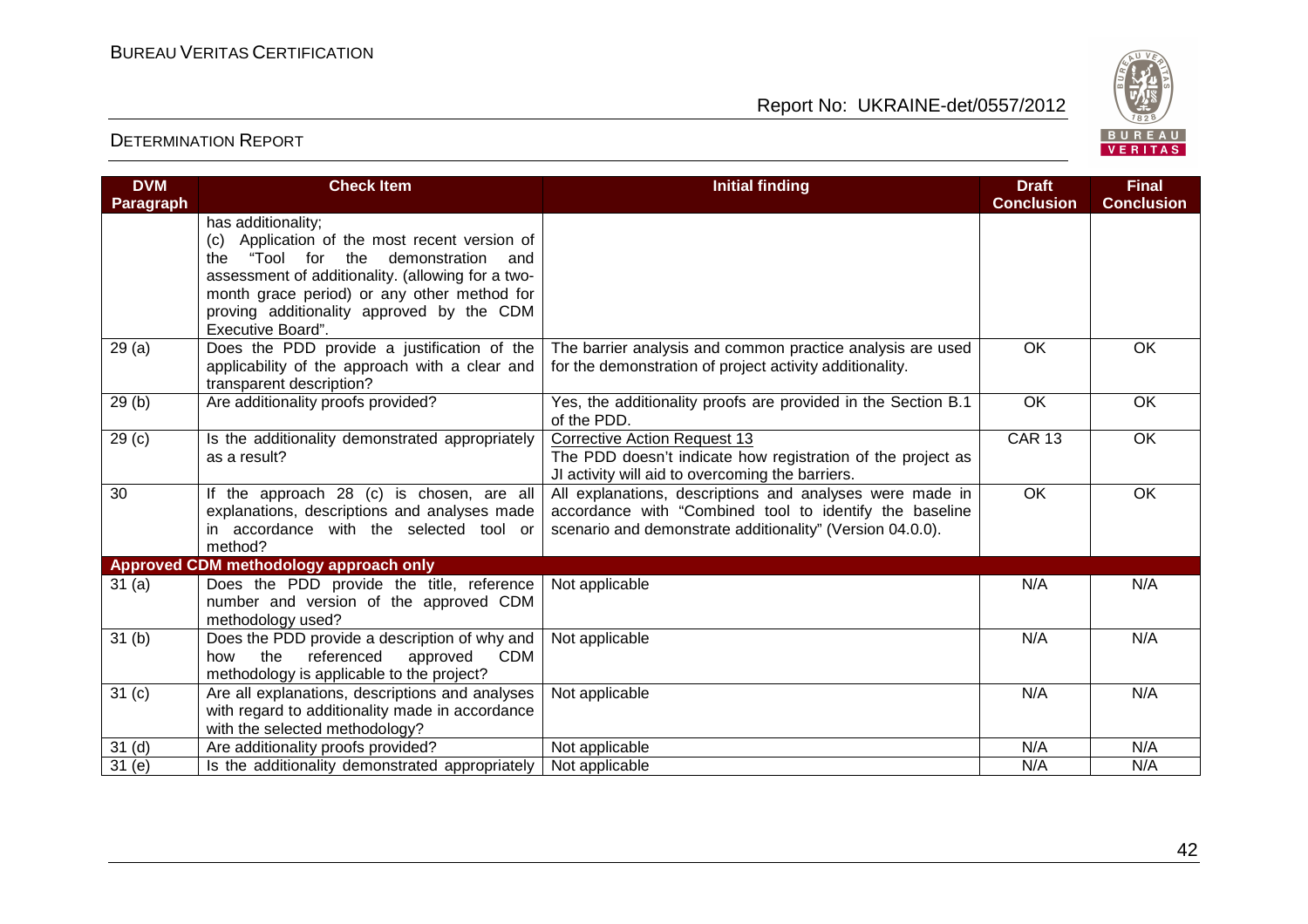

| <b>DVM</b>              | <b>Check Item</b>                                                                                                                                                                                                                                       | <b>Initial finding</b>                                                                                                                                                                                                                                                                           | <b>Draft</b>      | <b>Final</b>      |
|-------------------------|---------------------------------------------------------------------------------------------------------------------------------------------------------------------------------------------------------------------------------------------------------|--------------------------------------------------------------------------------------------------------------------------------------------------------------------------------------------------------------------------------------------------------------------------------------------------|-------------------|-------------------|
| Paragraph               |                                                                                                                                                                                                                                                         |                                                                                                                                                                                                                                                                                                  | <b>Conclusion</b> | <b>Conclusion</b> |
|                         | as a result?                                                                                                                                                                                                                                            |                                                                                                                                                                                                                                                                                                  |                   |                   |
|                         | Project boundary (applicable except for JI LULUCF projects                                                                                                                                                                                              |                                                                                                                                                                                                                                                                                                  |                   |                   |
|                         | JI specific approach only                                                                                                                                                                                                                               |                                                                                                                                                                                                                                                                                                  |                   |                   |
| 32(a)                   | Does the project boundary defined in the PDD<br>encompass all anthropogenic emissions<br>by sources of GHGs that are:<br>Under the control of the project<br>(i)<br>participants?<br>(ii) Reasonably attributable to the project?<br>(iii) Significant? | The GHGs anthropogenic emissions defined by sources are<br>under the control of the project participants and reasonably<br>attributable to the project.<br><b>Corrective Action Request 14</b><br>Please provide the reference on Guidance mentioned in the<br>Section B.3                       | <b>CAR 14</b>     | OK                |
| 32(b)                   | Is the project boundary defined on the basis of<br>a case-by-case assessment with regard to the<br>criteria referred to in 32 (a) above?                                                                                                                | Yes, the project boundary is defined on the basis of a case-<br>by-case assessment with regard to the criteria referred to in<br>32 (a) above.                                                                                                                                                   | <b>OK</b>         | <b>OK</b>         |
| 32 <sub>(c)</sub>       | Are the delineation of the project boundary and<br>the gases and sources included appropriately<br>described and justified in the PDD by using a<br>figure or flow chart as appropriate?                                                                | Yes, the project boundary is provided in the Figure 3.1 and<br>Figure 3.2 and in tabular format in the Table 4.                                                                                                                                                                                  | <b>OK</b>         | OK                |
| 32 <sub>(d)</sub>       | Are all gases and sources included explicitly<br>stated, and the exclusions of any sources<br>related to the baseline or the project are<br>appropriately justified?                                                                                    | Please refer to the CAR 14 above.                                                                                                                                                                                                                                                                | OK                | OK                |
|                         | Approved CDM methodology approach only                                                                                                                                                                                                                  |                                                                                                                                                                                                                                                                                                  |                   |                   |
| 33                      | Is the project boundary defined in accordance<br>with the approved CDM methodology?                                                                                                                                                                     | Not applicable                                                                                                                                                                                                                                                                                   | N/A               | N/A               |
| <b>Crediting period</b> |                                                                                                                                                                                                                                                         |                                                                                                                                                                                                                                                                                                  |                   |                   |
| 34(a)                   | Does the PDD state the starting date of the<br>which the<br>project as the date on<br>implementation or construction or real action of<br>the project will begin or began?                                                                              | 23/11/2003 is the starting date of the project. It is the date of<br>coming into force of the Order on appointment of working<br>team responsible for enterprise technical rehabilitation and<br>production organic wastes utilization improvement issued by<br>the LLC "TH "Shepetivsky Sugar". |                   | OK                |
| 34(a)                   | Is the starting date after the beginning of 2000?                                                                                                                                                                                                       | Yes.                                                                                                                                                                                                                                                                                             | OK                | <b>OK</b>         |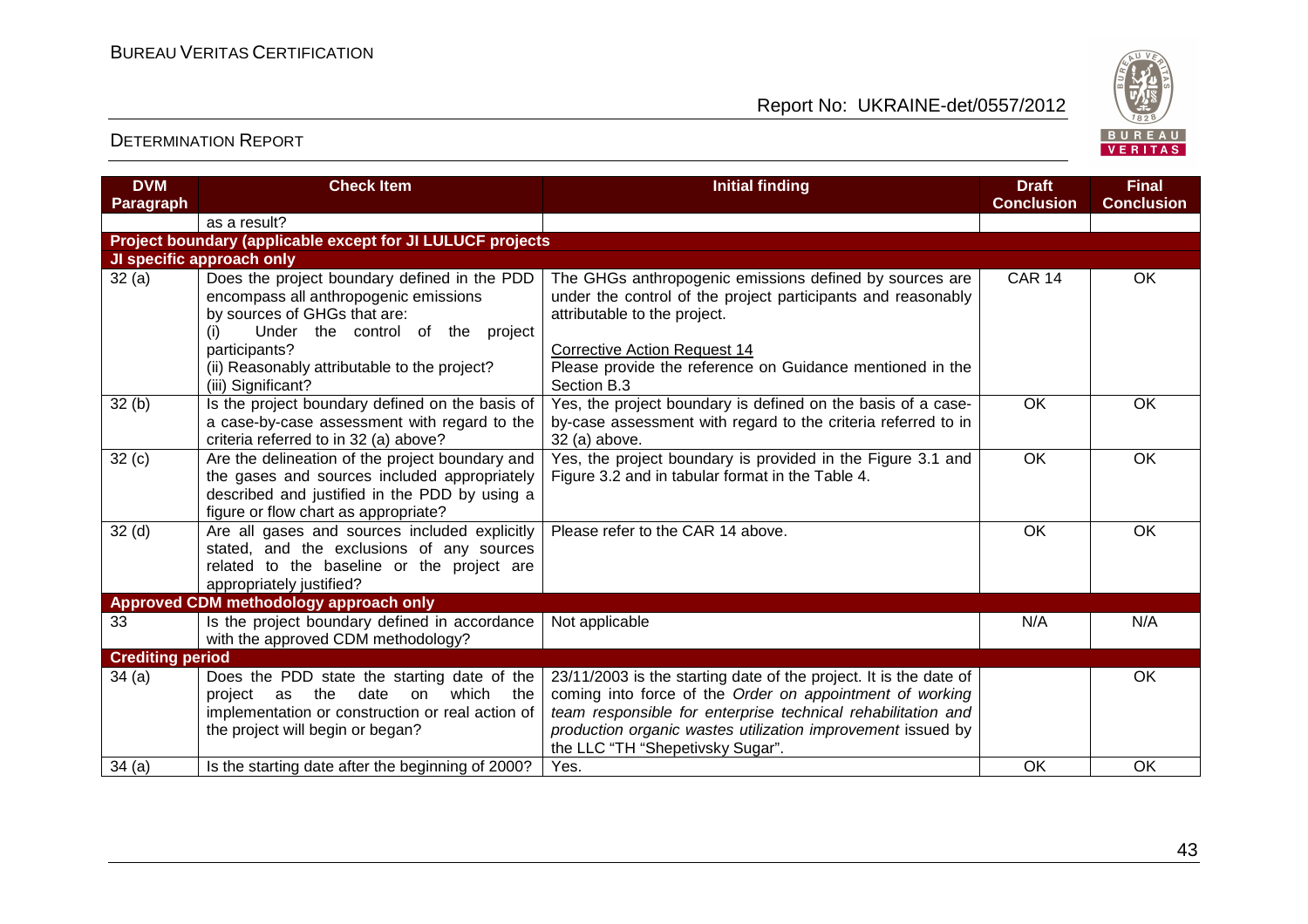

| <b>DVM</b>             | <b>Check Item</b>                                                                               | <b>Initial finding</b>                                                                                                       | <b>Draft</b>           | <b>Final</b>      |
|------------------------|-------------------------------------------------------------------------------------------------|------------------------------------------------------------------------------------------------------------------------------|------------------------|-------------------|
| Paragraph              |                                                                                                 |                                                                                                                              | <b>Conclusion</b>      | <b>Conclusion</b> |
| 34 <sub>(b)</sub>      | Does the PDD state the expected operational                                                     | $\overline{25}$ years (300 months).                                                                                          | <b>CL 01</b>           | <b>OK</b>         |
|                        | lifetime of the project in years and months?                                                    | <b>Clarification Request 01</b><br>Please specify the expected operational lifetime of the                                   |                        |                   |
|                        |                                                                                                 | project.                                                                                                                     |                        |                   |
| 34(c)                  | Does the PDD state the length of the crediting<br>period in years and months?                   | <b>Corrective Action Request 15</b><br>Please indicate the total length of the crediting period.                             | <b>CAR 15</b><br>CL 02 | <b>OK</b>         |
|                        |                                                                                                 | <b>Clarification Request 02</b>                                                                                              | <b>CL 03</b>           |                   |
|                        |                                                                                                 | Please clarify the date of "the end of the crediting period" in                                                              |                        |                   |
|                        |                                                                                                 | the Section C.3.<br><b>Clarification Request 03</b>                                                                          |                        |                   |
|                        |                                                                                                 | Please clarify the date (3 years or 36 months (01/08/2005-                                                                   |                        |                   |
|                        |                                                                                                 | 31/12/2007) indicated in the phrase "the Length of the period                                                                |                        |                   |
|                        |                                                                                                 | before the first crediting period" in Section C.3                                                                            |                        |                   |
| 34(c)                  | Is the starting date of the crediting period on or                                              | Yes, the starting date of the crediting period is after the date                                                             | OK                     | OK                |
|                        | after the date of the first emission reductions or<br>enhancements of net removals generated by | of the first emission reductions generated by the project.                                                                   |                        |                   |
|                        | the project?                                                                                    |                                                                                                                              |                        |                   |
| 34 <sub>(d)</sub>      | Does the PDD state that the crediting period for                                                | <b>Clarification Request 04</b>                                                                                              | <b>CL 04</b>           | OK                |
|                        | issuance of ERUs starts only after the<br>beginning of 2008 and does not extend beyond          | Please specify that the crediting period for issuance of ERUs<br>starts only after the beginning of 2008 and does not extend |                        |                   |
|                        | the operational lifetime of the project?                                                        | beyond the operational lifetime of the project.                                                                              |                        |                   |
| 34(d)                  | If the crediting period extends beyond 2012,<br>does the PDD state that the extension is        | <b>Clarification Request 05</b><br>Please specify that if the crediting period extends beyond                                | <b>CL 05</b>           | OK                |
|                        | subject to the host Party approval?                                                             | 2012, such extension is subject to the host Party approval.                                                                  |                        |                   |
|                        | Are the estimates of emission reductions or                                                     |                                                                                                                              |                        |                   |
|                        | enhancements of net removals presented<br>separately for those until 2012 and those after       |                                                                                                                              |                        |                   |
|                        | 2012?                                                                                           |                                                                                                                              |                        |                   |
| <b>Monitoring plan</b> |                                                                                                 |                                                                                                                              |                        |                   |
| 35                     | Does the PDD explicitly indicate which of the                                                   | JI specific approach was used.                                                                                               | OK                     | OK                |
|                        | following approaches is used?                                                                   |                                                                                                                              |                        |                   |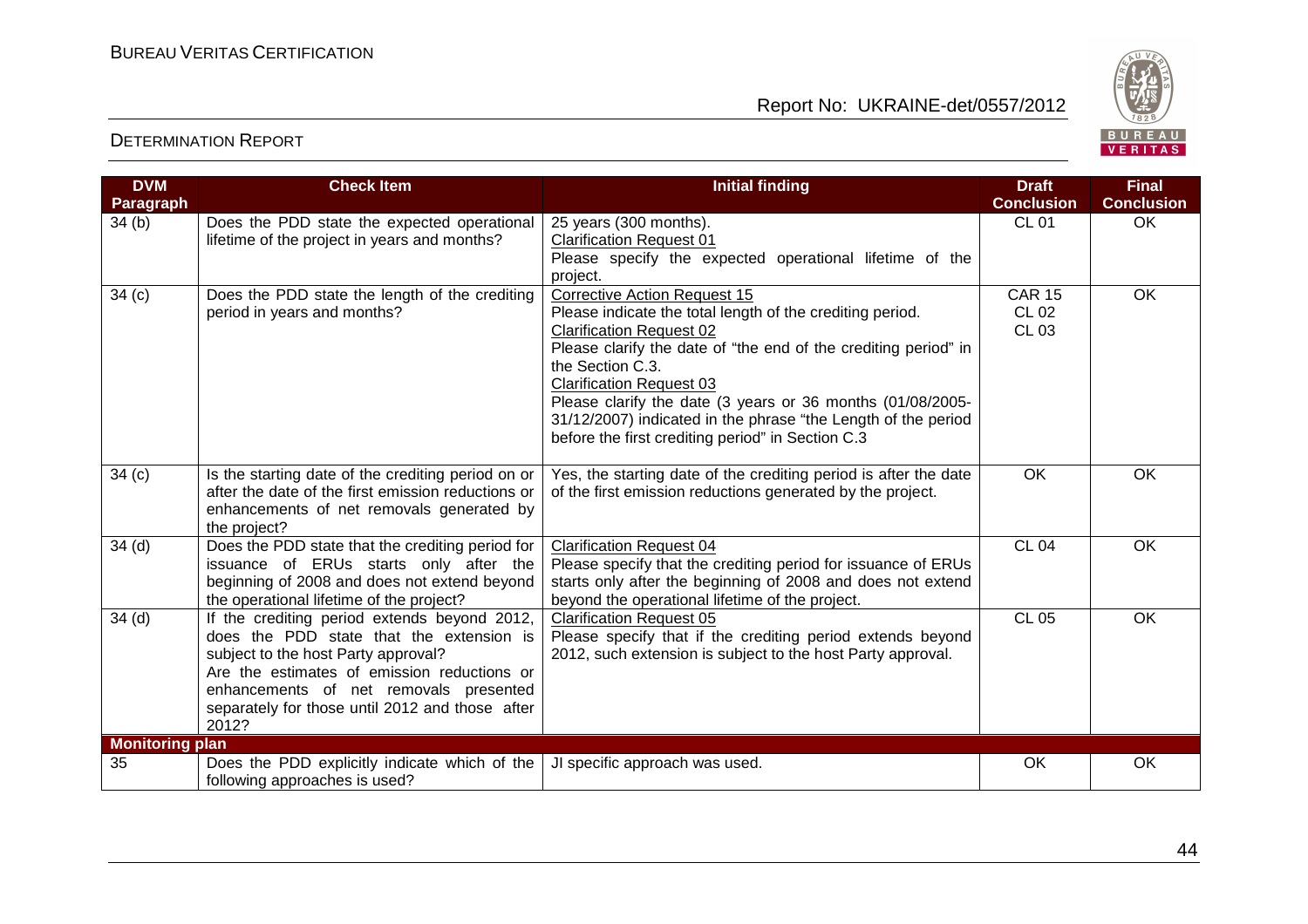

| <b>DVM</b>                       | <b>Check Item</b>                                                                                 | <b>Initial finding</b>                                                                                          | <b>Draft</b>      | <b>Final</b>      |
|----------------------------------|---------------------------------------------------------------------------------------------------|-----------------------------------------------------------------------------------------------------------------|-------------------|-------------------|
| Paragraph                        |                                                                                                   |                                                                                                                 | <b>Conclusion</b> | <b>Conclusion</b> |
|                                  | - JI specific approach                                                                            |                                                                                                                 |                   |                   |
|                                  | - Approved CDM methodology approach                                                               |                                                                                                                 |                   |                   |
|                                  | JI specific approach only                                                                         |                                                                                                                 |                   |                   |
| 36(a)                            | Does the monitoring plan describe:                                                                | <b>Corrective Action Request 16</b>                                                                             | <b>CAR 16</b>     | OK                |
|                                  | - All relevant factors and key characteristics                                                    | Please provide the information on key characteristics and                                                       |                   |                   |
|                                  | that will be monitored?                                                                           | their monitoring during the project activity in tabular format.                                                 |                   |                   |
|                                  | - The period in which they will be monitored?                                                     |                                                                                                                 |                   |                   |
|                                  | - All decisive factors for the control and                                                        |                                                                                                                 |                   |                   |
|                                  | reporting of project performance?                                                                 |                                                                                                                 |                   |                   |
| 36(b)                            | Does the monitoring plan specify the indicators,                                                  | Yes, the monitoring plan specifies the indicators, constants                                                    | <b>OK</b>         | OK                |
|                                  | constants and variables used that are reliable.<br>valid and provide transparent picture of the   | and variables used that are reliable, valid and provide<br>transparent picture of the emission reductions to be |                   |                   |
|                                  | emission reductions or enhancements of net                                                        | monitored.                                                                                                      |                   |                   |
|                                  | removals to be monitored?                                                                         |                                                                                                                 |                   |                   |
| 36 <sub>(b)</sub>                | If default values are used:                                                                       | <b>Corrective Action Request 17</b>                                                                             | <b>CAR 17</b>     | OK                |
|                                  | - Are accuracy and reasonableness carefully                                                       | There is no reference on source and page for some                                                               |                   |                   |
|                                  | balanced in their selection?                                                                      | parameters (e.g. f - share of methane being captured and                                                        |                   |                   |
|                                  | Do the default values originate from                                                              | utilized at the disposal site) used for the ERUs calculation.                                                   |                   |                   |
|                                  | recognized sources?                                                                               | Please correct.                                                                                                 |                   |                   |
|                                  | - Are the default values supported by statistical                                                 |                                                                                                                 |                   |                   |
|                                  | analyses providing reasonable confidence                                                          |                                                                                                                 |                   |                   |
|                                  | levels?                                                                                           |                                                                                                                 |                   |                   |
|                                  | - Are the default values presented in a                                                           |                                                                                                                 |                   |                   |
|                                  | transparent manner?                                                                               |                                                                                                                 |                   |                   |
| 36 <sub>(b)</sub> <sub>(i)</sub> | For those values that are to be provided by the                                                   | Yes. The monitoring plan clearly indicates how the values                                                       | <b>OK</b>         | <b>OK</b>         |
|                                  | project participants, does the monitoring plan                                                    | are to be selected and justified.                                                                               |                   |                   |
|                                  | clearly indicate how the values are to be                                                         |                                                                                                                 |                   |                   |
|                                  | selected and justified?                                                                           |                                                                                                                 |                   |                   |
| $36$ (b) (ii)                    | For other values,                                                                                 | <b>Corrective Action Request 18</b>                                                                             | <b>CAR 18</b>     | OK                |
|                                  | - Does the monitoring plan clearly indicate the<br>precise references from which these values are | Please indicate why the data from IPCC 2006 instead of<br>National Inventory are used.                          |                   |                   |
|                                  | taken?                                                                                            |                                                                                                                 |                   |                   |
|                                  |                                                                                                   |                                                                                                                 |                   |                   |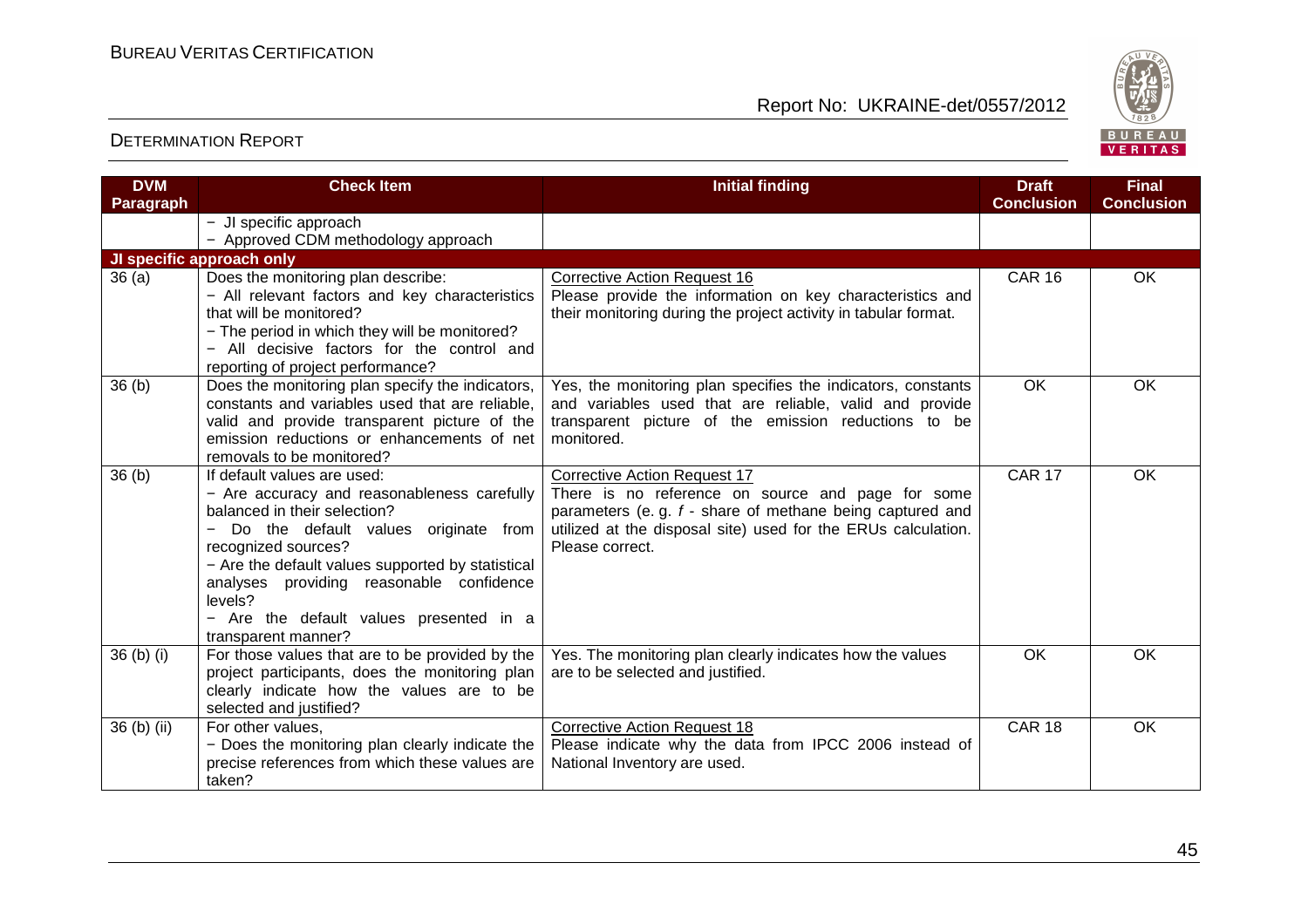

| <b>DVM</b>                       | <b>Check Item</b>                                                                                                                                                                                                                                                                                                                                                                                                                                                                                                  | <b>Initial finding</b>                                                                                                                                                                                                                                                                                                                                                                                  | <b>Draft</b>      | <b>Final</b>      |
|----------------------------------|--------------------------------------------------------------------------------------------------------------------------------------------------------------------------------------------------------------------------------------------------------------------------------------------------------------------------------------------------------------------------------------------------------------------------------------------------------------------------------------------------------------------|---------------------------------------------------------------------------------------------------------------------------------------------------------------------------------------------------------------------------------------------------------------------------------------------------------------------------------------------------------------------------------------------------------|-------------------|-------------------|
| Paragraph                        |                                                                                                                                                                                                                                                                                                                                                                                                                                                                                                                    |                                                                                                                                                                                                                                                                                                                                                                                                         | <b>Conclusion</b> | <b>Conclusion</b> |
|                                  | Is the conservativeness of the values<br>provided justified?                                                                                                                                                                                                                                                                                                                                                                                                                                                       |                                                                                                                                                                                                                                                                                                                                                                                                         |                   |                   |
| 36 (b) (iii)                     | For all data sources, does the monitoring plan                                                                                                                                                                                                                                                                                                                                                                                                                                                                     | <b>Corrective Action Request 19</b>                                                                                                                                                                                                                                                                                                                                                                     | <b>CAR 19</b>     | OK                |
|                                  | specify the procedures to be followed if<br>expected data are unavailable?                                                                                                                                                                                                                                                                                                                                                                                                                                         | Please indicate in the PDD the procedure to be followed if<br>expected data are unavailable.                                                                                                                                                                                                                                                                                                            |                   |                   |
| $36(b)$ (iv)                     | Are International System Unit (SI units) used?                                                                                                                                                                                                                                                                                                                                                                                                                                                                     | Yes.                                                                                                                                                                                                                                                                                                                                                                                                    | OK                | OK                |
| 36 <sub>(b)</sub> <sub>(v)</sub> | Does the monitoring plan note any parameters,<br>coefficients, variables, etc. that are used to<br>calculate baseline emissions or net removals<br>but are obtained through monitoring?                                                                                                                                                                                                                                                                                                                            | Yes, the amount of sugar production organic waste (pulp),<br>that was not sold within period x and was transported to the<br>disposal site is used in calculations and are obtained through<br>monitoring.<br>Clarification request 06<br>Please provide the information on identifying the amount of<br>sugar production organic waste, that was not sold and was<br>transported to the disposal site. | <b>CL 06</b>      | OK                |
| 36(b)(v)                         | use of parameters, coefficients,<br>Is the<br>variables, etc. consistent between the baseline<br>and monitoring plan?                                                                                                                                                                                                                                                                                                                                                                                              | Yes, the use of parameters, coefficients, variables, etc. Is<br>consistent between the baseline and monitoring plan.                                                                                                                                                                                                                                                                                    | $\overline{OK}$   | OK                |
| 36 <sub>(c)</sub>                | Does the monitoring plan draw on the list of<br>standard variables contained in appendix B of<br>"Guidance on criteria for baseline setting and<br>monitoring"?                                                                                                                                                                                                                                                                                                                                                    | The monitoring plan is developed in accordance with the<br>"Guidance on criteria for baseline setting and monitoring".                                                                                                                                                                                                                                                                                  | OK                | OK                |
| 36 <sub>(d)</sub>                | Does the monitoring plan explicitly and clearly<br>distinguish:<br>(i) Data and parameters that are not monitored<br>throughout the crediting period, but are<br>determined only once (and thus remain fixed<br>throughout the crediting period), and that are<br>available already at the stage of determination?<br>(ii) Data and parameters that are not monitored<br>throughout the crediting period, but are<br>determined only once (and thus remain fixed<br>throughout the crediting period), but that are | Yes, all the relevant parameters are described (refer to the<br>Section D.1 of the PDD).                                                                                                                                                                                                                                                                                                                | $\overline{OK}$   | OK                |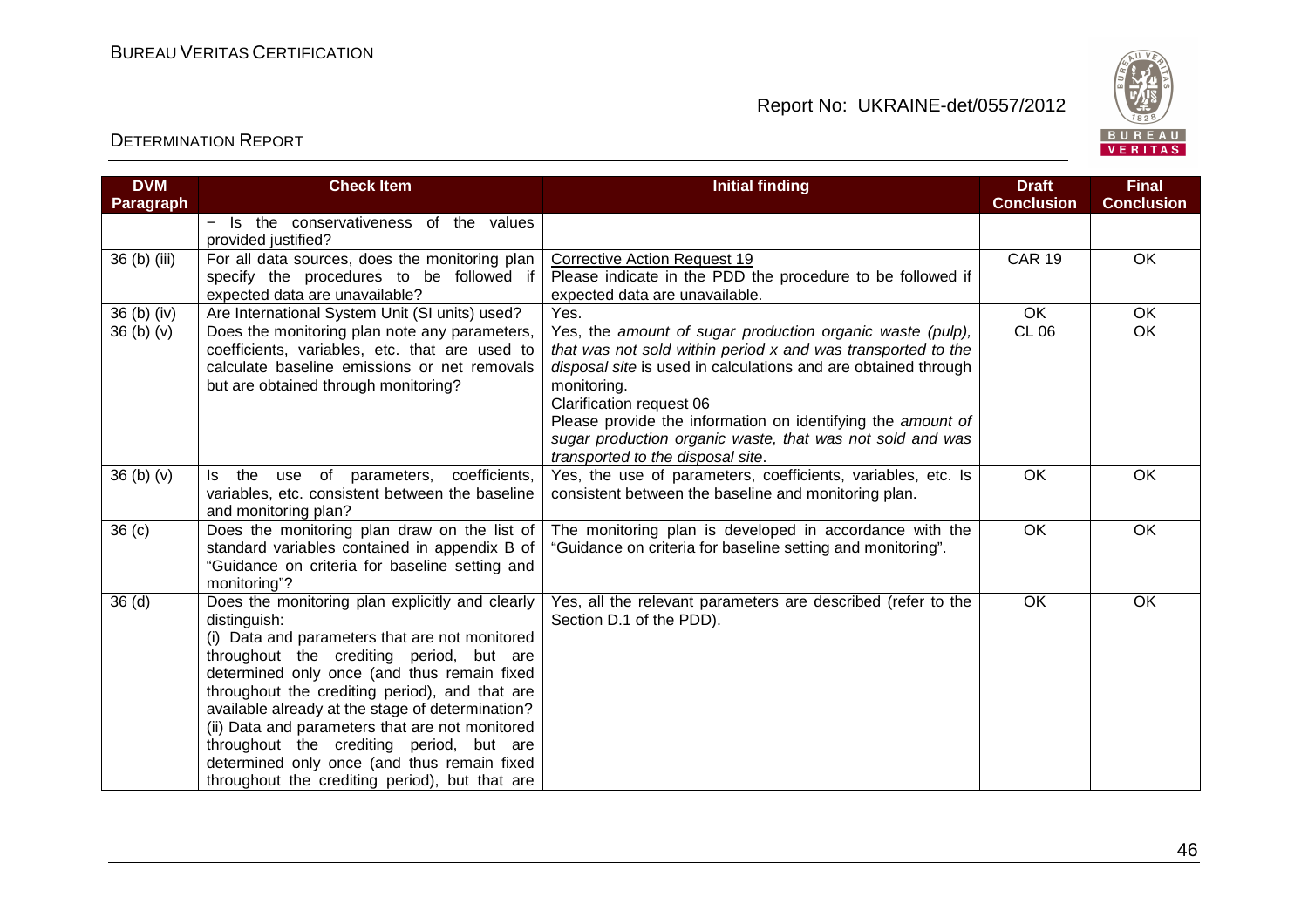

| <b>DVM</b>   | <b>Check Item</b>                                                                                                                                                                                                                                                                        | <b>Initial finding</b>                                                                                                                                                                                                 | <b>Draft</b>      | <b>Final</b>      |
|--------------|------------------------------------------------------------------------------------------------------------------------------------------------------------------------------------------------------------------------------------------------------------------------------------------|------------------------------------------------------------------------------------------------------------------------------------------------------------------------------------------------------------------------|-------------------|-------------------|
| Paragraph    |                                                                                                                                                                                                                                                                                          |                                                                                                                                                                                                                        | <b>Conclusion</b> | <b>Conclusion</b> |
|              | not already available at the<br>of<br>stage<br>determination?<br>(iii) Data and parameters that are monitored<br>throughout the crediting period?                                                                                                                                        |                                                                                                                                                                                                                        |                   |                   |
| 36(e)        | Does the monitoring plan describe the methods<br>employed for data monitoring (including its<br>frequency) and recording?                                                                                                                                                                | The Table in the Section D.1.1 of the PDD defines the<br>frequency of monitoring and data sources for all parameters<br>and data to be monitored.                                                                      | <b>OK</b>         | OK                |
| 36(f)        | Does the monitoring plan elaborate all<br>algorithms and formulae used<br>for the<br>baseline<br>estimation/calculation<br>of<br>emissions/removals<br>project<br>and<br>emissions/removals or direct monitoring of<br>emission reductions from the project, leakage,<br>as appropriate? | The PDD describes all algorithms and formulae used for the<br>calculation of baseline and project emissions.                                                                                                           | OK                | OK                |
| 36 (f) (i)   | the<br>underlying<br>rationale<br>the<br>for<br>ls l<br>algorithms/formulae explained?                                                                                                                                                                                                   | Yes, the underlying rationale for the algorithms/formulae is<br>explained.                                                                                                                                             | OK                | OK                |
| 36 (f) (ii)  | Are consistent variables, equation formats,<br>subscripts etc. used?                                                                                                                                                                                                                     | Yes, consistent variables, equation formats, subscripts etc.<br>are used.<br><b>Corrective Action Request 20</b><br>Please indicate data sources for the parameters used in<br>calculations per the provided formulas. | <b>CAR 20</b>     | OK                |
| 36 (f) (iii) | Are all equations numbered?                                                                                                                                                                                                                                                              | Yes.<br><b>Corrective Action Request 21</b><br>Please make amendments in the numbering of formulas,<br>making it consistent.                                                                                           | <b>CAR 21</b>     | OK                |
| 36 (f) (iv)  | Are all variables, with units indicated defined?                                                                                                                                                                                                                                         | Yes.                                                                                                                                                                                                                   | $\overline{OK}$   | $\overline{OK}$   |
| 36(f)(v)     | the<br>ls.<br>conservativeness<br>0f<br>the<br>algorithms/procedures justified?                                                                                                                                                                                                          | Yes, the documents analysis justifies the conservativeness<br>of the algorithms/procedures.                                                                                                                            | OK                | <b>OK</b>         |
| 36(f)(v)     | To the extent possible, are methods to<br>quantitatively account for uncertainty in key<br>parameters included?                                                                                                                                                                          | The level of data uncertainty is provided in the quality control<br>and assurance table (refer to the section D.2 of the PDD).                                                                                         | $\overline{OK}$   | $\overline{OK}$   |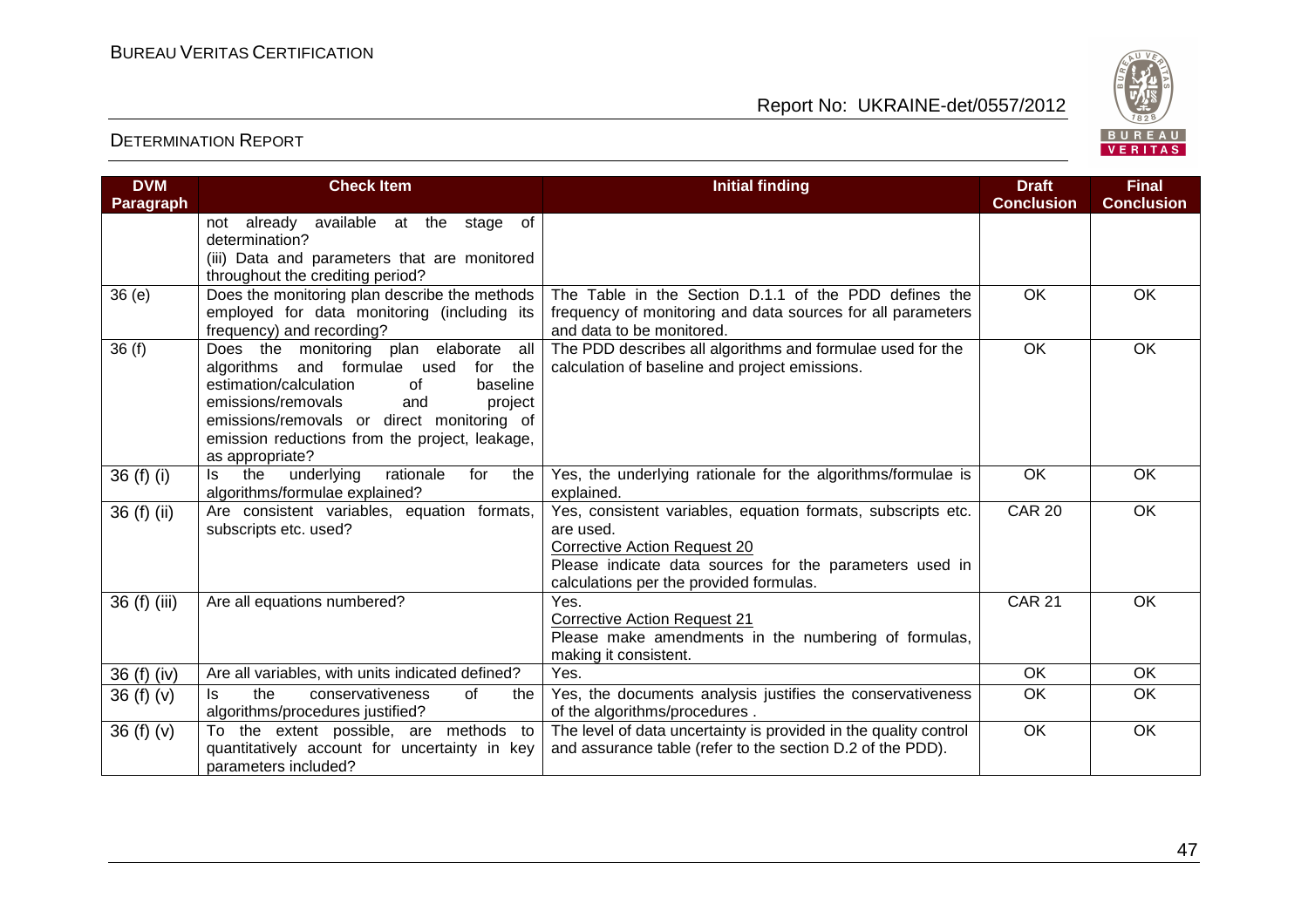

| <b>DVM</b>   | <b>Check Item</b>                                                                                                                                                                                                                       | <b>Initial finding</b>                                                                                                                                                                                                                                                                                        | <b>Draft</b>      | <b>Final</b>      |
|--------------|-----------------------------------------------------------------------------------------------------------------------------------------------------------------------------------------------------------------------------------------|---------------------------------------------------------------------------------------------------------------------------------------------------------------------------------------------------------------------------------------------------------------------------------------------------------------|-------------------|-------------------|
| Paragraph    |                                                                                                                                                                                                                                         |                                                                                                                                                                                                                                                                                                               | <b>Conclusion</b> | <b>Conclusion</b> |
|              |                                                                                                                                                                                                                                         | Taking into account that almost all data and parameters are<br>based on the statistical data and calibrated measuring<br>equipment recordings of a certain class of accuracy and<br>tested by the official energy resources supplier and state<br>bodies, their level of uncertainty is considered as low.    |                   |                   |
| 36 (f) (vi)  | Is consistency between the elaboration of the<br>baseline scenario and the procedure for<br>calculating the emissions or net removals of the<br>baseline ensured?                                                                       | Yes, the consistency between the elaboration of the baseline<br>scenario and the procedure for calculating the emissions of<br>the baseline is ensured.                                                                                                                                                       | $\overline{OK}$   | OK                |
| 36 (f) (vii) | Are any parts of the algorithms or formulae that<br>are not self-evident explained?                                                                                                                                                     | No, all the algorithms and formulae are explicitly explained.                                                                                                                                                                                                                                                 | OK                | OK                |
| 36 (f) (vii) | Is it justified that the procedure is consistent<br>with standard technical procedures in the<br>relevant sector?                                                                                                                       | Clarification request 07<br>Please provide the information that the calculation procedure<br>of Px - the amount of sugar production organic waste, that<br>was not sold and was transported to the disposal site<br>complies with the standard technical procedures used in the<br>sugar production industry. | <b>CL 07</b>      | OK                |
| 36 (f) (vii) | Are references provided as necessary?                                                                                                                                                                                                   | Please refer to CAR 17.                                                                                                                                                                                                                                                                                       | OK                | OK                |
| 36 (f) (vii) | Are implicit and explicit key assumptions<br>explained in a transparent manner?                                                                                                                                                         | Yes, implicit and explicit key assumptions are explained in a<br>transparent manner.                                                                                                                                                                                                                          | OK                | OK                |
| 36 (f) (vii) | Is it clearly stated which assumptions and<br>significant<br>procedures<br>uncertainty<br>have<br>associated<br>with them, and<br>how such<br>uncertainty is to be addressed?                                                           | Used assumptions and procedures do not have any<br>significant uncertainty associated with them.                                                                                                                                                                                                              | OK                | OK                |
| 36 (f) (vii) | Is the uncertainty of key parameters described<br>and, where possible, is an uncertainty range at<br>95% confidence level for key parameters for<br>the calculation of emission reductions or<br>enhancements of net removals provided? | Level of uncertainty is indicated as low.                                                                                                                                                                                                                                                                     | OK                | OK                |
| 36(9)        |                                                                                                                                                                                                                                         | Does the monitoring plan identify a national or $\vert$ All the monitoring plans used in the proposed monitoring<br>international monitoring standard if such plan are the common practice for Ukraine on power                                                                                               | OK                | OK                |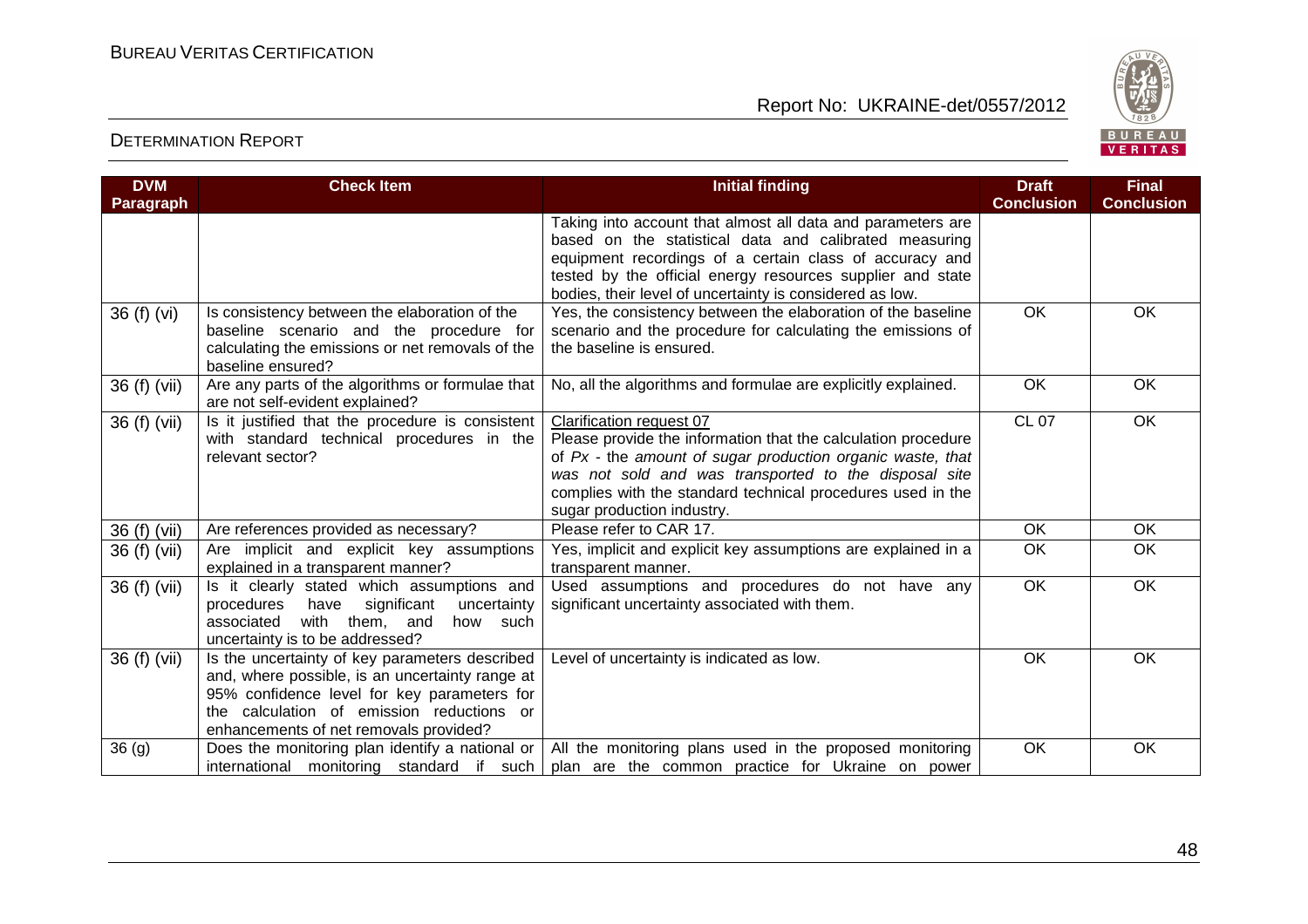

| <b>DVM</b><br><b>Paragraph</b> | <b>Check Item</b>                                                                                                                                                                                                                                                                                            | <b>Initial finding</b>                                                                                                                                                                                                                                                                                                            | <b>Draft</b><br><b>Conclusion</b> | <b>Final</b><br><b>Conclusion</b> |
|--------------------------------|--------------------------------------------------------------------------------------------------------------------------------------------------------------------------------------------------------------------------------------------------------------------------------------------------------------|-----------------------------------------------------------------------------------------------------------------------------------------------------------------------------------------------------------------------------------------------------------------------------------------------------------------------------------|-----------------------------------|-----------------------------------|
|                                | standard has to be and/or is applied to certain<br>aspects of the project?<br>Does the monitoring plan provide a reference<br>as to where a detailed description of the<br>standard can be found?                                                                                                            | metering.                                                                                                                                                                                                                                                                                                                         |                                   |                                   |
| 36(h)                          | Does the monitoring plan document statistical<br>techniques, if used for monitoring, and that they<br>are used in a conservative manner?                                                                                                                                                                     | Statistical methods for emissions assessment are not used.                                                                                                                                                                                                                                                                        | OK                                | OK                                |
| 36 (i)                         | Does the monitoring plan present the quality<br>assurance and control procedures for the<br>monitoring process, including, as appropriate,<br>information on calibration and on how records<br>on data and/or method validity and accuracy<br>are kept and made available upon request?                      | The quality assurance and control procedures for the<br>monitoring process are described in the Section D.2 of the<br>PDD.                                                                                                                                                                                                        | $\overline{OK}$                   | OK                                |
| 36(j)                          | Does the monitoring plan clearly identify the<br>responsibilities and the authority regarding the<br>monitoring activities?                                                                                                                                                                                  | Yes, the monitoring plan in the Section D.3 of the PDD<br>clearly identifies the responsibilities and authorities regarding<br>the monitoring activities.                                                                                                                                                                         | $\overline{OK}$                   | OK                                |
| 36(k)                          | Does the monitoring plan, on the whole, reflect<br>good monitoring practices appropriate to the<br>project type?<br>If it is a JI LULUCF project, is the good practice<br>guidance developed by IPCC applied?                                                                                                | <b>Corrective Action Request 22</b><br>The Section D.1.5 of the PDD requires from the project<br>participants to indicate the information on data collection and<br>archivation concerning the environmental impact and to<br>provide references on the relevant Host Party regulations.<br>Please make the relevant corrections. | <b>CAR 22</b>                     | OK                                |
| 36 (I)                         | Does the monitoring plan provide, in tabular<br>form, a complete compilation of the data that<br>need to be collected for its application,<br>including data that are measured or sampled<br>and data that are collected from other sources<br>but not including data that are calculated with<br>equations? | Yes, all the parameters are provided in Sections D.1.1.1 and<br>D.1.1.3 of the PDD.                                                                                                                                                                                                                                               | OK                                | OK                                |
| 36(m)                          | Does the monitoring plan indicate that the data<br>monitored and required for verification are to be                                                                                                                                                                                                         | Refer to CAR 16.                                                                                                                                                                                                                                                                                                                  | <b>OK</b>                         | OK                                |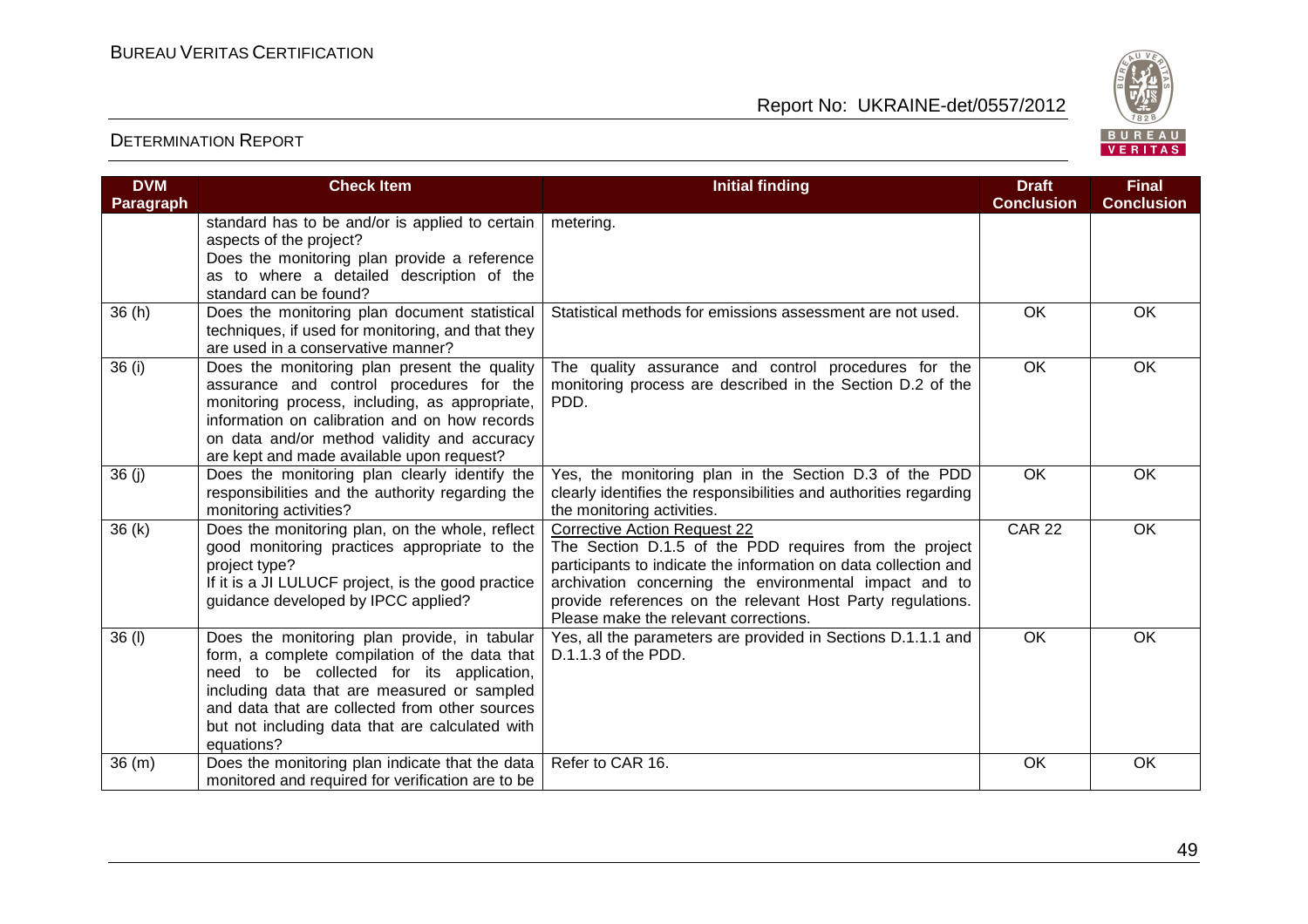

| <b>DVM</b>        | <b>Check Item</b>                                                                   | <b>Initial finding</b>                                         | <b>Draft</b>      | <b>Final</b>      |
|-------------------|-------------------------------------------------------------------------------------|----------------------------------------------------------------|-------------------|-------------------|
| Paragraph         |                                                                                     |                                                                | <b>Conclusion</b> | <b>Conclusion</b> |
|                   | kept for two years after the last transfer of                                       |                                                                |                   |                   |
|                   | ERUs for the project?                                                               |                                                                |                   |                   |
| 37                | If selected elements or combinations<br>of                                          | or combinations<br>No elements<br><b>CDM</b><br>of<br>approved | $\overline{OK}$   | OK                |
|                   | <b>CDM</b><br>methodologies<br>approved<br>or                                       | methodologies or methodological tools are used in the          |                   |                   |
|                   | methodological tools are used for establishing                                      | monitoring plan.                                               |                   |                   |
|                   | the monitoring plan, are the selected elements                                      |                                                                |                   |                   |
|                   | or combination, together with elements                                              |                                                                |                   |                   |
|                   | supplementary developed by the project                                              |                                                                |                   |                   |
|                   | participants in line with 36 above?                                                 |                                                                |                   |                   |
|                   | Approved CDM methodology approach only<br>Does the PDD provide the title, reference | Not applicable                                                 | N/A               | N/A               |
| 38(a)             | number and version of the approved CDM                                              |                                                                |                   |                   |
|                   | methodology used?                                                                   |                                                                |                   |                   |
| 38(a)             | Is the approved CDM methodology the most                                            | Not applicable                                                 | N/A               | N/A               |
|                   | recent valid version when the PDD is submitted                                      |                                                                |                   |                   |
|                   | for publication? If not, is the methodology still                                   |                                                                |                   |                   |
|                   | within the grace period (was the methodology                                        |                                                                |                   |                   |
|                   | revised to a newer version in the past two                                          |                                                                |                   |                   |
|                   | months)?                                                                            |                                                                |                   |                   |
| 38 (b)            | Does the PDD provide a description of why the                                       | Not applicable                                                 | N/A               | N/A               |
|                   | approved CDM methodology is applicable to                                           |                                                                |                   |                   |
|                   | the project?                                                                        |                                                                |                   |                   |
| 38 <sub>(c)</sub> | Are all explanations, descriptions and analyses                                     | Not applicable                                                 | N/A               | N/A               |
|                   | pertaining to monitoring in the PDD made in                                         |                                                                |                   |                   |
|                   | accordance with the referenced approved CDM                                         |                                                                |                   |                   |
|                   | methodology?                                                                        |                                                                |                   |                   |
| 38 <sub>(d)</sub> | Is the monitoring plan established appropriately                                    | Not applicable                                                 | N/A               | N/A               |
|                   | as a result?                                                                        |                                                                |                   |                   |
|                   | Applicable to both JI specific approach and approved CDM methodology approach       |                                                                |                   |                   |
| 39                | If the monitoring plan indicates overlapping                                        | No overlapping of monitoring periods is envisaged during the   | <b>OK</b>         | OK                |
|                   | monitoring periods during the crediting period:                                     | crediting period.                                              |                   |                   |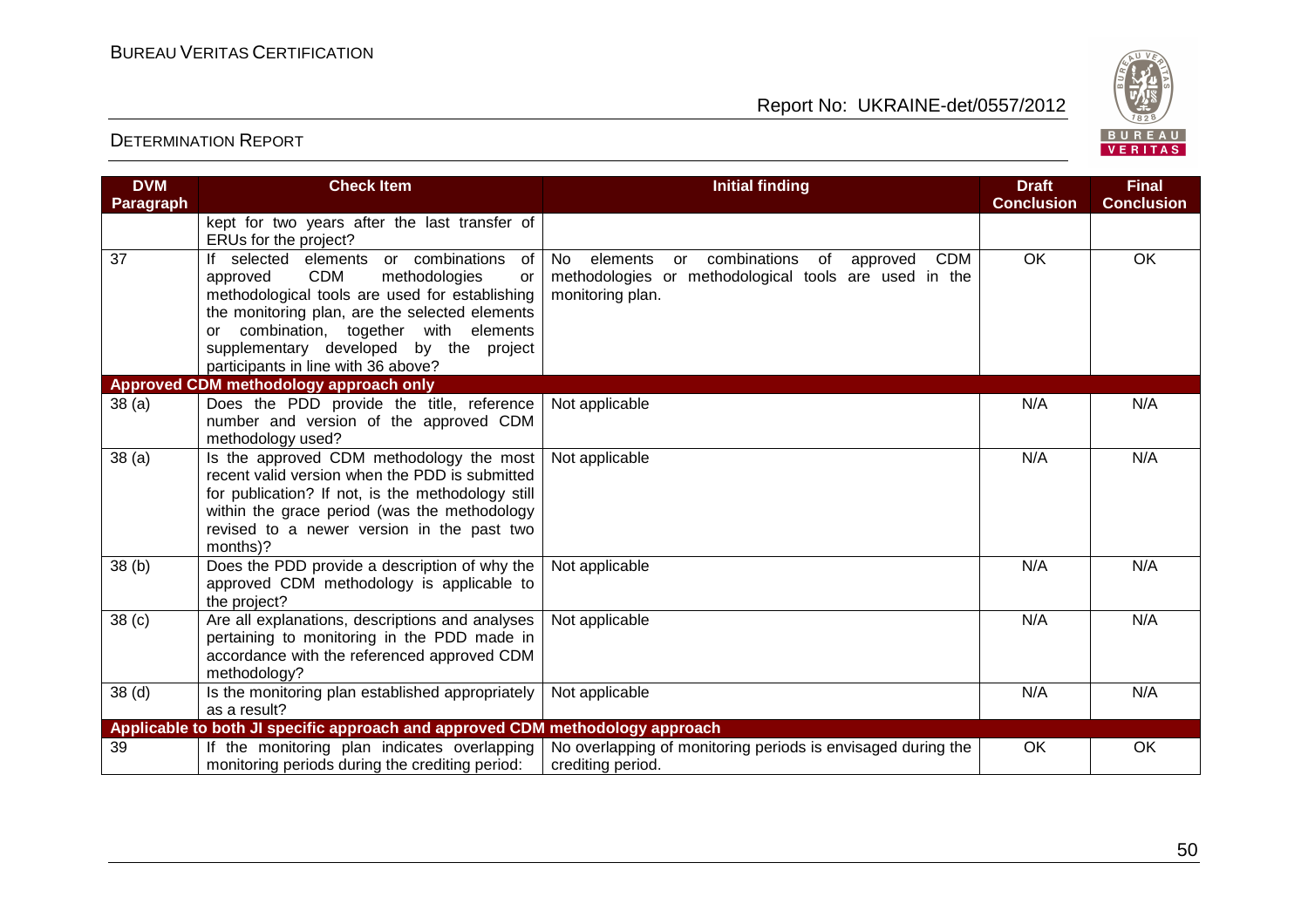

| <b>DVM</b>       | <b>Check Item</b>                                                                                                                                                                                                                                                                                                                                                                                                                                                                                                                                                                                                                                                                                                                                                                                                                                                              | <b>Initial finding</b>                                      | <b>Draft</b>      | <b>Final</b>      |
|------------------|--------------------------------------------------------------------------------------------------------------------------------------------------------------------------------------------------------------------------------------------------------------------------------------------------------------------------------------------------------------------------------------------------------------------------------------------------------------------------------------------------------------------------------------------------------------------------------------------------------------------------------------------------------------------------------------------------------------------------------------------------------------------------------------------------------------------------------------------------------------------------------|-------------------------------------------------------------|-------------------|-------------------|
| <b>Paragraph</b> |                                                                                                                                                                                                                                                                                                                                                                                                                                                                                                                                                                                                                                                                                                                                                                                                                                                                                |                                                             | <b>Conclusion</b> | <b>Conclusion</b> |
|                  | Is the underlying project composed of<br>(a)<br>clearly identifiable components for which<br>emission reductions or enhancements of<br>removals can be calculated independently?<br>(b) Can monitoring be performed independently<br>for each of these components (i.e. the<br>data/parameters monitored for one component<br>are not dependent on/effect data/parameters to<br>be monitored for another component)?<br>(c) Does the monitoring plan ensure that<br>monitoring is performed for all components and<br>that in these cases all the requirements of the<br>JI guidelines and further guidance by the JISC<br>regarding monitoring are met?<br>(d) Does the monitoring plan explicitly provide<br>for overlapping monitoring periods of clearly<br>defined project components, justify its need<br>and state how the conditions mentioned in (a)-<br>(c) are met? |                                                             |                   |                   |
| Leakage          |                                                                                                                                                                                                                                                                                                                                                                                                                                                                                                                                                                                                                                                                                                                                                                                                                                                                                |                                                             |                   |                   |
|                  | JI specific approach only                                                                                                                                                                                                                                                                                                                                                                                                                                                                                                                                                                                                                                                                                                                                                                                                                                                      |                                                             |                   |                   |
| 40(a)            | Does the PDD appropriately describe an<br>assessment of the potential leakage of the<br>project and appropriately explain which sources<br>of leakage are to be calculated and which can<br>be neglected?                                                                                                                                                                                                                                                                                                                                                                                                                                                                                                                                                                                                                                                                      | No leakages are envisaged by the proposed project activity. | <b>OK</b>         | OK                |
| 40(b)            | Does the PDD provide a procedure for an ex                                                                                                                                                                                                                                                                                                                                                                                                                                                                                                                                                                                                                                                                                                                                                                                                                                     | No leakages are envisaged by the proposed project activity. | <b>OK</b>         | <b>OK</b>         |
|                  | ante estimate of leakage?                                                                                                                                                                                                                                                                                                                                                                                                                                                                                                                                                                                                                                                                                                                                                                                                                                                      |                                                             |                   |                   |
|                  | <b>Approved CDM methodology approach only</b>                                                                                                                                                                                                                                                                                                                                                                                                                                                                                                                                                                                                                                                                                                                                                                                                                                  |                                                             |                   |                   |
| 41               | Are the leakage and the procedure for its<br>estimation defined in accordance with the<br>approved CDM methodology?                                                                                                                                                                                                                                                                                                                                                                                                                                                                                                                                                                                                                                                                                                                                                            | Not applicable                                              | N/A               | N/A               |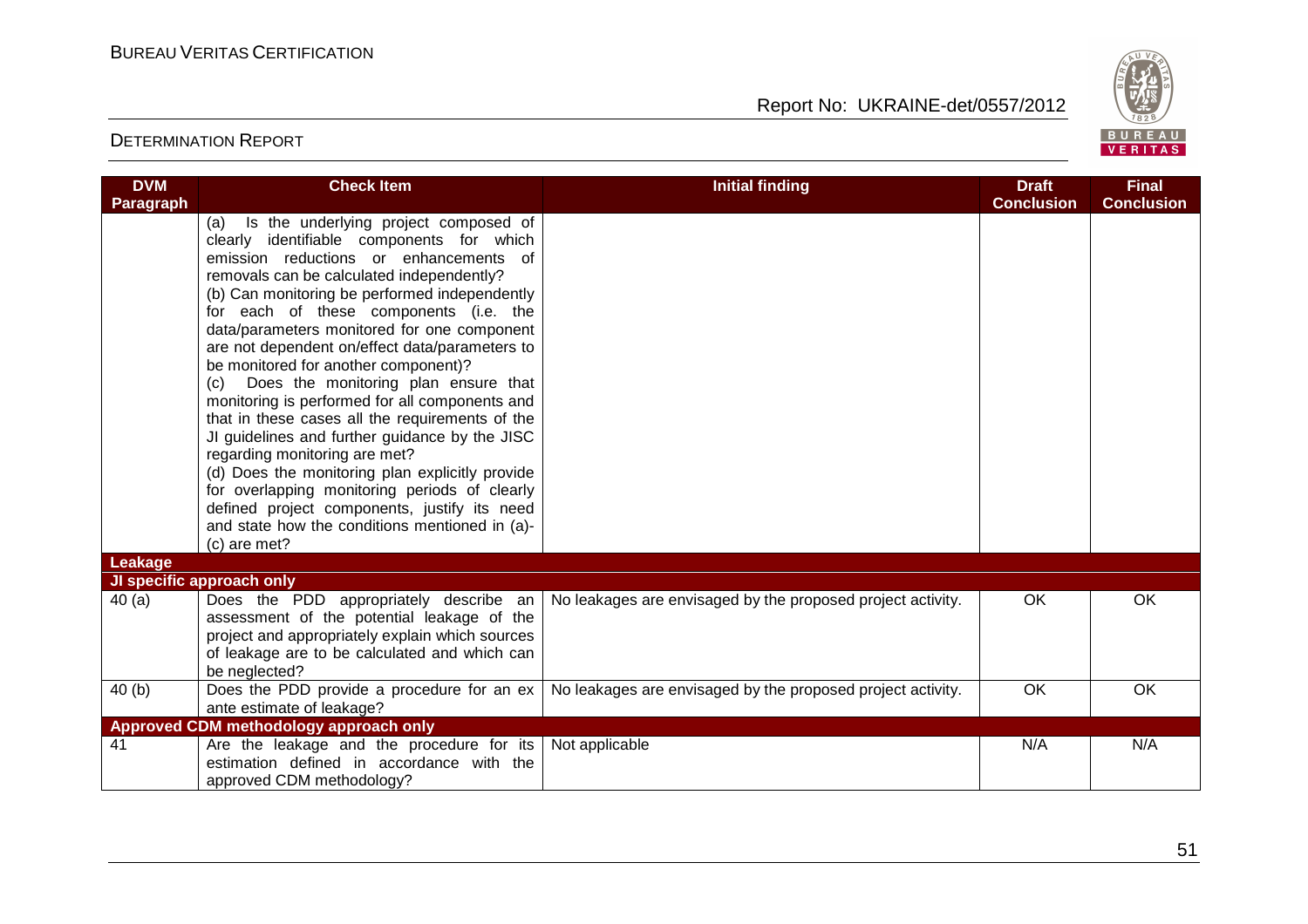

| <b>DVM</b> | <b>Check Item</b>                                                                                                                                                                                                                                                                                                                                                                             | <b>Initial finding</b>                                                                                                                                                                                               | <b>Draft</b>      | <b>Final</b>      |
|------------|-----------------------------------------------------------------------------------------------------------------------------------------------------------------------------------------------------------------------------------------------------------------------------------------------------------------------------------------------------------------------------------------------|----------------------------------------------------------------------------------------------------------------------------------------------------------------------------------------------------------------------|-------------------|-------------------|
| Paragraph  |                                                                                                                                                                                                                                                                                                                                                                                               |                                                                                                                                                                                                                      | <b>Conclusion</b> | <b>Conclusion</b> |
|            | Estimation of emission reductions or enhancements of net removals                                                                                                                                                                                                                                                                                                                             |                                                                                                                                                                                                                      |                   |                   |
| 42         | Does the PDD indicate which of the following<br>approaches it chooses?<br>(a) Assessment of emissions or net removals in<br>the baseline scenario and in the project<br>scenario<br>(b) Direct assessment of emission reductions                                                                                                                                                              | Baseline and project scenario emissions were assessed.                                                                                                                                                               | OK                | OK                |
| 43         | If the approach (a) in 42 is chosen, does the<br>PDD provide ex ante estimates of:<br>(a) Emissions or net removals for the project<br>scenario (within the project boundary)?<br>(b) Leakage, as applicable?<br>(c) Emissions or net removals for the baseline<br>scenario (within the project boundary)?<br>(d) Emission reductions or enhancements of<br>net removals adjusted by leakage? | The PDD provides ex ante estimates of the project and<br>baseline scenarios, and also emissions reduction. The<br>estimated results are provided in the Section E of the PDD,<br>and also in the Excel spreadsheets. | OK                | OK                |
| 44         | If the approach (b) in 42 is chosen, does the<br>PDD provide ex ante estimates of:<br>(a) Emission reductions or enhancements of<br>net removals (within the project boundary)?<br>(b) Leakage, as applicable?<br>(c) Emission reductions or enhancements of<br>net removals adjusted by leakage?                                                                                             | Not applicable                                                                                                                                                                                                       | N/A               | N/A               |
| 45         | For both approaches in 42<br>(a) Are the estimates in 43 or 44 given:<br>(i) On a periodic basis?<br>(ii) At least from the beginning until the end of<br>the crediting period?<br>(iii) On a source-by-source/sink-by-sink<br>basis?<br>(iv) For each GHG?<br>(v) In tones of CO2 equivalent, using global                                                                                   | Emission reductions calculation provided in the PDD of the<br>proposed project complies with all the requirements<br>envisaged by the DVM section 45.                                                                | OK                | OK                |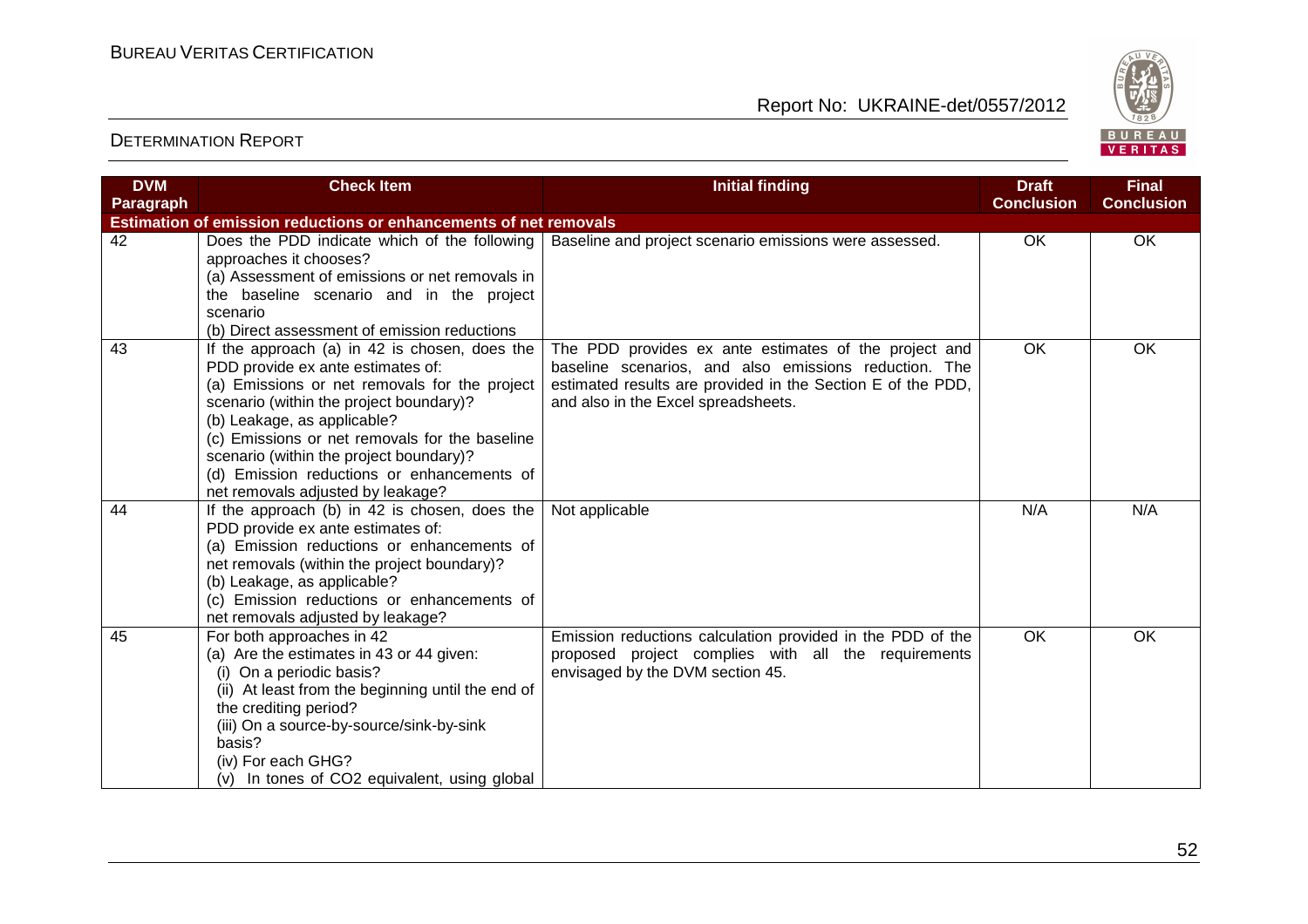

| <b>DVM</b>       | <b>Check Item</b>                                  | <b>Initial finding</b> | <b>Draft</b>      | <b>Final</b>      |
|------------------|----------------------------------------------------|------------------------|-------------------|-------------------|
| <b>Paragraph</b> |                                                    |                        | <b>Conclusion</b> | <b>Conclusion</b> |
|                  | warming potentials defined by decision             |                        |                   |                   |
|                  | 2/CP.3 or as subsequently revised in               |                        |                   |                   |
|                  | accordance with Article 5 of the Kyoto             |                        |                   |                   |
|                  | Protocol?                                          |                        |                   |                   |
|                  | (b) Are the formula used for calculating the       |                        |                   |                   |
|                  | estimates in 43 or 44 consistent throughout the    |                        |                   |                   |
|                  | PDD?                                               |                        |                   |                   |
|                  | (c) For calculating estimates in 43 or 44, are     |                        |                   |                   |
|                  | key factors influencing the baseline emissions     |                        |                   |                   |
|                  | or removals and the activity level of the project  |                        |                   |                   |
|                  | and the emissions or net removals as well as       |                        |                   |                   |
|                  | risks associated with the project taken into       |                        |                   |                   |
|                  | account, as appropriate?                           |                        |                   |                   |
|                  | (d) Are data sources used for calculating the      |                        |                   |                   |
|                  | estimates in 43 or 44 clearly identified, reliable |                        |                   |                   |
|                  | and transparent?                                   |                        |                   |                   |
|                  | (e) Are emission factors (including default        |                        |                   |                   |
|                  | emission factors) if used for calculating the      |                        |                   |                   |
|                  | estimates in 43 or 44 selected by carefully        |                        |                   |                   |
|                  | balancing accuracy and reasonableness, and         |                        |                   |                   |
|                  | appropriately justified of the choice?             |                        |                   |                   |
|                  | (f) Is the estimation in 43 or 44 based on         |                        |                   |                   |
|                  | conservative assumptions and the most              |                        |                   |                   |
|                  | plausible scenarios in a transparent manner?       |                        |                   |                   |
|                  | $(g)$ Are the estimates in 43 or 44 consistent     |                        |                   |                   |
|                  | throughout the PDD?                                |                        |                   |                   |
|                  | (h) Is the annual average of estimated             |                        |                   |                   |
|                  | emission reductions or enhancements of net         |                        |                   |                   |
|                  | removals calculated by dividing the total          |                        |                   |                   |
|                  | estimated<br>emission<br>reductions<br>or          |                        |                   |                   |
|                  | enhancements of net removals over<br>the           |                        |                   |                   |
|                  | crediting period by the total months of the        |                        |                   |                   |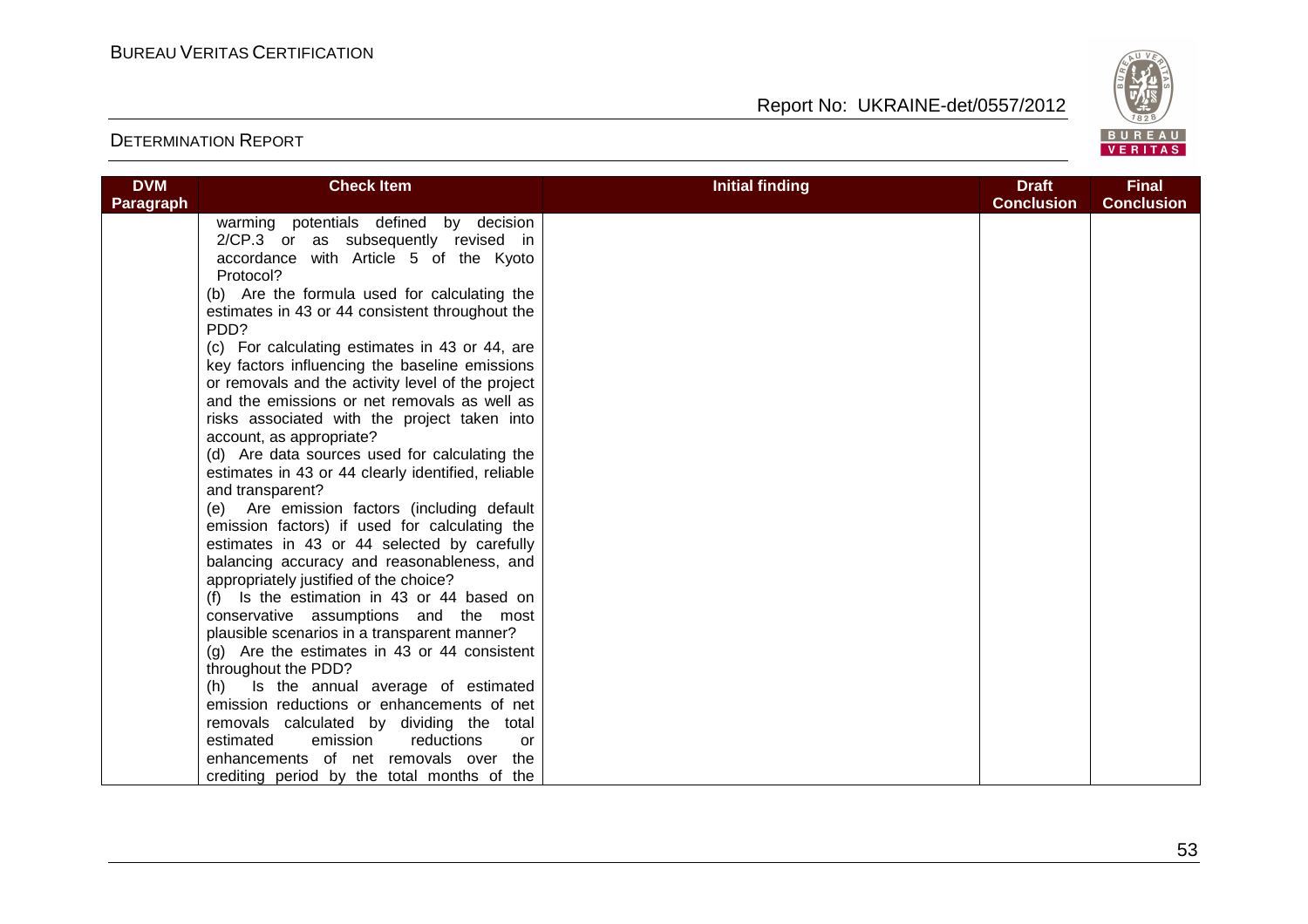

| <b>DVM</b>        | <b>Check Item</b>                                                                        | <b>Initial finding</b>                                  | <b>Draft</b>      | <b>Final</b>      |
|-------------------|------------------------------------------------------------------------------------------|---------------------------------------------------------|-------------------|-------------------|
| Paragraph         |                                                                                          |                                                         | <b>Conclusion</b> | <b>Conclusion</b> |
|                   | crediting period and multiplying by twelve?                                              |                                                         |                   |                   |
| 46                | If the calculation of the baseline emissions or                                          | Yes, the PDD includes an illustrative ex ante emissions | OK                | OK                |
|                   | net removals is to be performed ex post, does                                            | calculation.                                            |                   |                   |
|                   | the PDD include an illustrative ex ante                                                  |                                                         |                   |                   |
|                   | emissions or net removals calculation?                                                   |                                                         |                   |                   |
|                   | Approved CDM methodology approach only                                                   |                                                         |                   |                   |
| 47(a)             | Is the estimation of emission reductions or                                              | Not applicable                                          | N/A               | N/A               |
|                   | enhancements of net removals made in                                                     |                                                         |                   |                   |
|                   | with<br><b>CDM</b><br>accordance<br>the<br>approved                                      |                                                         |                   |                   |
|                   | methodology?                                                                             |                                                         |                   |                   |
| 47 <sub>(b)</sub> | Is the estimation of emission reductions or                                              | Not applicable                                          | N/A               | N/A               |
|                   | enhancements of net removals presented in                                                |                                                         |                   |                   |
|                   | the PDD:                                                                                 |                                                         |                   |                   |
|                   | - On a periodic basis?                                                                   |                                                         |                   |                   |
|                   | - At least from the beginning until the end of                                           |                                                         |                   |                   |
|                   | the crediting period?                                                                    |                                                         |                   |                   |
|                   | - On a source-by-source/sink-by-sink basis?                                              |                                                         |                   |                   |
|                   | - For each GHG?                                                                          |                                                         |                   |                   |
|                   | $-$ In tones of CO <sub>2</sub> equivalent, using global                                 |                                                         |                   |                   |
|                   | warming potentials defined by decision 2/CP.3                                            |                                                         |                   |                   |
|                   | or as subsequently revised in accordance with                                            |                                                         |                   |                   |
|                   | Article 5 of the Kyoto Protocol?                                                         |                                                         |                   |                   |
|                   | - Are the formula used for calculating the                                               |                                                         |                   |                   |
|                   | estimates consistent throughout the PDD?                                                 |                                                         |                   |                   |
|                   | - Are the estimates consistent throughout the<br>PDD?                                    |                                                         |                   |                   |
|                   | - Is the annual average of estimated emission                                            |                                                         |                   |                   |
|                   | reductions or enhancements of net removals                                               |                                                         |                   |                   |
|                   |                                                                                          |                                                         |                   |                   |
|                   | calculated by dividing the total estimated<br>emission reductions or enhancements of net |                                                         |                   |                   |
|                   |                                                                                          |                                                         |                   |                   |
|                   | removals over the crediting period by the total                                          |                                                         |                   |                   |
|                   | months of the crediting period and multiplying                                           |                                                         |                   |                   |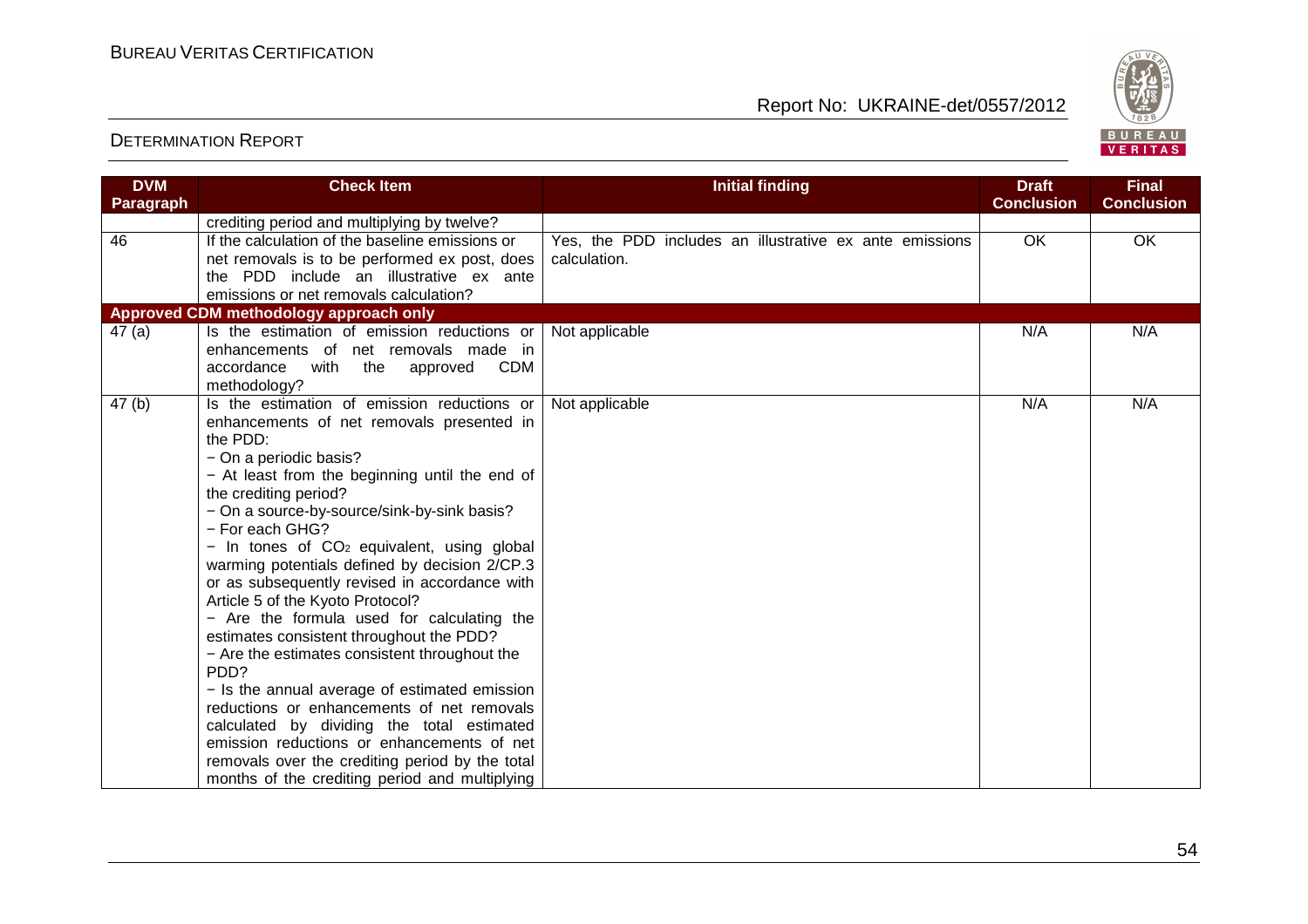

| <b>DVM</b>                   | <b>Check Item</b>                                                                             | <b>Initial finding</b>                                                                                            | <b>Draft</b>      | <b>Final</b>      |
|------------------------------|-----------------------------------------------------------------------------------------------|-------------------------------------------------------------------------------------------------------------------|-------------------|-------------------|
| Paragraph                    |                                                                                               |                                                                                                                   | <b>Conclusion</b> | <b>Conclusion</b> |
|                              | by twelve?                                                                                    |                                                                                                                   |                   |                   |
| <b>Environmental impacts</b> |                                                                                               |                                                                                                                   |                   |                   |
| 48(a)                        | Does the PDD list and attach documentation on                                                 | <b>Corrective Action Request 23</b>                                                                               | <b>CAR 23</b>     | OK                |
|                              | the analysis of the environmental impacts of                                                  | The information on transboundary impacts of the project                                                           |                   |                   |
|                              | the project, including transboundary impacts, in                                              | provided in the PDD has to be transparent and justified.                                                          |                   |                   |
|                              | accordance with procedures as determined by                                                   |                                                                                                                   |                   |                   |
|                              | the host Party?                                                                               |                                                                                                                   | <b>OK</b>         | OK                |
| 48(b)                        | If the analysis in 48 (a) indicates that the<br>environmental<br>impacts<br>considered<br>are | All activities under the project do not envisage any negative<br>impacts on the environment; therefore no EIA was |                   |                   |
|                              | significant by the project participants or the                                                | specifically developed for this project.                                                                          |                   |                   |
|                              | host Party, does the PDD provide conclusion                                                   |                                                                                                                   |                   |                   |
|                              | and all references to supporting documentation                                                |                                                                                                                   |                   |                   |
|                              | of an environmental impact assessment                                                         |                                                                                                                   |                   |                   |
|                              | undertaken in accordance with the procedures                                                  |                                                                                                                   |                   |                   |
|                              | as required by the host Party?                                                                |                                                                                                                   |                   |                   |
| <b>Environmental impacts</b> |                                                                                               |                                                                                                                   |                   |                   |
| 49                           | If stakeholder consultation was undertaken in                                                 | The procedures of Ukraine don't require any stakeholder                                                           | OK                | OK                |
|                              | accordance with the procedure as required by                                                  | consultation concerning the proposed project.                                                                     |                   |                   |
|                              | the host Party, does the PDD provide:<br>A list of stakeholders from whom                     |                                                                                                                   |                   |                   |
|                              | (a)<br>comments on the projects have been received,                                           |                                                                                                                   |                   |                   |
|                              | if any?                                                                                       |                                                                                                                   |                   |                   |
|                              | (b) The nature of the comments?                                                               |                                                                                                                   |                   |                   |
|                              | A description on whether and how the<br>(c)                                                   |                                                                                                                   |                   |                   |
|                              | comments have been addressed?                                                                 |                                                                                                                   |                   |                   |
|                              | Determination regarding small-scale projects (additional elements for assessment)             |                                                                                                                   |                   |                   |
| 50                           | Does the PDD appropriately specify and justify                                                | Not applicable                                                                                                    | N/A               | N/A               |
|                              | the SSC project type(s) and category(ies) that                                                |                                                                                                                   |                   |                   |
|                              | fall under:                                                                                   |                                                                                                                   |                   |                   |
|                              | (a) One of the types and thresholds of JI SSC                                                 |                                                                                                                   |                   |                   |
|                              | projects as defined in .Provisions for                                                        |                                                                                                                   |                   |                   |
|                              | joint implementation small-scale projects.? If                                                |                                                                                                                   |                   |                   |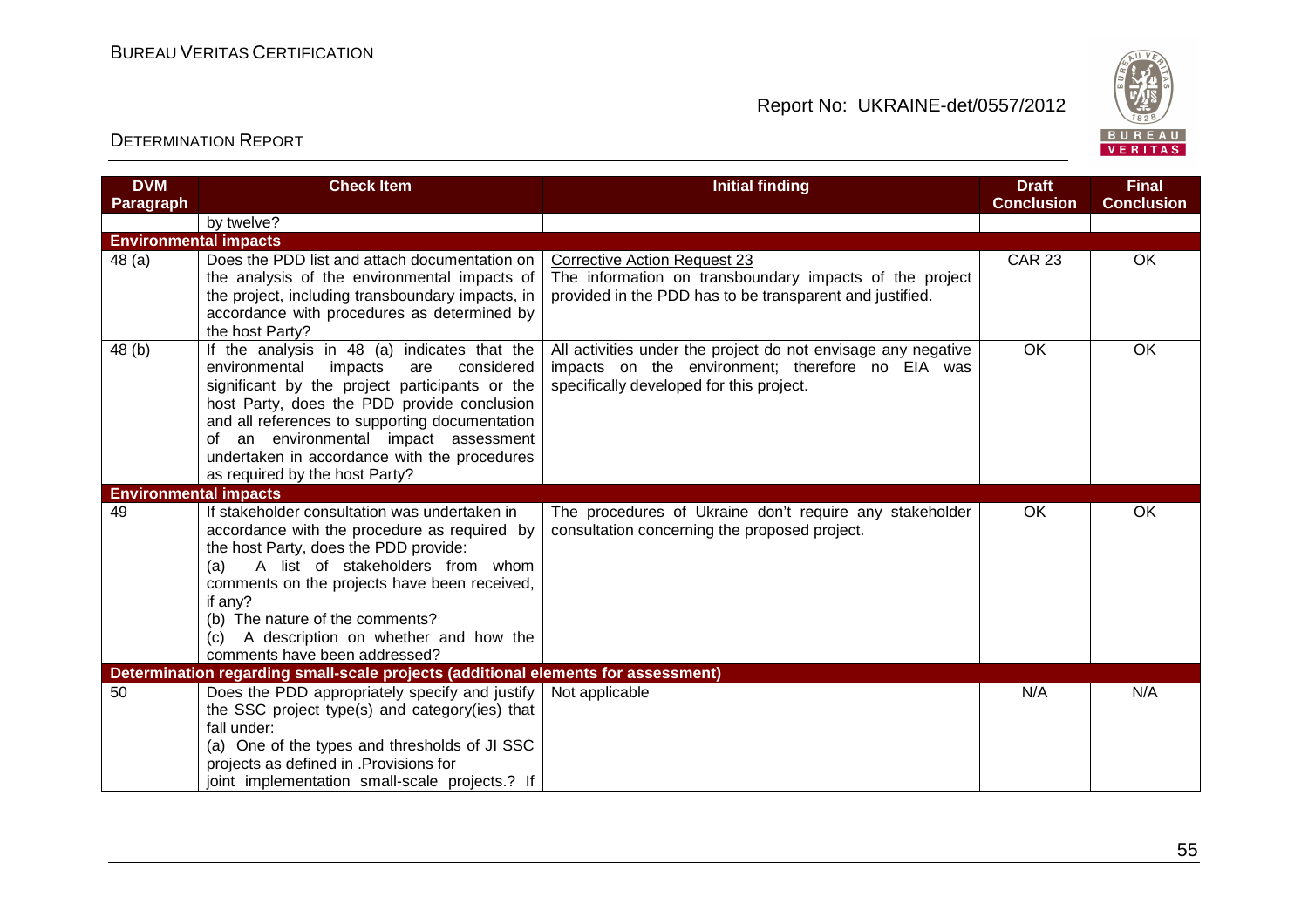

| <b>DVM</b> | <b>Check Item</b>                                                                                                                                                                                                                                                                                                                                                                                                                                                                                                                                                                                                                                                                                                                                                                                              | <b>Initial finding</b> | <b>Draft</b>      | <b>Final</b>      |
|------------|----------------------------------------------------------------------------------------------------------------------------------------------------------------------------------------------------------------------------------------------------------------------------------------------------------------------------------------------------------------------------------------------------------------------------------------------------------------------------------------------------------------------------------------------------------------------------------------------------------------------------------------------------------------------------------------------------------------------------------------------------------------------------------------------------------------|------------------------|-------------------|-------------------|
| Paragraph  |                                                                                                                                                                                                                                                                                                                                                                                                                                                                                                                                                                                                                                                                                                                                                                                                                |                        | <b>Conclusion</b> | <b>Conclusion</b> |
|            | the project contains more than one JI SSC<br>project type component, does each component<br>meet the relevant threshold criterion?<br>(b) One of the SSC project categories defined<br>in the most recent version of appendix B of<br>annex II to decision 4/CMP.1, or an additional<br>project category approved by<br>the JISC in accordance with the relevant<br>provision in "Provisions for joint implementation<br>small-scale projects"?                                                                                                                                                                                                                                                                                                                                                                |                        |                   |                   |
| 51         | Does the SSC PDD confirms and shows that<br>the proposed JI SSC project is not a debundled<br>component of a large project by explaining that<br>there does not exist a JI (SSC) project with a<br>publicly available determination in accordance<br>with paragraph 34 of the JI guidelines:<br>(a) Which has the same project participants;<br>and<br>(b)<br>Which<br>applies<br>the<br>same<br>technology/measure and pertains to the same<br>project category; and<br>(c) Whose determination has been made<br>publicly available in accordance with paragraph<br>34 of the JI guidelines within the previous 2<br>years; and<br>(d) Whose project boundary is within 1 km of<br>the project boundary of the proposed JI SSC<br>project at the closest point?<br>Applicable to bundled JI SSC projects only | Not applicable         | N/A               | N/A               |
|            |                                                                                                                                                                                                                                                                                                                                                                                                                                                                                                                                                                                                                                                                                                                                                                                                                |                        |                   | N/A               |
| 52(a)      | Do all projects in the bundle:<br>(i) Have the same crediting period?<br>(ii) Comply with the provisions for JI SSC                                                                                                                                                                                                                                                                                                                                                                                                                                                                                                                                                                                                                                                                                            | Not applicable         | N/A               |                   |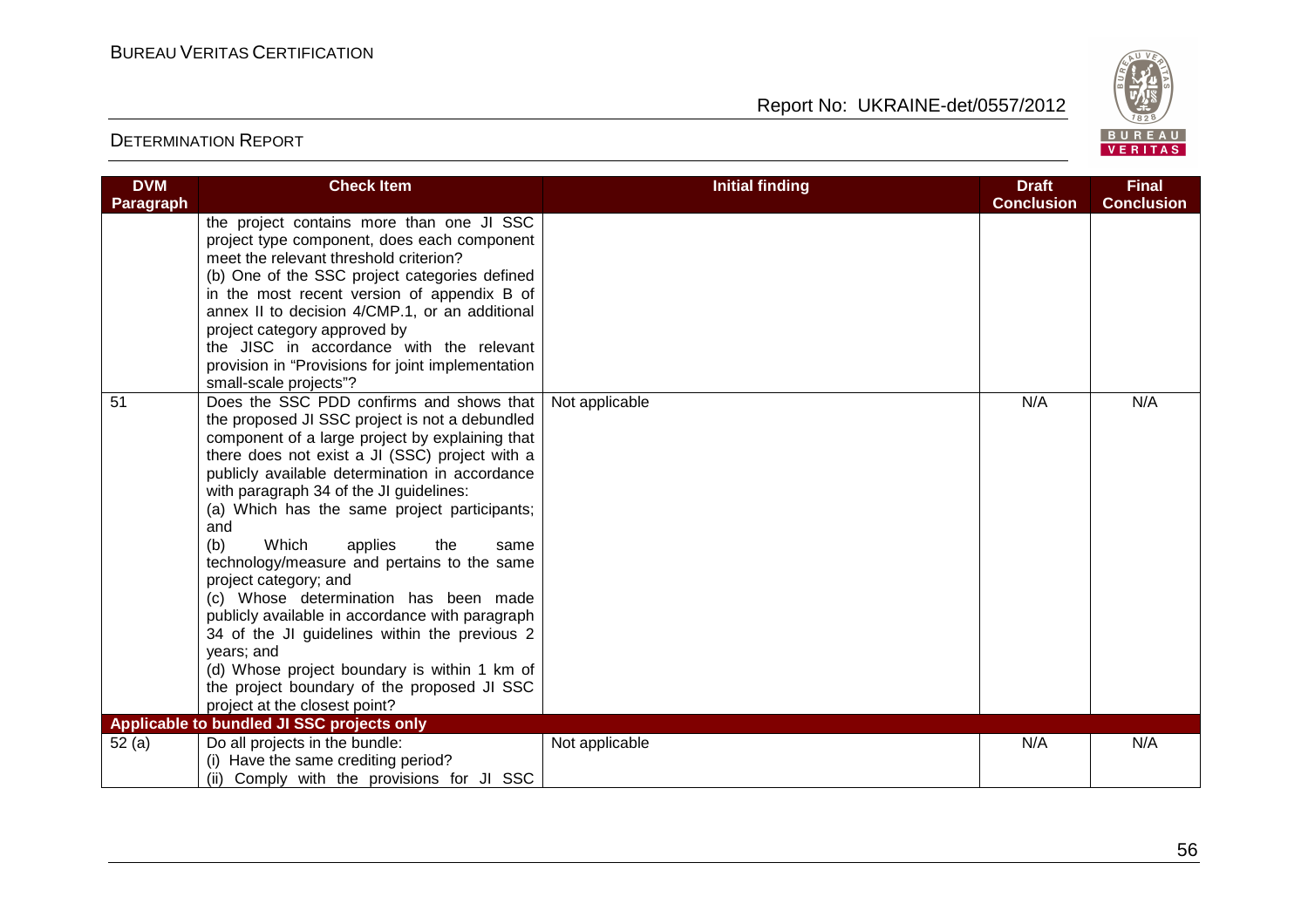

| <b>DVM</b>        | <b>Check Item</b>                                                                                                                                                                                                                                                                                                                                                                                                                                                                                                                                                       | <b>Initial finding</b> | <b>Draft</b>      | <b>Final</b>      |
|-------------------|-------------------------------------------------------------------------------------------------------------------------------------------------------------------------------------------------------------------------------------------------------------------------------------------------------------------------------------------------------------------------------------------------------------------------------------------------------------------------------------------------------------------------------------------------------------------------|------------------------|-------------------|-------------------|
| Paragraph         |                                                                                                                                                                                                                                                                                                                                                                                                                                                                                                                                                                         |                        | <b>Conclusion</b> | <b>Conclusion</b> |
|                   | defined in "Provisions for joint<br>projects<br>implementation small-scale projects", in                                                                                                                                                                                                                                                                                                                                                                                                                                                                                |                        |                   |                   |
|                   | particular the thresholds referred to in 50 (a)<br>above?                                                                                                                                                                                                                                                                                                                                                                                                                                                                                                               |                        |                   |                   |
|                   | (iii) Retain their distinctive characteristics (i.e.                                                                                                                                                                                                                                                                                                                                                                                                                                                                                                                    |                        |                   |                   |
|                   | location, technology/measure etc.)?                                                                                                                                                                                                                                                                                                                                                                                                                                                                                                                                     |                        |                   |                   |
| 52(b)             | Does the composition of the bundle not change<br>over time?                                                                                                                                                                                                                                                                                                                                                                                                                                                                                                             | Not applicable         | N/A               | N/A               |
| 52 <sub>(c)</sub> | Has the AIE received (from the project<br>participants):<br>(i) Information on the bundle using the form<br>developed by the JISC (F-JI-SSCBUNDLE)?<br>(ii) A written statement signed by all project<br>participants indicating that they agree that their<br>individual projects are part of the bundle and<br>nominating one project participant to represent<br>all project participants in communicating with<br>the JISC?<br>(iii) Indication by the Parties involved that they<br>are aware of the bundle in their project<br>approvals referred to in 19 above? | Not applicable         | N/A               | N/A               |
| 53                | If the project participants prepared a single<br>SSC PDD for the bundled JI SSC projects,<br>do(are) all the projects:<br>Pertain to the same JI SSC project<br>(a)<br>category?<br>(b) Apply the same technology or measure?<br>(c) Located in the territory of the same host<br>Party?                                                                                                                                                                                                                                                                                | Not applicable         | N/A               | N/A               |
| 54                | If the project participants prepared separate<br>SSC PDDs for the bundled JI SSC projects,<br>do(are) all the projects:                                                                                                                                                                                                                                                                                                                                                                                                                                                 | Not applicable         | N/A               | N/A               |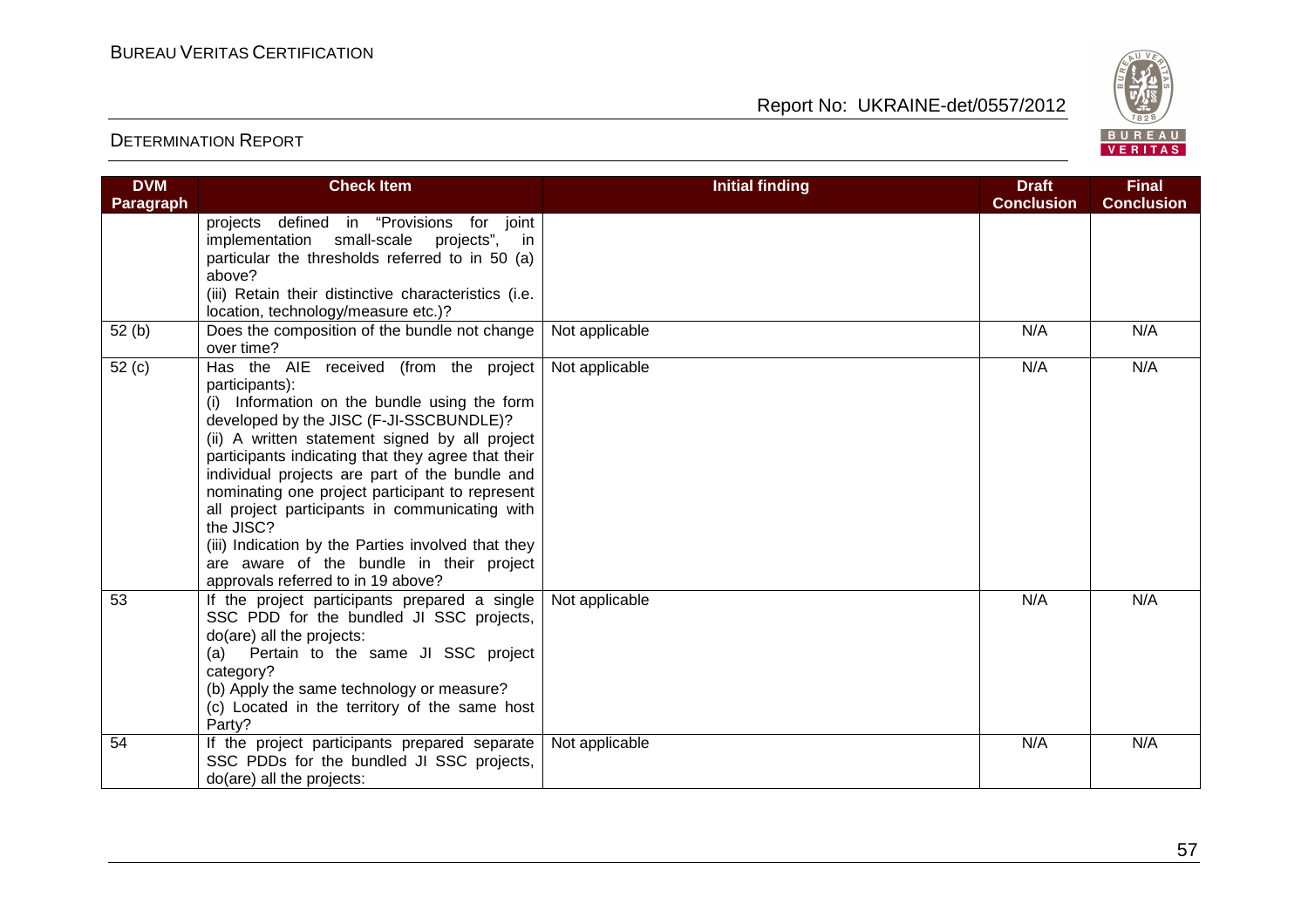

| <b>DVM</b>        | <b>Check Item</b>                                                                       | <b>Initial finding</b> | <b>Draft</b>      | <b>Final</b>      |
|-------------------|-----------------------------------------------------------------------------------------|------------------------|-------------------|-------------------|
| Paragraph         |                                                                                         |                        | <b>Conclusion</b> | <b>Conclusion</b> |
|                   | (a) Have SSC PDDs been prepared for all JI                                              |                        |                   |                   |
|                   | SSC projects in the bundle?                                                             |                        |                   |                   |
|                   | (b) Does each SSC PDD contain a single JI                                               |                        |                   |                   |
|                   | SCC project in the bundle?                                                              |                        |                   |                   |
| 55                | If the projects in the bundle use the same                                              | Not applicable         | N/A               | N/A               |
|                   | baseline, does the F-JI-SSC-BUNDLE provide                                              |                        |                   |                   |
|                   | an appropriate justification for the use of the                                         |                        |                   |                   |
|                   | same baseline considering the particular                                                |                        |                   |                   |
|                   | situation of each project in the bundle?                                                |                        |                   |                   |
| 56                | Does the PDD indicate which of the following                                            | Not applicable         | N/A               | N/A               |
|                   | approaches is used for establishing a                                                   |                        |                   |                   |
|                   | monitoring plan?                                                                        |                        |                   |                   |
|                   | (a) By preparing a separate monitoring plan for                                         |                        |                   |                   |
|                   | each of the constituent projects;                                                       |                        |                   |                   |
|                   | (b) By preparing an overall monitoring plan                                             |                        |                   |                   |
|                   | including a proposal of monitoring of                                                   |                        |                   |                   |
|                   | performance of the constituent projects on a                                            |                        |                   |                   |
|                   | sample basis, as appropriate.                                                           |                        | N/A               | N/A               |
| 56 <sub>(b)</sub> | If the approach 57 (b) above is used,<br>(i) Are all the JI SSC projects located in the | Not applicable         |                   |                   |
|                   | territory of the same host Party?                                                       |                        |                   |                   |
|                   | (ii) Do all the JI SSC projects pertain to the                                          |                        |                   |                   |
|                   | same project category?                                                                  |                        |                   |                   |
|                   | (iii) Do all the JI SSC projects apply the same                                         |                        |                   |                   |
|                   | technology or measure?                                                                  |                        |                   |                   |
|                   | (iv) Does the overall monitoring plan reflect                                           |                        |                   |                   |
|                   | good monitoring practice appropriate to the                                             |                        |                   |                   |
|                   | bundled JI SSC projects and provide for                                                 |                        |                   |                   |
|                   | collection and archiving of the data needed to                                          |                        |                   |                   |
|                   | calculate the emission reductions achieved by                                           |                        |                   |                   |
|                   | the bundled projects?                                                                   |                        |                   |                   |
|                   | <b>Applicable to all JI SSC projects</b>                                                |                        |                   |                   |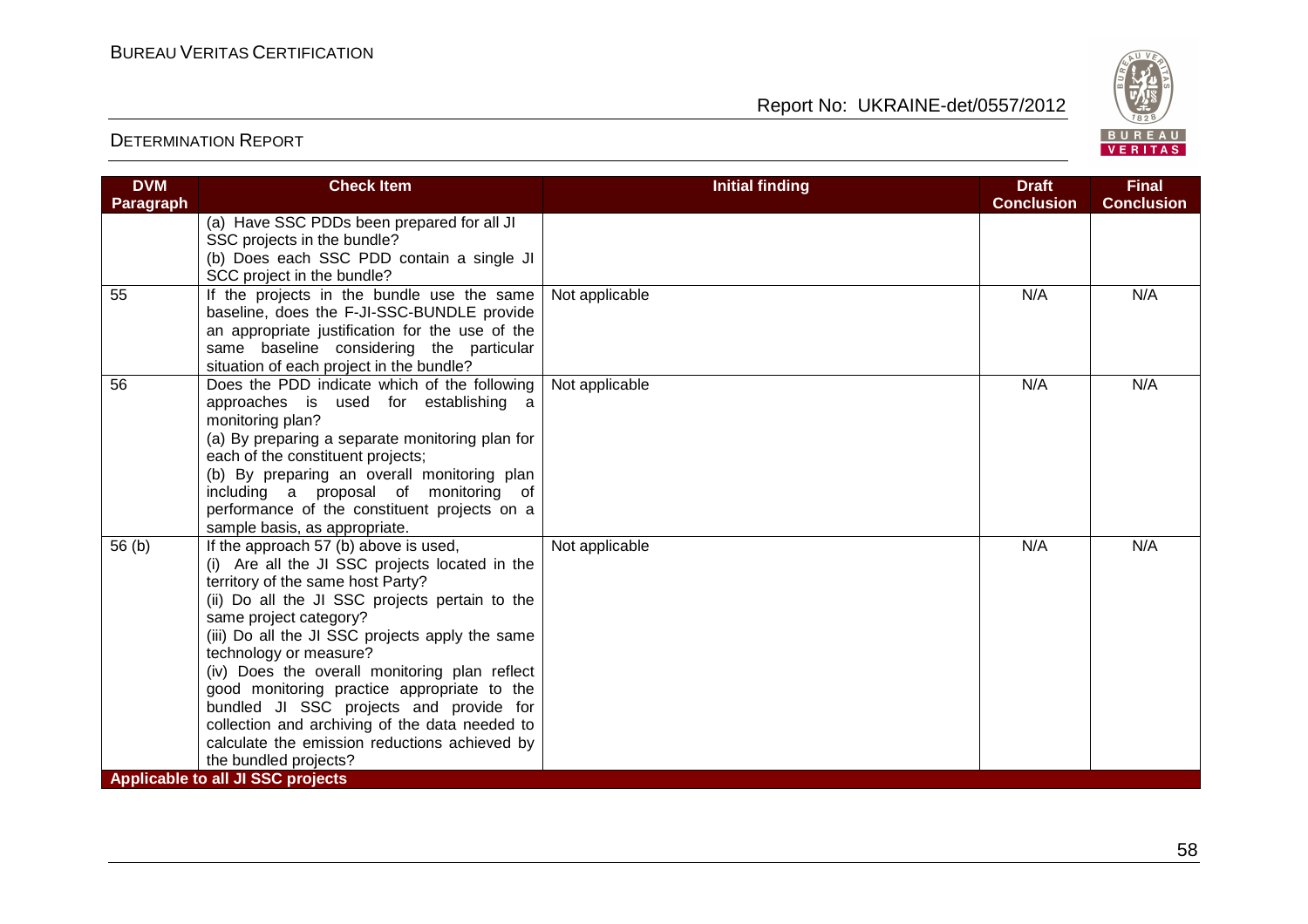

| <b>DVM</b> | <b>Check Item</b>                                                                            | <b>Initial finding</b>                                                                                                   | <b>Draft</b>      | <b>Final</b>      |
|------------|----------------------------------------------------------------------------------------------|--------------------------------------------------------------------------------------------------------------------------|-------------------|-------------------|
| Paragraph  |                                                                                              |                                                                                                                          | <b>Conclusion</b> | <b>Conclusion</b> |
| 57         | Is the leakage only within the boundaries of                                                 | Not applicable                                                                                                           | N/A               | N/A               |
|            | non-Annex I Parties considered?                                                              |                                                                                                                          |                   |                   |
|            |                                                                                              | Determination regarding land use, land-use change and forestry projects (additional/alternative elements for assessment) |                   |                   |
| 58         | Does the PDD appropriately specify how the                                                   | Not applicable                                                                                                           | N/A               | N/A               |
|            | LULUCF project conforms to:                                                                  |                                                                                                                          |                   |                   |
|            | (a) The definitions of LULUCF activities                                                     |                                                                                                                          |                   |                   |
|            | included in paragraph 1 of the annex to                                                      |                                                                                                                          |                   |                   |
|            | decision 16/CMP.1, applying good practice                                                    |                                                                                                                          |                   |                   |
|            | guidance for LULUCF as decided by the CMP,                                                   |                                                                                                                          |                   |                   |
|            | as appropriate?                                                                              |                                                                                                                          |                   |                   |
|            | (b) In the case of afforestation, reforestation                                              |                                                                                                                          |                   |                   |
|            | and/or forest management projects, the<br>definition of "forest" selected by the host Party, |                                                                                                                          |                   |                   |
|            | which specifies:                                                                             |                                                                                                                          |                   |                   |
|            | (i) A single minimum tree crown cover value                                                  |                                                                                                                          |                   |                   |
|            | (between 10 and 30 per cent)? and                                                            |                                                                                                                          |                   |                   |
|            | (ii) A single minimum land area value (between                                               |                                                                                                                          |                   |                   |
|            | 0.05 and 1 hectare)? and                                                                     |                                                                                                                          |                   |                   |
|            | (iii) A single minimum tree height value                                                     |                                                                                                                          |                   |                   |
|            | (between 2 and 5 metres)?                                                                    |                                                                                                                          |                   |                   |
|            | JI specific approach only                                                                    |                                                                                                                          |                   |                   |
| 59         | Baseline setting - in addition to 22-26 above                                                | Not applicable                                                                                                           | N/A               | N/A               |
|            | Does the PDD provide an explanation how the                                                  |                                                                                                                          |                   |                   |
|            | baseline chosen:                                                                             |                                                                                                                          |                   |                   |
|            | Takes into account the good practice                                                         |                                                                                                                          |                   |                   |
|            | guidance for LULUCF, developed by the IPCC?                                                  |                                                                                                                          |                   |                   |
|            | - Ensures conformity with the definitions,                                                   |                                                                                                                          |                   |                   |
|            | accounting rules, modalities and guidelines                                                  |                                                                                                                          |                   |                   |
|            | under Article 3, paragraphs 3 and 4, of the                                                  |                                                                                                                          |                   |                   |
|            | Kyoto Protocol?                                                                              |                                                                                                                          |                   |                   |
| 60         | Project boundary - alternative to 32-33                                                      | Not applicable                                                                                                           | N/A               | N/A               |
|            | (a) Does the project boundary geographically                                                 |                                                                                                                          |                   |                   |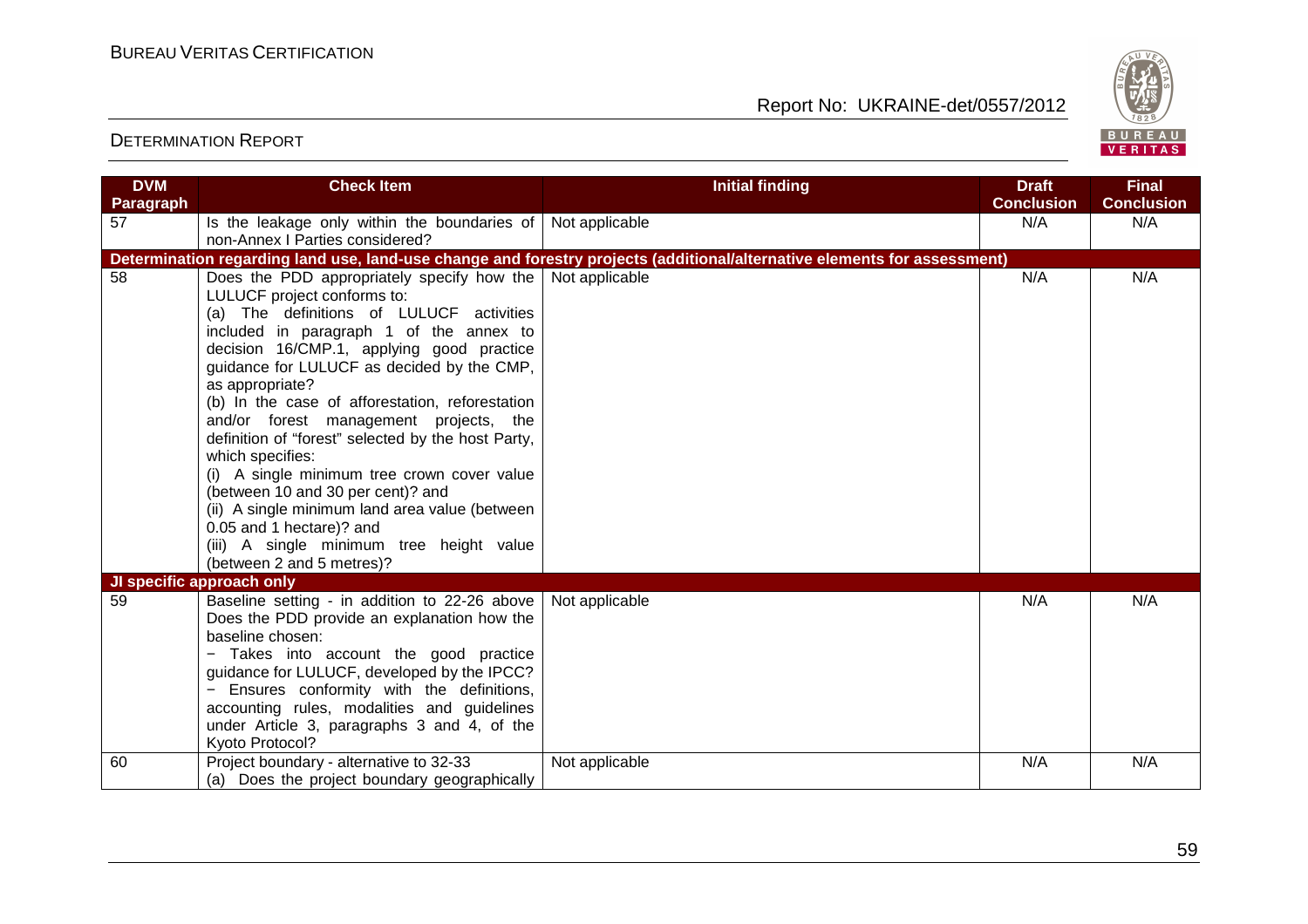

| <b>DVM</b>       | <b>Check Item</b>                                  | <b>Initial finding</b> | <b>Draft</b>      | <b>Final</b>      |
|------------------|----------------------------------------------------|------------------------|-------------------|-------------------|
| <b>Paragraph</b> |                                                    |                        | <b>Conclusion</b> | <b>Conclusion</b> |
|                  | delineate the JI LULUCF project under the          |                        |                   |                   |
|                  | control of the project participants?               |                        |                   |                   |
|                  | (a) If the JI LULUCF project contains more         |                        |                   |                   |
|                  | than one discrete area of land,                    |                        |                   |                   |
|                  | (i) Does each discrete area of land have a         |                        |                   |                   |
|                  | unique geographical identification?                |                        |                   |                   |
|                  | (ii) Is the boundary defined for each discrete     |                        |                   |                   |
|                  | area?                                              |                        |                   |                   |
|                  | (ii) Does the boundary not include the areas in    |                        |                   |                   |
|                  | between these discrete areas of land?              |                        |                   |                   |
|                  | (b) Does the project boundary encompass all        |                        |                   |                   |
|                  | anthropogenic emissions by sources and             |                        |                   |                   |
|                  | removals by sinks of GHGs which are:               |                        |                   |                   |
|                  | (i) Under the control of the project participants; |                        |                   |                   |
|                  | (ii) Reasonably attributable to the project; and   |                        |                   |                   |
|                  | (iii) Significant?                                 |                        |                   |                   |
|                  | (c) Does the project boundary account for all      |                        |                   |                   |
|                  | changes in the following carbon pools:             |                        |                   |                   |
|                  | - Above-ground biomass;                            |                        |                   |                   |
|                  | - Below-ground biomass;                            |                        |                   |                   |
|                  | - Litter;                                          |                        |                   |                   |
|                  | - Dead wood; and                                   |                        |                   |                   |
|                  | - Soil organic carbon?                             |                        |                   |                   |
|                  | (c) Does the PDD provide:                          |                        |                   |                   |
|                  | (i) The information of which carbon pools are      |                        |                   |                   |
|                  | selected?                                          |                        |                   |                   |
|                  | (ii) If one or more carbon pools are not           |                        |                   |                   |
|                  | selected, transparent and verifiable information   |                        |                   |                   |
|                  | that indicates, based on conservative              |                        |                   |                   |
|                  | assumptions, that the pool is not a source?        |                        |                   |                   |
|                  | (d) Is the project boundary defined on the basis   |                        |                   |                   |
|                  | of a case-by-case assessment with regard to        |                        |                   |                   |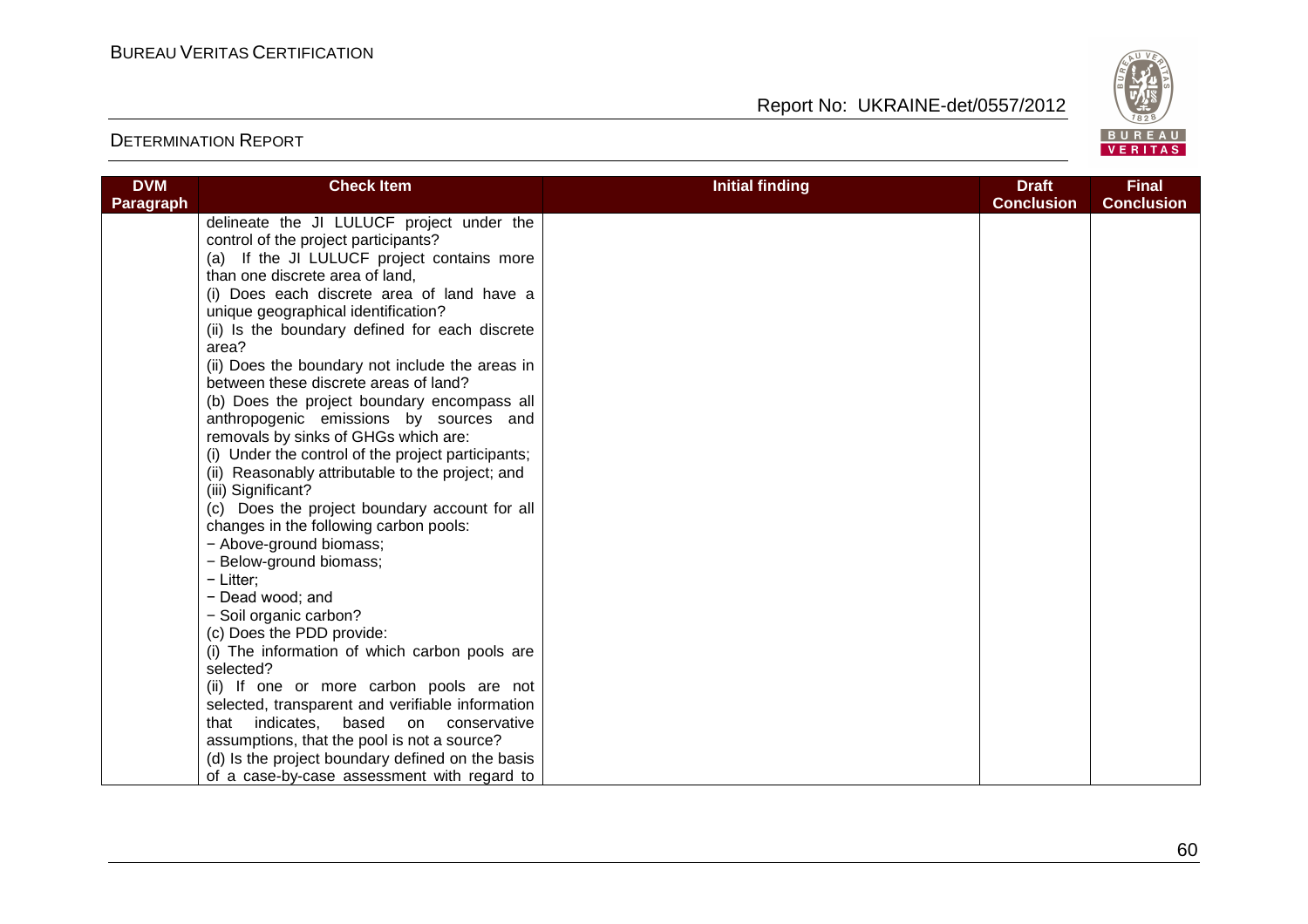

| <b>DVM</b>        | <b>Check Item</b>                                    | <b>Initial finding</b> | <b>Draft</b>      | <b>Final</b>      |
|-------------------|------------------------------------------------------|------------------------|-------------------|-------------------|
| <b>Paragraph</b>  |                                                      |                        | <b>Conclusion</b> | <b>Conclusion</b> |
|                   | the criteria in (b) above?                           |                        |                   |                   |
| 61(a)             | Project boundary - alternative to 32-33 (cont.)      | Not applicable         | N/A               | N/A               |
|                   | Are the delineation of the project boundary and      |                        |                   |                   |
|                   | the gases and<br>sources/sinks included              |                        |                   |                   |
|                   | appropriately described and justified in the         |                        |                   |                   |
|                   | PDD?                                                 |                        |                   |                   |
| 61 <sub>(b)</sub> | Project boundary - alternative to 32-33 (cont.)      | Not applicable         | N/A               | N/A               |
|                   | Are all gases and sources/sinks included             |                        |                   |                   |
|                   | explicitly stated, and the exclusions of any         |                        |                   |                   |
|                   | sources/sinks related to the baseline or the         |                        |                   |                   |
|                   | LULUCF project appropriately justified?              |                        |                   |                   |
| 62                | Monitoring plan - in addition to 35-39 Does the      | Not applicable         | N/A               | N/A               |
|                   | PDD provide an appropriate description of the        |                        |                   |                   |
|                   | sampling design that will be used for the            |                        |                   |                   |
|                   | calculation of the net anthropogenic removals        |                        |                   |                   |
|                   | by sinks occurring within the project boundary       |                        |                   |                   |
|                   | in the project scenario and, in case the             |                        |                   |                   |
|                   | baseline is monitored, in the baseline scenario,     |                        |                   |                   |
|                   | including, inter alia, stratification, determination |                        |                   |                   |
|                   | of number of plots and plot distribution etc.?       |                        |                   |                   |
| 63                | Does the PDD take into account only the              | Not applicable         | N/A               | N/A               |
|                   | increased anthropogenic emissions by sources         |                        |                   |                   |
|                   | and/or reduced anthropogenic removals by             |                        |                   |                   |
|                   | sinks of GHGs outside the project boundary?          |                        |                   |                   |
|                   | Approved CDM methodology approach only               |                        |                   |                   |
| 64(a)             | Does the PDD provide the title, reference            | Not applicable         | N/A               | N/A               |
|                   | number and version of the approved CDM               |                        |                   |                   |
|                   | methodology used?                                    |                        |                   |                   |
| 64(a)             | Is the approved CDM methodology the most             | Not applicable         | N/A               | N/A               |
|                   | recent valid version when the PDD is submitted       |                        |                   |                   |
|                   | for publication? If not, is the methodology still    |                        |                   |                   |
|                   | within the grace period (was the methodology         |                        |                   |                   |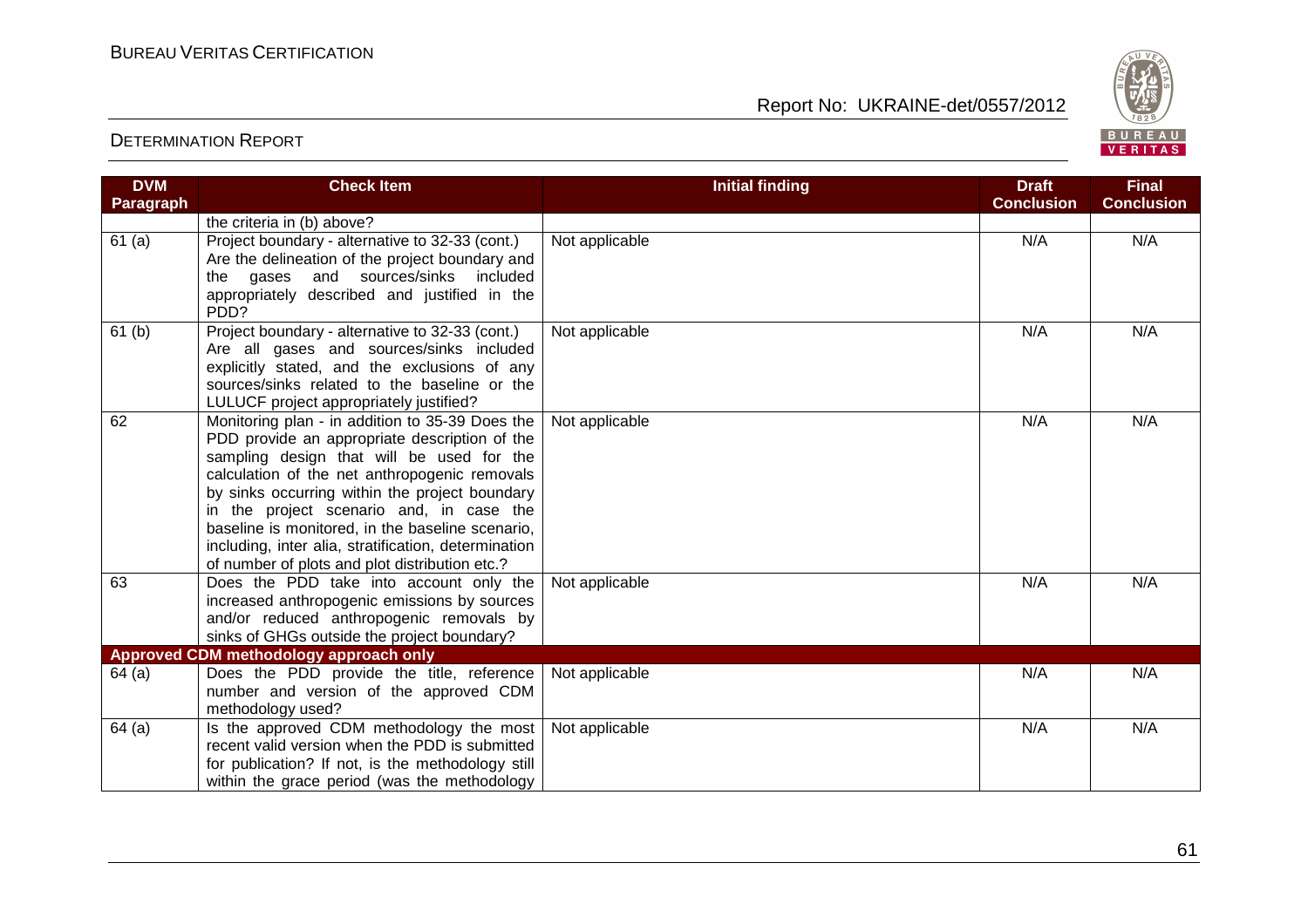

| <b>DVM</b><br>Paragraph | <b>Check Item</b>                                                                                                                                                                                                                                                                                                                                                                                                                                                                                                                                                                                                                                                                                                                                                                               | <b>Initial finding</b> | <b>Draft</b><br><b>Conclusion</b> | <b>Final</b><br><b>Conclusion</b> |
|-------------------------|-------------------------------------------------------------------------------------------------------------------------------------------------------------------------------------------------------------------------------------------------------------------------------------------------------------------------------------------------------------------------------------------------------------------------------------------------------------------------------------------------------------------------------------------------------------------------------------------------------------------------------------------------------------------------------------------------------------------------------------------------------------------------------------------------|------------------------|-----------------------------------|-----------------------------------|
|                         | revised to a newer version in the past two<br>months)?                                                                                                                                                                                                                                                                                                                                                                                                                                                                                                                                                                                                                                                                                                                                          |                        |                                   |                                   |
| 64 (b)                  | Does the PDD provide a description of why the<br>approved CDM methodology is applicable to<br>the project?                                                                                                                                                                                                                                                                                                                                                                                                                                                                                                                                                                                                                                                                                      | Not applicable         | N/A                               | N/A                               |
| 64 (c)                  | Are all explanations, descriptions and analyses<br>made in accordance with the referenced<br>approved CDM methodology?                                                                                                                                                                                                                                                                                                                                                                                                                                                                                                                                                                                                                                                                          | Not applicable         | N/A                               | N/A                               |
| $64$ (d)                | the baseline, additionality,<br>Are<br>project<br>boundary, monitoring plan, estimation of<br>enhancements of net removals and leakage<br>established appropriately as a result?                                                                                                                                                                                                                                                                                                                                                                                                                                                                                                                                                                                                                | Not applicable         | N/A                               | N/A                               |
|                         | Determination regarding programmes of activities (additional/alternative elements for assessment)                                                                                                                                                                                                                                                                                                                                                                                                                                                                                                                                                                                                                                                                                               |                        |                                   |                                   |
| 66                      | Does the PDD include:<br>(a) A description of the policy or goal that the JI<br>PoA seeks to promote?<br>(b) A geographical boundary for the JI PoA<br>(e.g. municipality, region within a country,<br>country or several countries) within which all<br>JPAs included in the JI PoA will be<br>implemented?<br>(c) A description of the operational and<br>management arrangements established by the<br>coordinating entity for the implementation of the<br>JI PoA, including:<br>- The maintenance of records for each JPA?<br>- A system/procedure to avoid double counting<br>(e.g. to avoid including a new JPA that has<br>already been determined)?<br>- Provisions to ensure that persons operating<br>JPAs are aware and have agreed to their<br>activity being added to the JI PoA? | Not applicable         | N/A                               | N/A                               |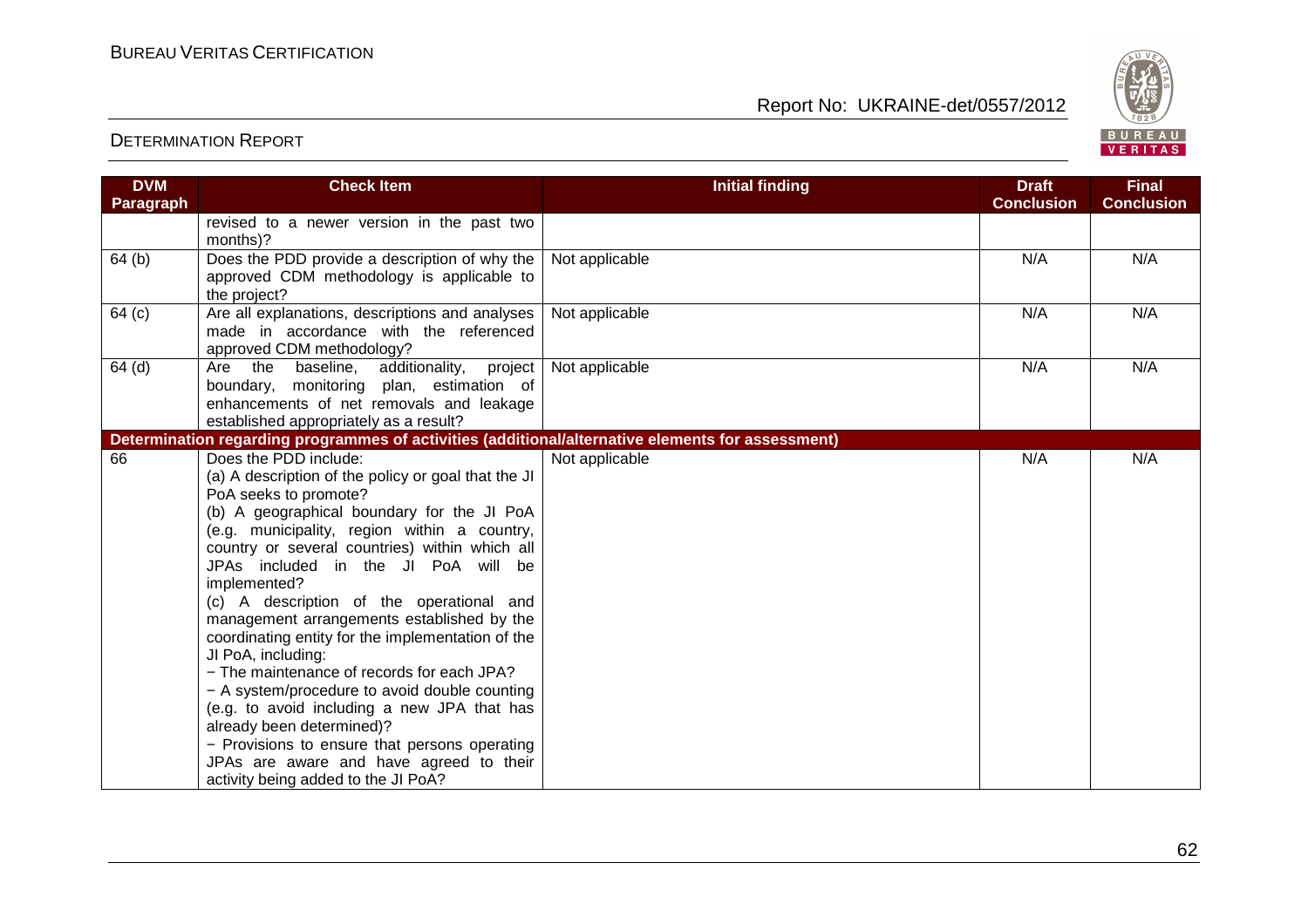

| <b>DVM</b> | <b>Check Item</b>                                                                                                                                                                                                                             | <b>Initial finding</b> | <b>Draft</b>      | <b>Final</b>      |
|------------|-----------------------------------------------------------------------------------------------------------------------------------------------------------------------------------------------------------------------------------------------|------------------------|-------------------|-------------------|
| Paragraph  |                                                                                                                                                                                                                                               |                        | <b>Conclusion</b> | <b>Conclusion</b> |
|            | (d) A description of each type of JPAs that will<br>be included in the JI PoA, including the<br>technology or measures to be used?<br>(e) The eligibility criteria for inclusion of JPAs to<br>the JI PoA for each type of JPA in the JI PoA? |                        |                   |                   |
| 67         | Project approvals by Parties involved<br>additional to 19-20<br>Are all Parties partly or entirely within the<br>geographical boundary for the JI PoA listed as<br>"Parties involved" and indicated as host Parties<br>in the PDD?            | Not applicable         | N/A               | N/A               |
| 68         | Authorization of project participants by Parties<br>involved - additional to 21<br>Is the coordinating entity presented in the PDD<br>authorized by all host Parties to coordinate and<br>manage the JI PoA?                                  | Not applicable         | N/A               | N/A               |
| 69         | Baseline setting - additional to 22-26<br>Is the baseline established for each type of<br>JPA?                                                                                                                                                | Not applicable         | N/A               | N/A               |
| 70         | Additionality - additional to 27-31<br>Does the PDD indicate at which of the following<br>levels that additionality is demonstrated?<br>(a) For the JI PoA<br>(b) For each type of JPA                                                        | Not applicable         | N/A               | N/A               |
| 71         | Crediting period - additional to 34<br>Is the starting date of the JI PoA after the<br>beginning of 2006 (instead of 2000)?                                                                                                                   | Not applicable         | N/A               | N/A               |
| 72         | Monitoring plan - additional to 35-39<br>Is the monitoring plan established for each<br>technology and/or measure under each type of<br>JPA included in the JI PoA?                                                                           | Not applicable         | N/A               | N/A               |
| 73         | Does the PDD include a table listing at least                                                                                                                                                                                                 | Not applicable         | N/A               | N/A               |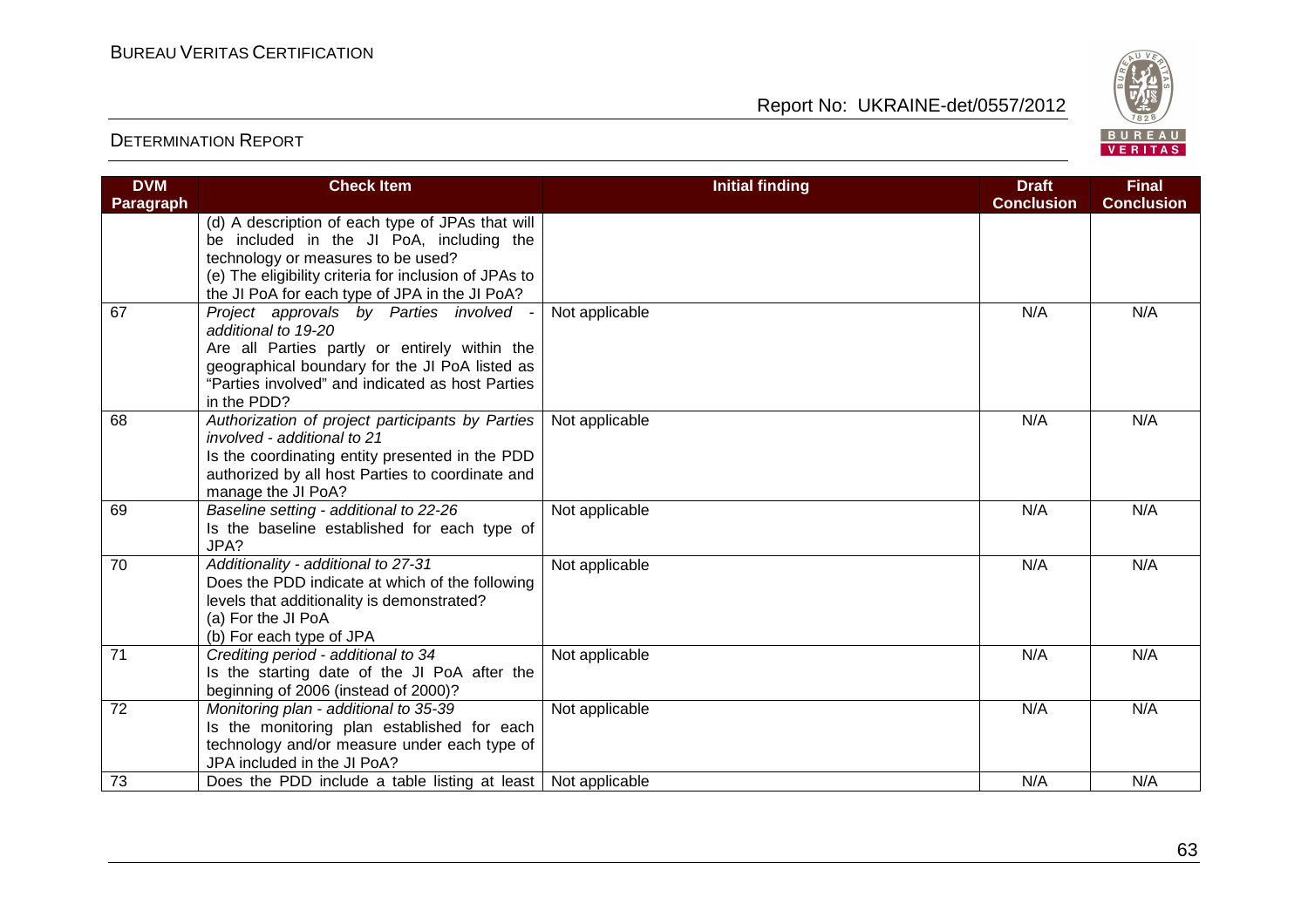

| <b>DVM</b> | <b>Check Item</b>                                  | Initial finding | <b>Draft</b>      | <b>Final</b>      |
|------------|----------------------------------------------------|-----------------|-------------------|-------------------|
| Paragraph  |                                                    |                 | <b>Conclusion</b> | <b>Conclusion</b> |
|            | one real JPA for each type of JPA?                 |                 |                   |                   |
| 73         | For each real JPA listed, does the PDD provide     | Not applicable  | N/A               | N/A               |
|            | the information of:                                |                 |                   |                   |
|            | (a) Name and brief summary of the JPA?             |                 |                   |                   |
|            | (b) The type of JPA?                               |                 |                   |                   |
|            | (c) A geographical reference or other means of     |                 |                   |                   |
|            | identification?                                    |                 |                   |                   |
|            | (d) The name and contact details of the            |                 |                   |                   |
|            | entity/individual responsible for the operation of |                 |                   |                   |
|            | the JPA?                                           |                 |                   |                   |
|            | (e) The host Party(ies)?                           |                 |                   |                   |
|            | (f) The starting date of the JPA?                  |                 |                   |                   |
|            | (g) The length of the crediting period of the      |                 |                   |                   |
|            | JPA?                                               |                 |                   |                   |
|            | (h) Confirmation that the JPA meets all the        |                 |                   |                   |
|            | eligibility requirements for its type, including a |                 |                   |                   |
|            | description of how these requirements are          |                 |                   |                   |
|            | met?                                               |                 |                   |                   |
|            | (i) Confirmation that the JPA has not been         |                 |                   |                   |
|            | determined as a single JI project or determined    |                 |                   |                   |
|            | under a different JI PoA?                          |                 |                   |                   |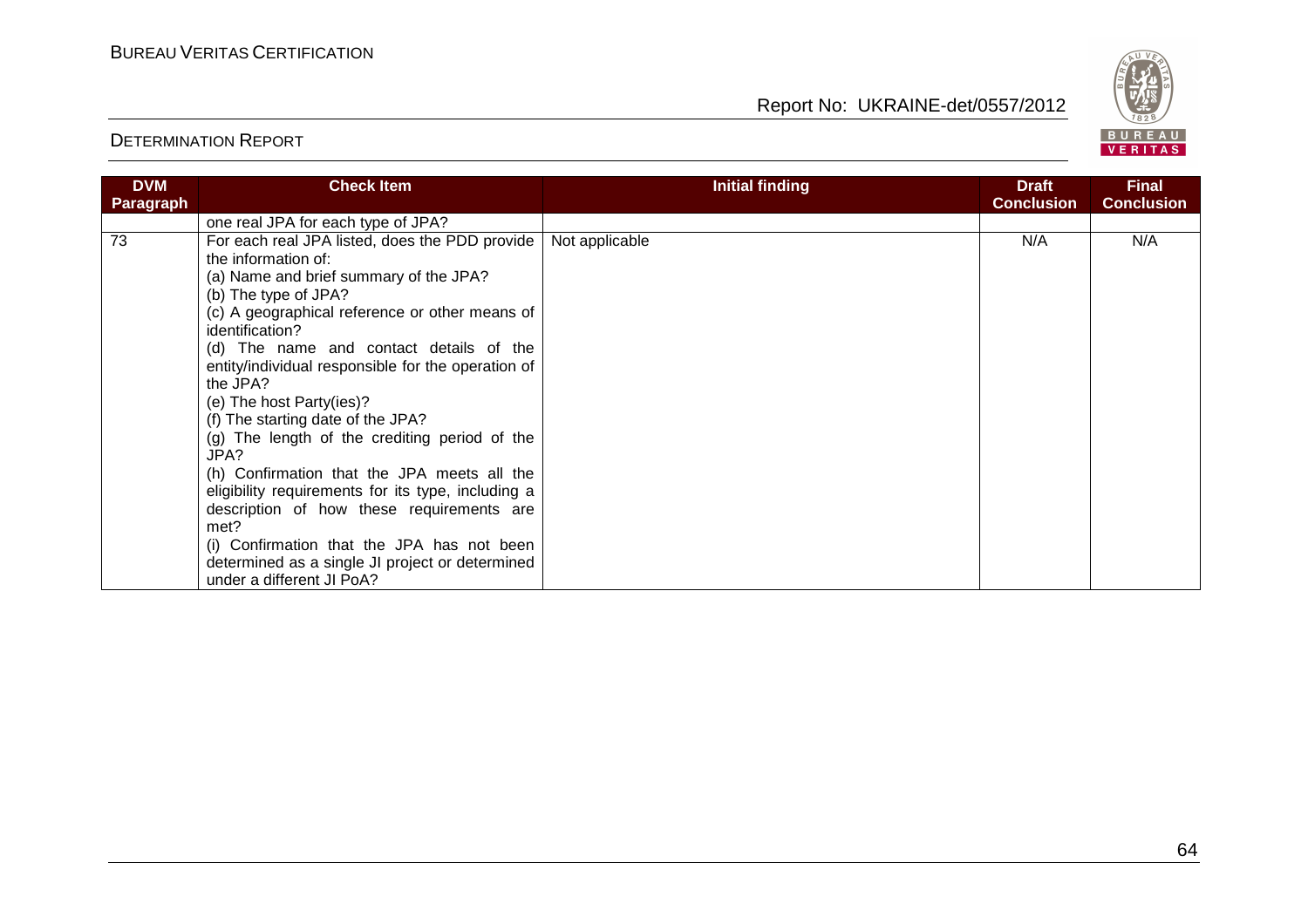

# DETERMINATION REPORT

# **Table 2 Resolution of Corrective Action and Clarification Requests**

| Draft report clarifications and corrective<br>action requests by determination team                                                | Ref. to<br>checklist<br>question<br>in table 1 | <b>Summary</b><br>project<br><b>of</b><br>response                                                                                                                                                                                                                                                                            | participant   Determination team conclusion |
|------------------------------------------------------------------------------------------------------------------------------------|------------------------------------------------|-------------------------------------------------------------------------------------------------------------------------------------------------------------------------------------------------------------------------------------------------------------------------------------------------------------------------------|---------------------------------------------|
| Corrective Action Request 01<br>Please add brief description of the baseline<br>scenario.                                          |                                                | The brief description of the baseline<br>scenario is provided in the Section A.2. of<br>the PDD version 2.0.                                                                                                                                                                                                                  | The issue is closed.                        |
| <b>Corrective Action Request 02</b><br>Please add technical summery of the project<br>scenario.                                    |                                                | The technical summery of the project The issue is closed.<br>scenario is provided in the Section A.2. of<br>the PDD version 2.0.                                                                                                                                                                                              |                                             |
| Corrective Action Request 03<br>Please use in the PDD the font prescribed by the<br>JI PDD Form, version 01.                       |                                                | The right font size $(11)$ is used in the PDD  <br>version 2.0.                                                                                                                                                                                                                                                               | The issue is closed.                        |
| Corrective Action Request 04<br>Please specify the starting date of the project and<br>provide the justifying document to the AIE. |                                                | $27/06/2003$ is the starting date of the The issue is closed.<br>project. It is the date of coming into force<br>of the Order on appointment of working<br>team responsible for enterprise technical<br>rehabilitation and production organic<br>wastes utilization improvement issued by<br>the LLC "TH "Shepetivsky Sugar". |                                             |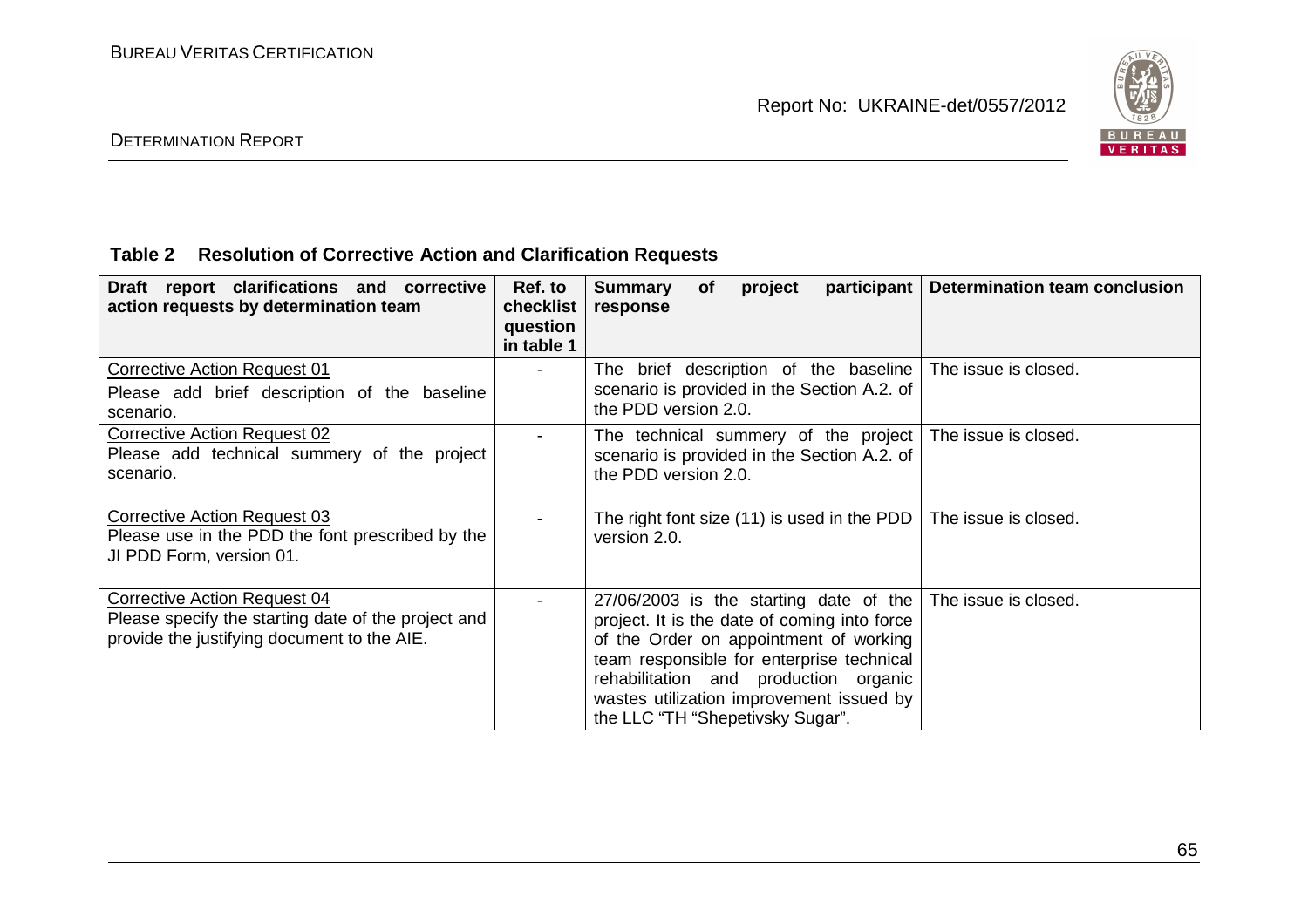

| <b>Corrective Action Request 05</b><br>The Table A.3 of the PDD has to comply with the<br>format envisaged by the Guidelines for Users of<br>the JI PDD Form, version 04.                     |                          | The table A.3 of the PDD version 2.0 was 1<br>provided in the relevant format.                                                                                  | The issue is closed. |
|-----------------------------------------------------------------------------------------------------------------------------------------------------------------------------------------------|--------------------------|-----------------------------------------------------------------------------------------------------------------------------------------------------------------|----------------------|
| <b>Corrective Action Request 06</b><br>Old information concerning KVED types of<br>economic activities is presented in Annex 1.<br>Please update the information as per valid<br>certificate. |                          | The require information was corrected in   The issue is closed.<br>the PDD version 2.0.                                                                         |                      |
| <b>Corrective Action Request 07</b><br>The Section A.4.1 has to comply with the format<br>envisaged by the Guidelines for Users of the JI<br>PDD Form, version 04.                            | $\overline{\phantom{0}}$ | The Section A.4.1 was correspondingly<br>amended in the PDD version 2.0.                                                                                        | The issue is closed. |
| <b>Corrective Action Request 08</b><br>Please provide the reference on the relevant<br>Excel spreadsheet with calculations.                                                                   | $\overline{\phantom{0}}$ | The reference on Excel spreadsheet with  <br>calculations was added to the Section<br>A.4.3.1 and the Section E. Please refer to<br>the updated PDD version 2.0 | The issue is closed. |
| Corrective Action Request 09<br>Please provide in the Section A.4.3.1 the total<br>amount of emission reductions estimated for the<br>crediting period.                                       |                          | The PDD version 2.0 was amended The issue is closed.<br>correspondingly.                                                                                        |                      |
| <b>Corrective Action Request 10</b><br>The names of the DFP (of the Parties involved)<br>authorizing the project have to be indicated in the<br>Section A.5.                                  | 19                       | The information will be provided later.                                                                                                                         | Pending              |
| <b>Corrective Action Request 11</b><br>There are no Letters of Approval from the Parties<br>involved.                                                                                         | 19                       | As per the procedures of the Parties<br>involved the relevant Letters of Approval<br>will be provided after issuance of the<br>positive determination report.   | Pending              |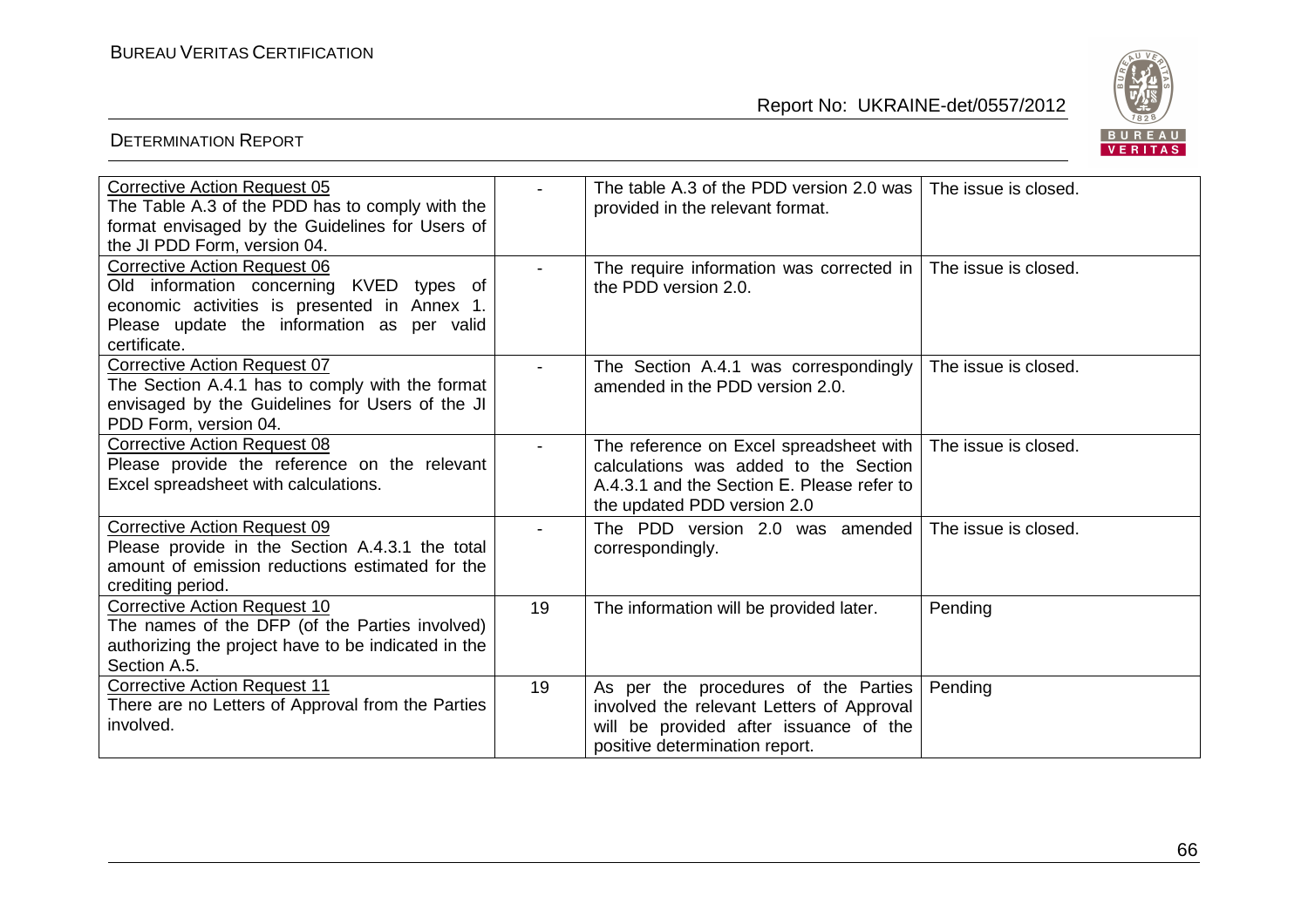DETERMINATION REPORT

Report No: UKRAINE-det/0557/2012



| <b>Corrective Action Request 12</b><br>The PDD doesn't explicitly state the approach<br>chosen for setting the baseline. Please correct.                   | 22                | Project participants chose an approach<br>for baseline setting and monitoring<br>developed in accordance with appendix B<br>of the JI guidelines (JI specific approach).<br>The relevant information was added to<br>the Section B.1 of the PDD version 2.0.                                                                                                                                                                                                                                                                                                              | The issue is closed. |
|------------------------------------------------------------------------------------------------------------------------------------------------------------|-------------------|---------------------------------------------------------------------------------------------------------------------------------------------------------------------------------------------------------------------------------------------------------------------------------------------------------------------------------------------------------------------------------------------------------------------------------------------------------------------------------------------------------------------------------------------------------------------------|----------------------|
| <b>Corrective Action Request 13:</b><br>The PDD doesn't indicate how registration of the<br>project as JI activity will aid to overcoming the<br>barriers. | 29 <sub>(c)</sub> | As demonstrated in the Section B.1, the<br>main barrier that prevents the project<br>implementation is financial. As a result of<br>selling greenhouse gas<br>emission<br>reductions expected revenues of about<br>3.9 million Euros or 39 million UAH,<br>representing about 45% required for the<br>project funds that are weighty argument<br>when making decision on the project.<br>Thus, participation in joint implementation<br>mechanism eliminates barriers for the<br>project.<br>Such information was indicated in the<br>Section B.2 of the PDD version 2.0. | The issue is closed. |
| <b>Corrective Action Request 14</b><br>Please provide the reference<br>Guidance<br>on<br>mentioned in the Section B.3                                      | 32(a)             | The reference on Guidance mentioned in<br>the Section B.3 was provided in the PDD<br>version 2.0                                                                                                                                                                                                                                                                                                                                                                                                                                                                          | The issue is closed. |
| <b>Clarification Request 01</b><br>Please specify the expected operational lifetime<br>of the project.                                                     | 34(b)             | The information was provided in the PDD<br>version 2.0, Section C.3.                                                                                                                                                                                                                                                                                                                                                                                                                                                                                                      | The issue is closed. |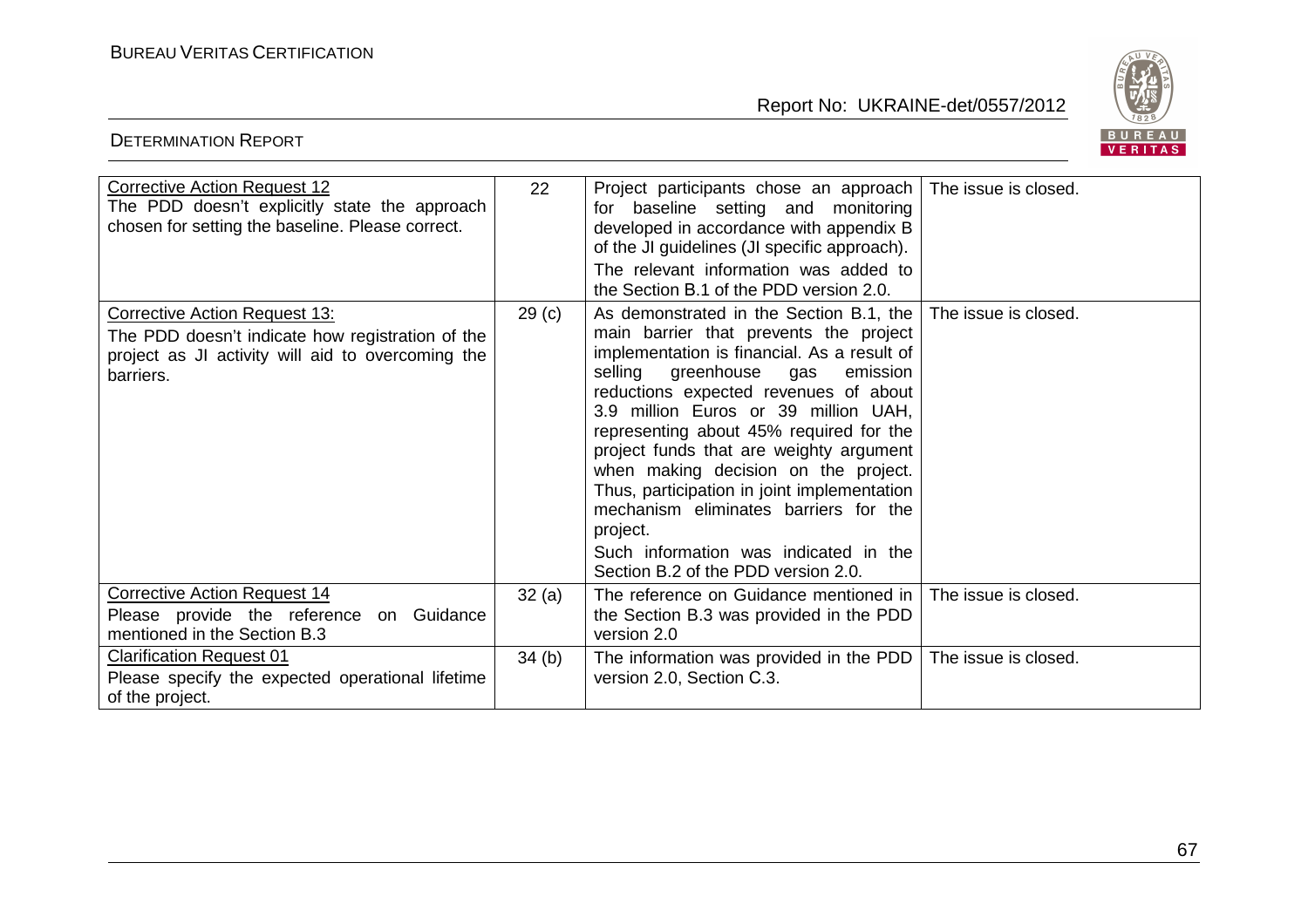

| Corrective Action Request 15<br>Please indicate the total length of the crediting<br>period.                                                                                                                          | 34(c)    | The total length of the crediting period is   The issue is closed.<br>25 years or 300 months (01/01/2005-<br>31/12/2029).<br>The relevant information was provided in<br>the Section C.3 of the PDD version 2.0. |                      |
|-----------------------------------------------------------------------------------------------------------------------------------------------------------------------------------------------------------------------|----------|------------------------------------------------------------------------------------------------------------------------------------------------------------------------------------------------------------------|----------------------|
| <b>Clarification Request 02</b><br>Please clarify the date of "the end of the crediting<br>period" in the Section C.3.                                                                                                | 34(c)    | The date of the end of crediting period is   The issue is closed.<br>meant here. The relevant information was<br>provided in the Section C.3 of the PDD<br>version 2.0.                                          |                      |
| <b>Clarification Request 03</b><br>Please clarify the date (3 years or 36 months<br>(01/08/2005-31/12/2007) indicated in the phrase<br>"the Length of the period before the first crediting<br>period" in Section C.3 | 34(c)    | The information was provided mistakenly.<br>PDD version 2.0 now contains<br>The<br>appropriate information.                                                                                                      | The issue is closed. |
| <b>Clarification Request 04</b><br>Please specify that the crediting period for<br>issuance of ERUs starts only after the beginning<br>of 2008 and does not extend beyond the<br>operational lifetime of the project. | $34$ (d) | The relevant information was provided in<br>the Section C.3 of the PDD version 2.0.                                                                                                                              | The issue is closed. |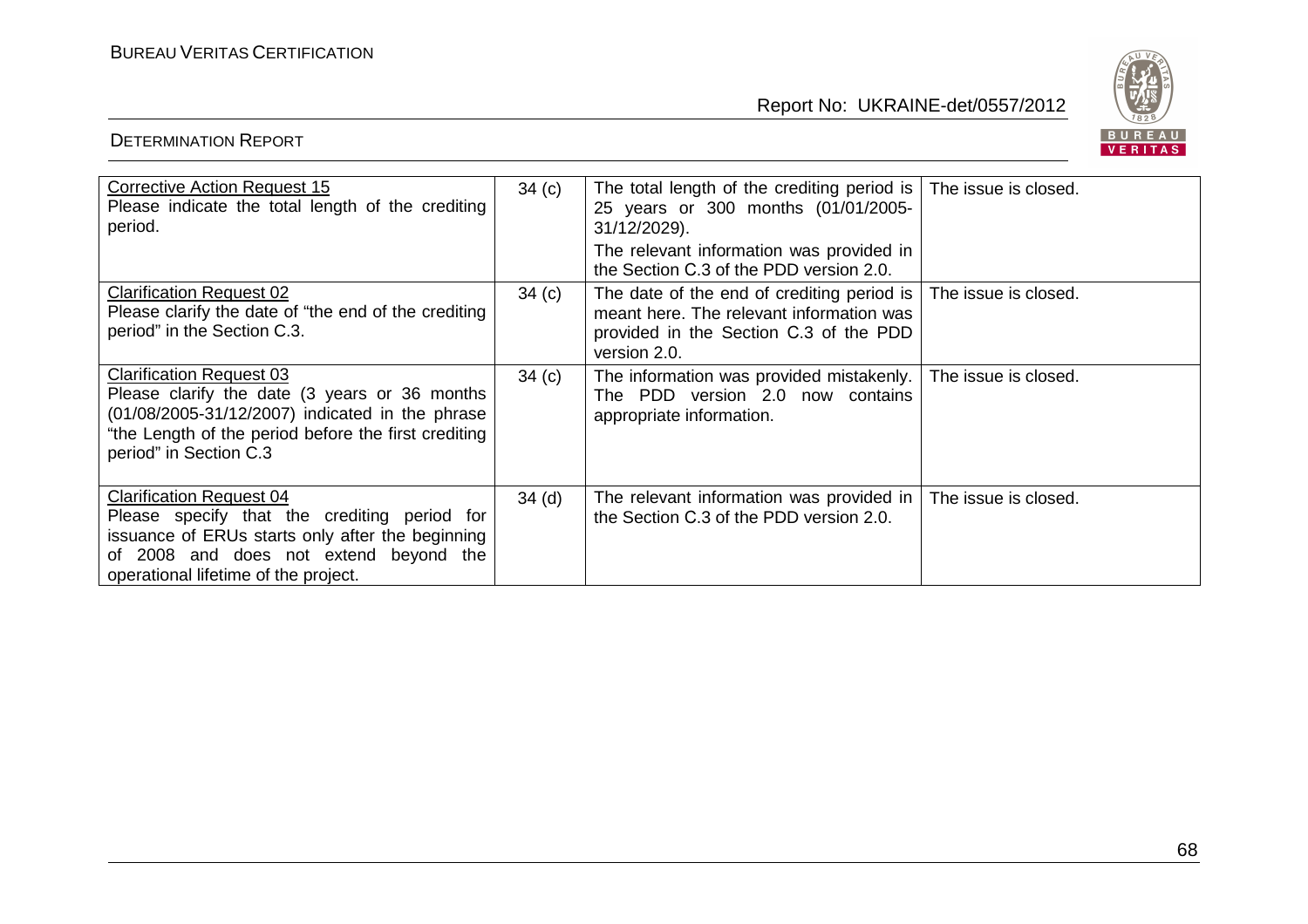DETERMINATION REPORT

Report No: UKRAINE-det/0557/2012



| <b>Clarification Request 05</b><br>Please specify that if the crediting period extends<br>beyond 2012, such extension is subject to the<br>host Party approval.                                                                          | 34 <sub>(d)</sub> | <b>Status</b><br>emission reductions or<br>of<br>enhancements of removals generated by<br>JI project after the first commitment<br>period under the Kyoto Protocol<br>(extension of the crediting period after<br>2012) may be determined in accordance<br>relevant<br>with<br>arrangements<br>and<br>procedures under the UNFCCC and host<br>Party.<br>The relevant information was provided in<br>the Section C.3 of the PDD version 2.0. | The issue is closed. |
|------------------------------------------------------------------------------------------------------------------------------------------------------------------------------------------------------------------------------------------|-------------------|---------------------------------------------------------------------------------------------------------------------------------------------------------------------------------------------------------------------------------------------------------------------------------------------------------------------------------------------------------------------------------------------------------------------------------------------|----------------------|
| Corrective Action Request 16<br>Please provide the<br>information<br>key<br>on<br>characteristics and their monitoring during the<br>project activity in tabular format.                                                                 | 36(a)             | The information on key characteristics   The issue is closed.<br>and their monitoring during the project<br>activity was provided in tabular format in<br>the PDD version 2.0.                                                                                                                                                                                                                                                              |                      |
| <b>Corrective Action Request 17</b><br>There is no reference on source and page for<br>some parameters (e.g. f - share of methane<br>being captured and utilized at the disposal site)<br>used for the ERUs calculation. Please correct. | 36(b)             | In this case, the source for this parameter<br>is the data provided by the project owner.<br>No technologies or units for landfill gas<br>(which contains methane) capture were<br>used at the landfill for pulp utilization<br>Reference on project owner data was<br>added to the PDD version 2.0.                                                                                                                                        | The issue is closed. |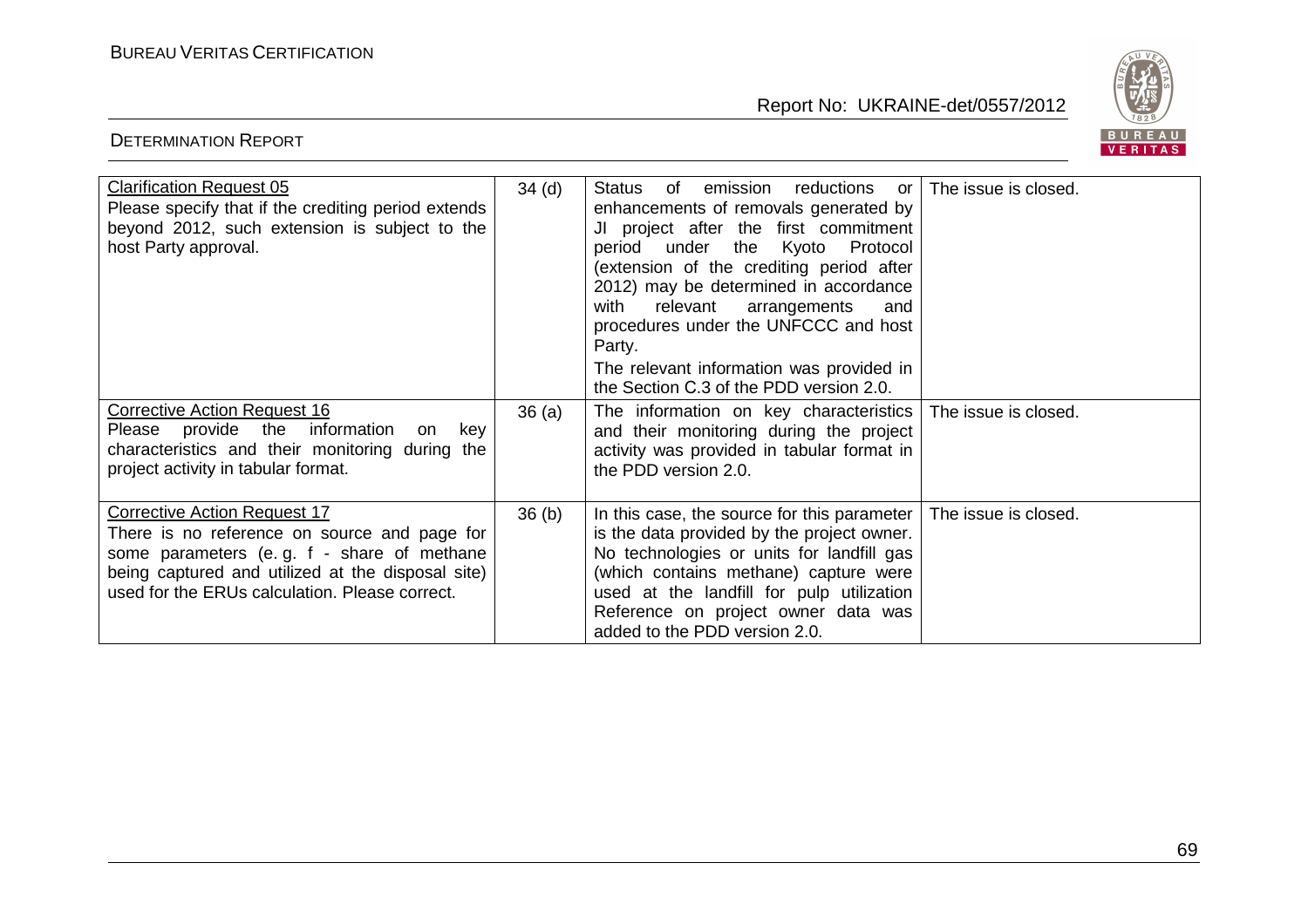DETERMINATION REPORT

Report No: UKRAINE-det/0557/2012



| <b>Corrective Action Request 18:</b><br>Please indicate why the data from IPCC 2006<br>instead of National Inventory are used. | 36 (b) (ii)  | Indeed, at the moment of the PDD<br>design, the National Inventory Report<br>contained the values of some variables<br>used for calculations in this project (DOC<br>and MCF parameters). The reasons of<br>using the data from IPCC instead of<br>National Inventory are the following:<br>1. Data indicated in the National Inventory<br>is the average data for all solid waste<br>landfills assessed based on the average<br>morphological content of solid wastes<br>located at the disposal site. IPCC data is<br>used for the project, because they fully<br>match the type of the project wastes $-$<br>pulp.<br>2. IPCC data is reliable and conservative<br>data source. Their usage doesn't lead to<br>overestimation of the<br>project<br>ER.<br>calculation results which is justified by the<br>huge amount of registered JI projects. | The issue is closed. |
|--------------------------------------------------------------------------------------------------------------------------------|--------------|------------------------------------------------------------------------------------------------------------------------------------------------------------------------------------------------------------------------------------------------------------------------------------------------------------------------------------------------------------------------------------------------------------------------------------------------------------------------------------------------------------------------------------------------------------------------------------------------------------------------------------------------------------------------------------------------------------------------------------------------------------------------------------------------------------------------------------------------------|----------------------|
| <b>Corrective Action Request 19</b>                                                                                            | 36 (b) (iii) | Project implementation is under the                                                                                                                                                                                                                                                                                                                                                                                                                                                                                                                                                                                                                                                                                                                                                                                                                  | The issue is closed. |
| Please indicate in the PDD the procedure to be<br>followed if expected data are unavailable.                                   |              | control of special appointed team which is                                                                                                                                                                                                                                                                                                                                                                                                                                                                                                                                                                                                                                                                                                                                                                                                           |                      |
|                                                                                                                                |              | responsible for collection, archivation and<br>storage of documentation relevant to the                                                                                                                                                                                                                                                                                                                                                                                                                                                                                                                                                                                                                                                                                                                                                              |                      |
|                                                                                                                                |              | project. All information is stored on hard                                                                                                                                                                                                                                                                                                                                                                                                                                                                                                                                                                                                                                                                                                                                                                                                           |                      |
|                                                                                                                                |              | and electronic copies. Thus it makes the                                                                                                                                                                                                                                                                                                                                                                                                                                                                                                                                                                                                                                                                                                                                                                                                             |                      |
|                                                                                                                                |              | possibility of any data from any sources                                                                                                                                                                                                                                                                                                                                                                                                                                                                                                                                                                                                                                                                                                                                                                                                             |                      |
|                                                                                                                                |              | absence very low.                                                                                                                                                                                                                                                                                                                                                                                                                                                                                                                                                                                                                                                                                                                                                                                                                                    |                      |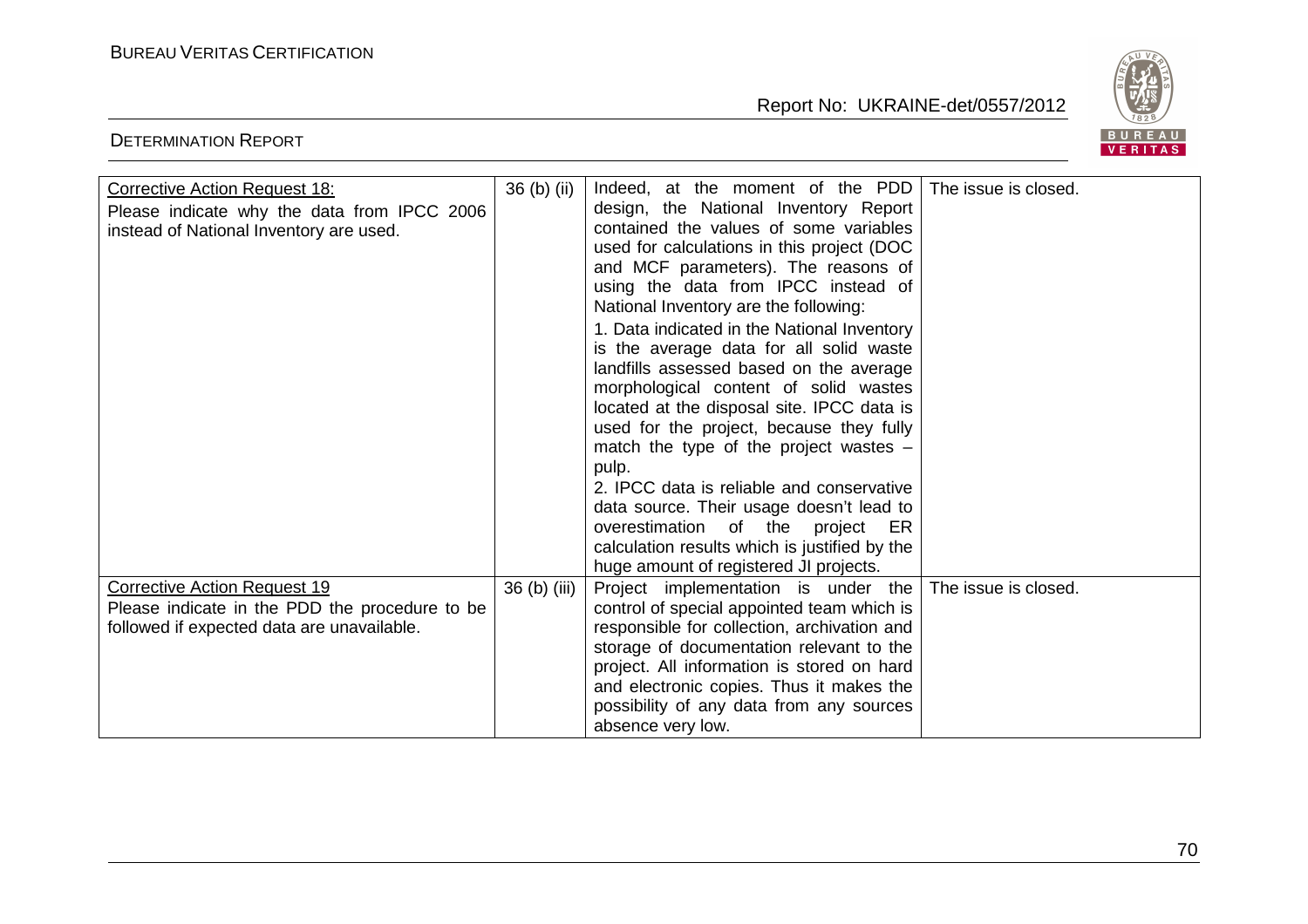

| Clarification request 06<br>Please provide the information on identifying the | 36 <sub>(b)</sub> <sub>(v)</sub> | The Section D.2 of the PDD version 2.0<br>was appropriately modified. | The issue is closed. |
|-------------------------------------------------------------------------------|----------------------------------|-----------------------------------------------------------------------|----------------------|
| amount of sugar production organic waste, that                                |                                  |                                                                       |                      |
| was not sold and was transported to the disposal                              |                                  |                                                                       |                      |
|                                                                               |                                  |                                                                       |                      |
| site.                                                                         |                                  |                                                                       |                      |
| <b>Corrective Action Request 20</b>                                           | 36 (f) (ii)                      | indicated<br>Data<br>sources<br>were<br>and I                         | The issue is closed. |
| Please indicate data sources for the parameters                               |                                  | specified in the PDD version 2.0.                                     |                      |
| used in calculations per the provided formulas.                               |                                  |                                                                       |                      |
| <b>Corrective Action Request 21</b>                                           | 36 (f) (iii)                     | The numbering of formulas was corrected                               | The issue is closed. |
| Please make amendments in the numbering of                                    |                                  | in the PDD version 2.0.                                               |                      |
| formulas, making it consistent.                                               |                                  |                                                                       |                      |
| Clarification request 07                                                      | 36 (f) (vii)                     | The Section D.2 of the PDD version 2.0                                | The issue is closed. |
| Please provide the information that the calculation                           |                                  | was appropriately modified. Yes, the                                  |                      |
| procedure of Px - the amount of sugar production                              |                                  | calculation procedure of Px - the amount                              |                      |
| organic waste, that was not sold and was                                      |                                  | of sugar production organic waste, that                               |                      |
| transported to the disposal site complies with the                            |                                  | was not sold and was transported to the                               |                      |
| standard technical procedures used in the sugar                               |                                  | disposal site complies with the standard                              |                      |
| production industry.                                                          |                                  | technical procedures used in the sugar                                |                      |
|                                                                               |                                  | production industry.                                                  |                      |
| <b>Corrective Action Request 22</b>                                           | 36(k)                            | There is no negative environmental                                    | The issue is closed. |
| The Section D.1.5 of the PDD requires from the                                |                                  | impact as the result of<br>project                                    |                      |
| project participants to indicate the information on                           |                                  | implementation. It is not applicable as per                           |                      |
| data collection and archivation concerning the                                |                                  | the regulations of the host Party.                                    |                      |
| environmental impact and to provide references                                |                                  |                                                                       |                      |
|                                                                               |                                  | The relevant information was added to                                 |                      |
| on the relevant Host Party regulations. Please                                |                                  | the PDD version 2.0.                                                  |                      |
| make the relevant corrections.                                                |                                  |                                                                       |                      |